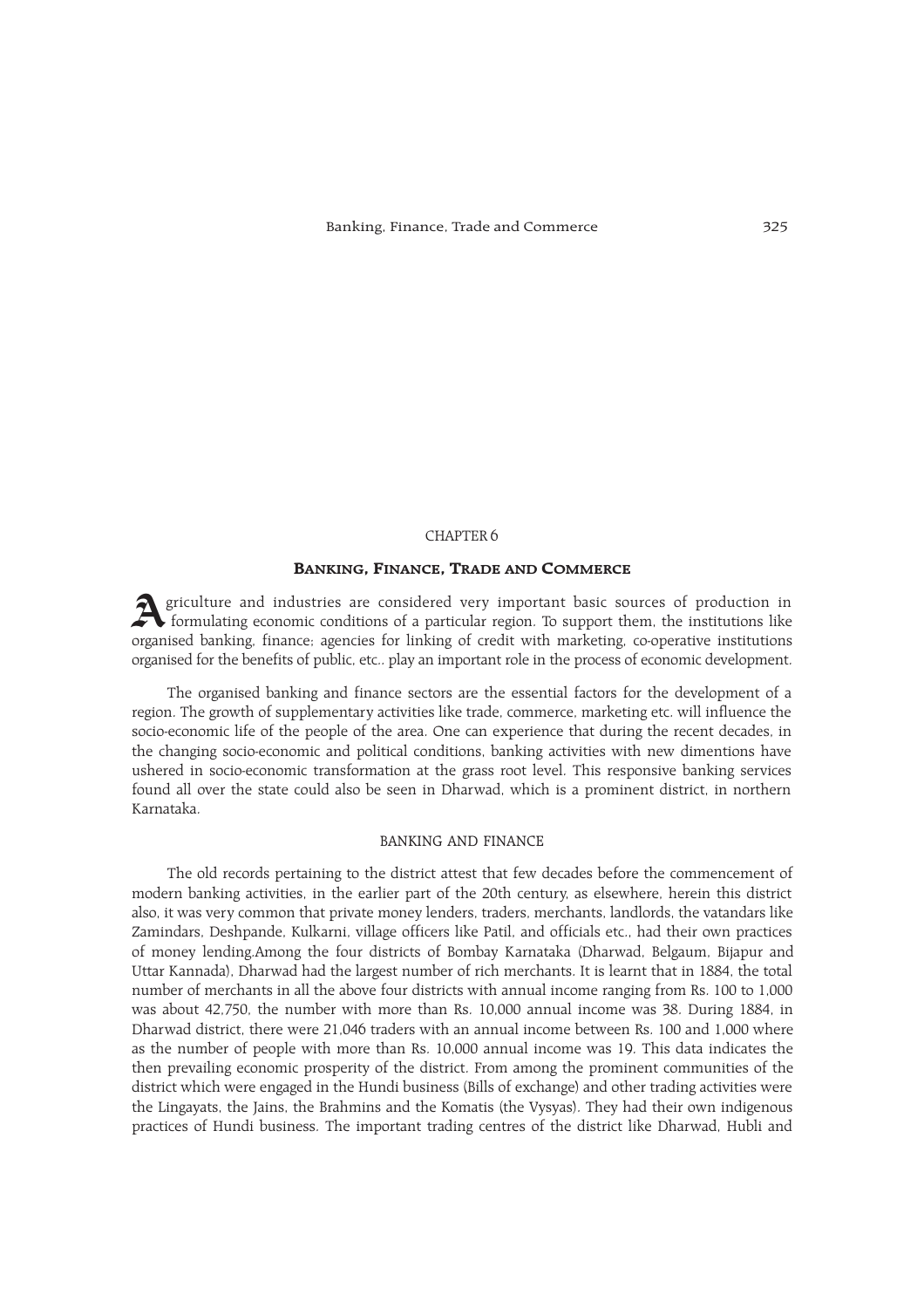Gadag were noted for Hundi business. The British report of 1853 mentions that, the money lenders of Hubli were issuing Bills of exchange on huge amount, on traders of Bombay, Madras and other towns of Deccan Plateau. The traders of this district were issuing Hundi to places like Bombay, Pune, Satara, Vengurle and Chipaluna etc.

Dharwad District Gazetteer of 1884 describes about money lending practices as follows: "Money lending was one of the easy means of earning money. Though, caste Hindus, do all types of business, but the first preference will be for money lending to earn interest without any efforts, and it could be carried out with whatever amount of money they have, there is no problem of keeping accounts. It does not require much skill and always there are customers who need money. The money lending was done through the Company (East India Company) rupee only. On the basis of volume of transaction, the money lenders were classified as Grade I (Rs. 1 to 2 lakh), Grade II (Rs. 5,000 to 1,00,000) and Grade III (Rs. 5,000 to 100). In the year 1884, places like Dharwad, Hubli, Gadag and Savanur of the district had good number of money lenders. The bankers (shroffs) of Belgaum and Shahpur were acting as agents of Hubli banks in 1882. In 1883, Hubli had 700 merchants and of them 300 had their capital between Rs. 5000 to 1,00,000. At Gadag, one Gujarathi merchant by name Venkatdas was dealing in Hundi upto Rs. 10,000.

# Rate of Interest

During 1879-80, rate of interest payable on Post Office Savings Bank deposits (S.B. A/c) was raised from 3 3/4 percent to 4 1/8 and the maximum limit of deposit in individual Savings Bank was also raised from Rs. 3,000 to 5,000. Private rich money lenders were charging between 12 and 23 percent on such loans which were granted on personal trust and security, whereas 9 to 24 percent was charged on the security of commodities and gold ornaments. Loans on security of crops were granted on interest rates between 24 and 36 percent. Non-Professional money lenders like village Sahukars were charging between 18 and 37 percent on small loans. Thus money lending was a lucrative business of the rich society.

## Investment of Money

The main avenues of investment of savings were immovable property (real estate) and investment in gold etc. Most of the people used to invest half of their savings in gold. A small percentage of people used to employ in Government Banks. They were Government servants and advocates. Of the total annual licence fee collected by the Government 75 percentage of it was contributed by money lenders. It is learnt that nearly 60 percent of the total money lenders were found concentrated in villages and the rest (40%) in big villages (urban areas). The Gazetteer of 1884, further describes that before the enforcement of legal regulatory measures on money lending activities, there used to be usurious practices and exploitation of loanees. The merchants in those days used to charge monthly interest at the rate of 8 to 12 percent on the pledge of gold ornaments. Generally lending rates were higher in rural areas than the urban. So also, in case the borrower who possessed the property, and was found to be honest and trustworthy he was charged lesser interest. The poor and the dishonest were not at all entertained by the money lenders as reported. Loans on the mortgage of the land was chargeable at one percent interest. The village money lenders were generally charging interest on the basis 'duddu'. (i.e., one 'duddu' per rupee per month). One 'Duddu' was equal to four pais. Among the borrowers, the prominent group was vokkaligas, small farmers with small holdings. According to the report, of the farming community nearly 75 percent were indebted in one way or the other.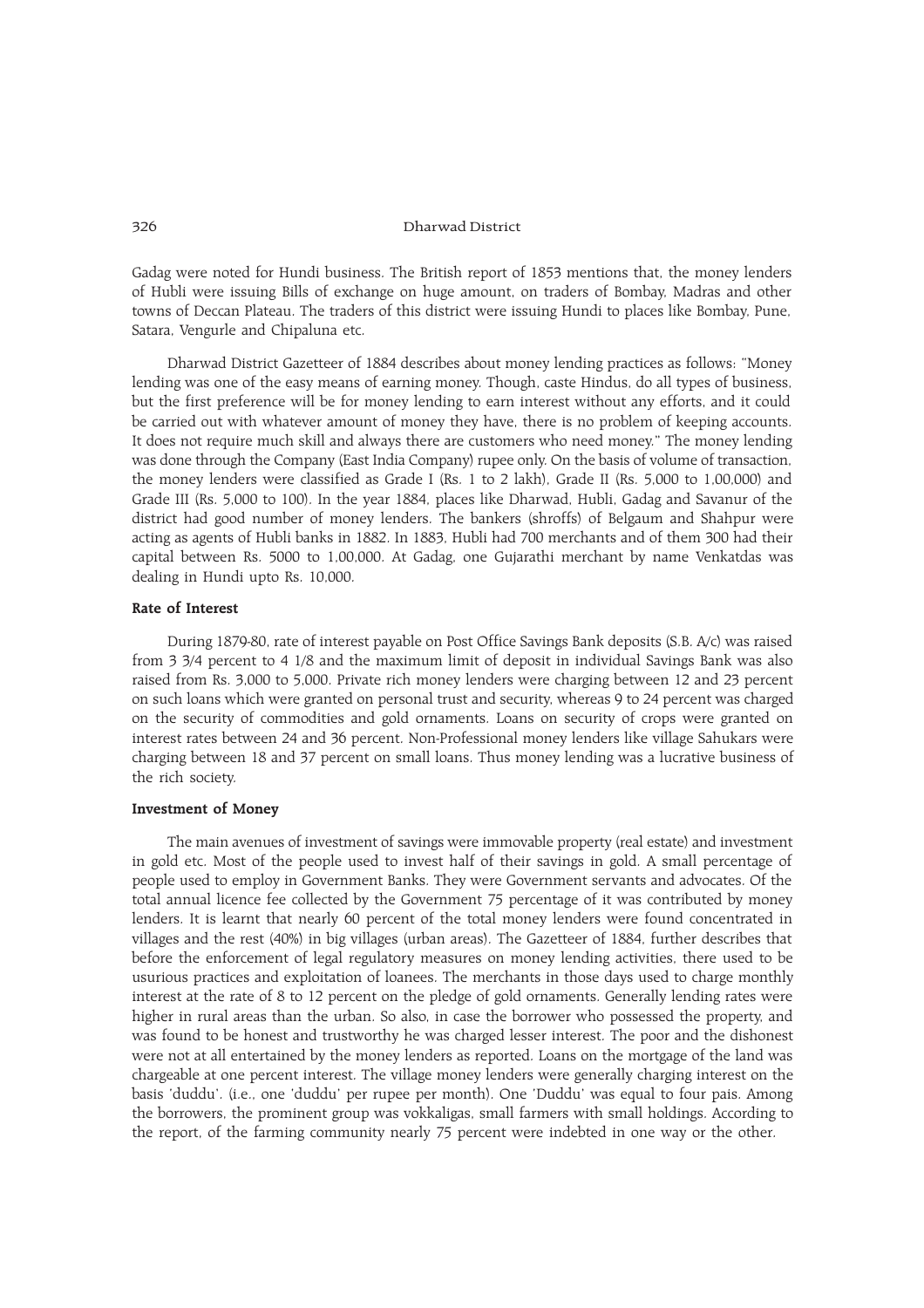#### Economic Survey

Many economic surveys have been carried out pertaining to the economic conditions of the district during the last century. As recorded in the District Gazetteer of 1884, "money used to be accumulated more or less with merchants, big land holders, gold smiths, vakils, officials holding high post i.e, government services, kurubas and samagars (chammars). Among the Inamdars (families holding land granted by the Government) few appear to be well-to-do, but these inamdars do not know the value of money, since they get money without any strenuous work or risk, their family expenditure is in most disorder." Regarding the investment habit of the people, the Gazetteer mentions that lending of money, trading activities, purchase of lands and buildings, purchase of jewelry or ornaments etc. were avenues of investment. Most of the people used to invest half of their savings in gold and jewels. The district is noted for agriculture from the beginning. The conditions of the peasantry is described like this Half of the produce of the land goes to village money lender to pay his interest for the loan, most of the farmers sell their land in order to clear the old debt and interest, rarely they sell their land on their own accord or to pay land tax to Government."

Next to farmers, the persons to incur debt were Inamdars. Since they were not permitted by law to alienate Inam Land, they used to surrender their holdings to village money lenders. The report indicates that the village craftsmen like carpenter, blacksmith, potter, uppar were free from debt.

The Report adds that since labourers did not possess any property, rarely they used to get loans from money lenders. There is an improvement in the living conditions of labourers. Before the introduction of Railways in this region in 1889, the wages paid to the male labourer was  $3\frac{1}{2}$  annas, whereas a female labourer used to get two annas. After 1891, men and women used to get daily wages not less than four annas and two and a half annas respectively. In big villages, the daily wages were five to six annas. Generally a family of labourers consisting of husband-wife and children when worked together, they were contented compared to an agriculturist with small holding as reported in the Gazetter of 1884.

## Recent Economic Survey

In another economic survey conducted after nearly 8 decades (1964) one can observe altogether a change in socio-economic and cultural spheres that have taken place in the living conditions in rural areas.

The Bombay Provincial Banking Enquiry Committee conducted economic survey of the district in 1929-30. The survey included the volume of loan, the purpose and the security offered for the loanee. The findings of the survey was that in many cases the loans were used for non-productive purposes like marriage, house hold expenses, repayment of old debt etc. In many cases, loans were obtained on promissory notes by pledging land, house and ornaments etc.

As a part of 1961 Census operations, three different villages of the district representing varied physical features, community life, socio-economic conditions, infrastructure growth etc. were selected for a comprehensive macro level, socio-economic and cultural studies. The survey included the different occupational community groups with low, middle and high income groups. The surveys of this nature generally include the aspects like the debt of the family, resources of loans, purpose of utilisation, rates of interest etc. which are considered as purely one's personal or private affairs. There are possibilities of concealment of facts and figures and hence may not bear realistic facts. Even then,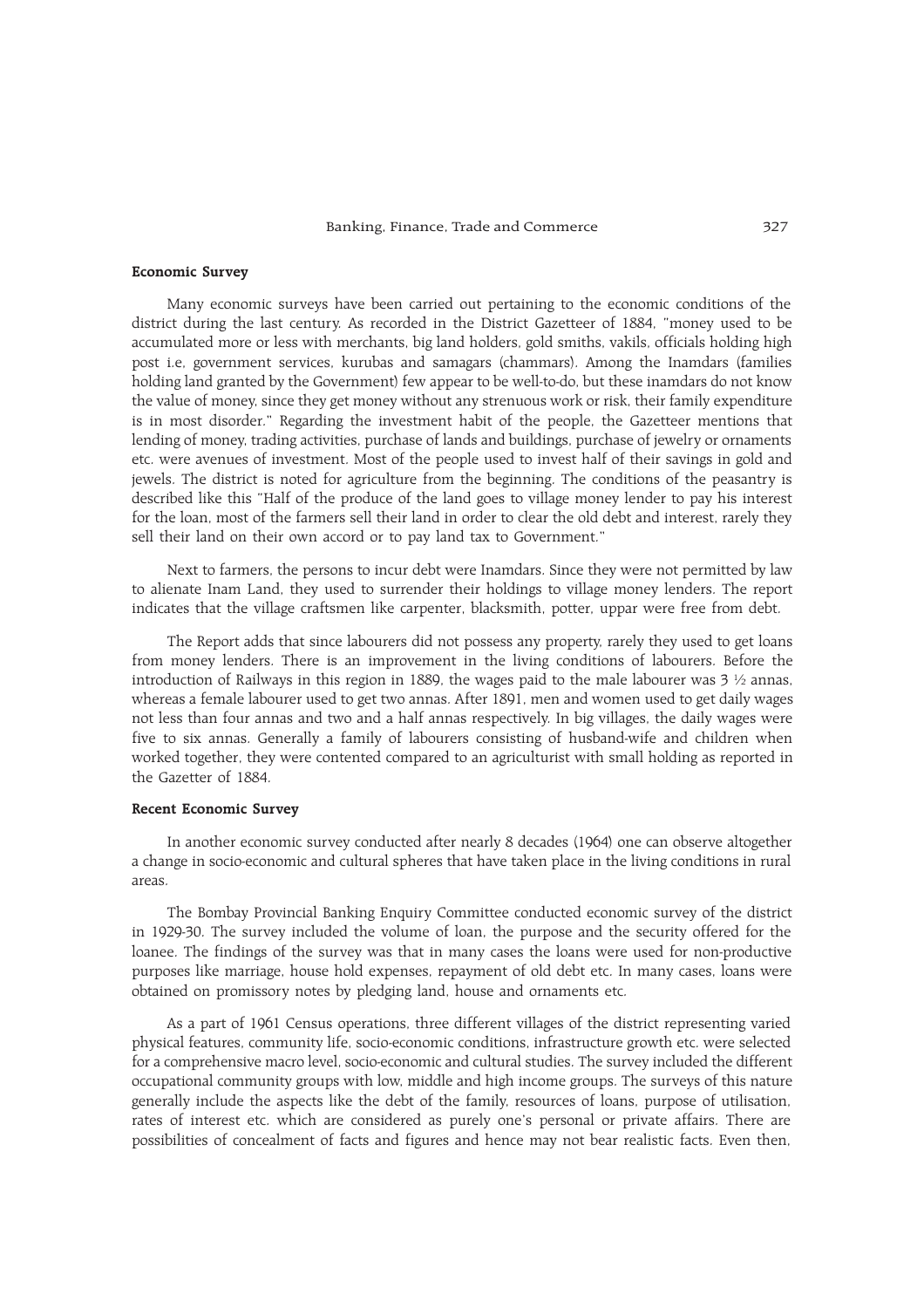such surveys are found to be useful for academic studies to mark the socio-economic changes that have taken place in a region, in course of time.

For this socio-economic survey of the district held in (1961), three villages of the district viz., Hulkoti of Gadag taluk, Magadi of Shirahatti taluk and Kaginele of Byadagi taluk were chosen by the Census authorities. The findings of the study are as follows:

All the three villages selected are basically agrarian comprising of different castes, communities and occupational groups. The common and prominent features which came out of the survey, revealed that out of the total loanees and the volume of loan amount availed, the maximum number of families belonged to the category having the maximum monthly income of Rs. 100 per month. The low income group (Rs. 25-50 permonth) had availed the least amount in the total volume of loan. In Kaginele village only large holders (more than 10 acres) were able to secure huge amount of loan and it was due to the economic security possessed by them. Another special feature of this village is that 284 families out of 399 being muslims were mainly engaged in agriculture. The number of Hindu families was 113 and of them 44 was Lingayats. Out of 399 families of Kaginele, 178 had taken loans for different purposes. Of the total volume of loans in Kaginele, 65.4 percent was the share of the families of higher income group.

Of the 521 families of Hulkoti, which are economically better placed, only 95 (18 percent) were debtors. Here also, families with higher income group alone had availed 27.10 percent of the total volume of loan. The economic conditions in Hulkoti were satisfactory because it is was situated in a close proximity to Gadag (8 Km), Gadag being one of the important commercial centres of the district. From the beginning, Hulkoti has remained a very active centre of economic activities under cooperative movement. The village has imbibed co-operative culture in all its economic activities like agricultural credit, marketing, processing, storage etc. Of the 521 families of Hulkoti, majority being 125 were Kurubas, 120 Raddis and 107 Lingayats.

Magadi was under the administrative control of Sangli state before 1948. Later, it became a village of Shirahatti taluk. The economic conditions here do not differ much than two earlier villages mentioned above. Magadi, had in all, 522 families, majority (240) being Lingayats, followed by Kurubas (66) and Raddis (30). Of the total families, 252 were in debt (48.7 percent). Of the total loans availed, the families of higher income group (Rs. 100 and above) had availed 63.82 percent of the loan, whereas the least income group (Rs. 25 and less) had availed 27.45 percent of the total loans.

Regarding sources of loans, the survey reveals that in Kaginele major portion of the loan (81.7 percent) was from other than the Government and co-operative institutions (i.e. borrowed from commission agents, traders and money lenders). The loans availed through cooperatives constituted only 15.4 percent. In Magadi, it is found that most of the large land holders had availed loans from the local financial institutions like large sized agricultural credit society, Raddi Bank and Sangli Bank. But, loans from other sources like friends and relatives was in no way less in volume. The survey reveals that the co-operative societies charged 8 percent interest on crop loans, whereas Government charged 4 percent on Takavi loans and money lenders charged between 12 and 18 percent.

## Purposes of Loans

Among the purposes for which the credit was utilised, the study reveals that in Hulkoti, of the total loans 37.16 percent was used for household cultivation, 22.25 percent for purchase of land, 8.34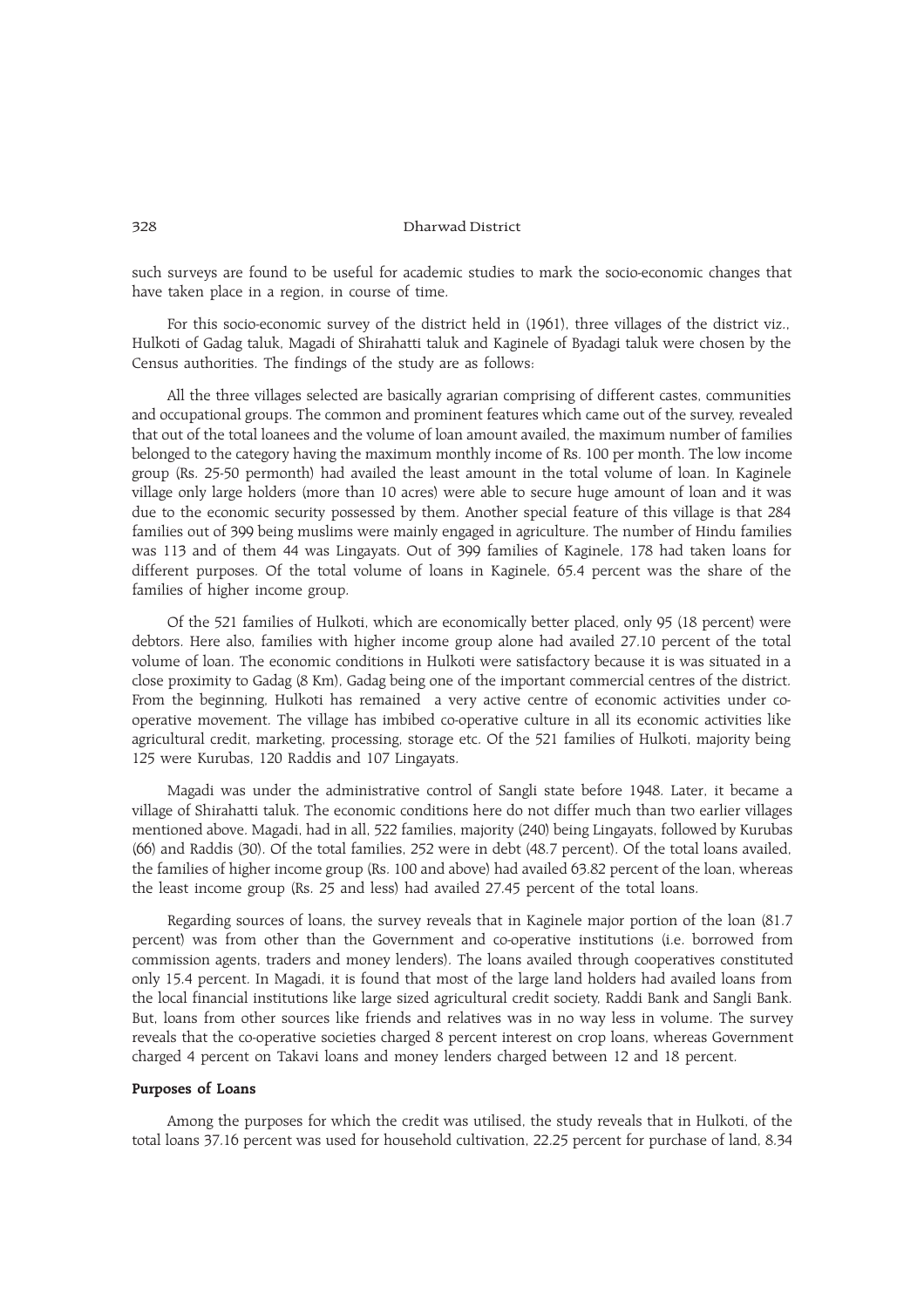percent for house building activities. For non-productive expenses like marriage, the loan utilised was 2.43 percent and for other essentials it was 11.05 percent of the total loan. Due to good monsoon and harvest the rural debt was less in this part.

In Kaginele village 45 percent of the total loans was utilised for non-productive purposes, 28.4 percent to meet day to day agricultural expenses and 18.6 percent on land, cattle and other assets etc.

In Magadi 68.26 percent of the loan amount was spent for meeting day-to-day agricultural expenses, 16.40 percent to meet general household expenses, only 5.03 percent was used for purchase of agricultural lands. The percentage for non-productive expenses like marriage and repair of houses, medicines was 4.62 percent and 4.10 percent respectively. It is observed by the survey, that the barter system of exchange still prevailed in rural areas. Accordingly, the food grain borrowed on loan basis was to be returned with 50 percent extra grains on borrowed quantity, as per the local practices which prevailed in Kaginele.

During the course of last 34 years, in addition to these three representative villages, much economic development had taken place in other villages of the district. Many integrated rural development programmes launched by the Government in successive economic development plans are mainly responsible for this economic prosperity in rural areas. The prominent among them included increased irrigation facilities, better farming, good marketing facilities, increased financial assistance to farmers through the co-operative credit societies, Grameena banks and several poverty alleviation programmes launched by the Government pertaining to rural development like development of rural and agro-based industries and other allied activities like development of poultry, dairy, horticulture, sheep breeding, sericulture, weaving etc. which ushered in a ray of hope of prosperity in the rural economic life.

# Regulation of Money Lending

The age old practice of unrestricted and unregulated money lending by the money lenders and pawn brokers made a way for various kinds of exploitation of the uneducated, poor and helpless borrowers (debtors). In order to prevent these malpractices and exploitation, a number of regulatory measures were introduced by the State Government. In the 19th century itself, the Deccan Riots, 1875, i.e., revolt against ruinous rates of interest and exploitation by the Money Lenders, had made the Government to be aware of unbearable burden of interest on peasantry. The main objectives of the earlier and the present regulatory measures of money lending is to prevent and regulate usurious practices and exploitation by Money Lenders and to safeguard the interest of poor borrowers, regulation of interest rates etc. Before the introduction of unified, and comprehensive regulatory measures for money lending as applicable to the state in 1966, Bombay money lenders Act 1946, was made applicable to Dharwad district from 17th November 1947. Subsequently, it was extended to princely areas merged in Dharwad viz., Savanur, Shirahatti, Kundagol, etc. The above Act contemplated issue of licences for money lending, maintenance of accounts in the prescribed form, submission of annual accounts to the Department of Co-operation as well as to debtors and fixation of maximum rate of interest etc. In the beginning, the Revenue department was entrusted with the responsibility of its implementation.

In order to supervise and regulate brisk money lending activities in Hubli-Dharwad cities, there was a separate office of the Assistant Registrar of Co-operative Societies. In 1946, when the Act was implemented, the then prevailing rate of interest was 6 percent for secured loans and 9 percent for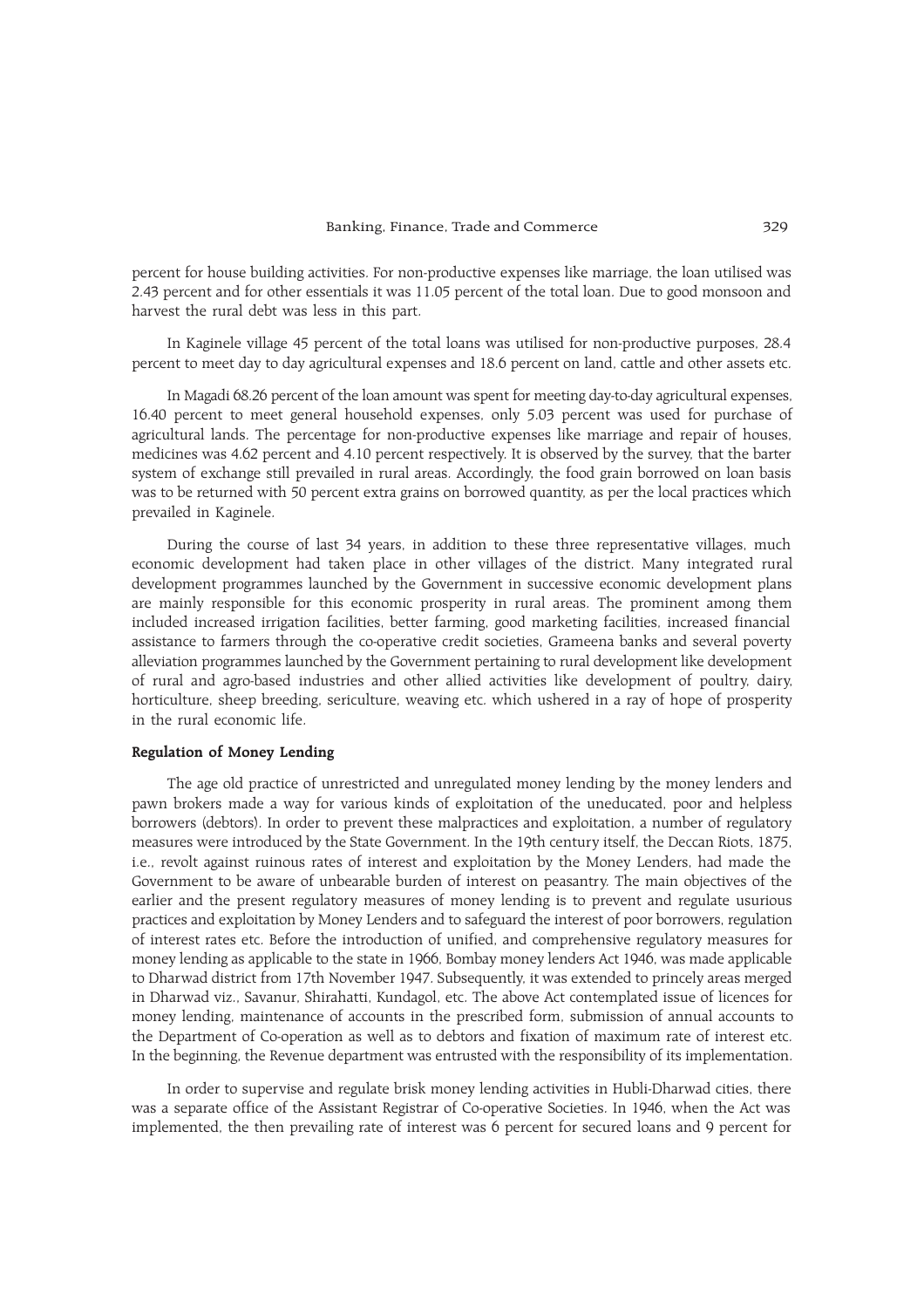unsecured. By 1952, these rates increased to 9 and 12 percent respectively based on lending rates prevailing in the money market. The administrative report of the Department of Co-operation (1952) indicates that, for the Co-operative years 1949-50, 50-51 and 51-52 the number of licenced money lenders in the district was 228, 245 and 395 respectively. The private money lenders had advanced loans to the tune of Rs. 1.6 crore during the year 1951. According to the1946 Regulatory Act, the money advanced to merchants by the money lenders was not included under the provisions of the Act. As a result, many of the money lenders were trying to evade the provisions of this Act. The number of unlicenced money lenders exceeded that of licenced.

## Various Classes of Money Lenders

The Bombay Provincial Banking Enquiry Committee, in its report (1929-30), has listed as many as eight varieties of money lenders. The number of those who did exclusive money lending was limited and the rest, combined money lending with some other business. In towns, the shroffs, general merchants, dalals, commission agents, people with surplus money etc. used to engage in money lending activities. In rural areas, zamindars, big land holders, etc. were engaged in money lending activities. A few shroffs from Hubli had trade links with their Bombay counterparts. The rates of interest on money lending at present (from 27.7.1992) are 23 percent on loans without any security and 21 percent backed with security as fixed by the State Government.

# Growing Number of Private Money Lenders

As per the report of the Deputy Registrar of Co-operative Societies, the number of money lenders in the district during 1982-83, 1987-88 and 1992-93 were 246, 280 and 401 respectively, while the number of pawn brokers was 130, 124 and 451 respectively. Most of these pawn brokers migrated to this district from northern states.

The volume of deposits mobilised and deployment of credit by the pawn brokers in the district for some years was as follows: Year 1988: Deposits Rs. 231.33 lakh, loans : for agriculture Rs. 3.25 lakh, non agriculture Rs. 952.20 lakh. Year 1990 : Deposits Rs. 551.60 lakh, loans: for agriculture 0.85 lakh, for non agriculture Rs. 1396.25 lakh. Year 1992 : Deposits Rs. 1386.75 lakh, loans : for agriculture Rs. 2.50 lakh, for non-agriculture Rs. 1786.81 lakh.

The volume of loan lent by money lenders in the district during 1990, 1991 and 1992 were Rs. 730.16 lakh, Rs. 774.52 lakh and Rs. 814.88 lakh respectively.

The licence fee and security deposits collected from the money lenders of the district during the years 1990-92 were as follows : 1990: Licence fee Rs. 52,645; security deposit Rs. 6.12 lakh. 1991: Licence fee Rs. 66,400; security deposit Rs. 7.21 lakh. 1992: Licence fee Rs. 48,225; security deposit Rs. 9.62 lakh.

In accordance with the provisions of the Chit Fund Act (Central Act) 1982, the licenced Chit Fund organisations in the district had turned out business worth Rs. 10.80 lakh in 1992.

# Hubli-Dharwad Money Lending Business

Hubli - Dharwad twin cities being the hub of trading and commercial activities in the district, accounts for nearly half the number of money lenders, pawn brokers and finance corporations found in the district. As reported by the Assistant Registrar of Co-operative Societies (money lending) Hubli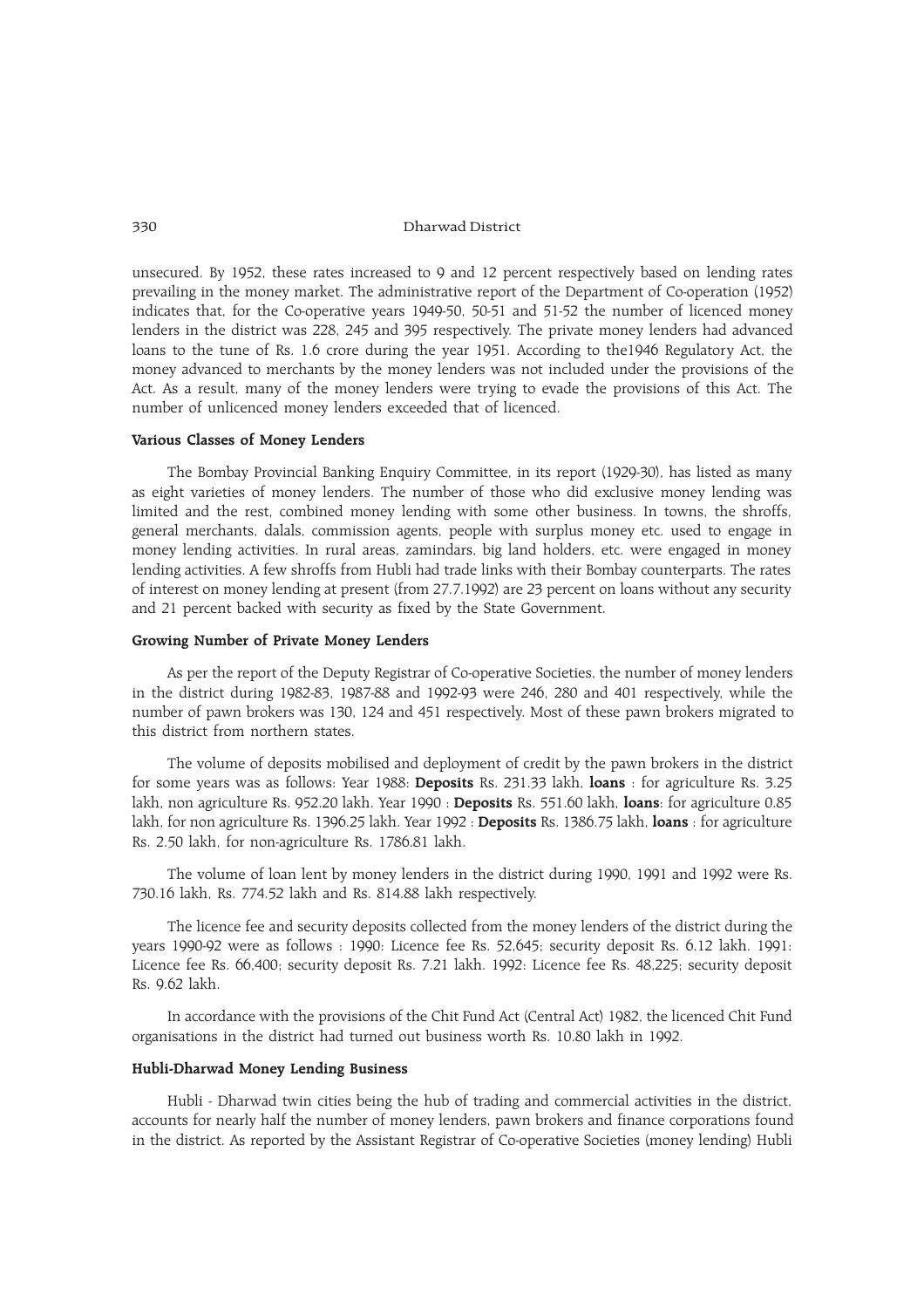Circle, there were in all 272 money lending agencies in Hubli-Dharwad cities in 1982-83. Of them 138 were private money lenders, 96 pawn brokers, 14 registered finance corporations and 24 share companies. By 1987-88 the number increased to 462. By 1992-93 (upto August) the number increased to 804, of them 219 were money lenders, 166 pawn brokers, 356 finance corporations and the rest (63) being the share companies. The money deployed by these agencies of this area (circle) during the period 1990-1992 were as follows: 1990 Rs. 409.14 lakh, 1991; Rs. 490.14 lakh and 1992 Rs. 527.34 lakh.

The volume of deposits mobilised and money lent for non-agricultural purposes by the finance corporations and pawn brokers of Hubli-Dharwad area were as given below: The figures in brackets indicate loans and advances:

1988: Deposits Rs. 229.30 lakh (Rs. 932.23 Lakh); 1990: Deposits Rs. 487.67 lakh (Rs. 1308.07 lakh);1991 : Deposits Rs. 891.82 lakh (1830.70 lakh); 1992 : Deposits Rs. 1376.35 lakh (1667.32 lakh); During the year 1992, the licence fee and security deposit collected from the money lenders was Rs.9,850 and Rs. 4.60 lakh respectively. The corresponding figures for the next year were Rs. 8,850 and Rs. 4.05 lakh respectively.

#### Finance Corporations

The constituents of unorganised money market like private money lenders, pawn brokers, non banking financial institutions like nidhis, chitfunds, finance corporations etc. play an important role in mobilisation of deposits and deployment of credit. Finance Corporations are mostly situated in important commercial centres. It is very common that many a time finance corporations registered outside the state, have opened their branches in important commercial centres of the district. These non-banking institutions extend financial assistance to local merchants, industries, for purposes like purchase of machinery, vehicles, hire purchase loan, etc. They render hypothecation and mortgage loans. They do the parallel banking business. They also attract huge deposits from the urban middle class by paying little higher interest and also by means of schemes like lottery, prize etc. In the absence of strict regulatory and restrictive measures, many a time, they cheat general public and investors. These institutions are organised either under the provisions of Indian Partnership Act 1932 or Indian Companys Act 1956. Often, the members of one family run the business forming the partnership firm. At the district level, the Deputy Registrar of Co-operative Societies is empowered to exercise control over them under the Karnataka Money Lenders Act 1961. During the period of last one decade 1982-83-1992-93, there is a marked increase in the number of these institutions in the district. There were 17 finance corporations in the district in 1982-83, which increased to 222 by 1987- 88 and by 1992-93, the number went up to 405. According to the report of the Department of Cooperation, in 1988, in the district, these institutions had mobilised deposits of Rs.80.37 lakh and had advanced loans to the tune of Rs. 127.83 lakh. In 1990, their deposits and advances amounted to Rs. 127.91 and Rs. 196.45 lakh respectively. For the year 1992, they were able to mobilise deposits of Rs. 207.21 lakh and had deployed credit of Rs. 282.90 lakh, the corresponding figures for the previous year (1991) were Rs. 155.99 lakh and Rs. 429.38 lakh respectively. Most of these finance corporations are situated in commercial centres of the district like Hubli-Dharwad, Gadag, Haveri, Ranibennur, Nargund and Shiggaon. The *modus operandi* of one of these institutions is illustrated in the following paragraph.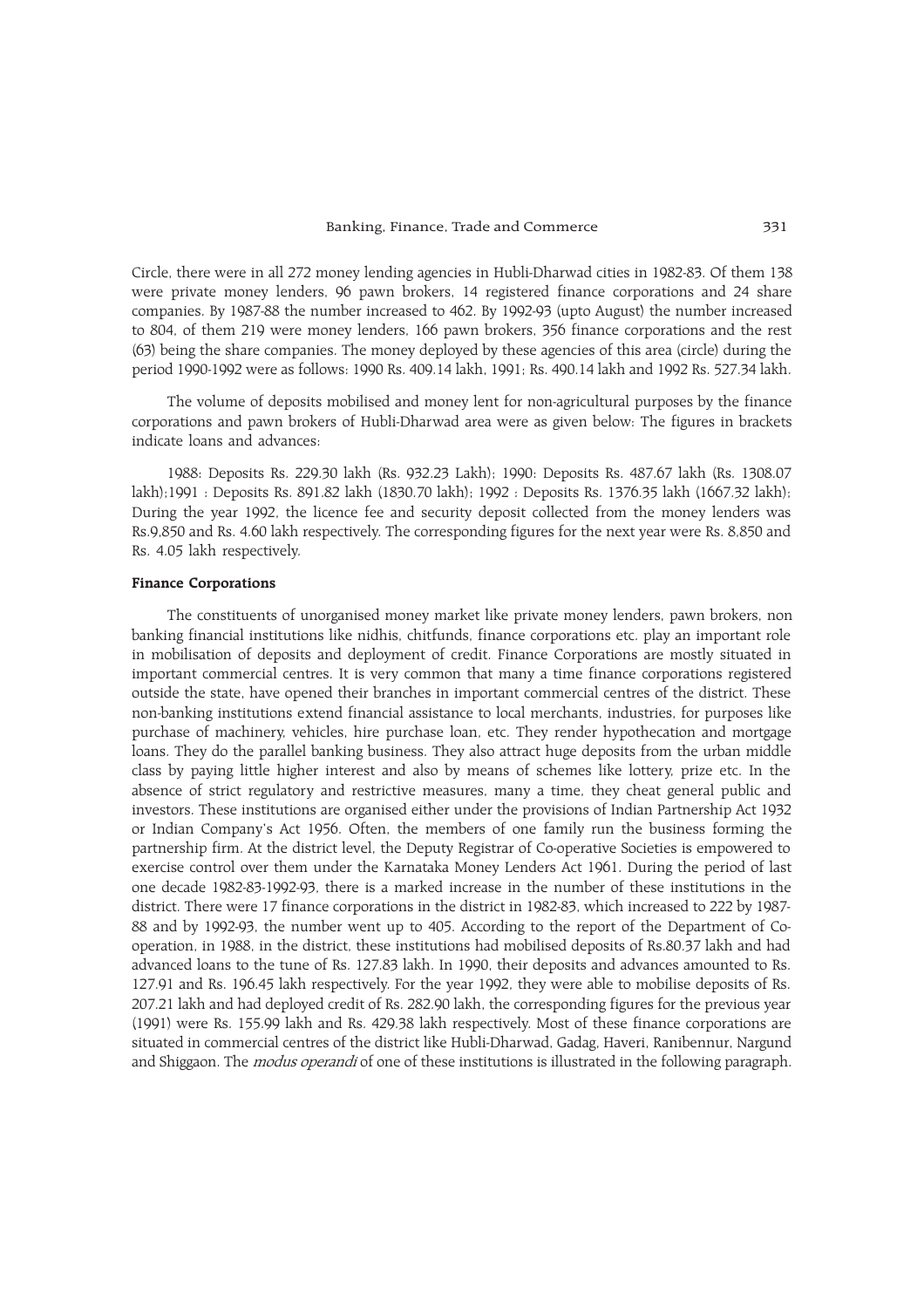## Sri Mruthyunjaya Finance Corporation, Dharwad

This financial institution was established in 1987 under the provisions of Indian Partnership Act 1932. Most of the partners of the firm are from local business fraternity. The share capital of the firm is Rs. 90,000 (1994). The institution has attained economic soundness due to the personal influence or reputation of partners and general support from the local business community. The Corporation lends finances to merchants for the promotion of their trade and commerce, to the farmers for seeds, manure etc. It also finances to small scale industrialists and employees of the organised sectors including Government servants on suitable security. In order to promote thrift, along with general deposits, pigmy collection is also undertaken. Consumer loans are also granted to facilitate the purchase of household articles on installment basis. The organisation is not finding any difficulty in lending and recovery of loans, since most of its founders are commission agents (dalals) who have got close business links with farmers. The rate of interest chargeable on loans is 21 percent, while interest rate payable on deposits range between 12 and 16 percent. The volume of deposits mobilised, loans and advances made by the organisation during the last five years is as follows: The figures in brackets indicate loans in terms of lakh of rupees. March 1990: deposits Rs. 11.45 (loan Rs. 13.05), 1991: 14.63 (18.13) 1992: 17.10 (21.97), 1993: 22.67 (26.45) and 1994:34.22 (39.61).

# Economic Assistance to Weaker Sections

Before independence and even after independence, the Governments have introduced several legislative measures in order to extend material relief to those who are economically weaker and backward, specially the farmers who were groaning under the heavy pressure of debt of a private money lender. The Bombay Agricultural Debtor's Relief Act 1939 was very important among them. It was enacted with a view to reduce the aggregate indebtedness of genuine agriculturist so as to bring down the debts to a reasonable level within the compass of their capacity to repay. In 1942, this Act was made applicable only to Navalgund taluk. By 1945 it was extended to Gadag and Ron taluks, and Petas (sub-taluk) like Nargund and Mundargi. By 1947 it was made applicable to all taluks including the merged areas. Under the provisions of the Act, the "Debt Adjustment Boards" were constituted. The application of the Act was restricted to debts not exceeding Rs. 15,000 in any individual case. The rate of interest in awarded cases was not more than six percent per year. In 1947 similar cases were transferred to Civil Courts and Debt Adjustment Boards were cancelled. Under the provisions of this Act, during the period from 1942-52, in the district, 52,706 debtors and private money lenders had applied for Debt Adjustment Board and Civil Courts seeking relief, out of which 51,845 applications were disposed of. The total amount involved was Rs. 395 lakh and of this, nearly loans worth Rs. 57.22 lakh was reduced and the peasants who got this reduction were made to get financial assistance from Co-operative societies, Government loan (takavi) and loans from authorised money lenders.

# Takavi Loans

These loans were granted by the Government to the farmers under the provisions of Land Development Loans for development of land, under the provisions Agriculturist Loan Act for purchase of bullocks, fodder, agricultural implements etc. The "Grow More Food Campaign" created more demand for such loans. Accordingly, it was liberalized. During the period from 1946-47 to 1949-50, the Takavi loans granted and the loan recovered in the years in the district were as follows: the figures in bracket indicate the recovery position. 1946-47: Rs. 5.40 lakh (Rs. 46,600), 1947-48: 5.22 lakh (Rs. 1.30 lakh), 1948-49: Rs. 9.68 lakh (Rs. 4.16 lakh), 1949-50: Rs. 17.45 lakh (Rs. 3.78 lakh).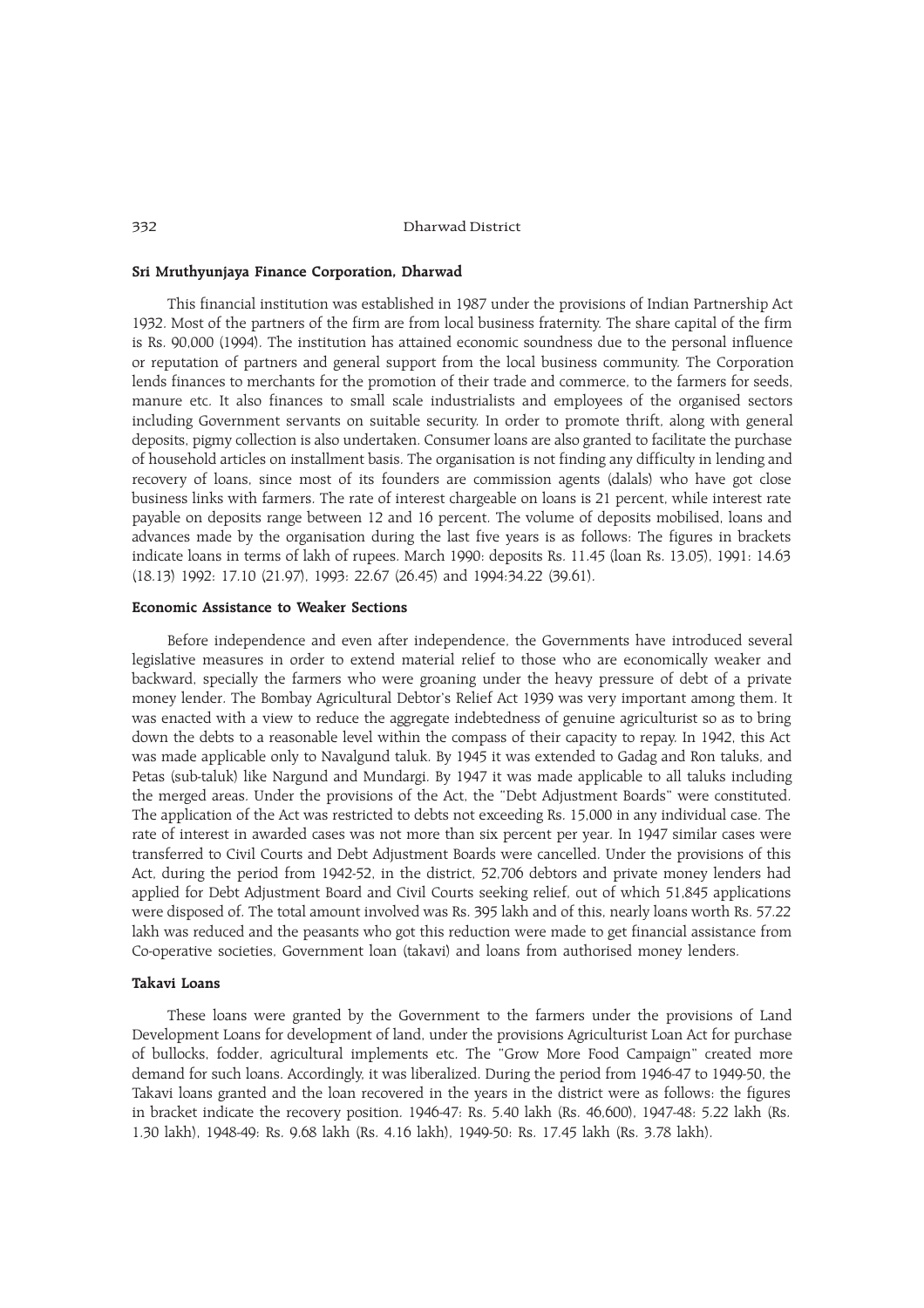## Banking, Finance, Trade and Commerce 333

In recent years, the Government has launched several schemes and programmes under which the Government sponsored financial organisations/institutions are extending financial assistance to the poor and weaker sections. Public sector banks, Rural (Grameena) banks and other banking institutions are lending under the scheme of Differential Interest Rate (D.I.R.) for selected poor and weaker sections as per norms. The objectives of this scheme is to increase the economic stability of small and marginal farmers (2.5 acres of irrigated land or 7 acres of dry land), rural artisans, released bonded labourers, persons belonging to economically weaker sections, Scheduled Castes and Scheduled Tribes to make them eligible for availment of loans and stabilise themselves. In the beginning, the annual income limit for the beneficiary under this (DIR) loan scheme was Rs. 2000 in rural areas and Rs. 3000 in towns. In course of time, the upper limit of income was increased. At present, the upper limits in urban and semi-urban areas is Rs. 6,400 and in cities it is extended upto Rs. 7,200. The rate of interest payable on loans is only 4 percent under this scheme. As per the report of the Lead Bank, by the end of March 1992, the total loans advanced to the weaker sections was Rs. 12,345.12 lakh, which amounted to 38.5 percent of the priority sector advances. During the same year, loans granted under DIR amounted to Rs. 329 lakh (O.68 percent of the total loans) (as per Reserve Bank of India norms it should have been minimum one percent of the total loans). During the end of 1992, the total advances made by the banking sector in the district for the Scheduled Castes and Scheduled Tribes was reckoned at Rs. 1534.04 lakh as reported. As per the report of the District Credit Plan (1993-94) it was planned to cover 27 Scheduled Caste and Scheduled Tribe beneficiaries by granting credit of Rs. 88000/-.

## Bonded Labour

As found in other districts of the state, here also, agriculture being main occupation, there are evidences which attest to the fact of the existence of the practice of bonded labour from the beginning. Economic distress appears to be the main reason which has helped for continual practice of bonded labour. The Gazetteer of 1884 illustrates in detail about the various aspects of living conditions of bonded labourers, like, types of bonded labourers. daily wagers, other facilities provided to them etc. Generally in those days a labour who had availed or bonded himself for a debt of one hundred rupees to the master, had to serve him nearly for 5 years and the master used to provide him food, clothings, blanket and foot wears etc. according to the customs. In case, in the absence of condition to provide food and clothing etc, the labourer had to work upon three years, this is known as *Ona Jeeta*. In case of death of a person who had advanced loan for bonded labourer, the successors used to avail the services of the bonded labourer. But in case of death of bonded labourer within the stipulated period, it was not binding on the part of the family members of the bonded labourer to continue the work. In case, the bonded labour discontinued to work, the masters used to recover the money by fileing a case against the labourer. But the civil courts did not entertain this type of disputes. Generally, agriculturists used to employ men of their own caste as bonded labourers. Rarely, there might have been chances for the bonded labour to become a son-in-law of the family by marrying the daughter of the master in case there was no male issue to the masters. As reported in 1884 Gazetteer, since the agricultural labourers used to get good wages, the practice of bonded labour system gradually began to decline. Other than the physical bonded labourers, the ministerial staff (clerical) in business establishments of big traders and commission agents used to work as a type of bonded labourers.

# Abolition of Bonded Labour

For the first time in 1843, the British Government made an effort to abolish the practice of bonded labour system by introducing legal ban on such slavery. However, the slavery is continued in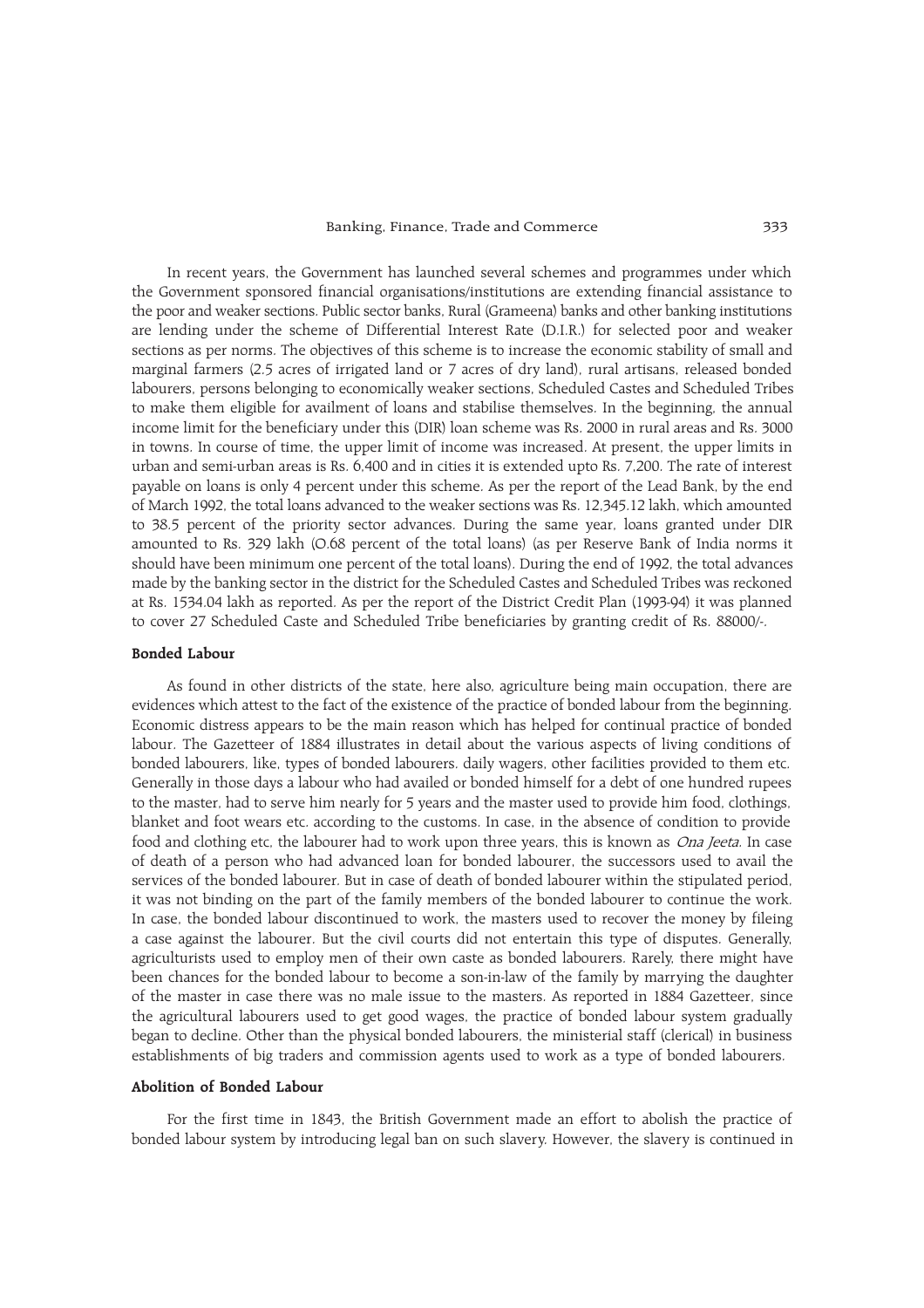many disguised forms including the practice of bonded labour. The Breach of Agreement Act of 1860 helped for this practice to continue to a certain extent.

After independence, for the first time, in 1976 the Central Government enacted a legislation which contemplates the abolition of the age old practice of bonded labour. According to the provisions of the Act, all bonded labourers were not only released but also were made debt free totally including the interest on loan amount. Both the Central and State governments have launched several economically rehabilitative measures for the welfare of released bonded labourers. Nationalised banks are extending financial assistance to these labourers upto Rs. 6,250 so as to enable them to possess necessary things to undertake self employment by providing them milch animals, poultry animals, oxen, bullock cart etc. Half of the expenditure made by the State Government under this scheme is shared by the Central Government since 1979-80. The identification of bonded labourers as per the norms is entrusted to Village Panchayats, Taluk Panchayats under the guidance of Zilla Panchayats. The practicing of bonded labour and making advances with an intention to make person as bonded labour is declared as cognisable offence resulting in a fine of Rs. 2,000 and imprisonment for three years. As reported by the district authorities, no cases of bonded labour is reported in recent years in this district.

# Karnataka Debt Relief Act, 1976

This Act mainly contemplates the material relief to those debtors, who were groaning under the heavy pressure of debt and from the clutches of money lenders. It covers small agricultural holders, landless agricultural labourers, economically backward classes etc. whose annual income does not exceed Rs. 2400 (since 15th November 1979 raised to Rs. 4800). Karnataka was the first state in the country to enact such a progressive, welfare measure for the poor. According to the provision of the Act, the debt including the interest outstanding in respect of above categories of debtors are not be recovered and all court decrees obtained by the creditors are declared as annulled and goods pledged as security for loan are to be returned, as per Section 5 of the Act, failing which the creditor was liable for a fine ranging from Rs. 1000 to 5000 and imprisonment ranging from three months to one year. However, the debts of Government, Co-operatives and Companies are exempted from the purview of this Act. This act was in force upto the end of December 1981. As reported by the district authorities, during the period of the existence of this relief act, the number of applications filed seeking relief was 952. The amount of relief involved was Rs. nine lakh. Of the total applications received, 509 were disposed of with a relief of Rs. 5.27 lakh. The number of applications rejected was 433 amounting to Rs. 3.73 lakh. The number of applications filed by the Scheduled Castes and Scheduled Tribes were 50 and all of them together got relief to the tune of Rs. 34,389/-.

# COMMERCIAL BANKS

Before the commencement of lending through the organised financial institutions, during the rule of the Peshwas in the 17th and 18th centuries, the rate of interest chargeable on loans ranged between one and five percent per month. Private money lenders or Sahukars were capable of extending financial assistance to the Government. In turn the Government used to bestow the right of lease for collection of land revenue of assigned villages. Money transaction was mainly through Hundis (Bills of exchange). The Government Hundi were called as varath. The Sahukars (Rich merchants) of Hubli were capable of dealing in Hundis with far off places like Bangalore and Pune. Among the Brahmins, the title (Sirname) 'Nayak' often suggests the profession of money lending (Sahukar). It appears that the term Nayak might indicate the economic ownership of villages assigned to collect land revenue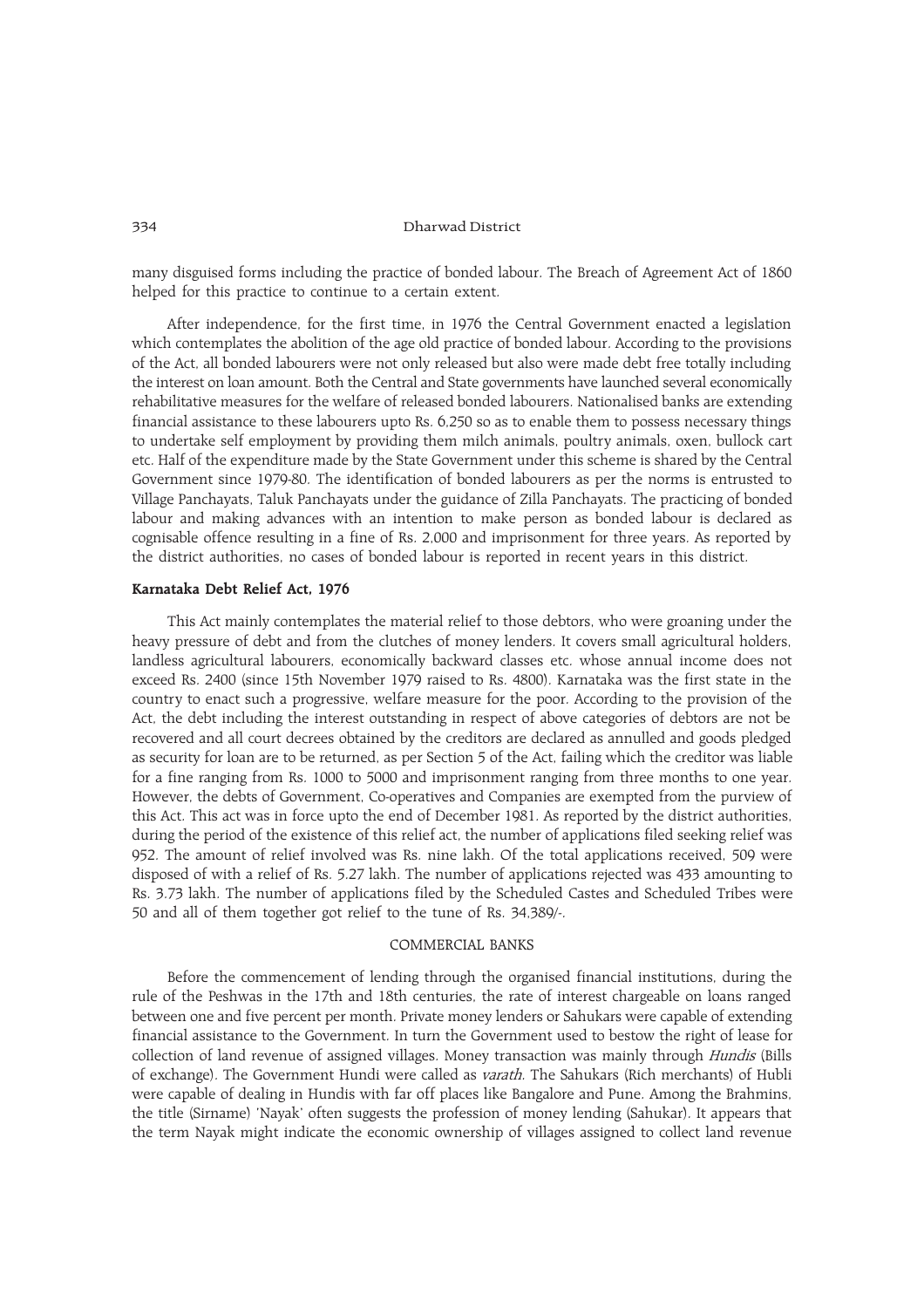for the loans that they granted to the Government. There were Sahukars in other communities too. The records of Mooru Savira Math of Hubli reveal that it had loaned to the merchants of the far off places like Mumbai etc. The inscriptions of the district indicate that the institutions like the mathas of all other communities, temples, guilds of traders, merchants and artisans etc., were also engaged in money lending activities by accepting deposits. The interest accrued on cash endowments kept in temples were utilised for various temple services.

The modern banking history of Karnataka is nearly 130 years old. Like Dakshina Kannada, Dharwad district also occupies a unique place in tracing out the different phases of history of modern banking. For the first time, in 1868, two private sector banks were started in Bangalore. In Northern Karnataka area, for the first time, public sector banking activities were started in Dharwad in 1863, by opening of a branch of the Bombay Presidency Bank founded in 1840. This made the beginning of organised modern banking industry in the district under the public sector. The second branch of the same bank was opened in 1870, at Hubli being the hub of commercial activities in the district. In those days in Bombay Karnataka area, except Hubli no other city was a centre of brisk banking activities. Hence, it was called 'Chota Mumbai' (small Bombay). It was a central place of cotton trading activities. The main reason for opening of a branch herein Hubli-Dharwad was mainly to facilitate discount of Hundi (Bills of Exchange) drawn by Bombay traders on Hubli traders and to provide cheap remittance facilities in addition to promote economic activities in the area by providing cheaper credit facilities.

In the beginning, the cotton grown in this area was transported to Bombay through the ports like Karwar and Kumta. There was much demand in foreign countries for the cotton grown in this area (American cotton). Cotton being exported from here was known as 'Kumati Cotton' (Cotton from Kumata). The old records indicate that from Dharwad district during 1873-83, on an average, yearly, cotton worth Rs. 45 lakh (9,500 tonnes) used to be exported. For the Bombay market (export) the district shared nearly 68 percent of the total export of cotton. The modern banking activities are much diversified. But the banking activities in those days were restricted and confined only to selected class of people. Among the depositors of the bank, the European trading companies engaged in cotton trade were prominent. They had a business turnover of Rs. 30 to 40 lakh annually. The local traders like the Lingayats, the Brahmins, the Jains and the Komatis used to have a turnover of Rs. 15 to 20 lakh. Nearly 8-10 Bombay based companies were housed in Hubli. It is found that in those days the wide fluctuations in cotton trade used to cause great impact and influence on the socio-economic life of the people of the district (see chapter 2) as evidenced by old records.

The American Civil War 1863-65 which caused Cotton Boom in the district as elsewhere, had a great impact on the banking industry including social and economic life of the people. During that period of boom or prosperity, it is described that there was a flow of money in the district as a result of which rich farmers were able to adorn the horns of their oxen with gold rings, perhaps, it may be an exaggeration, but the growing demand and rising prices for cotton might have caused inflationary tendencies, as a result of which, the value of real estates like land and house property increased much, which caused increase in the number of disputes and other social evils etc. Perhaps, by the ill effects of hyper inflation due to rise in cotton price, the maxim 'hatti bitti raita halaada' i.e., cotton ruined the farmer, might have come into usage in this area. Due to the recession or setback in cotton trade in the subsequent years, Dharwad branch of the Bombay Presidency bank was closed after serving for 15 years in 1878, and business was transferred to Hubli branch. The Hubli branch also suffered heavily during the great famine of 1876-78.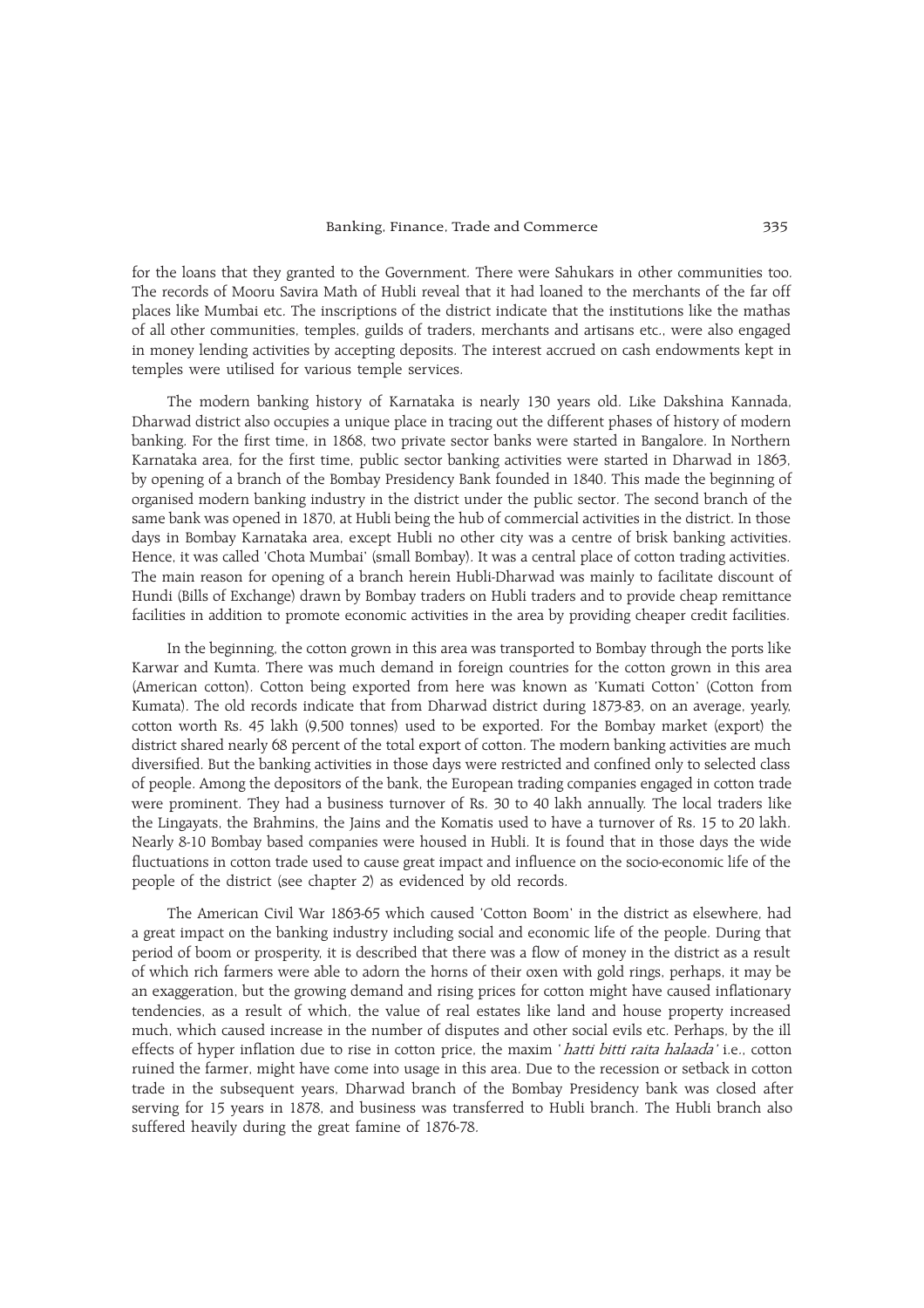## Joint Stock Companies of Early Period

The introduction of the provisions of 'limited liability' principle made applicable to joint stock companies after 1860, made a way for incorporation of more and more number of joint stock companies both in the private and public sectors. Except a few companies doing exclusively banking business, the rest of the companies combined banking with production, distribution, insurance and other allied activities. In those days there was no investment made by the public in Government securities. The Government servants alone used to invest in post office savings bank accounts. A joint stock company by name "Dharwad Vyapara Uttejaka Co." made its beginning in April 1876 with a share capital of Rs. 40,000. It was engaged in import-export business of cloth. In 1883, the company had 143 share holders, of them, majority (85) were Brahmins who were Government servants. The company opened its branch at Hubli in 1877. During the next year i.e. in 1878 in Hubli a separate independent company known as "Hubli Cloth Company" with a capital of Rs. 22,000 was promoted. In 1881 the Southern Maratha Spinning and Weaving Company was started at Hubli with a capital of Rs. 6 lakh (for many years the mill was known as Bharath Mill). By 1882-83, two big companies M/s. Robertson & Brothers and Cristal and Company were engaged in trading at Hubli and Gadag respectively. In those days, the dividend paid by these companies to share holders ranged between 12 and 15 percent. Hence, there was more investment in these companies than in commercial banks. The Hubli branch of Bombay Presidency Bank was closed in 1881 but again reopened in 1882. However, it was finally, closed in 1884. This situation made the way for promotion of local banks, and opening of branches from the banking company originated outside the district in order to cater to the growing needs of trade and commerce. By 1951, excluding the banking and insurance companies, there were 37 public companies in the district. Upto 1900, six more companies were incorporated. From 1900 to 1940, three more companies and from 1940 to 1950, 24 new companies were registered.

# Local Commercial Banks

As a result of launching of very active, wide spread and competitive co-operative movement in the district, from the beginning, many urban centres in the district had non-agricultural credit cooperatives started a decade or two earlier to the establishment of commercial banks by the local public. However, enterprising merchants of the town and prominent persons influenced by the 'Swadeshi' movement promoted banking companies by the beginning of this century. The Indian Companies Administration Report for 1924-25 reveals that among the earliest banking companies of the district 'M/s. Waikar and Company, Hubli' founded in March 1922 and M/s. Ankalagi Bank, Dharwad founded in June 1923 were the prominent. These banks had a share capital of Rs. 30,000 and Rs. 7,200 respectively. (In those days there was no legal restriction to suffix the word Bank, Banker, Banking, with the names of the companies, individuals who were engaged in money lending). Much is not known about the future of these banks, probably in the economic depression of 1929- 30, they might have been liquidated. According to old records the Poona Bank Ltd. (1898) originated from Pune had opened a branch here in Dharwad prior to 26.08.1924, and was liquidated in the same year. In the year 1924, the bank by name "Madhva Bank" was registered in Dharwad with an authorised capital of Rs. one lakh. However, it appears to have gone on defunct. The Ankalagi Bank of Dharwad had made the beginning of collection of pigmy deposits (minimum one anna) in this area. From among the commercial banks established after 1924, in the district, the Sri Lakshmi Bank founded in the historic town of Hangal in 1929 was prominent. The Sri Lakshmi Bank of Hangal was liquidated in 1956, and continued as Finance Corporation due to non renewal of licence by the Reserve Bank of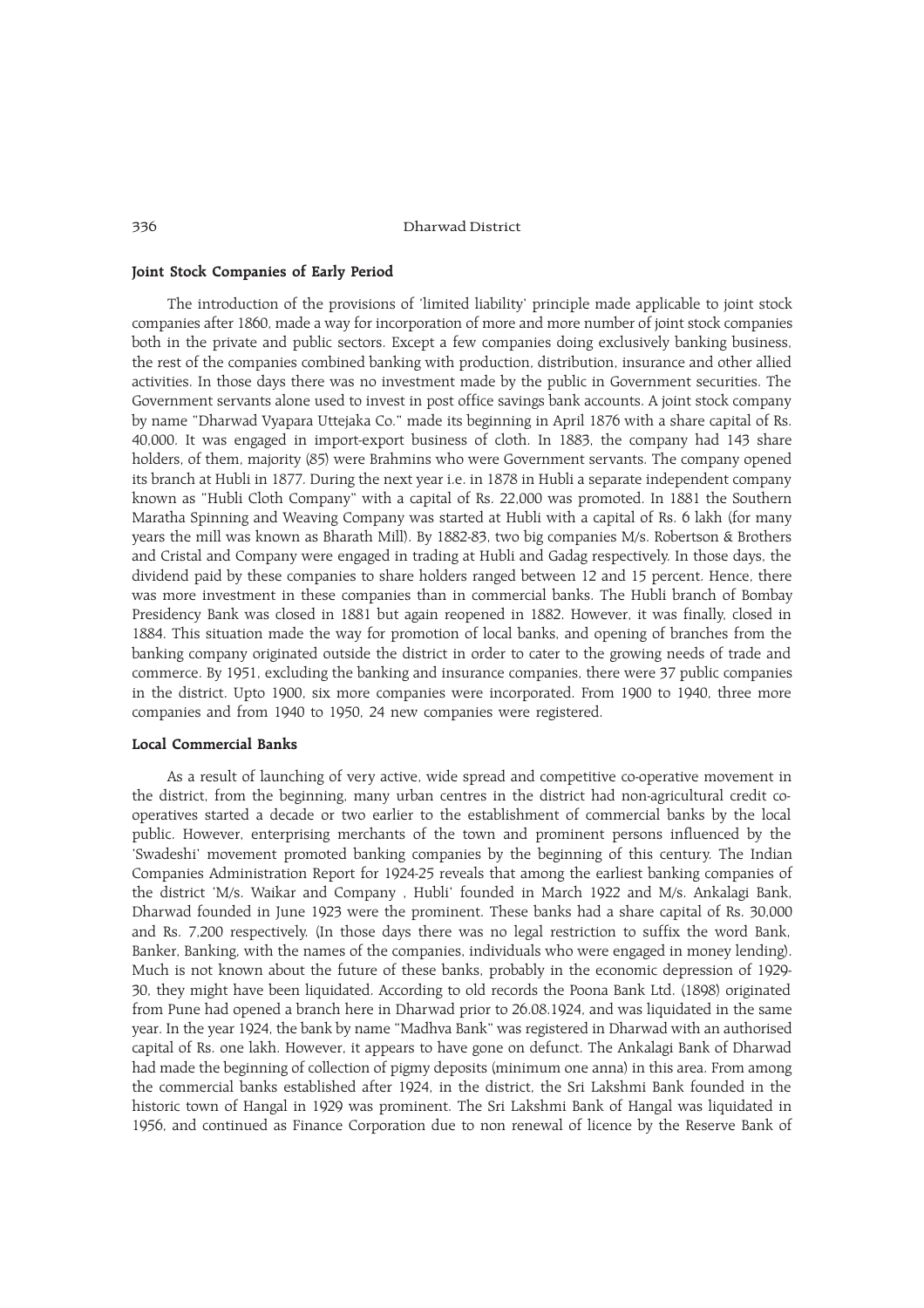India. During the next year i.e, in 1930, Hubli City Bank was founded at Hubli and after serving for 36 years it merged with the Vijaya Bank in 1966. At the time of its merger it had a pay office at Konnur. The Bank of Karnataka was founded in Hubli in the year 1946 after the end of the Second World War. After serving for two decades it merged with the present Karnataka Bank Ltd. At the time of merger, Bank of Karnataka had in all 14 branches and of them six were in Dharwad district.

# Banks from Other Areas

In order to cater to the growing credit needs of trade and commerce of the district, specially from the centres like Hubli, Dharwad, Gadag, Haveri, Byadagi, Nargund, Ranibennur etc., the Banking companies originated outside the district specially from Dakshina Kannada and from the places which had trade contacts with the district viz., Mumbai, Belgaum, Karwar, Sangli, Miraj, Satara, Poona and Ramdurg originated banks, entered into the banking business of the district.

More than a decade prior to independence one of the prominent banks from South Canara i.e. Syndicate Bank entered into the banking business of the district by opening its branches at Hubli (1932), at Gadag and Byadagi in 1936. Canara Bank opened its branches at Hubli in 1935 and Dharwad in 1936. Corporation Bank opened its branches at Dharwad in 1944 and at Haveri in 1946. The Central Bank of India originated from Bombay opened two branches at Gadag and Hubli in 1940 and 1942 respectively. In Sixties the State Bank of Mysore and Vijaya Bank entered the banking business in the district. The bank called Bharat Bank had a branch here in Hubli, which later merged with the Punjab National Bank. In 1951, 16 different banking companies were operating 40 branches in the district in 15 different centres of the district and of them 14 banks were from outside the district. The 15 banking centres including pay office, sub pay office, treasury pay office were as follows: the figures in bracket indicate the number of total bank branches at a particular place as in 1951. Alnavar (1), Annigeri (1), Byadagi (2), Dharwad (6), Gadag-Betageri(6), Haveri (3), Hubli (12), Konnur (1), Kundagol (1), Lakshmeshwar (1), Masur (1), Nargund (1), Ranibennur (1), Savanur (2), Shirahatti (1). The list of banking companies operating in the district as in 1951 were as follows: Bank of Citizen (Belgaum - 1937), Central Bank of India (Bombay - 1911), Corporation Bank (Udupi - 1906), Syndicate Bank (Udupi - 1925), Agricultural and Industrial Bank (Kundapur - 1934) [its branches were at Dharwad, Haveri, Hubli and Gadag], Bank of Rural India (Karwar, 1940), Canara Bank (Mangalore - 1906), Imperial Bank of India (Bombay - 1921), Punjab National Bank (Delhi - 1894), Bank of Karnataka (Hubli - 1946), Bank of Maharashtra (Pune - 1935), Hubli City Bank (Hubli - 1930), Miraj State Bank (Miraj - 1929), Sathara Swadeshi Commercial Bank (Sathara - 1907), Belgaum Bank (Belgaum - 1930) and Sangali Bank (Sangali - 1916).

During the post independence decades due to the inflation caused after the second world war coupled with activities like economic development plans launched since 1951, national development and extension service projects, changed industrial policy programme, promotion of trade and commerce on large scale, growing urbanisation and marketing etc. resulted in much demand for the increased banking services both in urban and semi-urban areas of the district. This has resulted in a gradual increase in the number of branches of commercial banks in the district.

There were about 40 bank branches of commercial banks in the district in 1951, which increased to 54 in 1966, and to 59 as in June 1969. Before the Nationalisation (1969), there was no conspicuous increase in the number of branches in the district, with banking activities confined only to few commercial and industrial centres. At the time of Nationalisation (19th July 1969), there were 59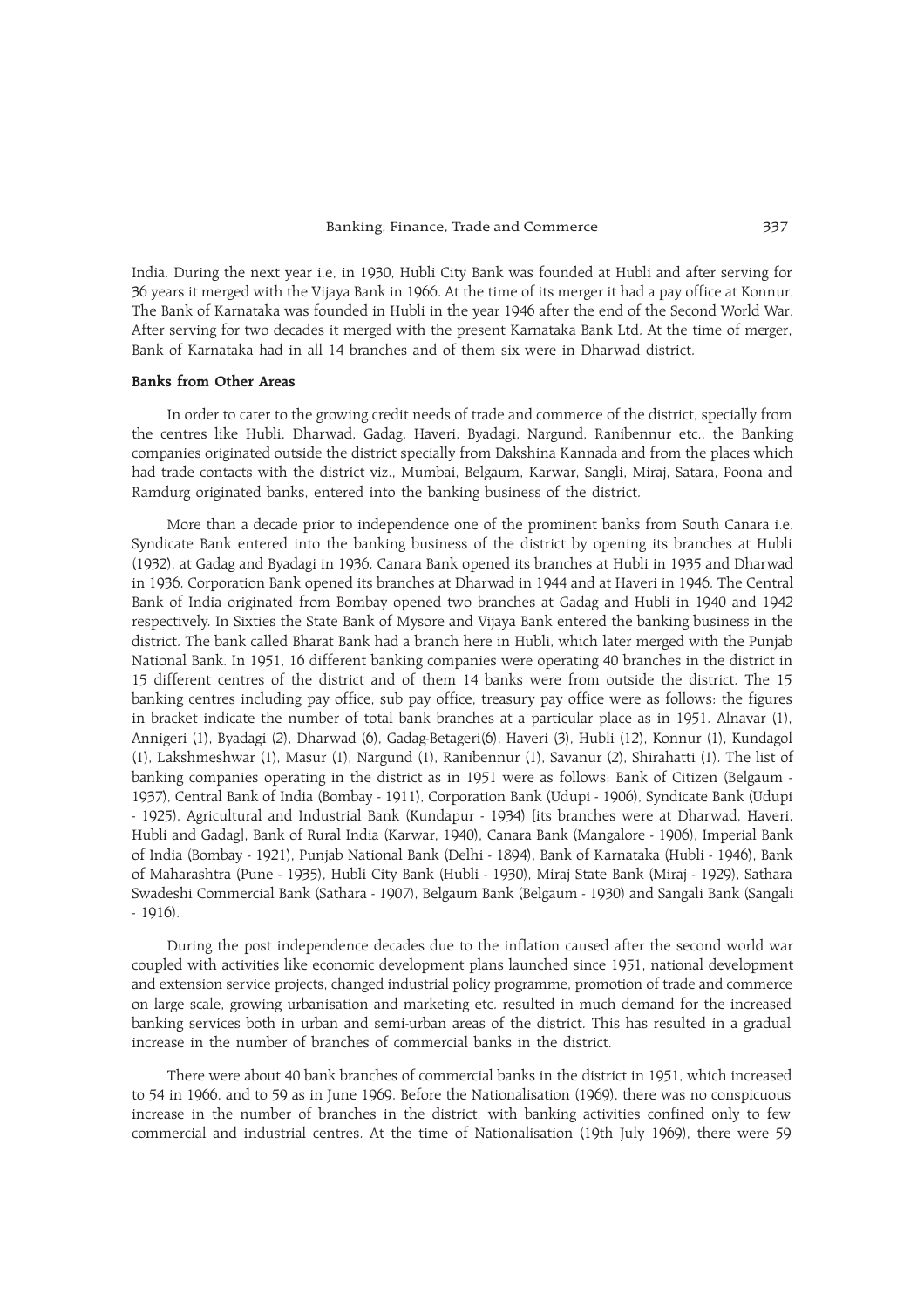commercial bank branches in the district, of them, only six were in rural areas, 24 in semi urban and 29 in urban centres. By the end of 1966, the total deposits mobilised and the credit granted by them was reckoned at Rs. 12.64 crore and Rs. 3.97 crore respectively. In the year 1967 and 1968, if the amount of deposits mobilised accounted to Rs. 13.23 crore, and Rs. 14.56 crore respectively the loans and advances made were Rs. 4.14 crore and Rs. 4.49 crore respectively.

# After Nationalisation

For the first time, on 19th July 1969, 14 major commercial banks of India were nationalised. This event marked the beginning of a new chapter in the annals of banking history of India. The nationalisation enabled the Government, to make use of these financial institutions to supplement or adhere to the policies and programmes of National development and to extend social and economic justice to the weaker sections of the society. The Government ownership of these banks, further enabled the weaker sections, neglected till then, to get easy loans on priority for various economic activities. The neglected section of the society was made able to join the main stream of developments. Nationalisation helped hitherto partly or fully neglected rural areas, rural poor, economically weaker sections, unorganised Scheduled Caste and Scheduled Tribe communities to avail banking services. The concept of 'class' banking changed into 'mass' banking. The Government banks launched many a liberal loan schemes in order to bring social and economic transformation at the grass root level. The Government also made these loan schemes target oriented. Many a time, these liberal credit policy measures of nationalised banks were much abused.

Many innovative banking services were ushered in during the post nationalisation decades. There were several changes in the *modus operandi* of banks. The changes included were Lead Bank Scheme (1969), Priority Sector advances, Differential Interest Rates, establishment of Grameena Banks (1976), the schemes like Social Banking, Anthyodaya, Integrated Rural Development Programme, etc. Added to this, the second nationalisation of commercial banks in 1980, made the way for rapid expansion of banking services.

As expected, the first decade of nationalisation achieved a good progress in banking in the district. The number of bank branches 63 in 1969 increased to 124 by 1975. So also, deposits rose from Rs. 1585 lakh to Rs. 3978 lakh (185 percent increase), correspondingly loans also increased from Rs. 641 lakh to 2276 lakh (218 percent increase). The Credit Deposit ratio increased to 57 percent, which was 91 percent State and 60 percent at the National level. The share of the priority sector advance was 50 percent in the total advances. Prior to nationalisation, on an average, the population ratio served per branch in the district was 40,000, the national average was 69,000. Though, much emphasis was laid for opening more number of branches in rural areas during the first decade of nationalisation, the imbalance in the rural and urban services was not reduced. In 1975, in rural areas, the population served per branch was 40,000 as against 8000 in urban areas. By the establishment of the Malaprabha Grameena Bank in 1976, this unequal service gap between rural and urban areas considerably reduced. By 1975-76, in the district, the population served per branch was reduced to 17,000, the corresponding ratio of population for the State and India were 20,000 and 29,000 respectively. This indicates that the district had better banking services compared to State and National level. In 1975, the State Bank of India had the largest number (19) of branches in the district followed by Syndicate Bank with 18, the then lead bank for the district.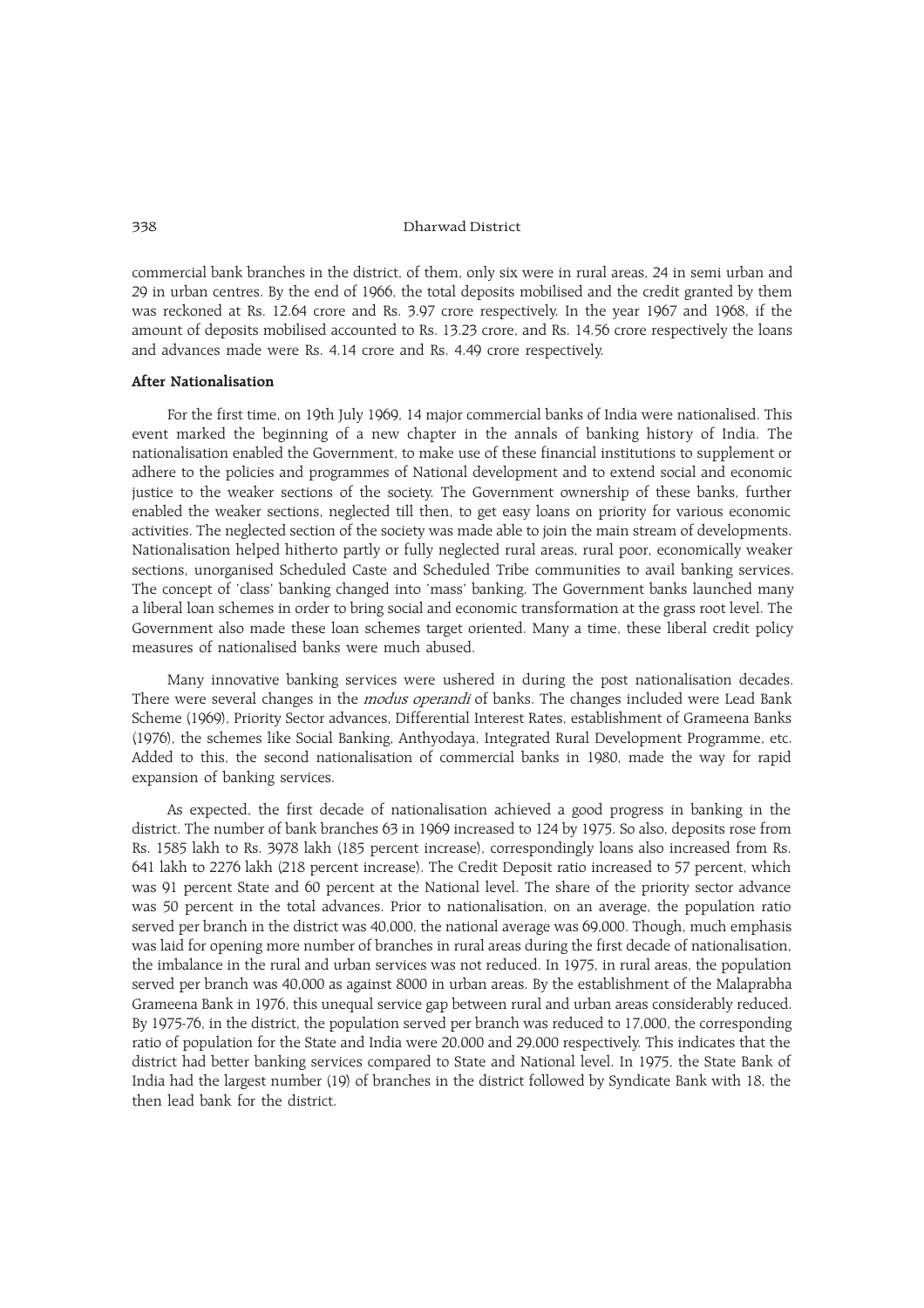|                                            | Dharwad | Karanataka * | India $**$ |
|--------------------------------------------|---------|--------------|------------|
| Deposits (Rs.lakh)                         | 3.977   | 52,887       | 11,44,000  |
| Advances (Rs.lakh)                         | 2,276   | 47,952       | 7,91,400   |
| Credit Deposit Ratio (percentage)          | 57      | 91           | 69         |
| Bank Branches (No.)                        | 123     | 1,620        | 18,180     |
| Average population served per branch (000) | 19      | 18           | 30         |
| Per Branch deposits (Rs.lakh)              | 32      | 33           | 63         |
| Per Branch advances (Rs.lakh)              | 19      | 30           | 44         |
| Per capita deposits (Rs.)                  | 166     | 181          | 209        |
| Per capita advances (Rs.)                  | 95      | 164          | 144        |
| No.of Banks                                | 20      | 32           | 83         |

Table 6.1 : The following table indicates the comparative analysis of the banking statistics of the District, Karnataka State and the Country as a whole as in June 1975

\* As in June 1974; \*\* As in December 1974.

By the end of December, 1975, the number of bank branches in the district increased to 135. Of them, 40 were rural, 48 semi-urban and 47 urban branches. The banking services were concentrated in three taluks viz., Hubli, Dharwad and Gadag (60 percent of the total banking business). In the subsequent years, as per the Lead Bank Survey Report, new branches were opened in the identified growth centres. In 1975, 13 public sector banks and seven private sector banks were working in the district. After seven years, by 1982, the number of bank branches including the branches of the Grameena Bank rose to 322 and during the above period of seven years (1975 - 1982) several banking companies which originated outside the state had entered into the arena of banking business of the district. During the decade 1970-1980, Bank of India (Madras), Union Bank of India(Bombay), Bank of Baroda (Gujarat), Indian Bank (Madras), Andhra Bank (Secunderabad) etc, had joined in the banking business of the district. Many banks had introduced decentralisation in their administration by opening their Regional Branches. The Zonal Office of State Bank of Mysore covering 10 districts of Northern Karnataka in addition to some districts of Maharashtra, Goa and Karnul district of Andhra, is functioning at Hubli. By the end of 1982, there were 25 banking companies operating in the district including the seven companies originated from Karnataka. The Malaprabha Grameena Bank had the largest number of branches (66), followed by Vijaya Bank (23), Syndicate Bank (21), State Bank of India (20) and Canara Bank (20). During the years of first decade of nationalisation and in the subsequent years, there was a rapid increase in the number of branches in the district, that too in rural areas. The number of rural branches as in July 1969 i.e. 60 rose to 188 by 1979. By 1981 the number further increased to 203. This marked an improvement in banking services in the district. In 1981, the population ratio served per branch in the district was 14000 (13000) as against 26000 (23000) in 1972. The figures in the bracket indicate state average.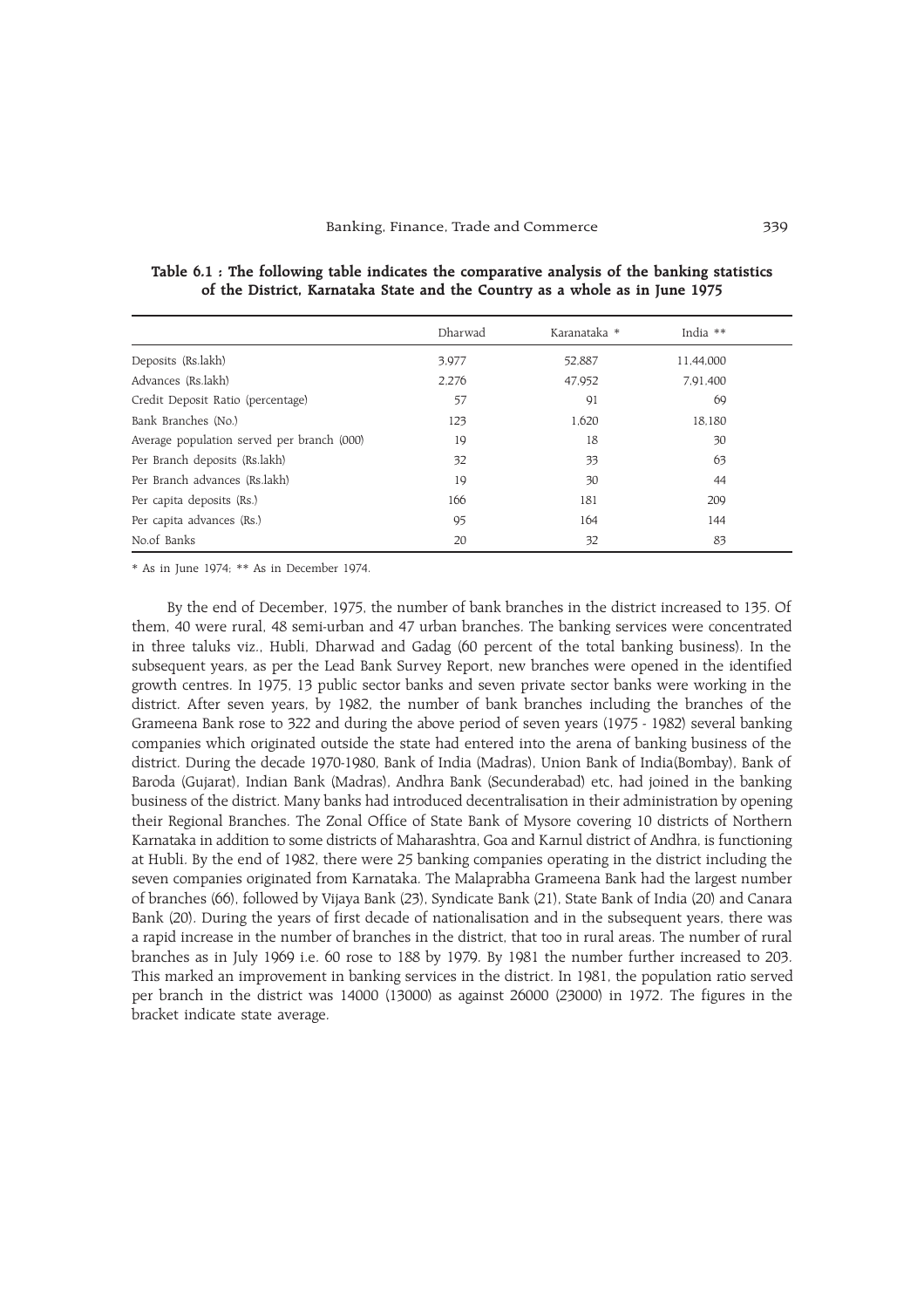Table 6.2 : The following table indicates Banking particulars of the district as in 1981 and 1982

Rs.in lakh

Important particulars and the set of the set of the set of the Secondary As in December Percentage increase 1982 1981 Total deposits of all banks 15371.00 13182.00 + 17.32 Total advances of all banks  $9188.00$   $8263.00$   $+ 11.19$ Credit-deposit Ratio (percent) 59.78 63.06 - 5.20 Total priority sector advances 5545.00 5074.00 + 9.28 Percentage of priority sector advances to total advances (percent) 60.35 61.40 - 1.71 Percentage of D.I.R.advances to total advances (percent)  $2.27$  2.21  $+ 2.71$ Advances to Scheduled Castes 68.00 67.00 + 1.49 and Scheduled Tribes  $Bank$  Branches (No.)  $222$   $208$   $+6.73$ 

By the end of March 1992, there were 431 branches of different Banks functioning in the district, their geographical distribution was: Rural : 218, Semi-Urban : 93, Urban : 120. Of these branches, 202 were the branches of commercial banks, 122 grameena banks and 107 were the branches of cooperative banks. By the end of 1993, the number of commercial bank branches increased to 328 and of them 206 were commercial banks and 122 were of grameena banks. The number of banking companies operating in the district was 27 including seven from Karnataka. Of the 27 banks, 20 were from public sector and the remaining seven from private sector. The State Bank of India had 27 branches including five separate agriculture development branches. (ADBs situated at Haveri, Ranibennur, Nargund, Navalgund and Shirahatti). The branches of the State Bank of India working at Hanagal, Dharwad and Hirekerur had separate wings for agriculture. For the development of industries, the State Bank of India had opened special branches at Hubli (Gokul Industrial Estate) and Hubli, Dharwad and Gadag to help small scale industries. In respect of volume of banking business transaction (deposits and loans) the State Bank of India Hubli branch was considered as the highest. The State Bank of India is constructing a staff training college at Dharwad to facilitate the training of their employees, from all over Karnataka. There is a separate service branch of Canara Bank at Hubli. The Canara Bank, Dharwad has opened rural development and self-employment training centre at Vidyagiri (J.S.S. College).

The Table 6.3 shows the performance of Banking Industry (including Co-operative Banks) in Dharwad district as at the end of 1993.

## Lead Bank and Credit Plan

As per the Reserve Bank of India report, Lead Bank scheme was introduced at the end of 1969. The scheme mainly aims at formulation of development schemes to suit the local areas and their implementation by the joint efforts of the financial institutions working in the district and to coordinate the lending activities under the leadership of Lead Bank. It is observed that after the implementation of the scheme the wide disparity that existed in banking services in rural areas has been reduced. To make the scheme more effective, a branch of a bank is assigned to cluster of selected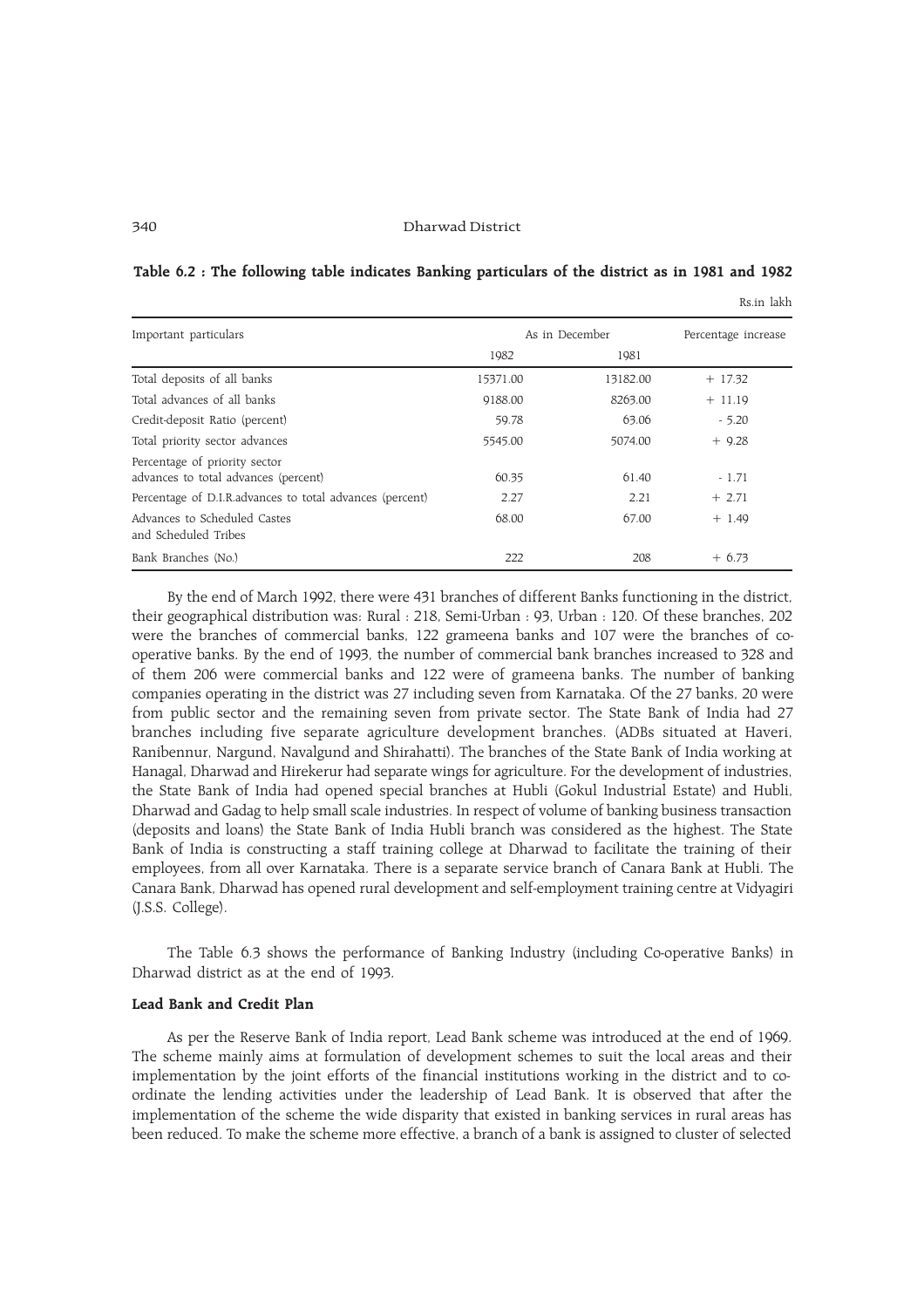Rs. in lakh Rs. in lakh

Table 6.3 : The table given below indicates the performance of Banking industry (including Co-operative Banks) in the district as at the end of 1993

Table 6.3 : The table given below indicates the performance of Banking<br>industry (including Co-operative Banks) in the district as at the end of 1993

| Sl. No   | the district<br>Banks in | No. of<br>ches<br>Bran | Deposits | Advances   | Deposit<br>Ratio(%)<br>Credit | advances<br>Priority<br>sector | Advances<br>agricul<br>under<br>sector<br>tural | Advances<br>industries<br>to small<br>scale | to weaker<br>sections | Advances Advances Advances<br>ment pro-<br>develop-<br>gramme<br>ted rural<br>integra-<br>under | differen-<br>scheme<br>interest<br>under<br>rate<br>tial | Advances<br>$20\,$ point<br>gramme<br>under<br>pro- |
|----------|--------------------------|------------------------|----------|------------|-------------------------------|--------------------------------|-------------------------------------------------|---------------------------------------------|-----------------------|-------------------------------------------------------------------------------------------------|----------------------------------------------------------|-----------------------------------------------------|
|          | $\sim$                   | $\omega$               | 4        | $\sqrt{ }$ | $\circ$                       | $\overline{ }$                 | $\infty$                                        | $\circ$                                     | $\overline{a}$        | $\Box$                                                                                          | $\overline{C}$                                           | $\vec{5}$                                           |
|          | $1$ Andhra Bank          |                        | 176.48   | 66.08      | 37.44                         | 36.47                          | 3.63                                            | 17.47                                       | 9.84                  |                                                                                                 | 0.81                                                     | 5.99                                                |
|          | 2 Bank of India          |                        | 857.23   | 498.11     | 58.10                         | 155.48                         | 52.48                                           | 56.76                                       | 50.97                 | 4.95                                                                                            | 2.20                                                     | 34.76                                               |
|          | 3 Bank of Baroda         | $\sim$                 | 713.53   | 749.30     | 105.01                        | 195.21                         | 72.30                                           | 61.04                                       | 138.45                | 4.30                                                                                            | 0.17                                                     | 141.70                                              |
|          | 4 Bank of Maharashtra    | $\omega$               | 891.01   | 414.01     | 46.46                         | 129.61                         | 20.72                                           | 51.00                                       | 31.76                 | 0.21                                                                                            | 2.36                                                     | 29.62                                               |
|          | 5 Canara Bank            | 23                     | 9602.01  | 4227.88    | 44.01                         | 2655.45                        | 1548.53                                         | 534.92                                      | 675.34                | 116.49                                                                                          | 53.27                                                    | 773.83                                              |
|          | 6 Catholic Syrian Bank   |                        | 90.46    | 59.00      | 65.22                         | 17.30                          | 0.32                                            | 11.82                                       | 0.05                  |                                                                                                 | 0.05                                                     |                                                     |
|          | 7 Central Bank of India  | ◡                      | 1236.57  | 649.36     | 52.51                         | 389.52                         | 144.33                                          | 144.76                                      | 93.55                 | 27.55                                                                                           | 1.00                                                     | 111.64                                              |
| $\infty$ | Corporation Bank         |                        | 5692.70  | 2184.47    | 38.37                         | 861.91                         | 385.99                                          | 103.06                                      | 49.97                 | 37.15                                                                                           | 10.73                                                    | 224.95                                              |
| $\circ$  | Dena Bank                | $\scriptstyle\sim$     | 560.69   | 160.60     | 28.64                         | 93.35                          | 8.99                                            | 22.78                                       | 11.32                 | 0.29                                                                                            | 1.13                                                     | 13.58                                               |
|          | 10 Federal Bank          |                        | 80.76    | 28.70      | 35.53                         | 10.77                          |                                                 | 0.92                                        |                       |                                                                                                 | 0.05                                                     |                                                     |
|          | 11 Indian Bank           | ᡢ                      | 1189.64  | 706.13     | 59.35                         | 294.84                         | 83.37                                           | 90.98                                       | 38.21                 | 4.36                                                                                            | 8.17                                                     | 51.59                                               |
|          | 12 Indian Overseas Bank  | 4                      | 966.25   | 390.58     | 40.42                         | 176.38                         | 110.75                                          | 27.40                                       | 29.22                 | 5.89                                                                                            | 0.47                                                     | 55.23                                               |
|          | 13 Karnataka Bank        | $\overline{16}$        | 4213.70  | 1283.96    | 30.47                         | 386.59                         | 127.74                                          | 137.84                                      | 35.23                 | 21.03                                                                                           | 4.65                                                     | 75.64                                               |
|          | 14 Lakshmivilas Bank     | N                      | 323.78   | 115.76     | 35.75                         | 49.61                          | 0.07                                            | 43.97                                       |                       |                                                                                                 |                                                          |                                                     |
|          | 15 Punjab National Bank  | $\sim$                 |          |            |                               |                                |                                                 |                                             |                       |                                                                                                 |                                                          |                                                     |

Banking, Finance, Trade and Commerce 341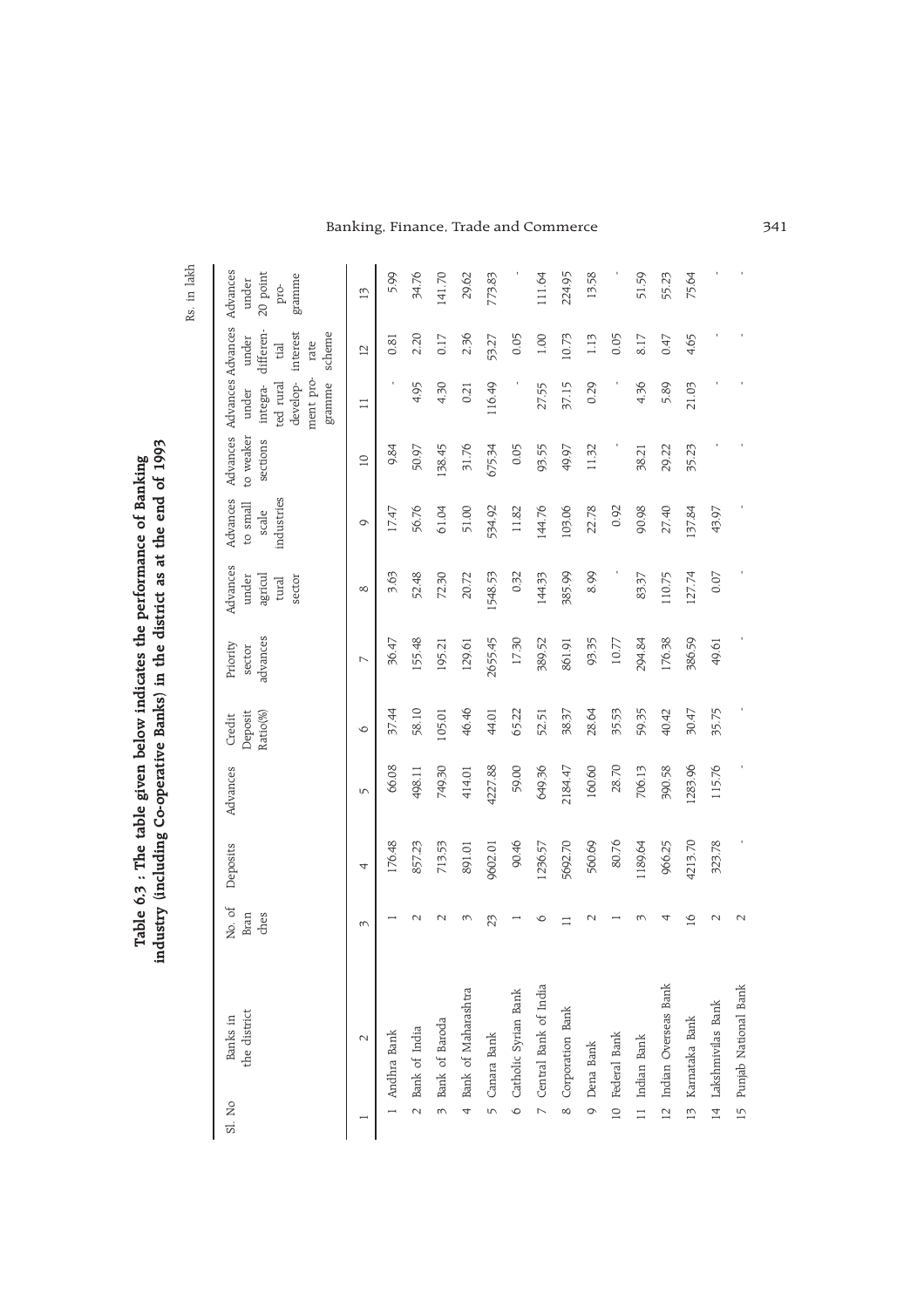|                 | $\sim$                                                     | S               | 4        | ما       | ဇ      | L        | $\infty$  | ၜ        | $\mathbf{r}$ | $\Xi$   | $\overline{12}$ | 13      |
|-----------------|------------------------------------------------------------|-----------------|----------|----------|--------|----------|-----------|----------|--------------|---------|-----------------|---------|
|                 | 16 Ratnakar Bank                                           | $\sim$          | 360.18   | 102.16   | 28.36  | 22.39    | $\Xi$     | 13.37    | 0.02         |         | 0.02            | 1.31    |
|                 | 17 Sangli Bank                                             | ∾               | 864.48   | 316.83   | 36.64  | 57.29    | $16.01\,$ | 20.78    | 1.96         | 0.80    | 0.64            | 3.80    |
|                 | 18 State Bank of India                                     | 27              | 14481.46 | 9316.77  | 64.33  | 5666.64  | 2734.54   | 2153.54  | 1932.99      | 62.12   | 19.91           | 10.12   |
|                 | 19 State Bank of Hyderabad                                 |                 | 157.24   | 56.88    | 36.17  | 25.15    | 0.82      | 18.50    | 0.30         |         |                 |         |
|                 | 20 State Bank of Mysore                                    | ⋣               | 3370.17  | 2315.89  | 68.71  | 1449.90  | 252.22    | 250.38   | 196.07       | 36.37   | 8.90            | 96.30   |
| 21              | Syndicate Bank                                             | 26              | 9495.24  | 4044.19  | 42.59  | 2041.64  | 1200.87   | 432.10   | 389.31       | 130.35  | 22.45           | 891.06  |
| 22              | UCO Bank                                                   | S               | 662.73   | 509.11   | 76.82  | 362.77   | 239.74    | 97.56    | 151.65       | 15.83   | 1.23            | 216.20  |
| 23              | Union Bank of India                                        |                 | 2516.35  | 1348.61  | 53.59  | 981.27   | 490.28    | 352.75   | 173.73       | 39.46   | 4.36            | 261.71  |
| 24              | United Bank of India                                       |                 | 64.03    | 6.81     | 10.63  | 2.28     | 0.13      | 0.40     | 0.37         |         |                 |         |
| 25              | United Western Bank                                        |                 | 219.27   | 198.80   | 90.66  | 36.39    | 1.99      | 23.65    |              |         |                 |         |
| 26              | Vijaya Bank                                                | ಸ               | 5941.24  | 3284.63  | 55.28  | 2201.47  | 1415.96   | 337.74   | 969.60       | 198.53  | 39.20           | 1008.36 |
| 27              | Vysya Bank                                                 |                 | 3484.00  | 772.00   | 22.15  | 304.26   | 103.89    | 88.27    | 31.82        | 9.81    | 1.26            | 48.06   |
|                 | All Commercial Banks                                       | 206             | 68211.40 | 33806.62 | 49.56  | 18603.94 | 9015.78   | 5033.86  | 5011.68      | 715.49  | 183.03          | 4055.51 |
| 28              | Grameena Bank<br>Malaprabha                                | 122             | 6055.93  | 8707.09  | 143.77 | 7654.72  | 5938.72   | 284.69   | 6229.29      | 906.64  | 5.88            | 3890.51 |
| 29              | <b>KSFC</b>                                                | S               | 88.57    | 6043.88  |        | 6043.88  |           | 5263.49  |              |         |                 |         |
| $\overline{30}$ | <b>KCC Bank</b>                                            | 84              | 7926.44  | 7963.65  | 100.47 | 7963.65  | 7231.64   | 196.69   | 159.27       |         |                 | 175.20  |
| $\overline{31}$ | Dev. Bank (Branches)<br>Karnataka State<br>Agril.and Rural | $\overline{17}$ |          | 4185.30  |        | 4185.30  | 4061.75   | 102.78   | 1304.10      | 258.82  |                 | 944.29  |
| 32              | Karnataka Industrial<br>Cooperative Bank                   |                 |          |          |        |          |           |          |              |         |                 |         |
|                 | All Cooperative Banks                                      | 105             | 8015.01  | 8192.83  |        | 18192.83 | 11293.39  | 5562.96  | 1463.37      | 258.82  |                 | 119.49  |
|                 | <b>Grand Total</b>                                         | 433             | 82282.34 | 60706.54 | 73.78  | 44451.49 | 26247.89  | 10881.51 | 12704.34     | 1880.95 | 188.91          | 9065.51 |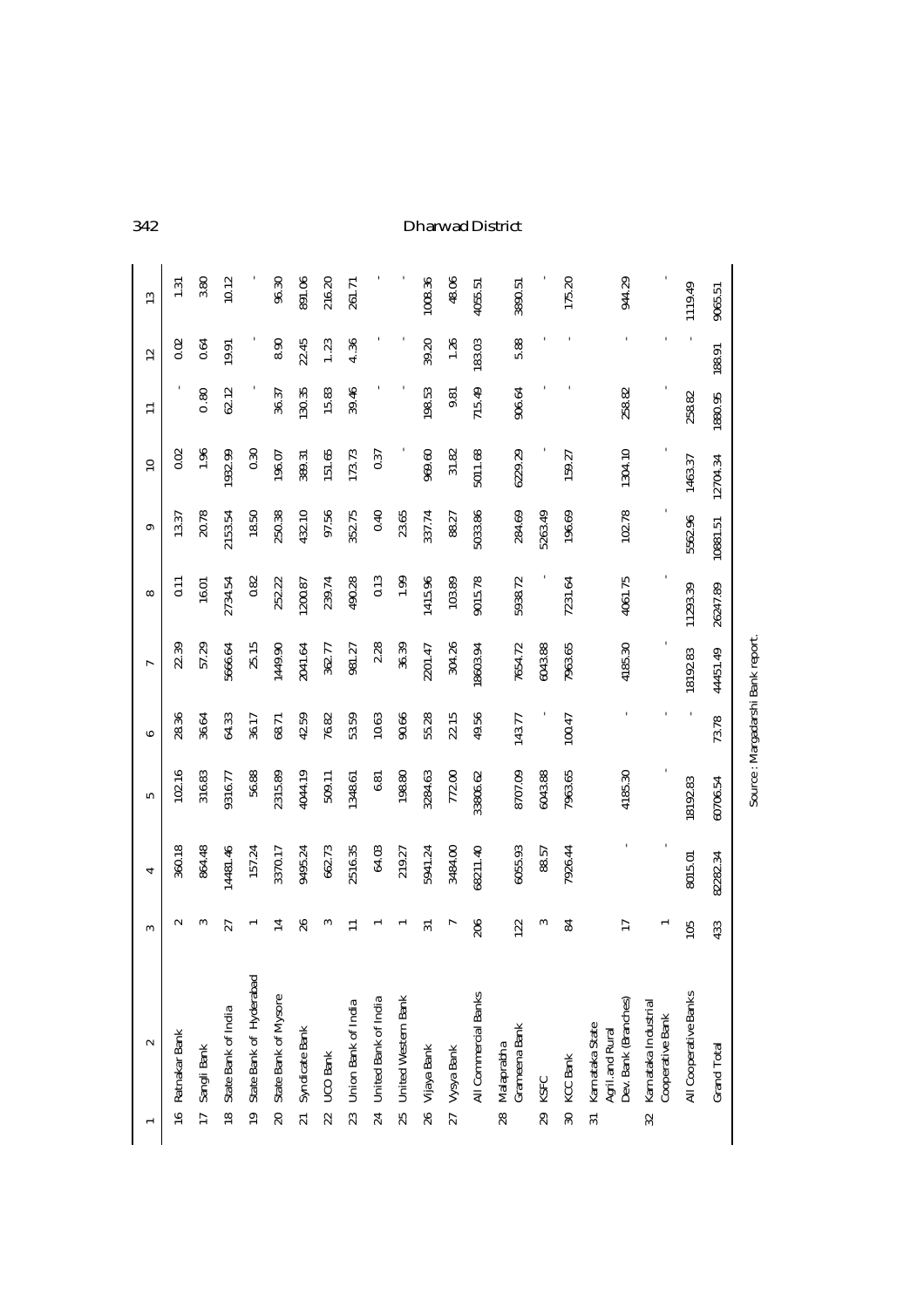villages for the integrated development which is known as service area. Efforts are being made to prepare branchwise credit plans and action plans for implementation. From the beginning of the scheme, till 1986, Syndicate Bank served as Lead Bank for the district. Subsequently, the Vijaya Bank was entrusted with this responsibility.

As per the report of the Lead Bank, 1332 villages of the district were assigned to 16 different banks for their development. Of them, the Malaprabha Grameena Bank had adopted 684 villages in 1992, with the network of 122 branches. The commercial banks like the Vijaya Bank had adopted 285 villages, followed by the State Bank of India 236, Canara Bank 222, and Syndicate Bank 187 villages, and the rest of the villages of the district were assigned to the remaining 12 banks. The Lead Bank report mentions that by the end of March 1992, the total bank deposits mobilised, loans and advances made by all the banks together in the district accounted to Rs. 64202 and Rs. 48085 lakh respectively. The Credit Deposit ratio was 78.90 percent. Of this, the share of the commercial banks was 58.43 percent. The volume of priority sector advances of the total loans accounted to Rs. 32032 lakh (66.6 percent), which was more than the assigned target of 40 percent. In the priority sector loans, Rs. 12345 lakh was for the weaker sections (38.54 percent). Likewise loans to agricultural sector was Rs. 20267 lakh (42.14 percent). In this sector also, more than the assigned target i.e. 18 percent was achieved. Loans granted under Differential Interest Rate Scheme (DIR) and loans to Scheduled Castes and Scheduled Tribes were accounted to Rs. 329.61 lakh and 1534. 04 lakh respectively. The loans granted for the development of small scale industries and for 20 point economic programmes from different banks together accounted to Rs. 6911.33 lakh and Rs. 9422.97 lakh respectively.

# **District Credit Plan**

As per the action plan of the Lead Bank Report, during 1993-94, it was planned to deploy credit of Rs. 14591 lakh for 15 different projects but the actual credit granted was Rs. 16488 lakh. The target achieved was 112 percent. The major portion of this loan was for priority sector (achievement 113 percent). In the next year (1994-95), it was planned to advance loans to the tune of Rs. 17999 lakh.

|                                         |           |                | Rs. in lakh               |
|-----------------------------------------|-----------|----------------|---------------------------|
| Sector                                  | DCP 93-94 | DCP 94-95      | Percentage<br>difference. |
| Minor Irrigation                        | 794       | 859            | $+8.00$                   |
| Land Improvement                        | 127       | 44             | $-65.36$                  |
| Farm Mechanisation                      | 983       | 1357           | $+38.00$                  |
| Plantation and Horticulture             | 105       | 147            | $+ 40.00$                 |
| Dairy Development                       | 513       | 446            | $-13.07$                  |
| Poultry                                 | 73        | 176            | $+ 141.00$                |
| Animal Husbandry (others)               | 64        | 75             | $+$ 17.18                 |
| Forest Development/Dry Land Development | 7         | $\overline{c}$ | $-71.43$                  |
| Other related activities                | 160       | 162            | $+ 1.25$                  |
| Non agricultural                        | 2096      | 3257           | $+ 55.39$                 |
| Other priority sector advances          | 2296      | 2907           | $+26.61$                  |

# **Table 6.4 : The following table gives comparative figures of District Credit Plans (DCPs) for the years 1993-94 and 1994-95**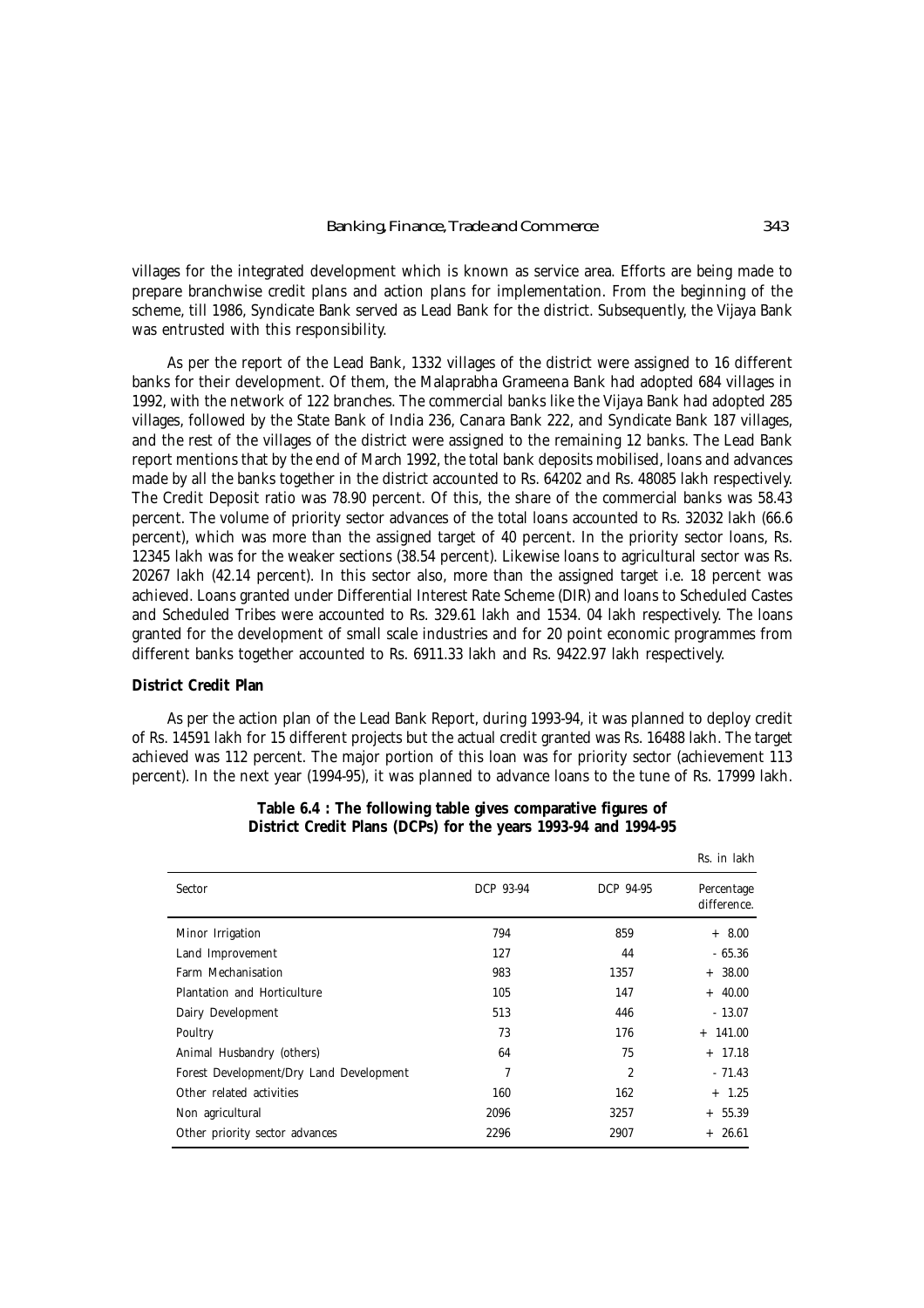344 Dharwad District

| Sector                                 | DCP 93-94 | DCP 94-95 | Percentage<br>difference. |
|----------------------------------------|-----------|-----------|---------------------------|
| Crop loans                             | 4431      | 4777      | $+ 7.80$                  |
| Total Priority sector advances (A)     | 11653     | 14209     | $+21.93$                  |
| Total non-priority sector advances (B) | 2938      | 3790      | $+29.00$                  |
| Total of $A + B$                       | 14591     | 17999     | $+23.35$                  |

# **Grameena Banks**

In accordance with the provisions of Regional Rural Banks Act, 1976, these new breed of Banking Institutions were promoted with the financial participation by three agencies ie. Government of India, State Government and the promoter banks. These were started on an experimental basis in 1975-76. Among other things, these banks are mainly aimed at providing financial assistance on priority for the schemes of economic improvement of rural areas. In the name of the live river of the district (i.e. Jeevanadi) the Malaprabha (Malapahari), a Grameena Bank was opened on 31st August 1976. This was the second Regional Rural Bank started in Karnataka. It was promoted by the Syndicate Bank, the then Lead Bank. The area of operation of the Bank is extended to Dharwad and Belgaum districts from the inception. Among the various loan schemes of the bank, the priority are encouragement to irrigation, agricultural production, development of horticulture, animal husbandry, dairy development, mechanisation of agriculture, protection of environment, biogas scheme, rural industries, antipoverty programmes, integrated rural development programmes (IRDP), agricultural extension services etc.

Based on the volume of the loan, the rate of interest varied from 11.5percent minimum to 16.5percent maximum. First two branches of the Grameena bank in Dharwad district were opened at Dundasi (Shiggaon tq) and Haliyal (Hubli tq.) on 31.08.1976. In 1994, the bank had in all 122 branches in the district. Among the 13 Regional Rural Banks of the State, this bank has the credit of having the largest number of branches. (Including Belgaum district the total number of branches it has is 208). Among the several achievements of the bank, the prominent schemes included are: under the state Government scheme of 100 wells, 1893 beneficiaries were given financial assistance of Rs. 343.35 lakh enabling them to irrigate about 8000 acres.Under the National programme of Biogas, 951 beneficiaries were given financial assistance to the tune of Rs. 81.88 lakh for installation of Gobar gas plants. Under the scheme of smoke less villages, the bank has supplied 403 *Asthra Ovens* on experimental basis for two villages i.e., Bammigatti and Tavargeri in Kalghatagi taluk. In order to improve rural transport system, 150 unemployed youths were given financial help. The percentage of recovery of loans was 22percent in 1990, 54 percent in 1991 and 38 percent in 1992 as reported. The Central Office of the bank is located in Dharwad.

| <b>Particulars</b>                                 |      | March |      |
|----------------------------------------------------|------|-------|------|
|                                                    | 1990 | 1991  | 1992 |
|                                                    | 2    |       | 4    |
| Grameena Bank Branches (No.)<br>1.                 | 122  | 122   | 122  |
| 2. No. of Villages adopted under service area plan | 771  | 684   | 684  |

**Table 6.5 : The following table shows the performance of the Grameena Bank during the year 1990,1991 and 1992**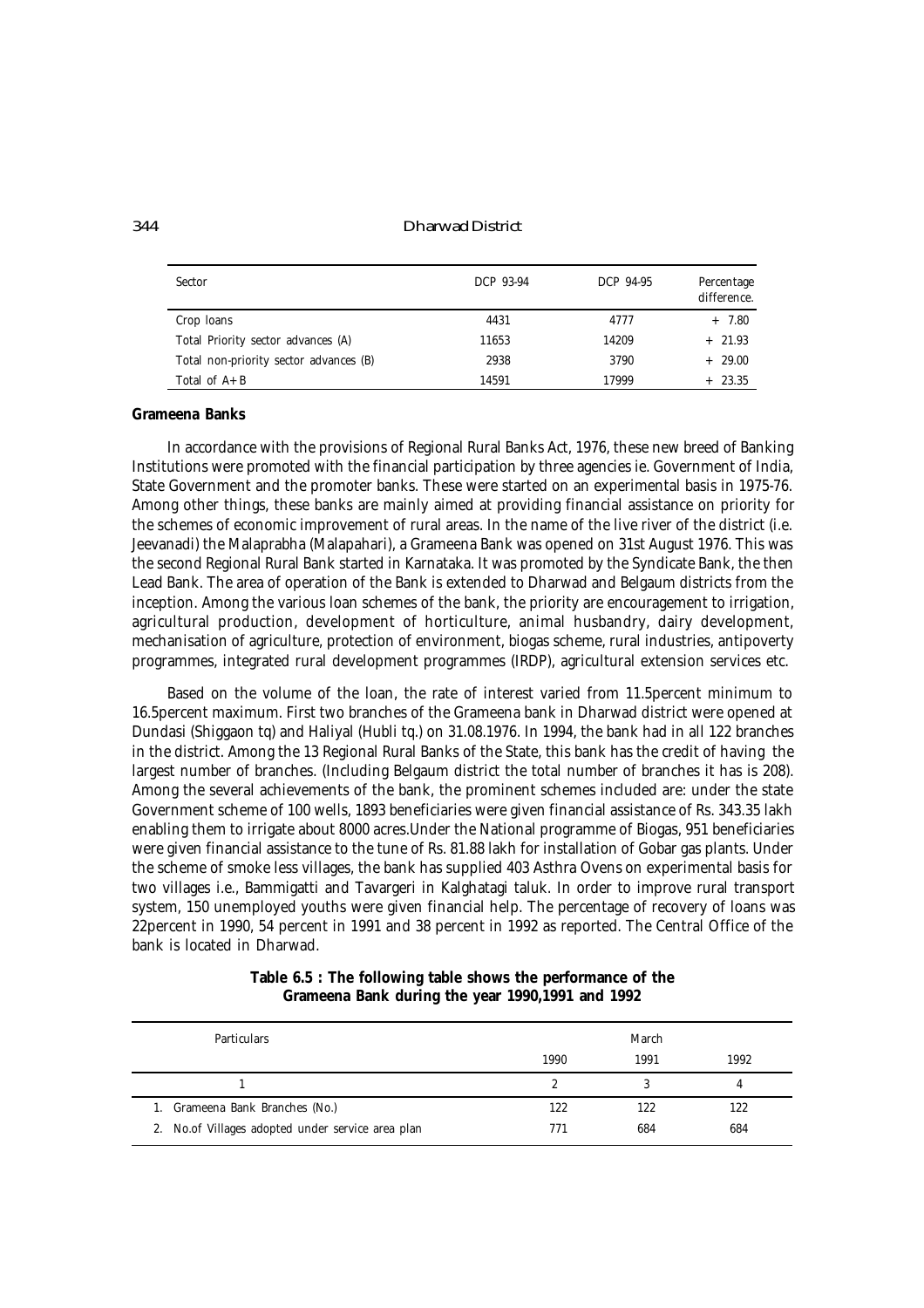#### Banking, Finance, Trade and Commerce 345

|    | 1                                                            |                                | 2      | 3      | 4      |
|----|--------------------------------------------------------------|--------------------------------|--------|--------|--------|
| 3. | No.of employees                                              |                                | 929    | 920    | 914    |
| 4. | Deposits (Rs.in lakh)                                        |                                | 3210   | 3583   | 4843   |
| 5. | Advances (Rs.in lakh)                                        |                                |        |        |        |
|    | Loans disbursed<br>$\overline{a}$ .                          |                                | 1798   | 1204   | 1807   |
|    | of which priority sector                                     |                                | 1236   | 585    | 1193   |
|    | b. Loans Outstanding                                         |                                | 6293   | 5068   | 5839   |
|    | of which priority sector                                     |                                | 5699   | 4345   | 5123   |
| 6. | Credit-Deposit Ratio (percent)                               |                                | 196.04 | 141.45 | 120.57 |
| 7. | Loans under Government sponsored schemes                     |                                |        |        |        |
|    | a. IRDP                                                      | (i) Beneficiaries              | 3813   | 3211   | 2943   |
|    |                                                              | (ii) Loans disbursed (Rs.lakh) | 166.38 | 131.43 | 128.54 |
|    | b. 100 well scheme:                                          | (i) Beneficiaries              | 44     | 27     | 39     |
|    |                                                              | (ii) Loans disbursed (Rs.lakh) | 9.15   | 8.26   | 7.77   |
|    | c. Anthyodaya                                                | (i) Beneficiaries              | 36     | 12     | 21     |
|    |                                                              | (ii) Loans disbursed (Rs.lakh) | 1.58   | 0.52   | 0.60   |
|    | d. Scheduled Castes/Scheduled Tribes<br>Margin Money Scheme; |                                |        |        |        |
|    |                                                              | (i) Beneficiaries              | 363    | 229    | 159    |
|    |                                                              | (ii) Loans disbursed (Rs.lakh) | 13.50  | 12.19  | 6.44   |
|    | e. Differential Interest Rate Loans :                        |                                |        |        |        |
|    |                                                              | (i) Beneficiaries              | 32     | 38     | 131    |
|    |                                                              | (ii) Loans disbursed (Rs.lakh) | 1.03   | 1.21   | 3.93   |

## Ashakirana

This is one of the social security oriented welfare measure which the State Government introduced in 1982. Perhaps, Karnataka was the first state in the country to introduce this scheme by the name 'Ashakirana' (Ray of Hope). It covers the group personal accident insurance for the benefit of unorganised labourers within the age group of 18 to 60 with an annual income not more than Rs. 7,200. In the beginning, it covered as many as 30 distinct categories of unorganised labourers covering both rural and urban. The categories of labourers covered under insurance include agricultural labourers, fishermen, beedi and cigar workers, toddy tappers, bakers, tailors, rickshaw pullers, hand cart pullers, rural craftsmen, dhobis, mochis, carpenters, goldsmiths, barbers, construction workers, stone crushers, village blacksmiths, metal workers and others.

The accidents covered under the scheme are rail or road, those caused by snake bite, fire, drowning, attack by wild animals, fall from tree, electrocution and radiation etc. The compensation is not payable in case of death arising or resulting from breach of any law, with criminal intent and also for those who are entitled to receive compensation or relief from other agencies etc. The maximum relief given under the scheme will be Rs. 5000 in case of death, Rs. 4000 in case of loss of two limbs/ two eyes or one limb and one eye, and Rs. 2500 for loss of one limb or one eye. Since 1985 the Central Scheme called Personal Accident Insurance and Social Security Scheme (PAISSS) has been introduced. According to this scheme, a sum of Rs. 3000 will be paid to the dependents of the deceased who die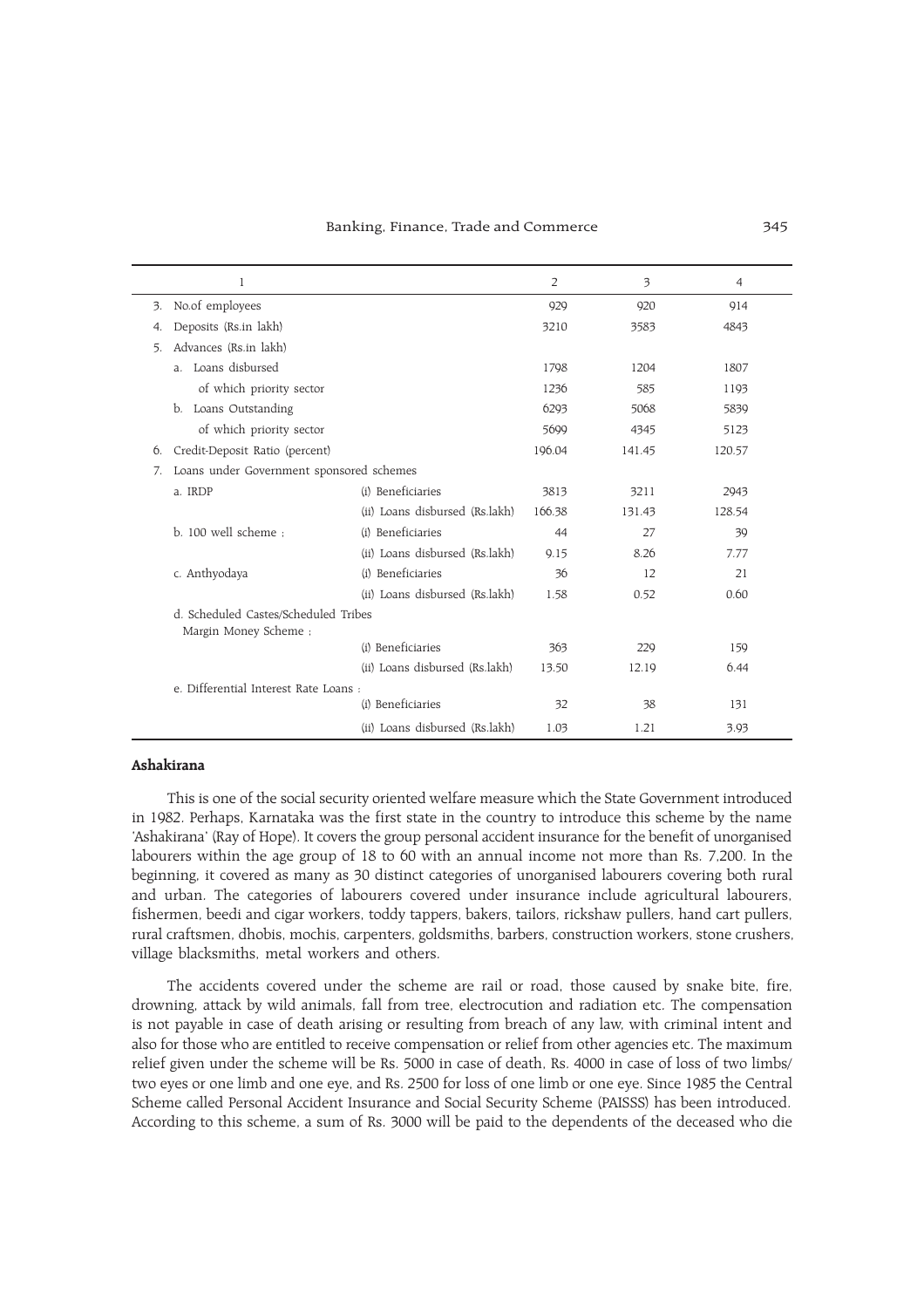as a result of accident. Since the introduction of this central scheme in the State, the compensation payable by the State Government (Rs. 5000) will include the Central Government Compensation of Rs. 3000. No person or beneficiary covered under the scheme is expected to pay insurance premium. Since the inception of the scheme, till the end of March 1993, in the district, in 662 cases the compensation paid was Rs. 19.86 lakh. Of this, during 1992-93, for 86 cases the compensation given was Rs. 2.58 lakh as reported.

# Group Insurance for Beedi Workers

This insurance scheme of Central Government, has come into force from April 1992. It is applicable exclusively for Beedi workers within the age group of 18 to 60. The premium under the scheme is jointly paid by the Labour Welfare Department and Life Insurance Corporation of India. In case of natural death of insured, Rs. 3000 and in case of death due to accident Rs. 6000 compensation is payable to the dependents of the deceased.

# Hut Insurance

This scheme of insurance exclusively meant for rural poor was introduced from 1st May 1988 by the Karnataka State Government. It is made applicable only to those agricultural labourers, artisans etc. with an annual income not exceeding Rs. 4800. The compensation payable in case of loss or damage of huts due to fire is Rs. 1000 and for the loss of goods destroyed in fire is Rs. 500 excluding those of animals like sheep, goat, poultry animals etc. This benefit is not extended for such damages caused by war, attack by enemies, rioting, fire with bad intention and demolition of huts by Government. Under this scheme, in the district, till the end of March 1993, Rs. 5.07 lakh compensation was paid in 392 cases. During 1992-93, 110 persons were compensated with Rs. 1.52 lakh.

# Accident Insurance Scheme

This is another scheme of security oriented insurance exclusively meant for the *Hamals* and weighmen in the Regulated markets of the state numbering about 1600. It was introduced in 1994 by the State Government. Under this scheme, annual insurance premium of Rs. 16 per employee is payable by the Karnataka State Agricultural Marketing Board with an annual expenditure of Rs. 2.40 lakh. The insured under the scheme is eligible for a compensation of Rs. 12,500 in case of partial disability due to accident and Rs. 25,000 in case of death.

# Solatium Fund

This scheme was introduced by the Central Government from 1.7.1989. The main objective of the scheme is to give some kind of financial assistance, only in cases of Road Accidents like 'hit and run' when it is not at all possible to trace out the particulars of vehicle causing such accidents. The compensation payable under the scheme is Rs. 8,500 in case of death and Rs. 2000 in cases of injuries. Since inception of the scheme, till the end of March 1993, the number of cases reported in the district was 33 and compensation given was Rs. 2.42 lakh. During 1992-93, the compensation given in 10 cases was Rs. 72,000.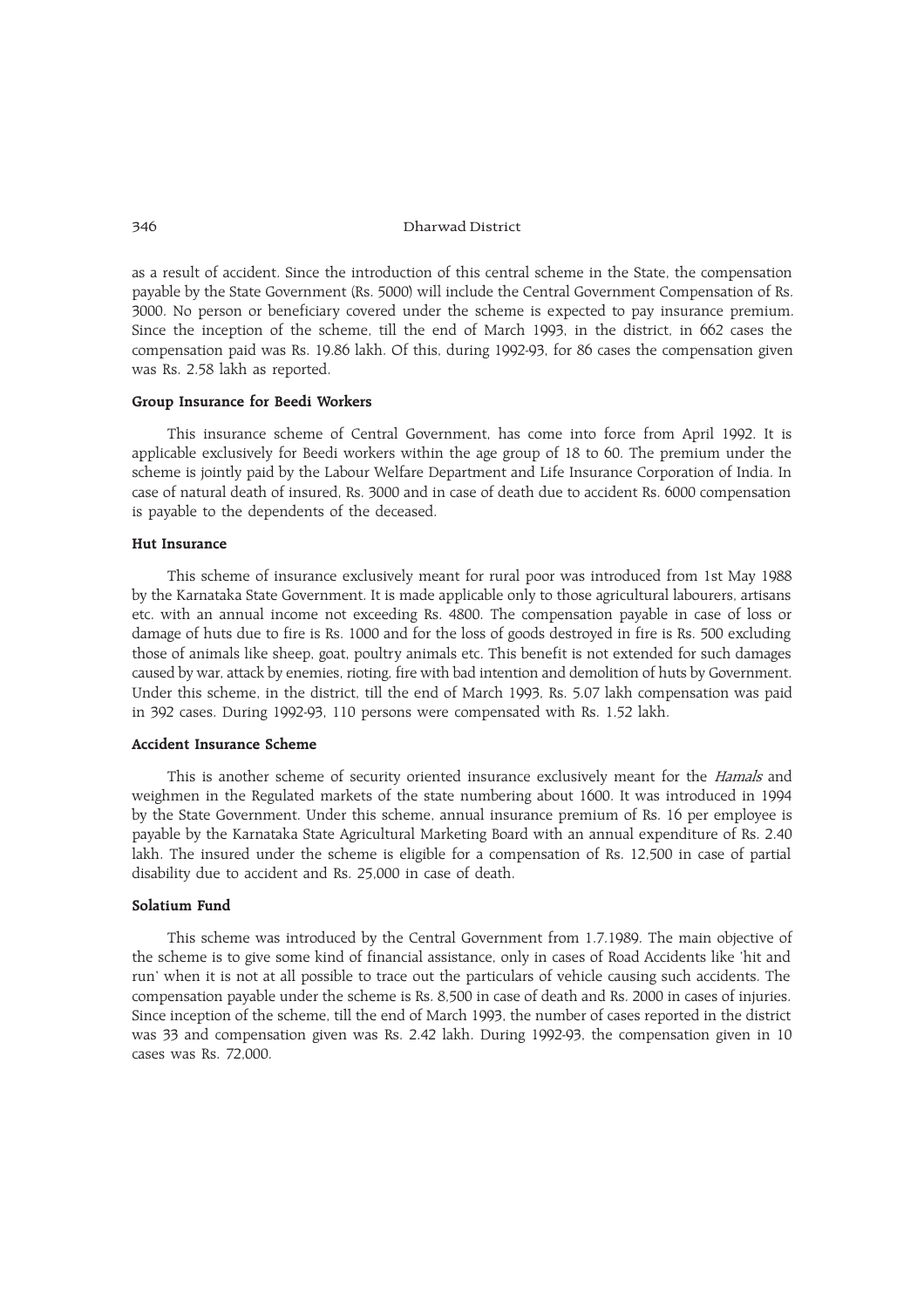## INSURANCE BUSINESS

# Karnataka Government Insurance Scheme

Karnataka Government Insurance Department being more than a century old, was first founded by the erstwhile princely Mysore State in 1891. The department has undergone many organisational and administrative changes in the course of these years. The department is doing Life Insurance Business exclusively for State Government employees and motor vehicle insurance business in respect of vehicles owned by the State Government, Corporations and Boards etc. and vehicles of the State Government employees. In order to streamline the administration, the department was decentralised in 1976. Accordingly, District Insurance Office was opened at Dharwad on 3rd July 1976. Later, in 1981, the Divisional Office was opened. In 1989, additional District Insurance Office was opened at Hubli. For administrative convenience, the district is divided into two regions. North (Dharwad) and South (Hubli) comprising eight and nine taluks respectively.

The total number of State Government employees coming under the purview of Karnataka Government Insurance Department in Dharwad district in 1992-93 was 16,259 in Dharwad region, and 12,846 in Hubli region. The total number of life policies in force in the district (1992-93) was 74,433. The District Insurance Officer is authorised to deal upto Rs. 40,000 (issue of policies, acceptance of claims etc). Since 1977, the department also deals with the family welfare funds of the employees of Municipalities and Local Self Governing Bodies, Aided educational institutions. The table given below indicates the number of policies issued, sum assured and annum premium income for the district for some recent years.

|         |                |                      | Rs.in lakh                     |
|---------|----------------|----------------------|--------------------------------|
| Year    | No.of policies | Sum assured<br>(Rs.) | Annual premium<br>income (Rs.) |
| 1974-75 | 5474           | 149.50               | 6.33                           |
| 1975-76 | 4898           | 141.01               | 5.90                           |
| 1976-77 | 10146          | 318.74               | 12.65                          |
| 1987-88 | 17393          | 1905.52              | 157.57                         |
| 1988-89 | 2089           | 530.81               | 275.40                         |
| 1989-90 | 3571           | 582.34               | 302.57                         |
| 1990-91 | 1372           | 352.60               | 289.03                         |
| 1991-92 | 2020           | 476.69               | 300.66                         |

Table 6.6

During 1992-93, the number of vehicles insured and policies renewed in the district was 319 and the premium income received was Rs. 3.52 lakh.

#### Postal Insruance

The postal departmental assurance scheme is more than a century old having begun in 1884. In the beginning, it was confined only for the employees of Post and Telegraph department, now extended also to the employees of the State and Central Government, Public Sector undertakings and the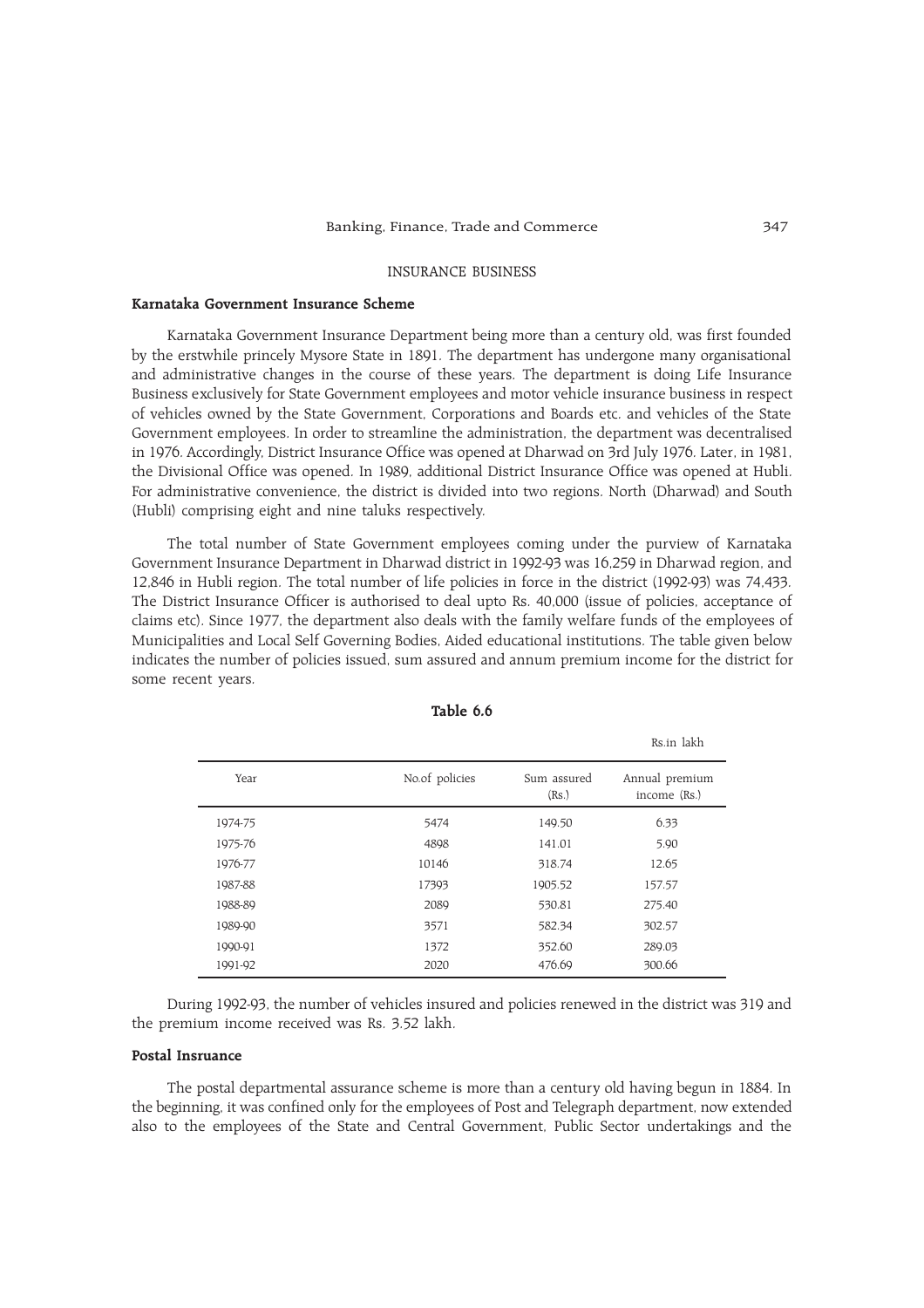employees of Regional Rural Banks (Grameena Banks) etc. There are no separate district figures available in respect of Postal Insurance Business.

## Life Insurance Corporation

A few decades before the incorporation of the Life Insurance Corporation of India, in September 1956, the Life and General Insurance Business of this district was transacted by two insurance companies promoted in this district viz., United Karnataka Insurance Company (1929), and Swaraj Banking and Insurance Company (1933). These companies were registered at Dharwad proper. (It is reported that there was another company called Social Service Company ). The Swaraj Banking and Insurance Company was promoted by Sriyuths Siddappa Hosamani, an advocate of repute of Haveri, M.S. Kesari of Dharwad, a legal expert, and V.D. Kalakoti of Koradur (village of Haveri taluk). Having been started as a private company, this was converted into Public company in 1937. By 1940, the company was of about to close, but was rejuvenated by Veerabhadrappa Halabhavi (1877-1959) a famous advocate of Dharwad. In 1951, the share capital owned by United Karnataka company was Rs. 1.39 lakh and that of Swaraj Company was Rs. 1.16 lakh, with a liability of Rs. 7.41 lakh and Rs. 8.74 lakh respectively. In 1956 these companies were merged with Life Insurance Corporation of India.

Before the opening of the Divisional Office at Dharwad, the Udupi Divisional Office had control over the business of this district. In order to expand the business and to have effective administration, a separate divisional office was opened at Dharwad in 1970 comprising of Dharwad, Belgaum, Uttara Kannada, Bijapur and Gulbarga districts. After opening of Raichur Divisional Office in 1985, Bijapur and Gulbarga districts were separated. In 1993, Belgaum Divisional Office was opened and eight Life Insurance Corporation of India branches of Belgaum district were transferred to new division. Now, the Dharwad divisional area covers only Dharwad and Uttara Kannada districts. There are nine branches of Life Insurance Corporation of India in Dharwad district viz., Dharwad Main Office (1956), Hubli I (1960) , Haveri (1962), Dharwad (CAB) (1979), Hubli II (1979), Gadag (1980), Ranibennur (1984), Hubli III (1990) and Navalgund (1991). The total staff of Life Insurance Corporation of India in Dharwad District is reported to be 1,020, including the Divisional Office staff of 234. The office building of the Divisional Office at Dharwad was constructed in 1975 at a cost of Rs.56 lakh.

| Particulars                 |           |           | Years     |           |             |  |
|-----------------------------|-----------|-----------|-----------|-----------|-------------|--|
|                             | 1989-90   | 1990-91   | 1991-92   | 1992-93   | 1993-94     |  |
| Policies in force (No.)     | 2.42.188  | 2.66.162  | 3.05.618  | 3.46.864  | 3.87.701    |  |
| Sum-assured (Rs.in lakh)    | 56,129.00 | 54.360.00 | 67.860.00 | 85.849.00 | 1.07.557.00 |  |
| Premium income (Rs.in lakh) | 2,369.72  | 2.800.25  | 3.303.10  | 4.238.24  | 4.662.98    |  |
| Insurance Agents (No.)      | 1,992     | 2,338     | 2.601     | 2.882     | 3,070       |  |
| Development Officers (No.)  | 70        | 79        | 82        | 86        | 83          |  |

# Table 6.7 : The following table shows the progress achieved under insurance business during the recent five years.

## National Savings Scheme

In order to mobilise small savings from individuals and institutions and to inculcate and develop the habit of thrift in the general public, both the State and the Central Governments have launched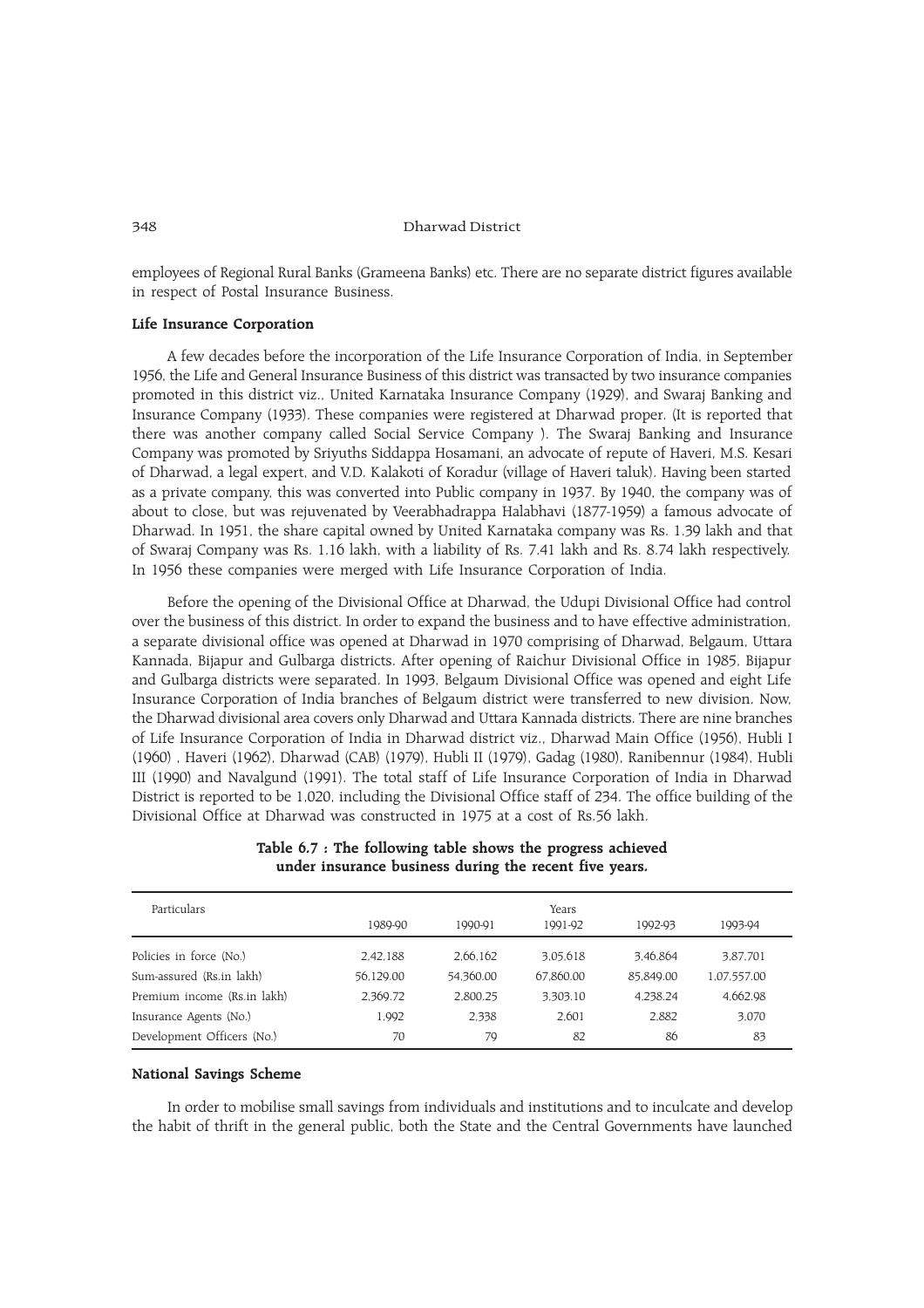## Banking, Finance, Trade and Commerce 349

several savings schemes, so that the domestic savings could be utilised for various national development projects. The National Savings Organisation was established by Central Government in 1948. Thereafter the divisional and district level offices were opened. Before independence, specially during the war period the Government mobilised domestic savings through National Savings Organisation. In order to promote small savings during the world war I (1914 - 18) the Government had introduced Post Office Cash Certificates of five year duration which were sold on discount in the denominations of Rs. 10 to 1000. During the second World War (1939-45) Defence Savings Certificates of 10 year duration were introduced. In 1944 National Savings Certificates of 12 year duration in the denominations of Rs. 5 to 5000 were introduced. In 1951, the rate of interest on National Savings Certificates of 12 year complete duration was reckoned at 4 1/6 percent at simple interest. The Government had imposed restriction on maximum amount to be invested by an individual in National Savings Certificates and interest accrued was exempted from Income Tax. In 1951, Government had introduced 10 year Treasury Savings Deposit Certificates in order to meet current expenses of the Government and also to mobilise partly the loans on behalf of the Government of India. These certificates carried 3 ½ percent interest payable every year. By the end of March 1950, in the district, the total money accumulated in Post Office Savings Bank accounts amounted to Rs. 48.71 lakh and the money invested in National Savings certificates was Rs. 6.66 lakh. In 1948, these figures stood at Rs. 39.96 lakh and Rs. 6.62 lakh respectively as reported.

After the reorganisation of the State, the Government has opened Small Savings Organisation at the State level in order to inculcate the habit of thrift in general public. The State Organisation has opened the offices of the Assistant Directors of Small Savings at the district level. In order to widen and popularise savings schemes, there are incentives like lottery and prizes open to the public. The office of Assistant Director of Small Savings was opened at Dharwad in 1981. The prominent savings schemes covered under National Savings are: Post Office Savings Bank Account, Recurring Deposit Accounts, Kisan Vikas Patra, Indira Vikas Patra, National Savings Certificates of six year duration. Post Office monthly income scheme, 15 year Provident Fund Scheme, National Savings Scheme 1992, Post Office Fixed Deposit Accounts etc.

In order to popularise small savings scheme in rural areas, two taluks of the district namely Kundagol and Byadagi were selected in 1992-93. In these two taluks, 35,264 families were able to mobilise Rs. 101.77 lakh on their own accord. These two taluks were declared as 'Bachat' taluks in addition to 236 Bachat villages.

|         |        |       |       | Rs.in Crore |
|---------|--------|-------|-------|-------------|
| Year    | Target |       |       | Achievement |
|         | Total  | Net   | Total | Net         |
| 1988-89 | 40.00  | 20.00 | 48.85 | 26.93       |
| 1989-90 | 40.00  | 20.00 | 54.56 | 24.49       |
| 1990-91 | 40.00  | 20.00 | 55.27 | 23.23       |
| 1991-92 | 44.00  | 22.00 | 51.53 | 23.34       |
| 1992-93 | 44.00  | 22.00 | 61.20 | 24.81       |

# Table 6.8 : The following table indicates the target and achievement made under Small Savings during the recent five years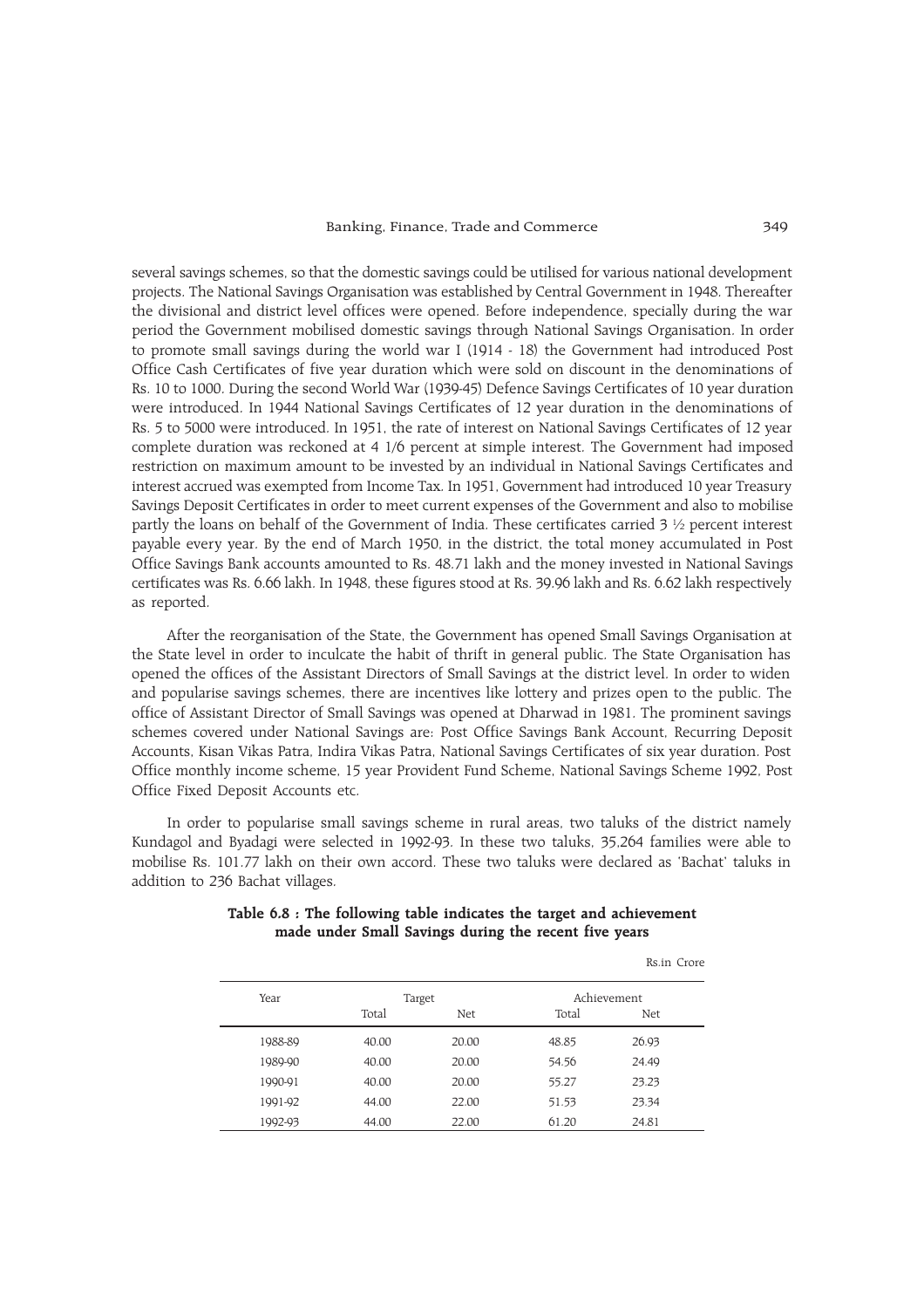## State Lottery

The State Lottery scheme started by the Government in 1970, is being continued. The main objectives of the scheme are to induce general public to make investment in small savings out of the money earned under the lottery scheme, so that the state could invest in development projects. Like other places in the state, here also, there is a good response for the lottery in urban centres. The value of lottery tickets sold in the district during the last five years are as follows: (the amount in lakh of Rupees) 1989-90 : Rs. 82.04, 1990-91 : 86.01, 1991-92 : 95 .08, 1992-93 : 441.60 and 1993-94: 104.87. (The sharp increase in the value during 1992-93 is mainly due to introduction of single digit lottery). In 1993-94 the district had six whole-sale lottery agents, and there were 278 sub-agents. The single digit lottery ie. "Mysore Lakshmi Daily" introduced in 1992 not only became very popular but also resulted into O.C. (opening and closing rates of New York Cotton Market) or mataka type of gambling. Hence it was withdrawn from November 1992. However, single digit lottery tickets and other tickets of other states are being sold in the district. As per the lottery rules, the prize winners of Rs. One lakh and above have to invest 25 percent of the prize money, and the prize money between Rs. 5000 to 1,00,000 have to invest 10 percent in small savings in addition to paying 40 percent income tax at source. In the district, Hubli, Dharwad, Gadag and Ranibennur are the important sales centres of lottery tickets. It is reported that sale of lottery tickets of Karnataka in the district is declining because of the mataka and sale of single digit lottery tickets of other states.

# COINAGE AND CURRENCY

In order to promote free trade in the region, among other things, the standard coins and currency and their unrestricted circulation also play an important role. In the evolution of commerce the stage like barter economy, metalic money, paper currency, etc. can be noticed.

Through the centuries, many changes have been noticed in the currency and coinage system along with the rise and fall of dynasties those who ruled over the region. There appears to be conspicuously vast variations in contents, designs, size, weight, sharpness etc. in the numismatics which were in vogue in the district. Akki Alur of Hangal taluk of the district is one of the few places in the state where Roman coins were found. At Akki Alur as many as 46 Roman Gold coins were found in a village field. These numismatics belong to the Roman Emperors like Augustus, Tiberius followed by Antonious Pias (138 - 161 AD) and Theodosius (408-450 AD) etc. Most of the coins unearthed at Akki Alur, 40 in number belongs to earlier Byzantine Roman rulers. These coins contain on one side bust figure of the kings with name and on the other side the name of mint is inscribed. In the recent excavations at Vadagaon Madhavapur near Belguam, the antiquities of nearly 5 to 7 century B.C. were found including the punch marked coins. The Kadambas of Banavasi are considered as originators of the coins known as *Padmatanka*. The inscriptions of Vikramaditya found at Aihole and Pattadakal mention that the gold coins known as *Varaha* or *gadyana* which were in vogue for many centuries were first introduced by the Chalukyas of Badami. The royal emblem of Chalukyas was Varaha.. The coin by name Varaha was very popular and appears to be in circulation beginning with the Chalukya rule up to the end of the Keladi rulers in 17th century known as Ikkeri varaha, perhaps, varaha appears to be a common name for 'standard' coin. Old records attest that all the above varieties of coins were in circulation in the district.

In ancient period, minting of coins was not fully vested with the Government. Private persons, Sharoffs, Goldsmiths, were also authorised to undertake minting. However, the Government had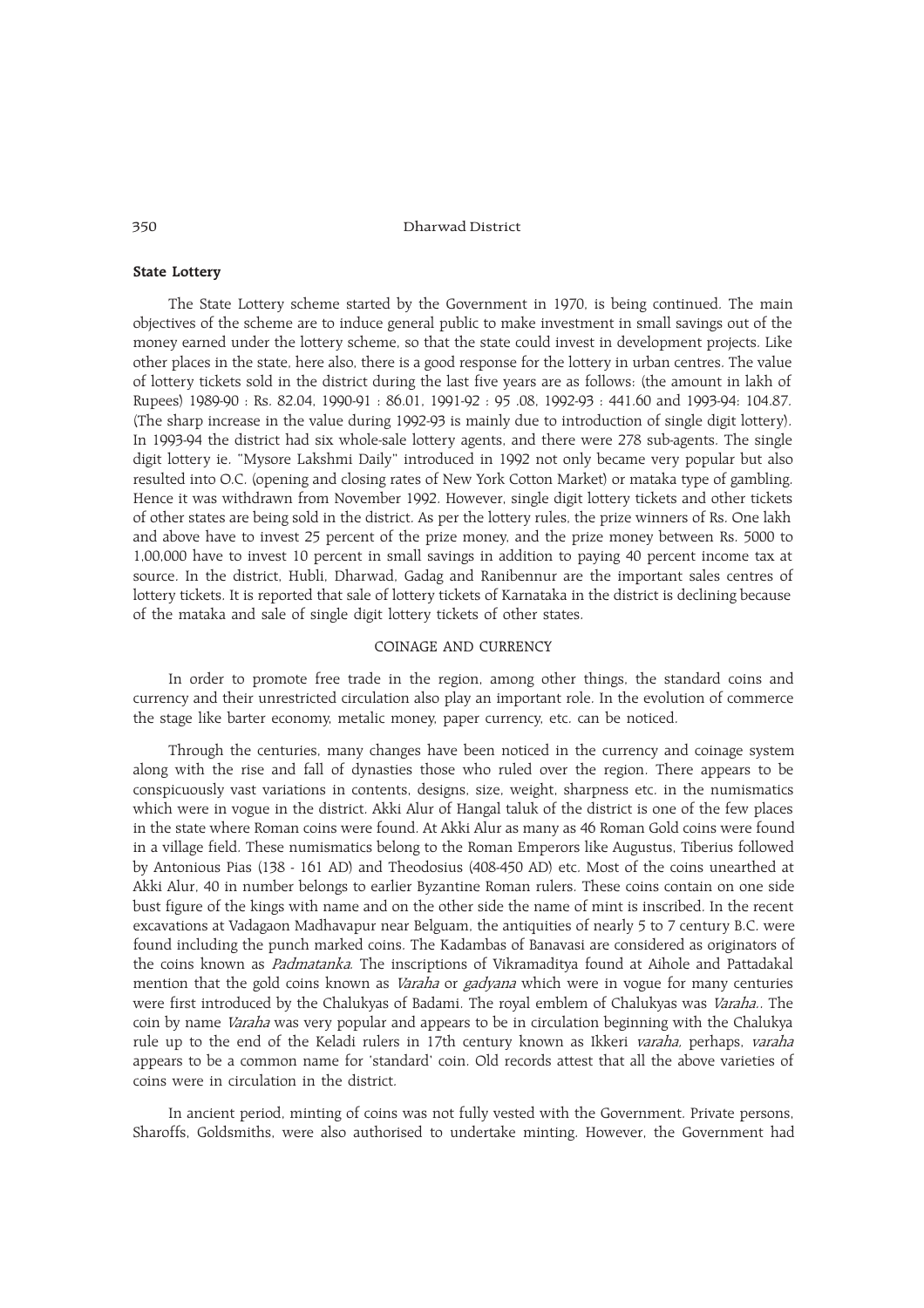control over them. The mints were known as Kammata, Achchina tanka Saale. Inscriptions also mention coins as *Achchu*. The officers of both the state and local governments were empowered to release the coins. The coins of gold, silver and copper were minted at *Kammata*. The authority or person who minted these coins had to pay suitable tax to Government. The income sources of the state were paid in the form of *gadyana*. According to inscriptions, the income of the temple in the form of gold is mentioned as of *Suvarna gadyana* or *Varaha* and small coins in terms of *Vise*. Places like Lakkundi, Sudi, Lakshmeshwar, Savanur, Nargund, Hangal and Dharwad of the district had mints during the rule of different dynasties. An inscription of the period of Taila III, found in the Shankarlinga temple at Nargund mentions about one Kuppate Eichi Shetty who was an officer incharge of the mint, belonged to the Vysya community and was resident of Hemangeri, a part of Nargund. Inscriptions of the district prominently make a mention of coins like v*isa, arevisa, pana* and *suvarna, gadyana*, lokkigadyana, dramma, bele etc.

During the Hoysala period gold coins were called as gadyana and they weighed 62 grains. During the Vijayanagar rule, there were standard coins of different denominations minted out of gold and copper. *Varaha* or *gadyana* (of 52 grains) were also called as *Pagoda* or *Ponnu*. During the period of the Vijayanagar, the coin called *Hana* (Pana) was in circulation which was 1/10 gadyana in value. The other coins like haga, bele, visa and Kasu were 1/4, 1/8, 1/16, 1/64 of hana respectively. The other coins in circulation during the Vijayanagar period were Pratap (Kati), Pana (1/10 of gadyana), haga, tara, jaital, and kasu etc. Recently in 1977, in a village called Gangapura of Hirekerur taluk, 11 gold coins were unearthed and of them eight pertained to the rule of Krishnadevaraya (1509-1529) and the remaining to the rule of *Tipu Hijira* (1216-1218) (AD 1772-1778) as marked on the coins. During the Bahamani period, the coins issued by the Delhi Sultans i.e., tanka (170 grains) and dinar (197 grains) both in gold were in circulation along with silver and copper coins. The Adilshahi's gold coin was called hon (52 grains) and half of the *hon* was *dharana* or *pratap*. The coin known as *Dharwadi hon* was minted by the Adilshahis of Bijapur. The word 'julus' is often found on the coins of Bahmani and Mughals which indicates the year of coronation of the King. During the time of coronation of Shivaji, gold coin called hon and 'Shivarai' coin in copper were put into circulation. During the rule of Hyder and Tipu the earlier coins introduced by the Mysore rulers continued in addition to introduction of coins issued by Hyder and Tipu on their own.

In this region, in the Southern part of the Malaprabha river, after 20 years of commencement of British rule i.e. in 1836 when the rupee coin was issued by the Company (East India Company), there were as many as 18 different varieties of varahas (gold) (hon) were in circulation. They were: Gajapati (Rs. 4 ½), Bahadhuri, Hosa Ikkeri, (Rs. 4 ½), Hale Ikkeri (old), Sulthani (Rs. 4), Durgi, Gutti, Jaya Keshi and Magadi (Rs. 3 ¾), Dharwadi, Navalgundi, Banavasi, Shemsheri, Ashvapati, Venkatapati, (Rs. 2 ½), Achyuta Raya, Devaraya, Ramachandra Raya, Sathari, Alamgiri, Kanti Rai, Pune, Chandwadi (Arcot), *Neelakanti, Pulcheri* (Pondicheri) and *Savanoori* etc. During the time of the Peshwas, payment of land revenue was accepted in any one of these coins i.e. Arcot-Pulcheri, Pune-Dharwadhi and Ikkeri-Dharwadhi (some coins were called by the two names of the place where they were minted). Peshwa coins were minted in the medias of gold, silver and copper. Common men and villagers generally used copper coins. There was a standard coin called *Takka* minted with copper in the denominatins of 1/8, 1/16 and 1/48. One *hon* was equal to 10 takkas and one takka was equal to six annas. In order to meet the war situations, the peshwas started many mints in Karnataka. Some dishonest chiefs, feudatories, Jahgirdhars, began to mint counterfeit coins in their areas which resulted in heavy loss to the Government. Hence, Nanasaheb Peshwa (Balaji Bhajirao) ordered for the closure of the mints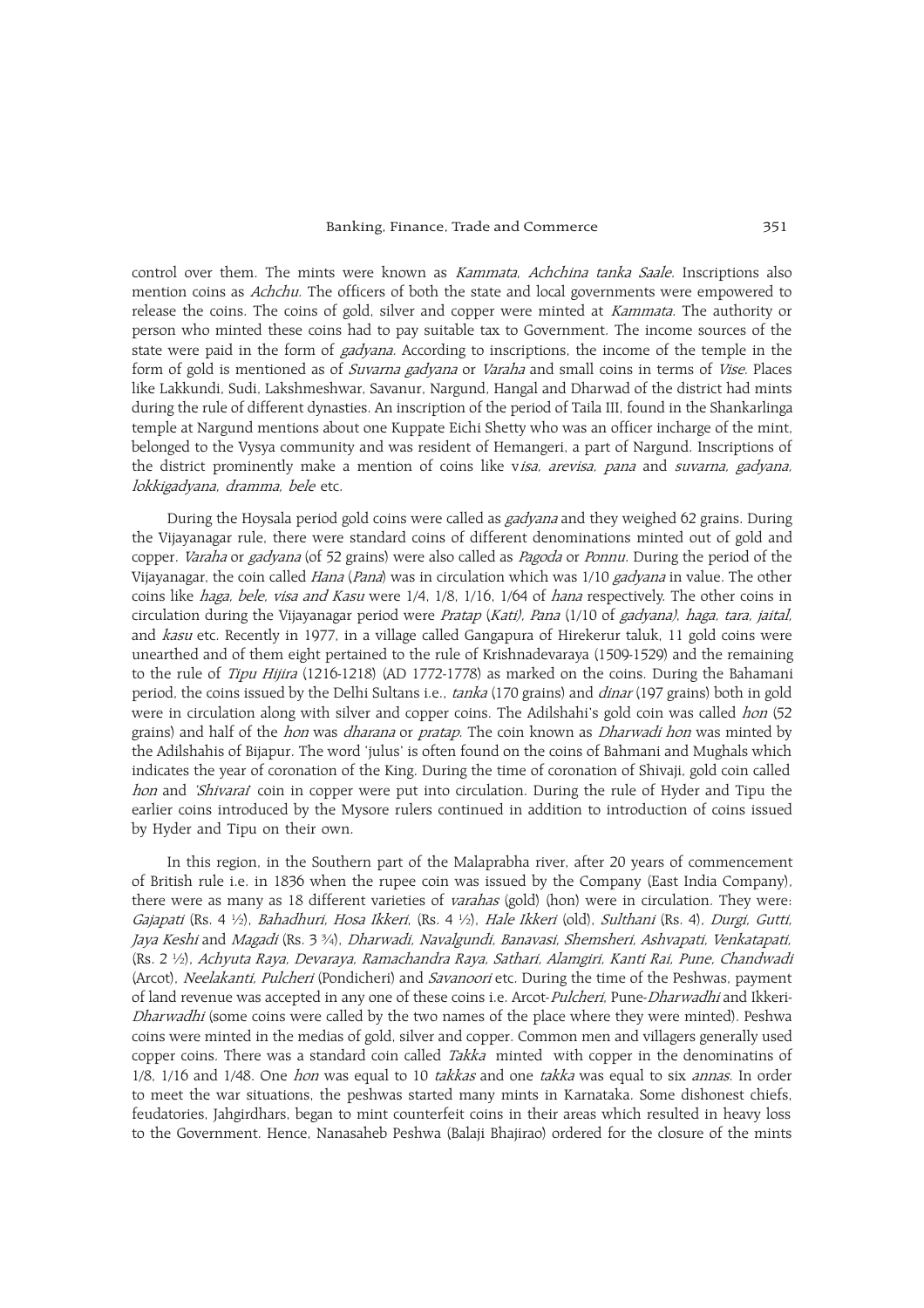in Dharwad Subha (namely Munoli, Lakshmeshwar, Torgal, Athani, Gokak, Murgod, Navalgund, Ramdurg, Jamkhandi and Bagalkot). It was also ordered for melting of counterfeit coins. The mint that existed in Dharwad town alone was continued, where *hon, mohar* and *rupee* were minted. The coins of this mint were in circulation between the regions of the Krishna and the Tunga Bhadra.

The coins minted at Dharwad new mint i.e., *hon* weighed 3 1/2 *masi* gold, the *mohar* was one tola (11.6 grms). The Peshwa *daftars* (records) reveal that by 1768, two Shroffs (goldsmith) were permitted to run a mint at Dharwad and during this period *hon* weighed 50.52 grains. In order to check the quality of the metals used for minting coins the officers called *"Saraff" "Choukasi"* were appointed. In 1830, it was officially decided that the value of one *hon* was equal to Rs. 3 1/2 company rupees, but, in the market the unofficial value was Rs. 4. In terms of company rupees, the salary of the then Dharwad Collector in 1830 was Rs. 350 (100 *hons*). Before the advent of British rule, the principal gold coins which were in circulation in the district were *Ramatenki mohar* (value Rs. 80), *Hanuma tenki* (Rs. 18), *Padma tenki* (Rs. 18), *Akbari mohar* (Rs. 16) etc. Rama tenki coin weighed nearly 4 tolas, the half of Ramatenki was called *Pratap,* and one fourth as *Dharana*, but these coins were in rare circulation. Generally, *varaha, honnu* were in large circulation.

The Peshwas encouraged much for the development of markets by bestowing land grants for opening markets and providing mints in market centres. The mint at Dharwad opened by Balaji Baji Rao Peshwa in 1753 continued at Dharwad till 1817. For exchange of coins with other states, the prescribed fee or commission was payable to Government.

## **British Coins and Currencies**

The colonial powers like the British, the Dutch, the French and the Portuguese, after establishing their powers firmly here in India, had introduced their own company coins with the consent of local Nawabs and Kings. Their coins were in Parsi language. The East India Company for the first time, established the mints in Bombay (1818), Madras (1825) and Calcutta in 1830.

# **Origin of Rupee**

Even today, the "Rupee" is considered as legal tender money and unit of account in most of the Asian countries. It is said that it was first introduced in India in 1325 A.D. by Mohmed - Bin - Tuglaq and it was a silver coin weighing less than one tola. Later, in 1542 A.D. during the period of Shershah Suri, it is said that a well designed and shaped standard rupee coin in silver was introduced. It weighed one tola (178 grains). During the period from 1835 - 1854 A.D. the silver coins of Queen Victoria were introduced. Many years before the company rupee was put into circulation on a large scale in the district, there were as many as 13 different varieties of silver rupees minted in different mints which were in circulation along with the company rupee. The exchange value of company rupee in respect of other rupees varied. The company rupees of 102 were exchanged for 104 rupees of Bombay and Surat mints, Rs. 96 poona, rupees 99 of Bagalkot, 92 rupees of Shahpur, rupees 91 of Kittur, 90 rupees of Dharwad, 88 rupees of Hyderabad, 65 rupees of Pannali and Kolhapuri. Generally the local mint rupees were more valued than that of company rupee.

By about 1818 AD. Belgaum became an army hearquarters for the Southern Maratha region. In that period, the general money transactions here were carried on in terms of Shahapuri rupees minted at Savantwadi. This was minted out of silver and other alloys. In 1822, after Belgaum becoming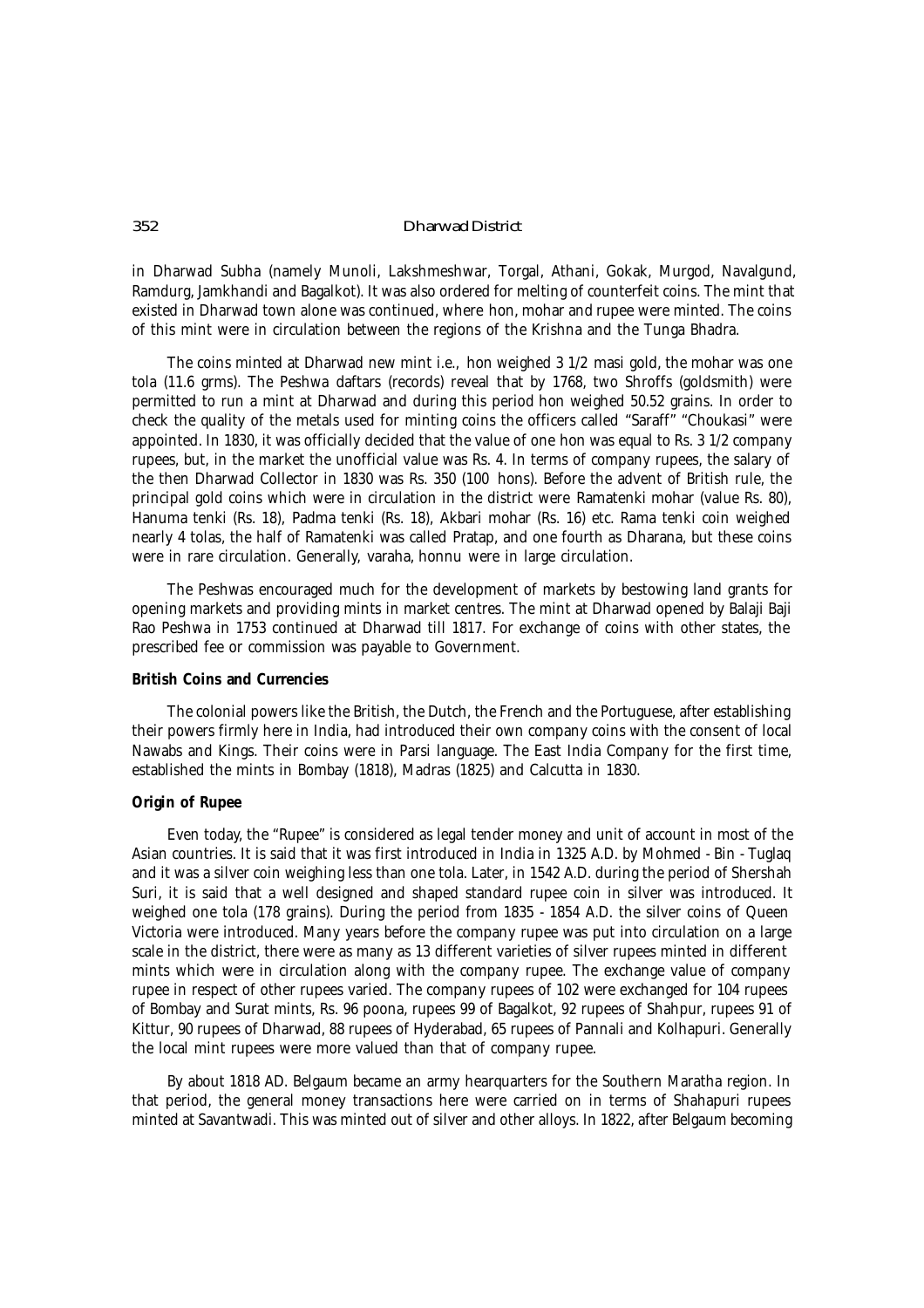the centre for pay office of the Government, it also became the centre for exchange of rupees of Madras, Bagalkot and Nasik mints. By about 1822, of the copper coins in circulation in this area, '*Shahu paisa*' minted at Satara was in wide circulation and it was also called by name '*duddu*'. There were other coins also called '*duddu*', which was also called *shahi duddu* or *Kari* (Black) duddu, *Gatti duddu* . The lower denomination coins which were introduced by the British Government were one *anna, chavali* (two annas), *pavali* (four annas), ardharupai (8 annas) etc. They were minted in copper, nickle and silver. The rupee was divided into 16 annas, one anna was divided into four *duddus* (1/ 4 annas) and one duddu was equal to three *pais. Duddu* was also called *billi* or *bille.* The *billi* with a small hole in the middle was called *tutina billi.* Pai was also called *damadi.* The paper currency introduced by the British in 1862 were put into circulation in this district also. After independence all the coins, currencies contain the new national emblem replacing the marking of the emperor George VI. The decimal system of coinage was introduced from 1957 in the district.

# CO-OPERATIVE MOVEMENT

In the Co-operative Map of India, Dharwad district has a unique place. Karnataka is proud because the first cradle of co-operative movement in India began to swing here, that too, in Dharwad district.

In the beginning, though the movement was Government sponsored economic movement, in course of time, its growth was much deeper and wider. The available records elicit that the first primary agricultural credit co-operative society (PACS) to be started in India was in this district. Gadag taluk of the district is in the forefront in Co-operative movement since the inception of the movement. The Indian Co-operative Act of 1904 made the way for establishment of primary agricultural credit societies all over the country within the legal frame.

After the passing of the Co-operative Societies Act in 1904, in the former Bombay State, the first Primary Agricultural Credit Co-operative Society to be registered was at Kanaginahal (18 km from Gadag) on 8.5. 1905 is said to be the earliest and the first co-operative credit society in India. During the same month, many more similar societies were registered in the same taluk i.e. Hulkoti multipurpose co-operative society (on 24. 5.1905). During the same month, the third society was registered at Chikkahandigol (Gadag tq.). On 8.6.1905, the 4th Society in the taluk was registered at Malasamudra and the 5th Society at Timmapur on 12.02.1906. During the next year, in 1907, a similar society was opened at Mulgund. As per records, it appears that these were the earliest Primary Agricultural Credit Societies of the district. These above mentioned societies still exist and continue to work after undergoing structural and functional changes. In the beginning, these societies were registered on the principle of unlimited liability of members from the point of view of security and stability. The Kanaginahal society was promoted by 12 persons with a share capital of Rs. 2000.

For extending credit in the urban areas for non-agricultural purposes, the society founded on 18.10.1905 at Betageri (now part of Gadag) known as 'Betageri Credit Society' (later Urban Bank) was the first non-agricultural credit society founded in the State. This society was founded mainly to render financial assistance to local weaving communities of Betageri by a German Missionary Reverend Cannon C.N. Rivington (now this society is liquidated). By 1906, non-agricultural credit societies were organised at urban centres like Hubli, Dharwad, Gadag etc. Most of these societies were converted into urban banks in course of time. The list given below indicates the talukwise names of the primary agricultural credit/multipurpose / large sized / service societies in the district registered prior to 1915.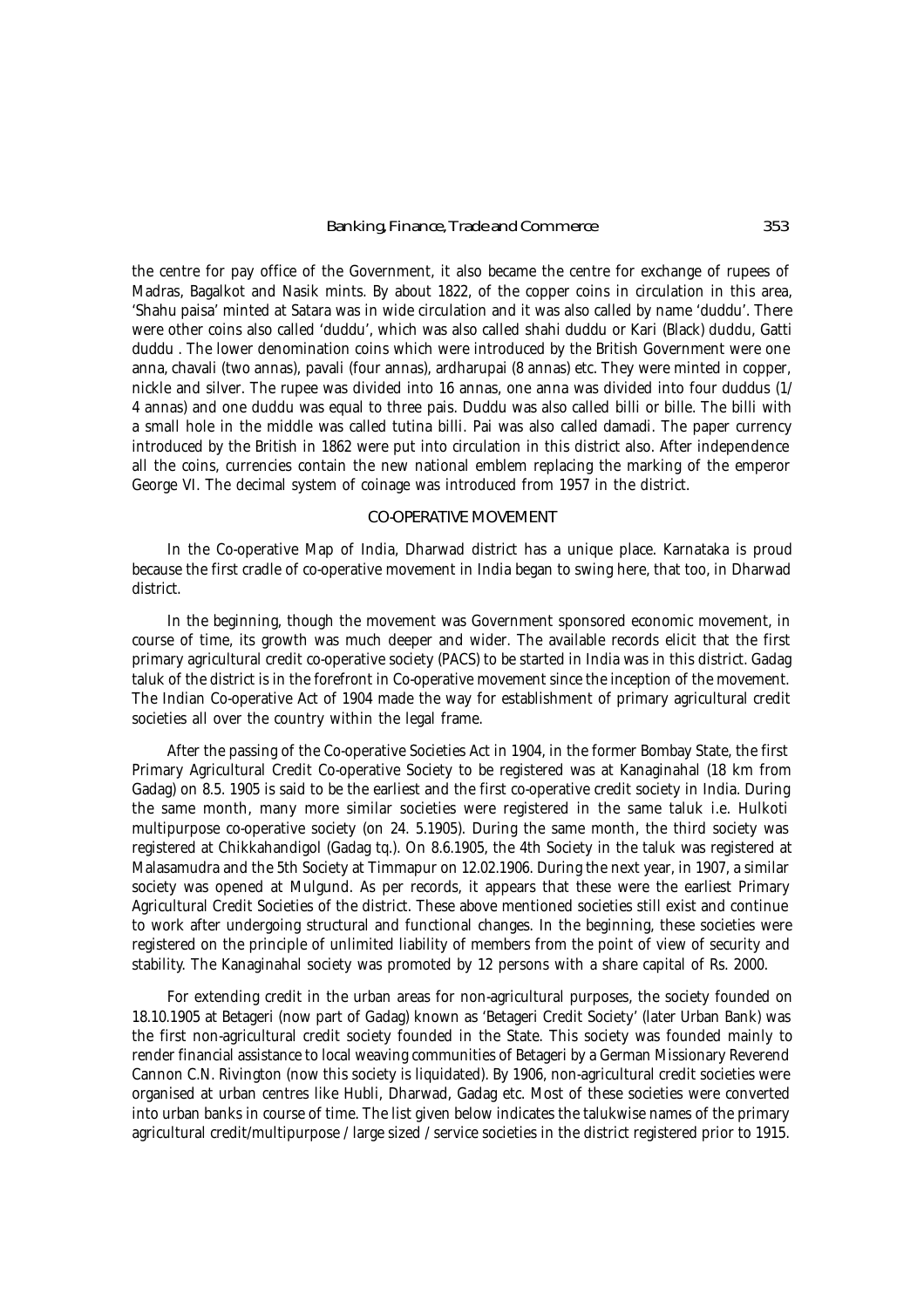**Kalghatgi taluk**: Kalagatagi (1911), **Kundagol taluk:** Yaraguppi (1913), **Gadag taluk** : Kanaginahal (1905), Hulkoti (1905), Malasamudra (1905), Timmapur (1906), Mulagund (1907), Kurtakoti (1909), Sambhapura (1911), Narayanapur (1912), Kotumachagi (1912), Soratur (1913), Anthur (1914), Balaganur (1914) and Harti (1914). **Dharwad taluk** : Alnavar (1913) and Marewad (1914). **Navalgund taluk** : Navalgund (1909), Yamanur (1911), Shalavadi (1913), Sydapur (1913), and Arekurahatti (1913). **Mundargi taluk** :Mundargi (1908), Hallikeri (1912) and Kalakeri (1913) **Ron taluk** : Hullur (1913), Hiremannur (1913), Hadagali (1913), Halakeri (1913), Naregal (1913), Yavagal (1913) and Mudalgeri (1915). **Ranibennur taluk:** Asundi (1915), **Shirahatti taluk***:* Shirahatti (1914) and Konchigeri (1915). **Hubli Taluk** : Koliwad (1913), Aralikatti (1914), Byahatti (1915), and Hubli (1915), **Haveri taluk** : Handiganur (1911), Agadi (1914), Kanavalli (1914), Kittur (1914), Yelagachchi (1915), Hosaritti (1915) and Sharmapur (1915). **Savanur taluk** : Yelavagi (1913), **Shiggaon taluk** : Sisuvinahal (1913), **Nargund taluk***:* Nargund Kasba (1910), Kurlageri (1911), Dandapur (1912) and Muganur (1913) and **Byadagi taluk** : Gundenahalli (1915).

The history of the Co-operative movement of this district could be analytically reviewed in the following paragraphs.

In the beginning stage i.e., 1904-05 to 1911-12, as found in other parts of the State, here also, much stress was laid by the Government for establishing agricultural credit societies with unlimited liability. At the same time, efforts were also made to open non-agricultural credit societies in urban centres. Of them, Hubli Urban co-operative Bank (1906), Dharwad Urban Co-operative Bank, Dharwad (1906) and Southern Maratha Urban Co-operative Bank, Dharwad (1912), (later the name changed as Mahalakshmi Bank) were prominent. But the number of rural credit societies was more than urban societies.

During the second stage i.e. 1912-13 to 1918-19, along with agricultural credit much emphasis was laid for establishing non agricultural and non credit- societies like purchase and marketing, consumer co-operatives, producers co-operatives, artisans societies, weavers societies, employees credit societies etc.

The Co-operative Act of 1904 was comprehensively amended in 1912 to facilitate the establishment of non-agricultural and non-credit societies, thereby, the orbit of the movement went on widening. During this period, the Central Co-operative banks for each district and the Apex Co-operative bank at the state level were started. Since the Apex Co-operative bank i.e., Bombay Provincial Co-operative Bank was far away from Dharwad, the Karnataka Central Co-operative Bank (the present KCC Bank) started in 1916 began to function as Central Co-operative Bank for the district. Earlier to this, the cooperative bank known as Dharwad Central Banking Union started in 1913-14, was closed and that responsibility was entrusted to Karnataka Central Co-operative Bank.

In 1919, there was a remarkable change in the scope of co-operative movement, since the subject matter of co-operation was transferred from Union Government to State Governments and separate minister was appointed to administer, the work of co-operation received greater attention and became a popular movement by the active involvement of the people. In order to cater to the local needs of public, new categories of Co-opertive organisations came into being. As revealed by the Administrative report of the Department of Co-operation by the end of March 1913, there were 59 Co-operative societies in the district and of them 49 were agricultural credit societies with unlimited liability and the remaining 10 were non-agricultural credited societies. The membership of 49 agricultural credit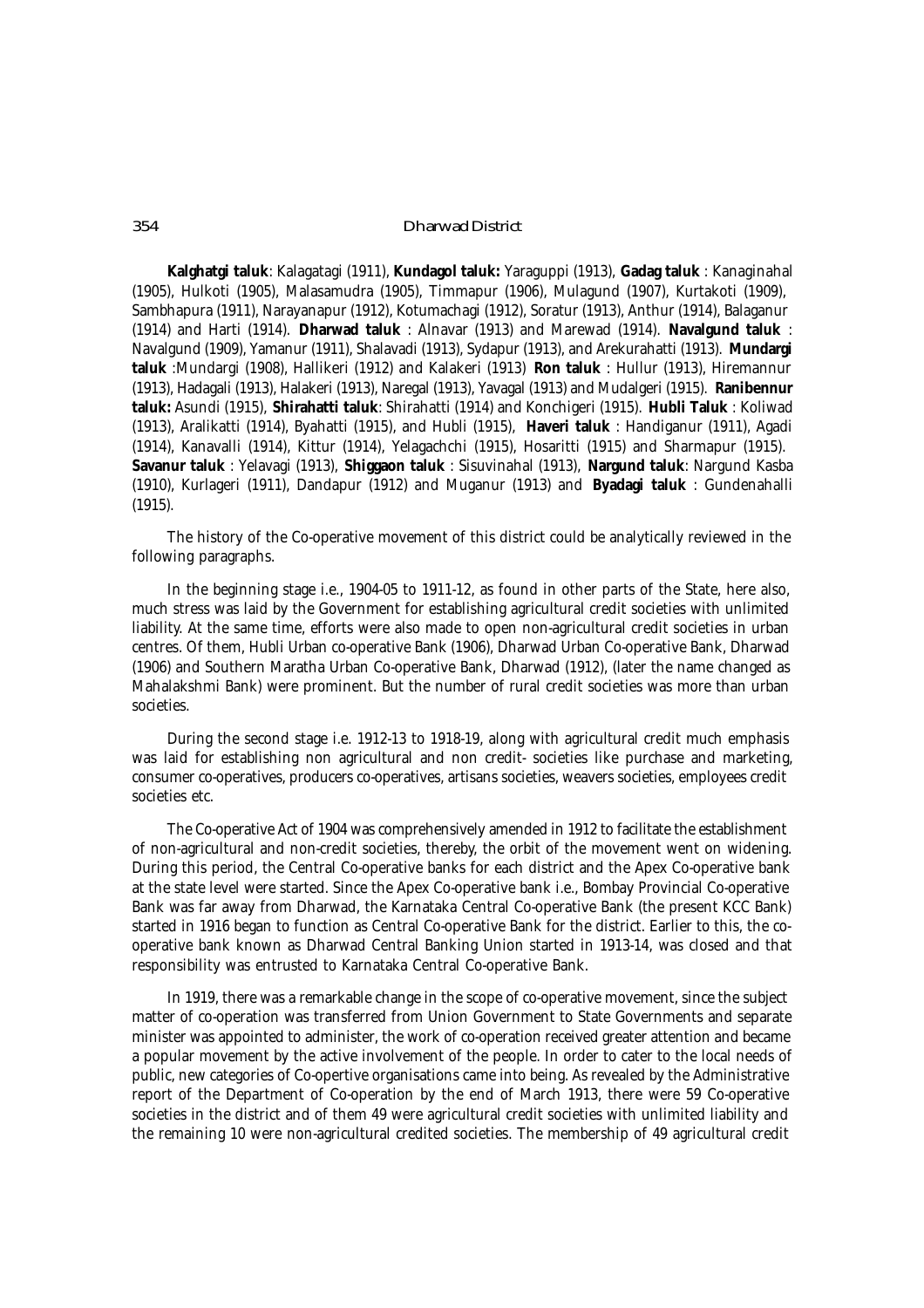## Banking, Finance, Trade and Commerce 355

societies was 4,683, and that of non-agricultural (10) societies had a membership strength of 3,661. The working capital of agricultural and non agricultural societies was Rs. 2.70 lakh and Rs. 5.09 lakh respectively. The report adds that Sham Rao Vittal Co-operative Bank, Bombay (1905) had opened branches at Hubli and Dharwad by 1913 and was rendering good banking service for Saraswat Samaj.

The prominent non-agricultural credit societies which came into being in the district during 1905-1912-13 were Better farming society at Garag of Dharwad taluk (in 1914), Agricultural Utility Society at Devihosur of Haveri Taluk (1917). High Breed Animal Husbandry Society at AkkiAlur of Hangal Taluk (1919), Cattle Co-operative society at Sidenur, Ranibennur taluk (1920), Milk Producers co-operative Society at Mundewad, Mundargi Taluk (1912) etc. In order to promote marketing of agricultural produces in the Co-operative fold, Taluk Agricultural Produce Co-operative Marketing Societies (T.A.P.C.M.S) were founded in 1915 at Hubli and Navalgund and Cotton Sales Society at Gadag in 1917. During the same period, Urban Credit Societies (banks) came into being in large numbers. In the initial stage, most of these urban credit societies or banks promoted were associated with, groups on linguistic basis or communal basis and were patronised by the members of their own community, or group of organised workers or the Government servants. These Co-operatives, naturally, in-turn, helped for the economic development of such groups of people. As said earlier, the urban bank founded at Dharwad in 1912 was known as Southern Maratha Bank associated with Marathi speaking MSM Rly Co employees of Dharwad. Likewise, to compete with that organisation, in 1917, the local kannada speaking Lingayats promoted an urban bank at Dharwad known as K.C.C. Bank. In those days, societies with more than Rs. 50,000 working capital were classified as Urban banks. Accordingly, in Hubli, Mill Employees Co-operative Society (1914), Indian Christian Credit Co-operative Society Hubli (1912), Reddy Co-operative Bank, Dharwad (1914), Bhavasar Kshatriya Credit Co-operative Society Dharwad (1918), Betageri Basel Mission Christian Co-operative Society (1918), Arya Vaishya Co-operative Bank, Hubli (1919), Hubli City Municipal Primary School Teachers Co-operative Society (1919), and at Hebsur Gudar (cotton tarpaulin) weavers society (1921), Sarvodaya Khadi Gramodyoga Sangha at Hosaritti (1921), Co-operative Education Society at Hulkoti (1921) were established as prominent co-operatives. The rural centres like Gajendraghad (1913), Byadagi (1918), Guttal (1919) got the benefit urban cooperative banks. It appears that due to widespread network of urban banks functioning in the district both in urban and semi-urban areas, the commercial banks did not make an effort to enter into banking business of the district till 1930. During the 3rd stage ie., 1925-26 to 1935-36, conspicuous changes are observed in the spectrum of development of co-operative movement in the district. The land mark was the introduction of separate co-operative legislation for the state known as Bombay Cooperative Societies Act 1925. According to provisions of the Act, the co-operatives were categorised in three groups according to their aims and objectives viz., 1) Resource Co-operatives (2) Consumer Cooperatives and (3) Producers Co-operatives. The Act had also made a provision for simplified liquidation procedures and provision was made for establishment and modus operandi of co-operative Tribunals to facilitate recovery of Co-operative dues. Provision was also made to recover co-operative dues as arrears of land revenue. The provision of 'one member one vote' was also incorporated in the Act, in addition to a provision for imposing fine for certain marked offences.

The Administration report of 1922 reveals that out of 3411 co-operatives in Bombay state, 503 co-operatives were in Dharwad district and their distribution was as follows: Agricultural Credit Societies (385), Unions (23), Cattle Breeding Societies (10) Agricultural Implements and Seeds Co-operatives (17), Urban Banks (35), Agricultural Produce Marketing (7), House Building (3), Co-operative Consumer Stores (9), Weavers Co-operatives (14) and District Bank (1). The same report mentions that on behalf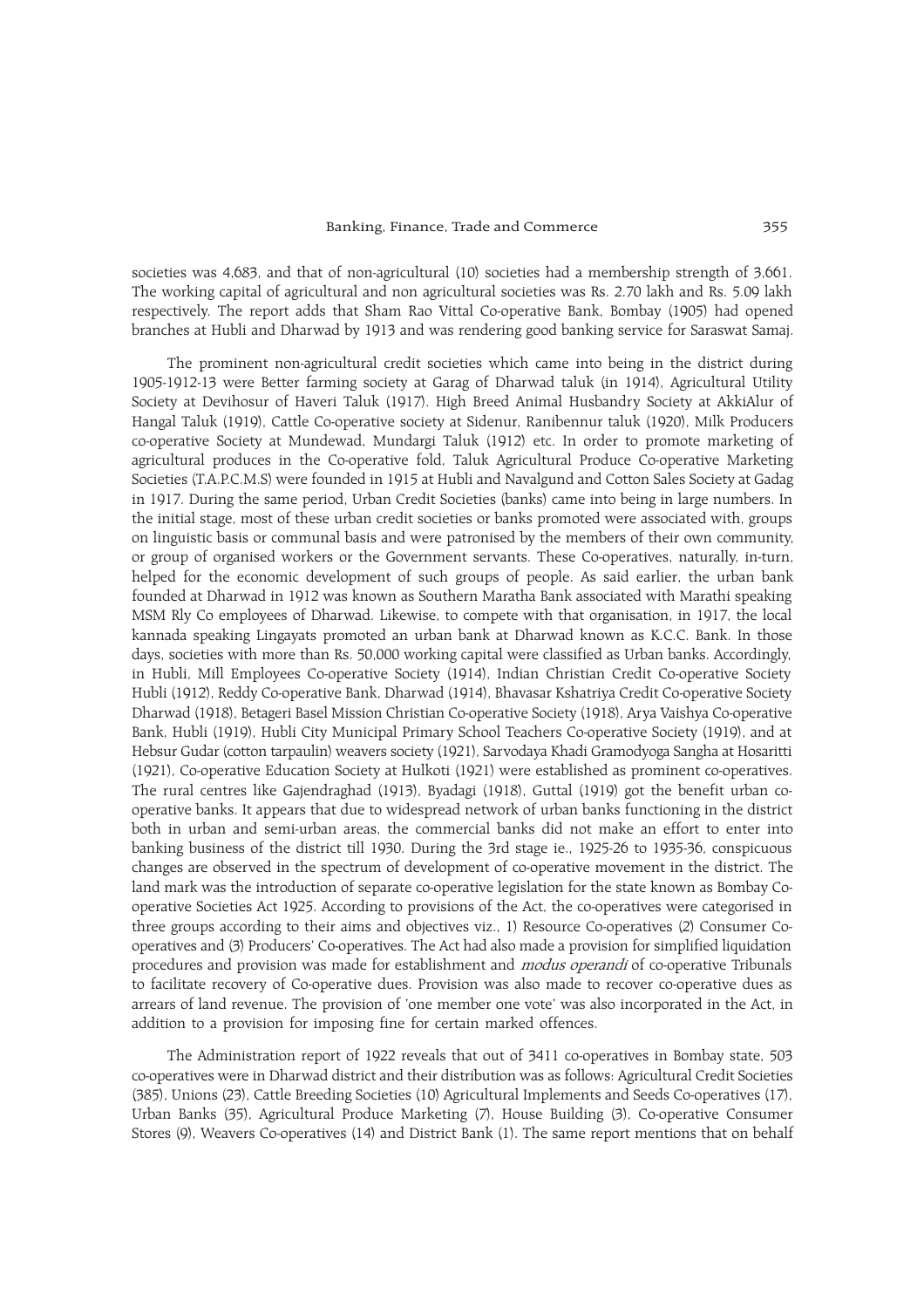of Hulkoti Union Co-operative Education Society, Anglo Vernacular (A.V) School was started at Hulkoti in 1919.

The progress of co-operative movement was far ahead in Bombay state, compared to other states. The report of 1926 indicates that by the end of the year (1926), when compared to other districts of Bombay State, Dharwad district was in first place and nearly 48.2 percent of the villages were covered by the movement. The district had 623 co-operatives, and of them 462 were agricultural credit societies and the rest non-agricultural credit societies. The membership of agricultural credit societies was 40,242. As elsewhere, here also, there was a setback in the movement during 1929-30 due to world economic depression which resulted in falling prices of agricultural commodities and mounting arrears by the debtor members and difficulties in getting refinance facilities etc.

## Taluk Development Association

With the twin objectives of promoting agriculture and co-operation with equal interest, for every taluk these co-operatives were registered during 1922-23. These societies were granted financial aid by the Government. These institutions were entrusted with the work of providing education on the importance of co-operation, spread of information and supervision of co-operatives. Regarding agriculture, they were entrusted with the work of understanding and solving the problems of agriculturist by means of use of improved agricultural tools, arranging agricultural demonstrations etc. During 1926-27, the district had 24 unions and 159 co-operatives were affiliated to them. The unions used to organise co-operative conferences at the taluk headquarters or in important places. This information is made known through old issues of 'Karnataka Sahakari Mitra' monthly magazine (1922-26). Taluk level conferences were held at Gadag in 1925, Mulgund (1924), Hamsabhavi (1924) etc. The report of 1925 reveals that in the entire Bombay State, there were 451 societies categorised as 'A' Class and of them 109 were in Dharwad district alone. There was a drama troop specially organised to propagate ideals of Co-operation. It is known that by about 1924, there were fencing societies organised to protect crops from wild animals and there were the cattle insurance societies. These fencing societies used to reward those hunters killing wild animals and also those who used to catch hold of stray cattles outside the forest boundary etc. (the reward for cattle was Rs. five and for a calf rupees two). This rewarding practice was found in Gadag Taluk Development Association (the reward for wild pig was 8 annas when the pig was killed and its tail was to be produced as an evidence in a taluka office). Likewise water supply (irrigation) societies were also set up and Government used to lend Takavi loans to these societies. In order to cater to the long term needs of the agriculturists, for the first time, Land Mortgage Banks were started in Bombay state, in the districts of Dharwad and Badoch. The first land mortgage bank in the district was started at Dharwad in 1929, followed by Hubli (1935), Gadag and Haveri in 1939.

## Co-operative Unions

These Co-operative unions were started in order to facilitate the formation and guidance of new societies, in such aspects as auditing, inspection and supervision etc. These were also entrusted with the work of prevention of decadence of good societies and improvement of unsound societies. These supervising unions were started one for each taluk. Before the formation of these supervisory unions, it is known that there were Guaranteeing Unions in order to help the rural societies to sustain themselves. They were working under the control of an Inspector appointed by the District Cooperative bank. Each union used to comprise of 20-30 societies. The District Central Co-operative Bank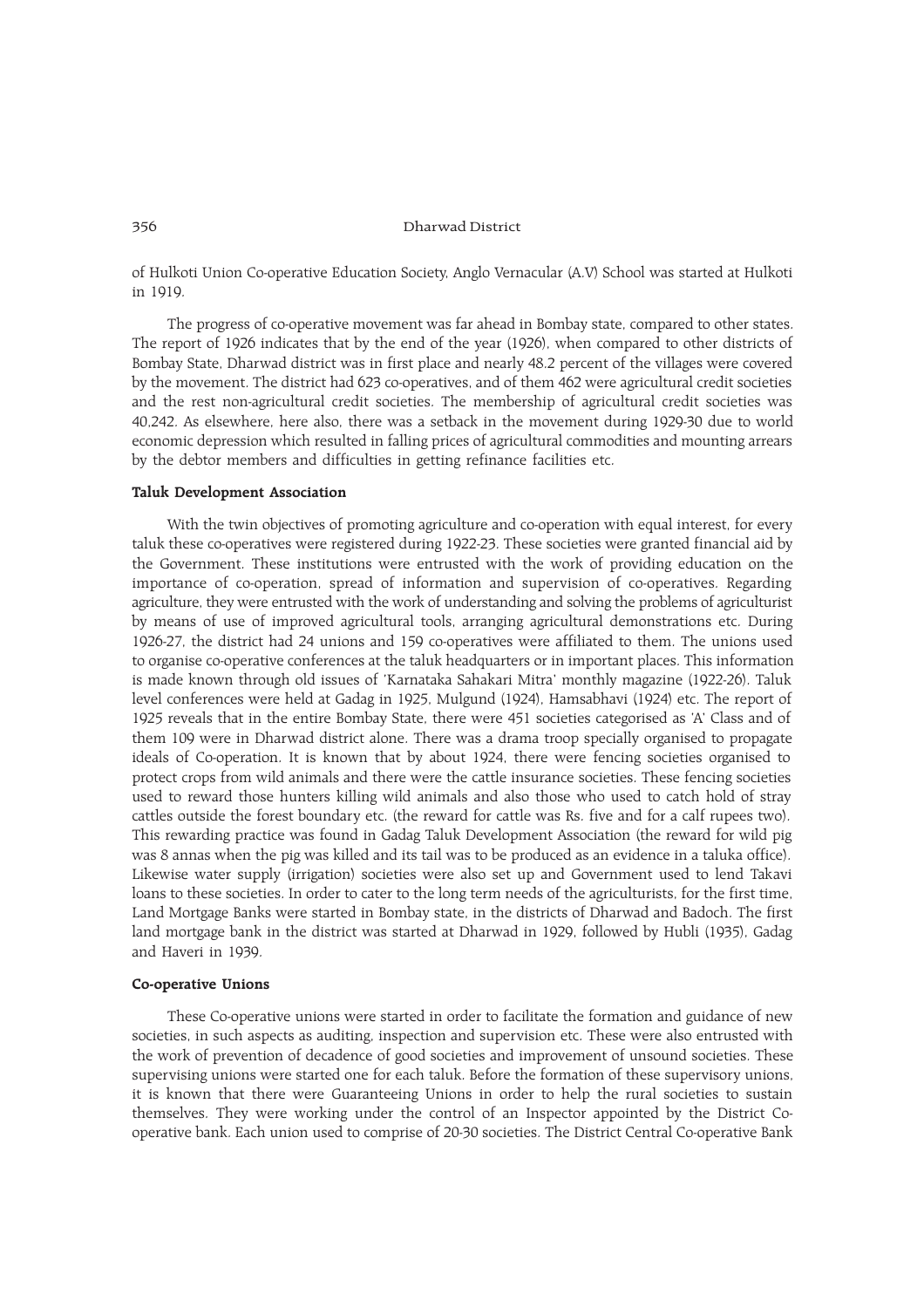used to render financial assistance to unions and these unions used to undertake the work of transfer of surplus funds from profit making societies to those who were in need of funds.

Presently "Co-operative Week" is being celebrated every year all over India for one week from 14th November. In those days, co-operative week was celebrated on first Saturday of July every year. Among the Taluk Supervising Unions of the district, the union of Gadag (1919), Ron (1926), Kalaghatagi(1927), Dharwad (1928) were the earliest. In 1937, Dharwad District Co-operative Union was started. Now, there are no taluk unions (since they were liquidated).

The branch of the Bombay Central Co-operative Institute (1918) was opened at Dharwad in 1921. This facilitated the spread of co-operative education, organisation, exchange of thoughts on co-operation etc. Sub branches of this district institute were also opened in many taluks in the names of Taluk Development Institutions. By 1920, this institutes was publishing an independent monthly magazine in kannada known as 'Karnataka Sahakari Mitra'.

# Interest Rates of Co-operatives

According to one report, in 1924, co-operative institutions in the district were offering the following rates of interest on deposits like Savings Bank Account : 4 percent , Fixed deposits; one year and above 6.25 percent, three years and above 6.50 percent, five years and above : 7 percent, ten years and above 7.50 percent. In 1924, interest on Takavi loans was lowered to 6 percent.

When the changes that have taken place in the development of co-operative movement in the district during the period (1935-36 to 1944-45) are reviewed, it is observed that, the tendency of rising prices of agricultural commodities during and after the war, enabled many agricultural credit societies to recover the old dues from the members, which was helpful both to the members as well as cooperatives. This phenomenon was also helpful to non-agricultural credit co-operatives. Another special feature found during the above period in the co-operatives of the district was that, many of the credit societies undertook a variety of non-banking functions like distribution of essential commodities, controlled articles i.e, kerosene oil, cotton yarn etc. Thereby their income also increased in addition to service to members. During this period multipurpose Co-operative societies were set up. During the decade 1935-36 to 1945-46, and after independence many non agricultural and non credit co-operatives like production, marketing, processing, farming, irrigation, house building societies etc. were set up so as to cater to the local needs. The prominent among them were the weavers societies. Among the weavers co-operatives, Gajendragad (1944), Hebballi (1945), Uppinabetageri (1945), Gadag Betageri (1945), Agadi (1945), Tummina katti (1945), Halageri (1947) were prominent.

In order to develop weaving industries, which being prominent home industry in the district, as early as in 1935, as per the Central Government Plan, Dharwad district Industrial Development Cooperative Society was set up at Hubli, with the main objectives of providing technical knowhow about the utility of improved automatic looms, adoption of latest designs in weaving technology, providing raw material, and marketing facilities for the finished good etc. This plan of Central Government made a way for establishment of many more weavers co-operatives in different parts of the district.

By 1940-41, there were 461 Primary Agricultural Credit Societies in the district and of them 450 were working on unlimited liability and had a membership of 26,135 with a share capital of Rs. 4.32 lakh. The district had 73 non - agricultural societies and of them 55 were meant for lending for nonagricultural purposes.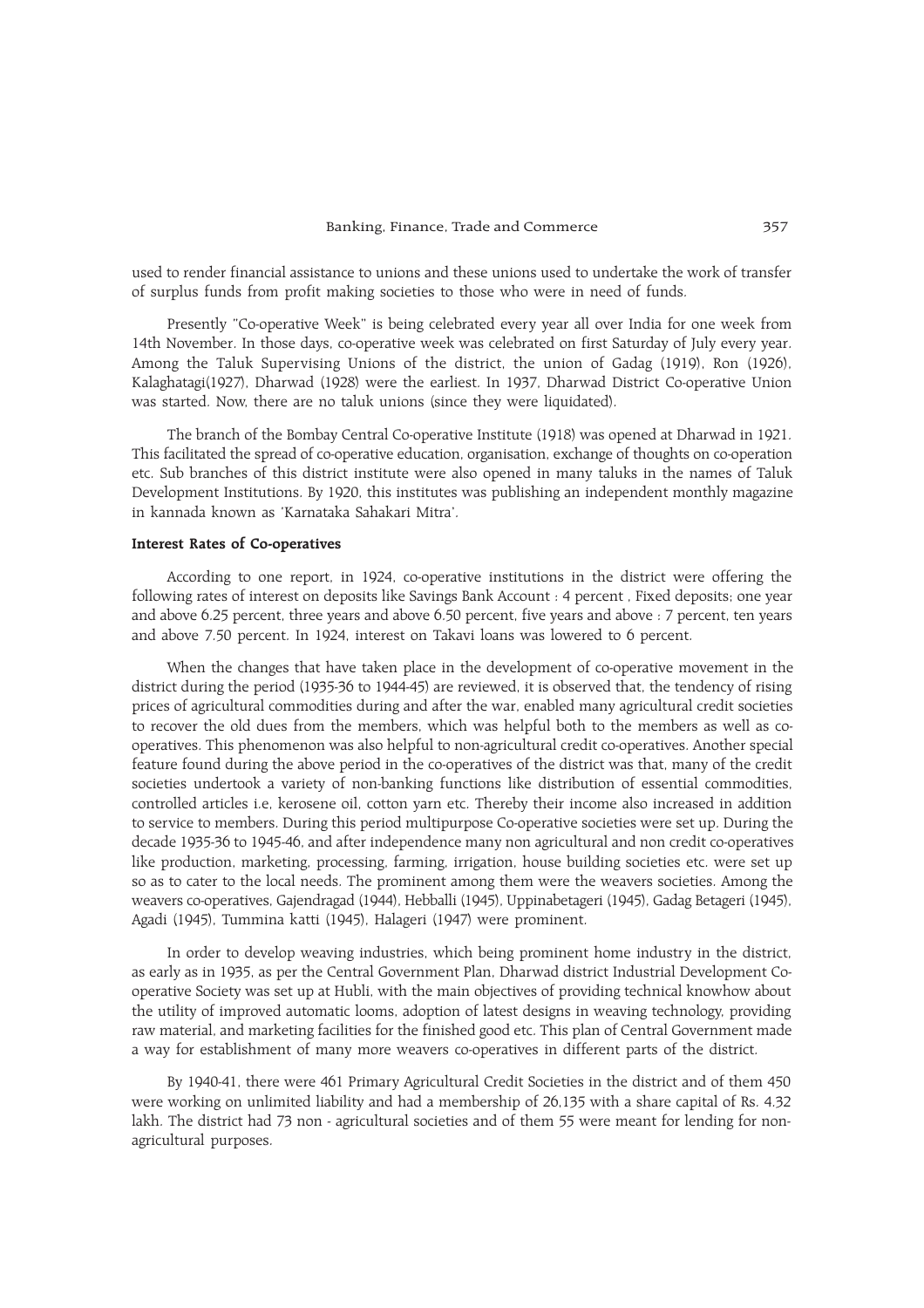During the decades followed by independence efforts were made to organise Cottage Industries other than Weaving in the co-operative fold. In order to facilitate the manufacture of copper and brass utensils, the copper, brass and other metals producers co-operative society was organised at Hubli in 1947. Earlier to this, in 1944, the Myadars (Bamboo workers) Industrial Co-operative Society was started at Dharwad. At Gadag, carpentry and industrial co-operatives were started in 1949. In order to promote many more industries in the co-operative sector, some of the selected industries working in the co-operative sector had set up industrial training centres pertaining to that craft ie., woollen weaving centre at Gadag, coir weaving centre at Havanur, dye-making and printing at Gadag-Betageri, cotton weaving at Gopankoppa, Hubli, pottery and carpentry at Ron, sericulture training at Hirekerur and Kallapur of Hangal taluk and agriculture college, Dharwad.

## Consumer Co-operatives

In order to arrest the rising tendency of prices during and after the war period, these societies were setup. The societies founded at Kalaghatagi and Byadgi in 1944, i.e., Primary School teachers consumer society at Kalaghatgi and Labourers consumers society at Byadagi are the earliest such societies. In 1949, at Hubli, Railway employees consumers co-operative society was registered.

# Housing Co-operatives

House building activities in the co-operative fold in the district were streamlined during 1950- 1960. Some of the earliest prominent House Building Co-operatives of the district included Someshwar House Building Co-operative Society, Dharwad 1946, Nehrunagar House Building Co-operative Society, Byadagi 1947, Vijayanagar House Building Co-operative Society, Hubli - 1948, Chikkerur House Building Co-operative Society, 1948, Akki Alur Backward class House Building Co-operative Society, 1949, Anandavan House Building Co-operative Society , 1949, Ranibennur House Building Co-operative Society, 1949. In recent years, these societies are set up in large numbers in the industrial areas of towns and cities.

In order to support the grow-more-food campaign, in 1949, the Government encouraged the lift irrigation co-operatives by extending loan on concessional interest rate and subsidy for installation of machinery etc. During the first five year plan period of 1951-1956, three lift irrigation societies were set up in the district. The lift irrigation Co-operatives started at Kodiyal, Chickmaganur (Ranibennur taluk) , Are Lakmapur (Hanagal taluk) are the earliest. A society with a new emphasis laid on agriculture was founded at Tamboor of Kalaghatagi taluk in 1947. Among the labour co-operatives, Nagendramatti Bhovi Society of Haveri taluk is the earliest, founded in 1946.

The administrative report of 1947-48 mentions that there were 594 Primary agricultural cooperatives in the district, and of them except 20, all other societies were registered on unlimited liability. The total membership of these societies was 38,041, with a share capital of Rs. 7.64 lakh, and working capital of Rs. 47 lakh. The deposits mobilised and advances made by these co-operatives was Rs. 1.87 lakh and Rs. 17 lakh respectively. In the year of report (1947-48), there were 13 Urban cooperative banks working in the district. The Taluka Development Societies were actively assisting the campaign of Grow more food. During this year, there were 145 non - agricultural societies in the district, with a membership of 33,000 and share capital of Rs. 14.75 lakh.

Note: It is to be noted that the numerical data given above does not include the information of the areas of merged princely states (like Savanur, Miraj, Sangali).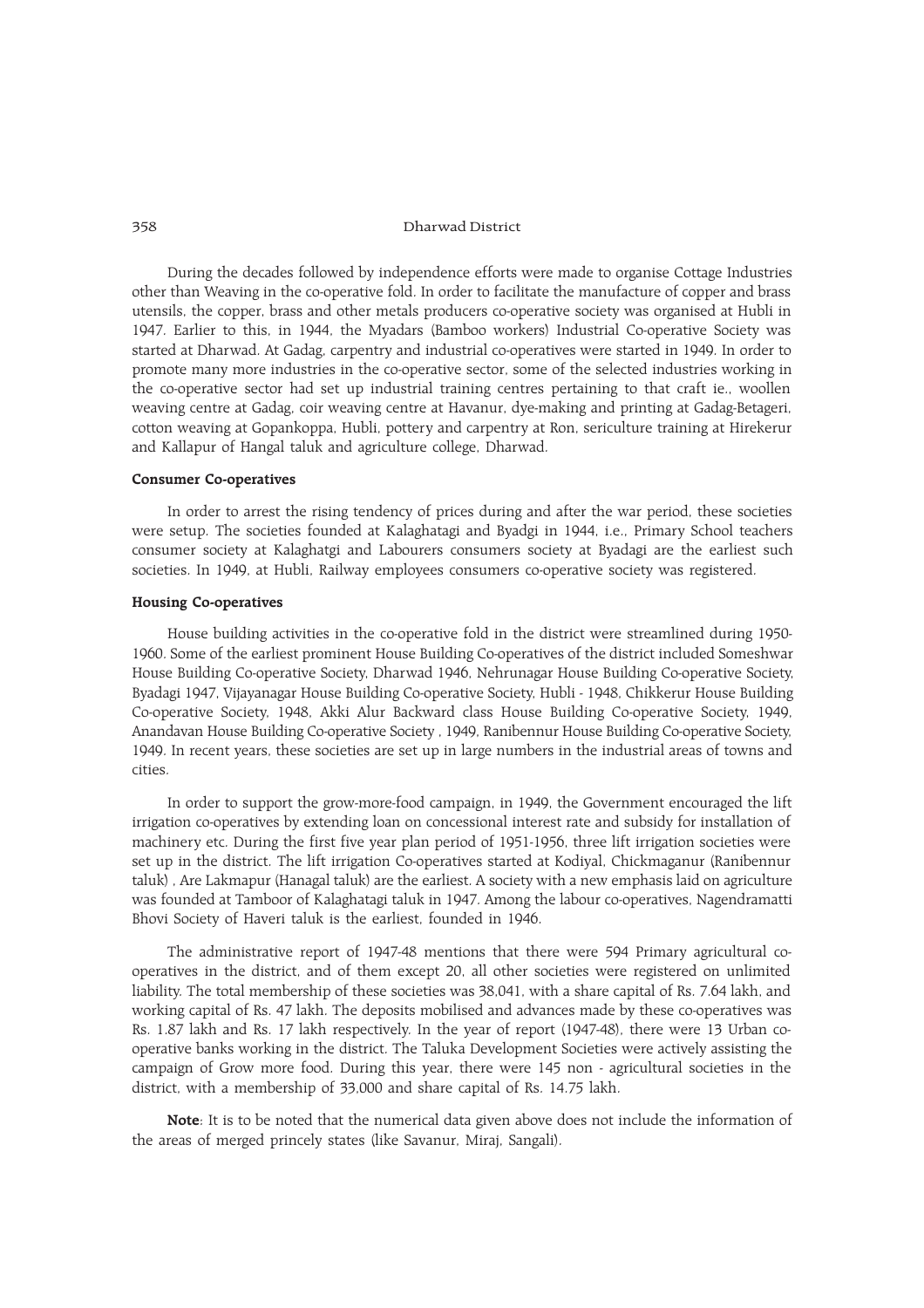According to previous District Gazetteer, by 1950-51, the number of Primary agricultural cooperatives in the district increased to 652, with a membership of 50,957, share capital of Rs. 13.82 lakh and working capital of Rs. 79.51 lakh. This information includes the data pertaining to merged princely areas in this district in 1949. In 1951, there were four land mortgage banks in the district at Hubli, Gadag, Haveri and Dharwad.

During the first decade of post independence period, under the scheme of unified rural finances, credit through primary co-operatives began to spread in large measures. During the period of 7 years from 1946-47, the target of extension agricultural credit through co-operatives was achieved. At the end of June 1946, the movement here in the district had covered 635 villages through 511 Primary agricultural co-operative societies. The movement covered a total membership of 30,174, involving about 12.2 percent of rural population. By the end of June 1952, the movement had covered 1613 villages through 831 co-operatives. It had a membership of 84,484, and had covered 39.1 percent of rural population. In the subsequent decades, along with agricultural credit societies, the number of non-agricultural and non-credit societies also increased. The activities like linking credit with marketing, better farming, animal husbandry, poultry farming, food processing, horticulture, development of rural and cottage industries in the co-operative fold increased and the network of co-operative movement was widened and strengthened.

The list of 33 different categories of Co-operatives in the district as in 1952-53 was as follows: Primary agricultural credit societies 619, Multi-purpose societies-115, Industrial co-operatives 44, Employees consumer societies-36, Urban societies-31, House building societies 28, Weavers co-operatives 26, General consumers co-operatives - 21, Animal husbandry co-operatives 19, Taluka supervising cooperatives 18, Marketing 14, Urban banks 14, Taluk development societies 12, Better farming - 10, Fencing 10, Tenant framing - 8, Seeds and agricultural implements - 7, Lift irrigation - 5, Land mortgage banks - 4, Women's co-operatives -4, Milk societies-3, District industrial co-operative society -2, Supply of agricultural implements societies - 3, Co-operative collective farming 2, Co-operative transport -2, Co-operative education -2, Better Living society -2, District Central Bank -1, District Co-operative supply and marketing federation-1, District co-operative purchase and sales society-1, District co-operative union-1, Cotton ginning and pressing society-1, Co-operative improvement society -1. In 1951-52, the 17 different categories of industrial co-operatives in the district, comprising in all 78 societies had a total membership of 6,831 and share capital of Rs. 8.25 lakh and they had a business turnover of Rs. 48.46 lakh.

Before the reorganisation of the state, the district administration of the department was under the control of Assistant Registrar of Co-operative Societies, Dharwad, who worked under the control of Divisional Deputy Registrar of Co-operative Societies whose office was located at Belgaum. The Dharwad Division comprised of four districts of former Bombay Karnataka and Kolhapur. The administration of small scale and cottage industries was also entrusted to the department of cooperation. After the re-organisation of the State in 1959, a more extensive, comprehensive co-operative Act, applicable to the entire state, known as the Karnataka State Co-operative Societies Act, 1959, was enacted and till then the co-operatives of the district functioned in accordance with the provisions of Bombay Co-operative Act, 1935.

During the period of last four decades that followed the State reorganisation (1956), many medium and large scale industries have come up in the co-operative fold in addition to other cooperatives. Capital investment was made by the State Government, National Co-operative Development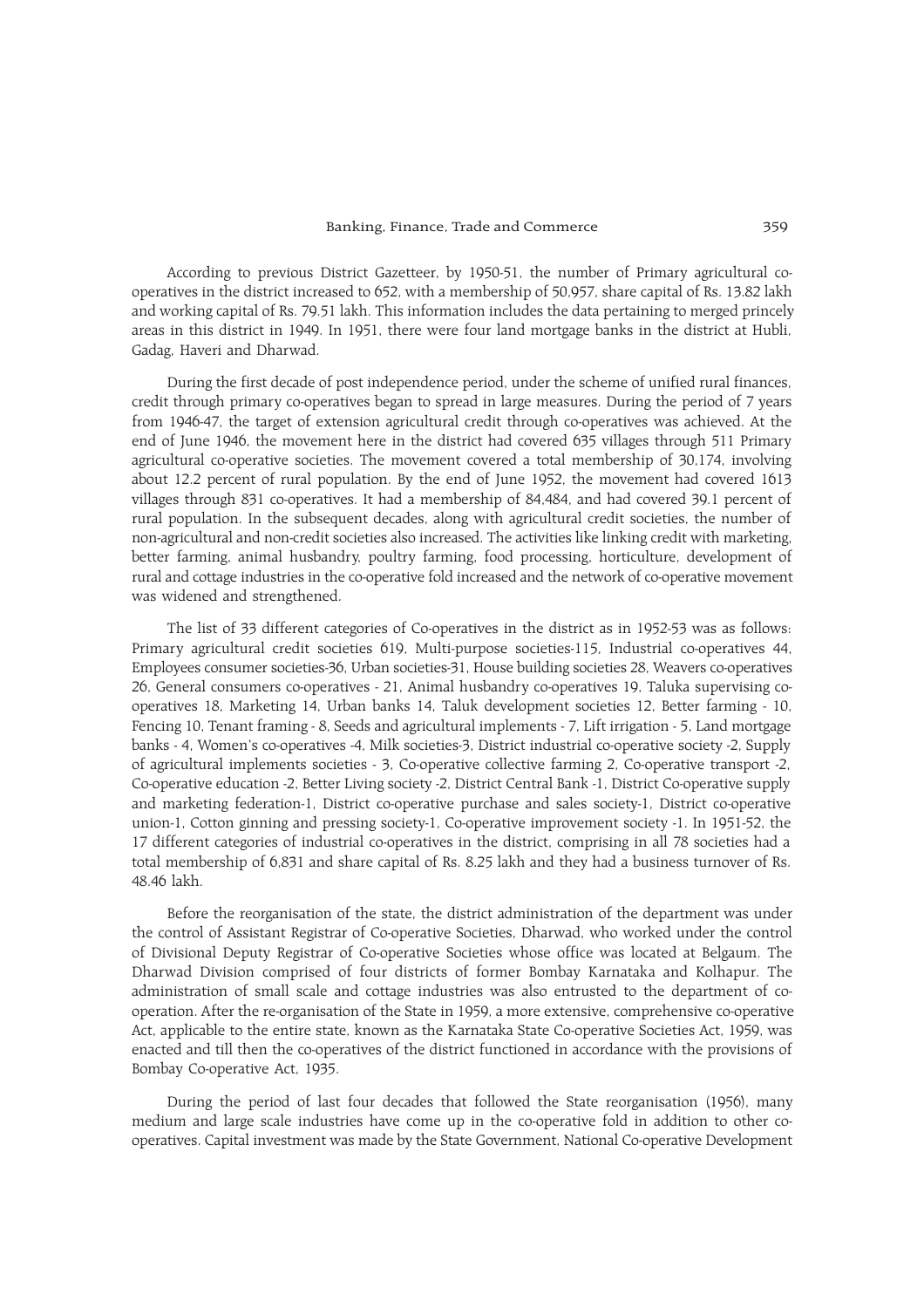Corporation (NCDC), Co-operative and commercial banks in the medium and large scale industries established in Co.operative fold. As a result, there is increased financial participation by the State and the Centre.

During 1976-77, as per the Government policy, in order to strengthen the co-operative institutions, to be financially viable, weaker primary societies were made to merge with the other co-operatives and many administrative changes were introduced. Major industries of the district in the co-operative sector are Gadag Co-operative Oil Mill (1959), Binkadkatti Co-operative Oil Mill (1973), Malaprabha Oil Mill, Nargund (1987), and the Haveri Co-operative Sugar Factory . During 1981-82, five textile mills were started in the district in the co-operative sector. Now, their number has increased to 9. The first co-operative Sugar Factory (Karnataka Sahakari Sakkare Kharkhane)in the district was started at Haveri. In order to provide health services in rural areas, in 1973, at Hulkoti, a Co-operative health services centre was opened. In order to extend the services like repair of tractors and other agricultural machineries in the rural areas, agro service centres were opened in co-operative fold at the taluka centres like Hubli, Navalgund and Nargund during the period 1974-81.

By the end of June 1992, the district had the following categories and number of societies. District Central Co-operative Bank (1), Primary Agricultural Credit Societies (393), Primary Agricultural and Rural Development Banks (17), Grain Banks (2), Non-agricultural Credit Societies (220) [38 Urban Banks, 51 Other Credit Societies, 131 Employees Credit Societies], Industrial Co-operative Bank (1), Marketing Co-operatives (81) [ (21 General Agricultural Marketing, 60 Special Marketing Societies)], Processing (8), House Building Co-operatives (241), Non-agricultural Co-operatives (161) [2 Transport, 31 Labour, 24 Women, 35 Primary consumers, 9 Students Consumer, 10 Central Co-operative Wholesale stores], Non - Agricultural and Non-credit (716) [446 Milk Producers Co-operatives, 10 Animal Husbandry, 39 Farming and 221 Irrigation] and there were 139 Industrial Co-operatives [102 Weavers, 8 Textile mills, one Sugar Factory, 28 Fisheries Co-operatives] The district had 186 other societies.

| Particulars                                 |                   |                | Year      |           |  |
|---------------------------------------------|-------------------|----------------|-----------|-----------|--|
|                                             |                   | 1982-83        | 1987-88   | 1992-93   |  |
|                                             |                   | $\overline{2}$ | 3         | 4         |  |
| Total no. of co-operative societies         |                   | 2,097          | 2,414     | 2,691     |  |
| Total membership (in 000's)                 |                   | 1.244          | 1,295     | 1,361     |  |
| Total share capital                         |                   | 2,227.82       | 6,217.59  | 9,257.69  |  |
| of which government                         |                   | 861.05         | 1,884.32  | 5,488.50  |  |
| Reserve and other funds                     |                   | 1,140.97       | 1,598.53  | 5,357.96  |  |
| Deposits                                    |                   | 1,909.87       | 8.870.46  | 10,821.00 |  |
| Working capital                             |                   | 10,320.04      | 43,974.51 | 44.244.72 |  |
| Co-operative societies under profit : (No.) |                   | 972            | 1298      | 1,105     |  |
|                                             | Profit            | 300.25         | 616.07    | 950.66    |  |
| Co-operative societies under loss :         | (N <sub>O</sub> ) | 570            | 564       | 649       |  |
|                                             | Loss              | 242.12         | 357.49    | 1,485.85  |  |

# Table 6.9 : The following table shows the progress of Co-operatives in Dharwad district during recent decade

Rs.in lakh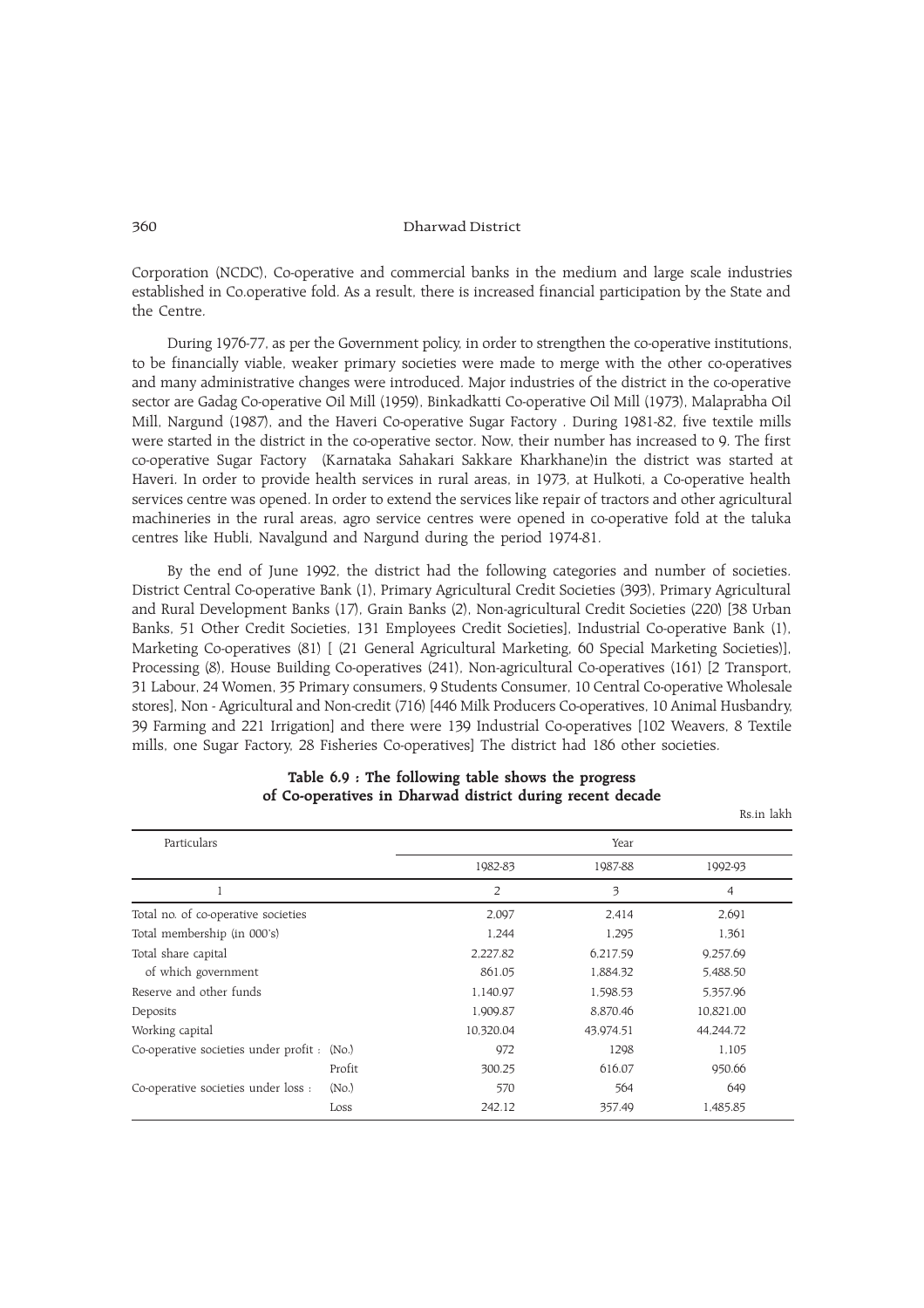#### Banking, Finance, Trade and Commerce 361

| Purchases                | 265.11   | 3,308.15  | 9,944.43  |
|--------------------------|----------|-----------|-----------|
| Sales                    | 1.167.02 | 6,992.97  | 13,532.92 |
| Loans from other sources | 4.437.09 | 12,213.53 | 17,782.66 |

Source: Dy.Registrar of Co-op.Societies, Dharwad.

#### Co-operative Loans

The major portion of agricultural loan i.e. short term, and crop loan is channelised through Primary Agricultural Co-operative Societies, which in turn, get financial assistance from District Central Co-operative Banks. Medium and long term credit requirements are met through primary agricultural and rural development banks. By the end of June 1992, there were in all 2,165 co-operatives in the district and of them 633 were agricultural credit societies which included one District Central Cooperative Bank, 393 Primary Agricultural credit Societies, 17 Primary Agricultural and Rural Development Banks, 2 Grain Banks. The total number of agricultural families who were the members of Primary Agricultural Credit Societies in the district was 2,72,980 and of them 94,144 were the families of small and marginal farmers, 40,508 were the families of agricultural labourers, 1,08,565 were the other families and the number of Scheduled Caste and Scheduled Tribe families was 29,763. By the end of March 1992, the District Central Co-operative Bank, through its 87 branches had mobilised deposits of Rs. 6,150.98 lakh and had deployed credit for various purposes to the tune of Rs. 5,677.31 lakh (92 percent). The portion of the priority sector advances made in total lending was Rs. 5,673.31 lakh operated through 2.04 lakh accounts. The primary agricultural and rural development banks (17), together had advanced Rs. 3,085.81 lakh as long term credit and Rs. 37.90 lakh for small industries. By the end of the year 1993, the District Central Co-operative Bank had distributed credit amounting to Rs. 7,963.65 lakh, Agricultural and Rural Development banks had advanced Rs. 4185.80 lakh. According to the District Credit Plan for the year 1994-95, all financial institutions together, had a target to advance Rs. 179.99 crore, and of this the share of credit fixed for co-operative sector, was Rs. 29.48 crore. Of this the share allotted to District Central Co-operative Bank was 19.52 crore and that of 17 Agricultural and Rural Development Banks together was Rs. 9.96 crore.

# Recovery of Loans

By the end of June 1992, the total amount of long term loans (demand) due to all co-operatives in the district was Rs. 1364.32 lakh and of this the amount recovered was Rs. 635.28 lakh (46.56 percent) leaving a balance of Rs. 729.04 lakh. Long term loans are granted by Agricultural and Rural Development Banks. The total loans of all types due to District Central Co-operative Bank was Rs. 3,624.01 lakh and of this, loans recovered was Rs. 1668.01 lakh (46.03 percent). It is reported that in the outstanding loan amount, the major portion consisted of short term and medium term, converted loans.

# Karnataka Rural Debt Relief Scheme - 1990

This scheme of providing of debt relief to agriculturist by the Central Government was also adopted by the State Government. According to this scheme, the eligible loans taken by the farmers, weavers and artisans from the Co-operative banks and societies upto Rs. 10,000 were waived off. This scheme was closed by the end of March 1991. Under the provisions of this scheme, loan of Rs. 1979.33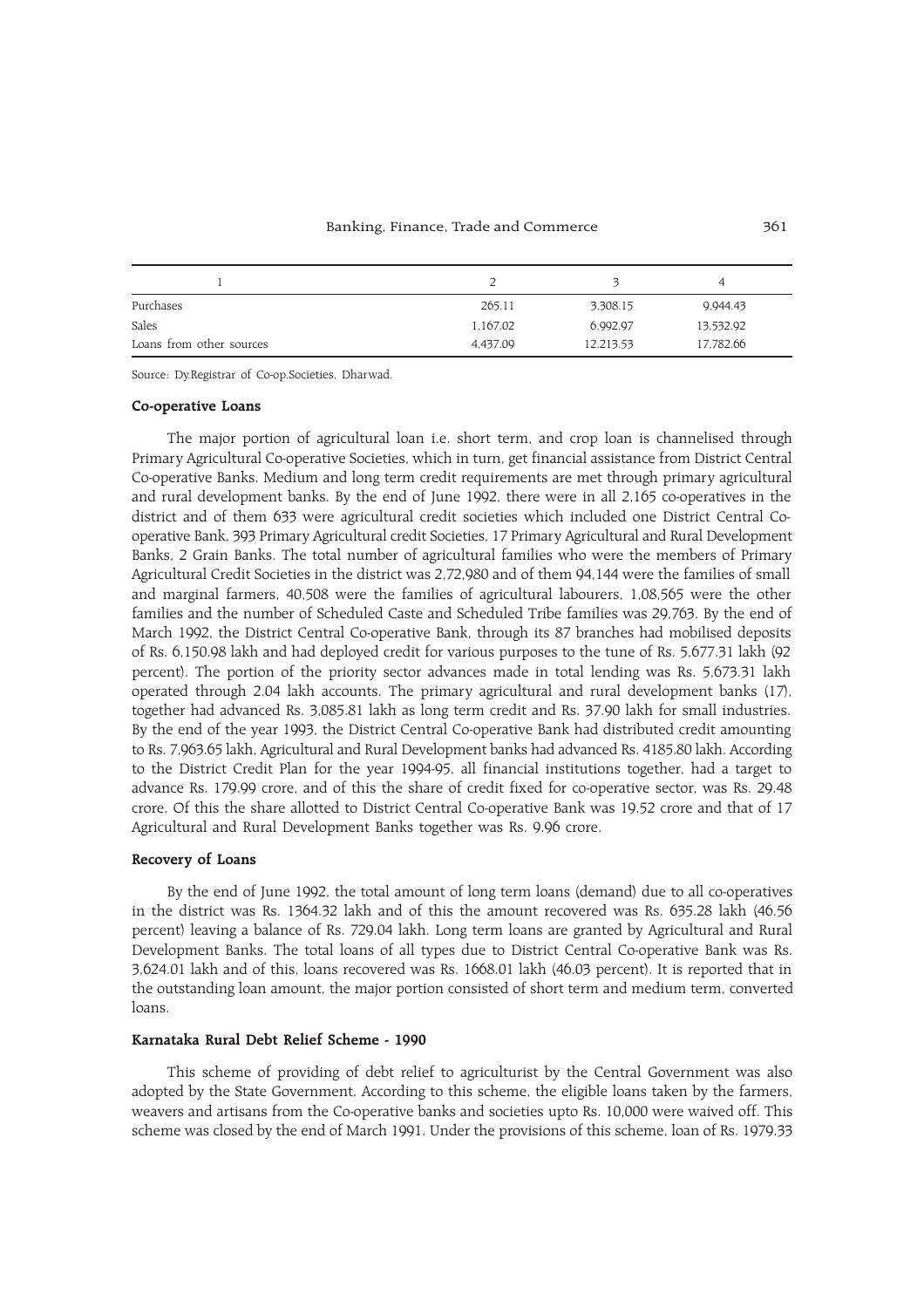lakh pertaining to Primary Agricultural Credit Societies, covering 66,245 beneficiaries was waived off and long term loan of Rs. 295.84 lakh covering 11,733 beneficiaries loaned by Karnataka State Agricultural and Rural Development Bank (K.S.C.A.R.D.) was also waived.

# **Liquidated Co-operatives**

Co-operatives which could not be rejuvenated due to one or the other reasons, are to be liquidated. As reported in the Administration report of the department of Co-operation for 1992-93, the number of co-operatives liquidated in the district was 394, and the total assets to be realised was Rs. 371.36 lakh and the liability to be discharged amounted to Rs. 489.08 lakh. During the same period, the registration of 18 societies was cancelled. Among the co-operatives liquidated, a majority of them were Primary Agricultural co-operative Societies.

# **Misappropriation**

The Administration report of the department reveals that in 1992, there were 343 cases reported which were criminal in nature, involving the misappropriation or misuse of money. The details are as follows. The figures in the brackets denote the amount misappropriated. Employees of the department 9 (Rs. 5.13 lakh), Employees of the Societies 317 (Rs. 149. 45 lakh), Non-officials 17 (Rs. 2.12 lakh). In the beginning of the year , there were 28 criminal cases involving an amount of Rs. 3.23 lakh and the number of civil cases reported in the above period were 492 involving an amount of Rs. 183.39 lakh. At beginning of the year, there were 70 cases pending, and the volume of money misappropriated was Rs. 14.70 lakh.

Some of the details of certain selected district level Co-operatives as well as other important categories of Co-operatives of the district are briefly explained below.

# **Karnataka Central Co-operative Bank, Dharwad**

This Bank made its beginning at Dharwad on 23.11.1916, incorporated as per the provisions of Central Co-operative Act, 1912. It was named as Karnataka Central Co-operative Bank and is functioning as a District Central Co-operative Bank in the district. Among others, the prominent founder members who strove much for its growth and development in the initial years, a mention must be made of the late Rao Bahadur Aratal Rudragowda and Shantaveerappa Menasinakai. From the beginning, upto 1918, the area of operation of the bank covered Dharwad and Belgaum districts. The main objectives of the bank are to provide short term and crop loans to primary agricultural credit societies and to provide medium term loans for the development of agriculture and loans for promotion of cooperative marketing activities. At present, Distric central cooperative Banks are expected to render all other functions and banking services as offered by commercial banks. In order to strengthen the financial base of the bank and also to deploy surplus funds in a profitable manner, individual members are also admitted and for non-agricultural purposes loans are being extended. In recent years, as per the directions of the NABARD (National Bank for Agricultural And Rural Development) and the Reserve Bank of India loans are being granted by the District Central Co-operative Banks to individuals and some selected small scale industries as per the norms in order to compensate the loss due to lower rate of interest charged on agricultural loans extended to primary agricultural credit societies. The Bank with Rs. 48,000 share capital, and Rs. 50,000 deposits in the beginning (i.e. 1916-17), has now grown as a gigantic Co-operative *Vriksha* (tree) overcoming all types of hindrances in the course of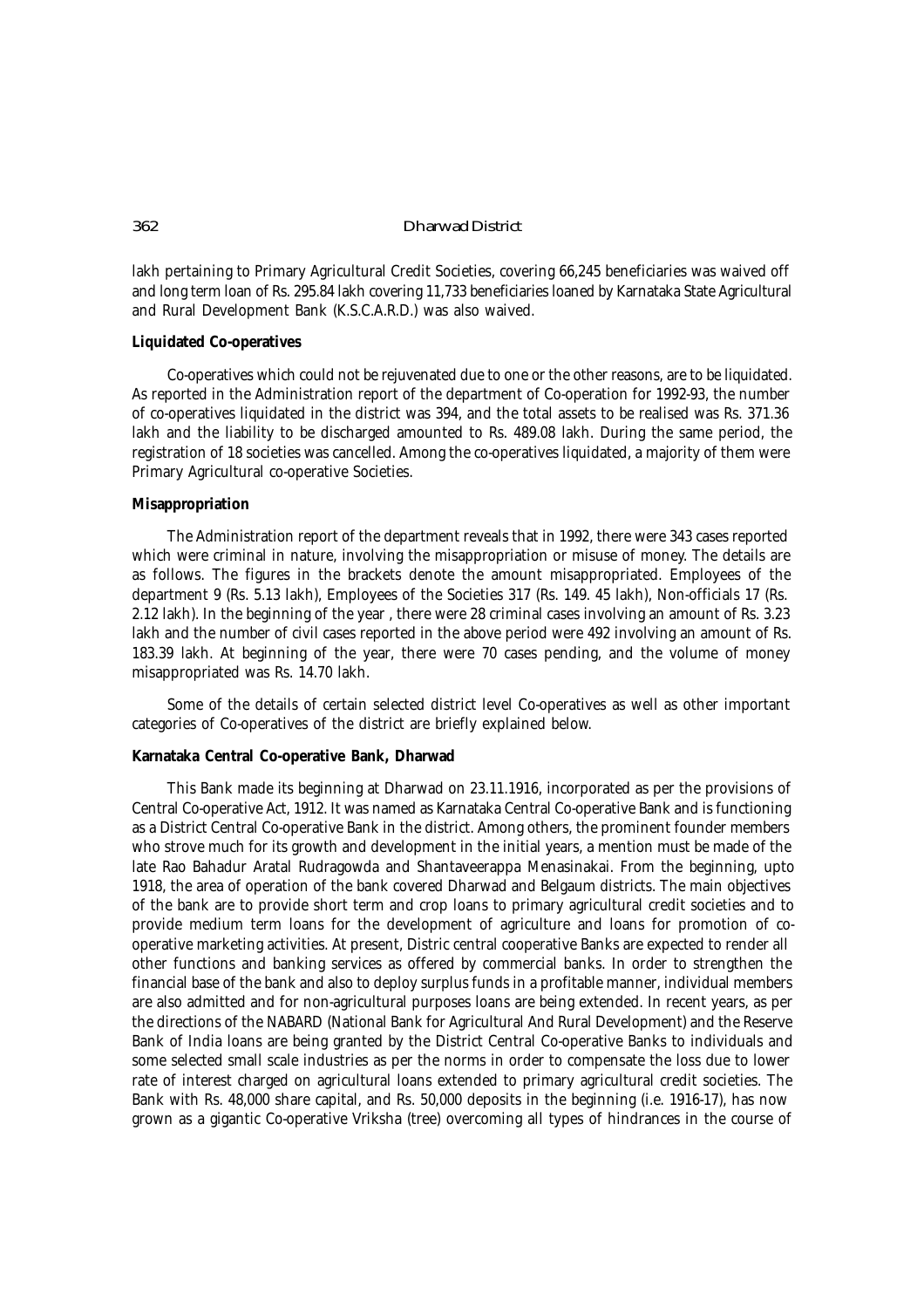these eight decades of service. In the beginning, it had a membership strength of 41 individuals, and 71 co-operative institutions. By the end of March 1993, the membership of the bank including the Government was 8,325, Of this 1,432 were Co-operatives and 6,887 were individuals. The paidup share capital of the bank was Rs. 648.66 lakh including the Government share of Rs. 95 lakh and the rest i.e, Rs. 546.77 lakh owned by Co-operative institutions and Rs. 6.89 lakh by individual members. The working capital of the bank was Rs. 10,651 lakh. At present, it has 84 branches in the district, the first two branches of the bank were opened at Gadag and Haveri in August 1920, and the 3rd branch at Hubli in 1924. The deposits held by the bank by the end of June 1993, amounted to Rs. 6,915.23 lakh, the corresponding figures during the previous three years amounted to Rs. 6150.09 lakh, Rs. 5841.69 lakh and Rs. 4864.61 lakh respectively. As in March 1993, the loans availed by the bank from the Central Financial Institutions was Rs. 2230. 58 lakh. Of this Rs. 1248.46 lakh was the short term crop loan.

In 1992-93, the short term crop loan deployed by the bank was Rs. 2215.92 lakh and the number of families which availed this loan were 54,965 and of them 9,412 were the small and marginal farmers, who had availed loan of Rs. 372.71 lakh, and 213 families of scheduled caste/scheduled tribe had availed loan of Rs. 7.34 lakh. In order to augment the income of farmers, 202 farmers were given loans of Rs. 30.38 lakh for purposes like small scale irrigation and animal husbandry. In addition to direct loans for agriculture, loans are also granted for agro based processing works like textile mills, sugar factories, oil mills, Taluka Agricutural produce marketing societies for linking of credit with marketing and other term loans are also granted. The average percentage of recovery of loans during 1991-93 was reported as 43 percent. By the end of March 1993, co-operative dues from primary agricultural credit societies to the Bank accounted for Rs. 1,114.98 lakh.

In 1986, the bank was declared as a weak bank by the Government and since then efforts are being made to strengthen it by adopting several rejuvenative packages and action plans. The bank has a Government share capital of Rs. 95 lakh in addition to a contribution for sinking bad debts fund of Rs. 3.07 lakh. The short-term loans granted by NABARD to this bank are guaranteed by the State Government. During the five years period from 1988-89 to 1992-93, except the year 1990-91, the bank was under loss due to one or the other reasons, and efforts are on to minimise the accumulated losses. The loss of Rs. 366.93 lakh in 1989-90 was reduced to Rs. 206.04 lakh by 1992-93. The value of assets and liabilities of the bank as on 31st March 1993 were Rs.10,650.89 lakh and Rs. 9,826.70 lakh (excluding own funds) respectively. The present Head Office building of the bank was inaugurated in 1956 on the occasion of its golden jubilee. In 1976, diamond jubilee of the bank was celebrated. As against the sanctioned staff strength of 695, the present working staff is 501 as reported.

The progress of the bank since its inception, upto the recent years is given in table 6.10.

#### Large Sized Primary Agricultural credit society, Kanaginahal

Soon after the enactment of the first Co-operative Act in India, in 1904, the first primary agricultural credit society to be registered in the Bombay state was Kanaginahal Co-operative Society on 8.5.1905 and it is said to be the first such society in India. The founder member of this society was Siddanagowda Sanna Ramanagowda Patil (1843-1933) a member from the backward community of Kurubas. He was a landlord. It is also learnt that during the same time, the work of drinking water well and laying foundation stone for Kanaginahal Railway Station were inaugurated by the Dharwad Collector Mechyanial. In the beginning itself, the society had admitted women members. Since the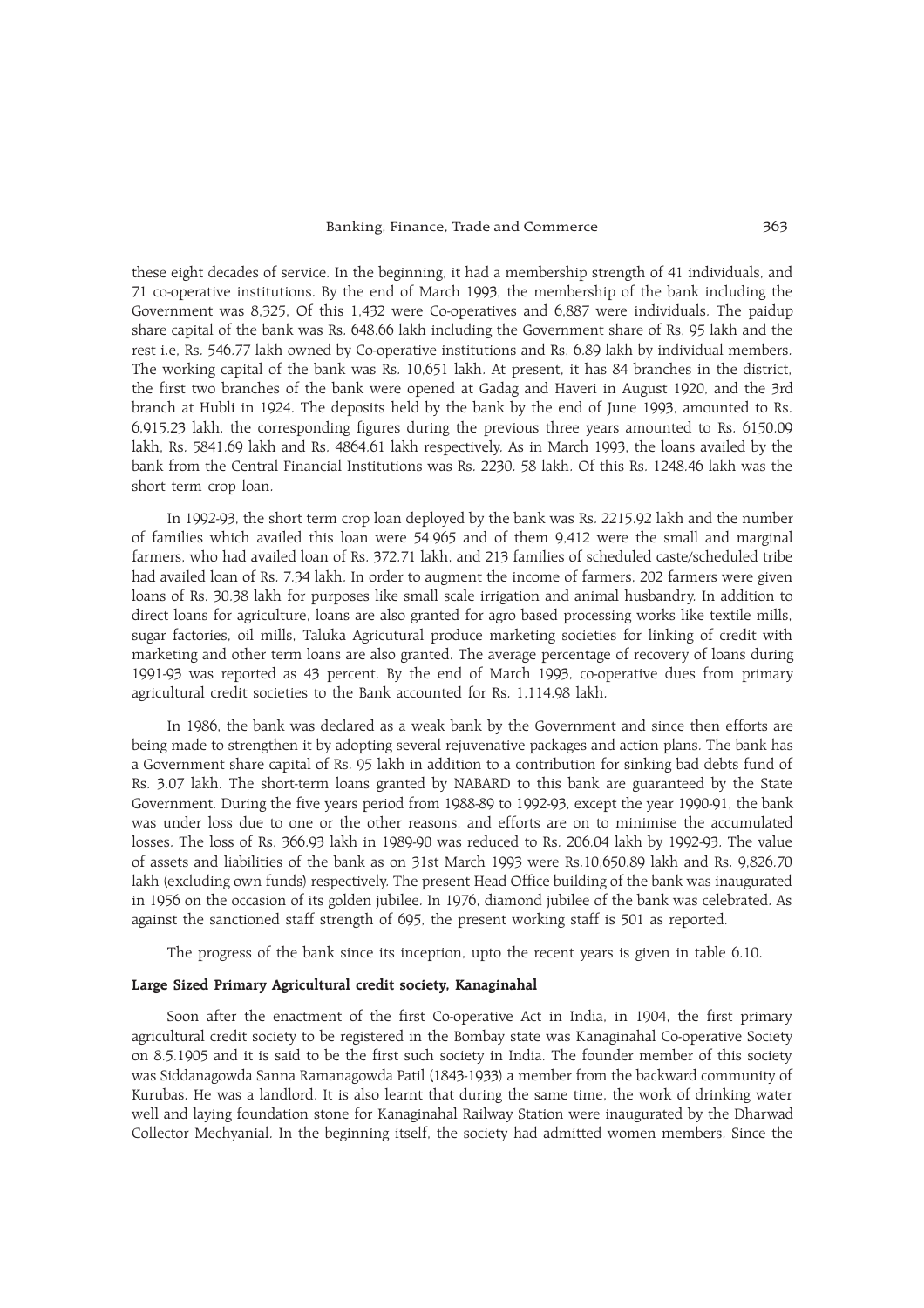|                                                                                             |                                            | i<br>S |
|---------------------------------------------------------------------------------------------|--------------------------------------------|--------|
| following table shows the progress of Karnataka Central Co-operative Banl<br>ŗ<br>Table 6.1 | vad since its inception, upto recent years |        |

Rs. in lakh

| Particulars                          |         |         |         |         | Year    |         |         |                      |                      |
|--------------------------------------|---------|---------|---------|---------|---------|---------|---------|----------------------|----------------------|
| I                                    | 1916-17 | 1937-38 | 1957-58 | 1974-75 | 1984-85 | 1989-90 | 1990-91 | 1991-92<br>(31.3.92) | 1992-93<br>(31.3.93) |
| 1. Paidup share capital              | 0.48    | 5.75    | 25.78   | 95.07   | 308.67  | 613.16  | 617.83  | 628.53               | 648.21               |
| 2. Reserve fund                      |         | 1.63    | 7.42    | 31.08   | 40.88   | 57.33   | 58.24   | 58.58                | 86.38                |
| 3. Other funds                       |         | 2.04    | 5.96    | 33.26   | 60.29   | 65.32   | 66.11   | 66.96                | 89.59                |
| 4. Total deposits                    | 0.50    | 34.38   | 230.03  | 850.05  | 3448.66 | 4864.61 | 5841.69 | 6150.09              | 7291.17              |
| 5. Working capital                   | 1.63    | 43.53   | 334.94  | 1384.87 | 5294.02 | 8020.73 | 7835.04 | 8149.49              | 10650.79             |
| 6. Loans due from societies          | 1.59    | 19.79   | 169.15  | 953.62  | 4038.00 | 6096.66 | 4519.61 | 5016.63              | 6467.19              |
| 7. Loans due from members            |         | 10.81   | 16.62   | 97.42   | 302.99  | 527.98  | 670.25  | 7056.00              | 1371.20              |
| 8. Investments (securities & shares) |         | 4.46    | 57.00   | 104.69  | 100.49  | 170.71  | 274.71  | 328.70               | 249.46               |
| 9. Administrative expenses           | 0.01    | 0.80    | 5.86    | 36.86   | 158.60  | 211.25  | 233.63  | 215.22               | 243.29               |
| 10. Net profit                       | 0.02    | 1.33    | 3.23    | 15.20   | 23.02   |         | 172.58  |                      | 116.74               |
| 11. Loss                             |         |         |         |         |         | 366.93  |         | 80.68                |                      |
| Course Dank's Administration ronor   |         |         |         |         |         |         |         |                      |                      |

364 Dharwad District

Source : Bank's Administration report. Source : Banks Administration report.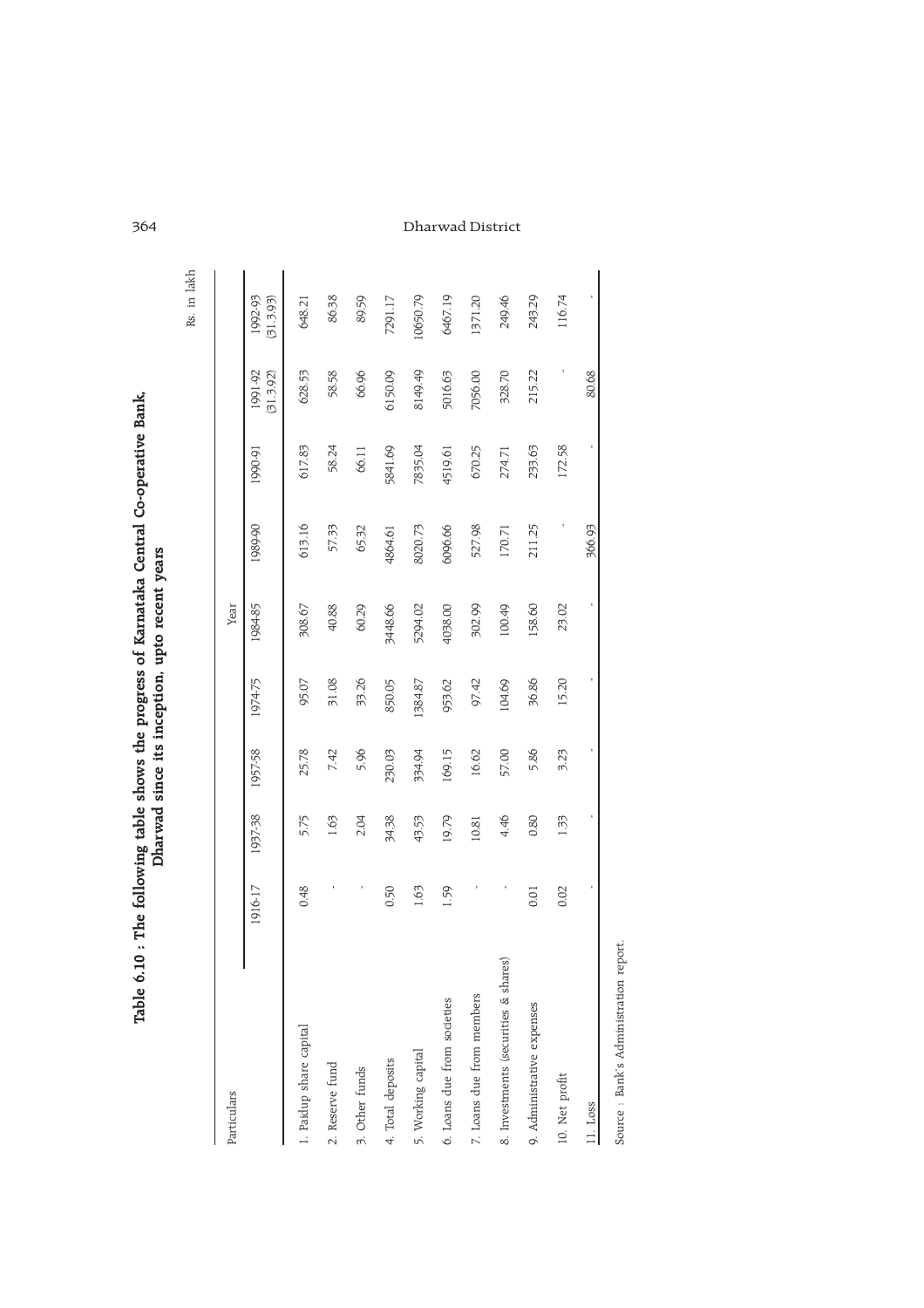liability of members of rural society was unlimited, in the beginning, in respect of women members two names of such members (one of parents house and another name kept in the in-law's house) are also recorded in the proceedings. In 1958 the society was reconstituted as Large Sized Primary Agricultural Credit Society.

# Agricultural and Rural Development Bank, Kundagol

In order to cater to the long term credit needs of the agriculturists of the taluk the bank was started in 1962. In 1983, the bank was renamed as Agricultural and Rural Development Bank in order to help enable it to extend financial assistance, for schemes of Integrated Rural Development Programme including lending for non-agricultural activities also. The main functional activities of the bank are to extend medium and long term finances to the members, on the security of their land. Loan is channelised through these banks, sanctioned by the State level Apex bank. Now, the lending activities of the bank are diversified, as such, credit is granted for the activities like mechanisation in agriculture, irrigation wells, pumpsets, tractors, tillers, sprinkler irrigation etc. Special loans are also given for the cultivation of grape, coconut, sericulture, animal husbandry, dairy development, horticulture, beekeeping, in addition to non-agricultural activities like house building, rural and cottage industries, priority sector advances, integrated rural development programme schemes etc. Bank also renders financial assistance on getting confirmation of tenancy rights by the land Tribunals.

During the decade 1972-82, the membership of the bank was 3,610 as against 998 in the previous decade. By the end of March 1993, the membership of the bank (A class) was 5,569 with a share capital of Rs. 14.12 lakh, of which share of the members was Rs. 13.61 lakh and that of Government was of Rs. 50,000. The loans and advances made by the bank during 1972-73 to 1981-82 accounted to Rs. 73.79 lakh and money advanced in the recent decade i.e, 1982-83-1992-93 accounted to Rs. 267.28 lakh. The total credit granted during the last five years i.e, 1988-89 to 1992-93, was Rs. 155.03 lakh. The loan recovery percentage during 1990-91 which fell to 47.23 due to acute shortage of rains, rose subsequently during the next year, upto 75.20 percent due to a combination of various factors such as good harvest, incentive by the State Government on prompt repayment of loans at 5 percent and intensive efforts by the bank staff. Again, the recovery percentage came down to 63.70 percent due to loss of crop by cyclonic effects. The profit earned by the society for 1992-93 and 1991-92 accounted to Rs. 4,121 and Rs. 1,15,000 respectively. The loss incurred in the previous year was Rs. 5.34 lakh. As per the audit report of 1991-92, the assets and liabilities of the bank accounted to Rs. 160.02 lakh and Rs. 167.15 lakh respectively. The excess of liability over assets is mainly due to accumulated loss of Rs. 7.12 lakh. The loans granted for various purposes during the last three decades i.e, 1962-63 to 1992-93 was as follows: the figures in the brackets indicate the amount of loans distributed in terms of lakh of rupees. Repayment of old debts (Rs. 1.42), land improvement and construction of cattle sheds (67.02), wells and borewells (17.85), deepening of old wells (1.18), installation of pumset/diesel engine and submersible set (14.58), small scale irrigation (1.51), to get ownership of land (17.87), tractor loans (197.57), oxen and cart (26.40), sheep rearing (2.69), dairy development (4.96), gobar gas (1.46), coconut development (0.61), development of forest (1.20), non-agricultural activities (5.41), rural transport (mini vans) (4.00), and rural housing (2.42). The amount of loan distributed by the bank for some recent years is as fallows; (amount in lakh of rupees). 1983-84 : Rs. 23.68, 1985-86 : 20.11, 1987-88 : 20.82, 1989-90 : 23.04, 1991-92 : 34.23, and 1992-93 : 41.41.

The Bank has the credit of achieving the highest percentage of recovery, being the first at the district level, during the last 12 years upto 1992-93, except for the year 1988-89. In 1991-92, the bank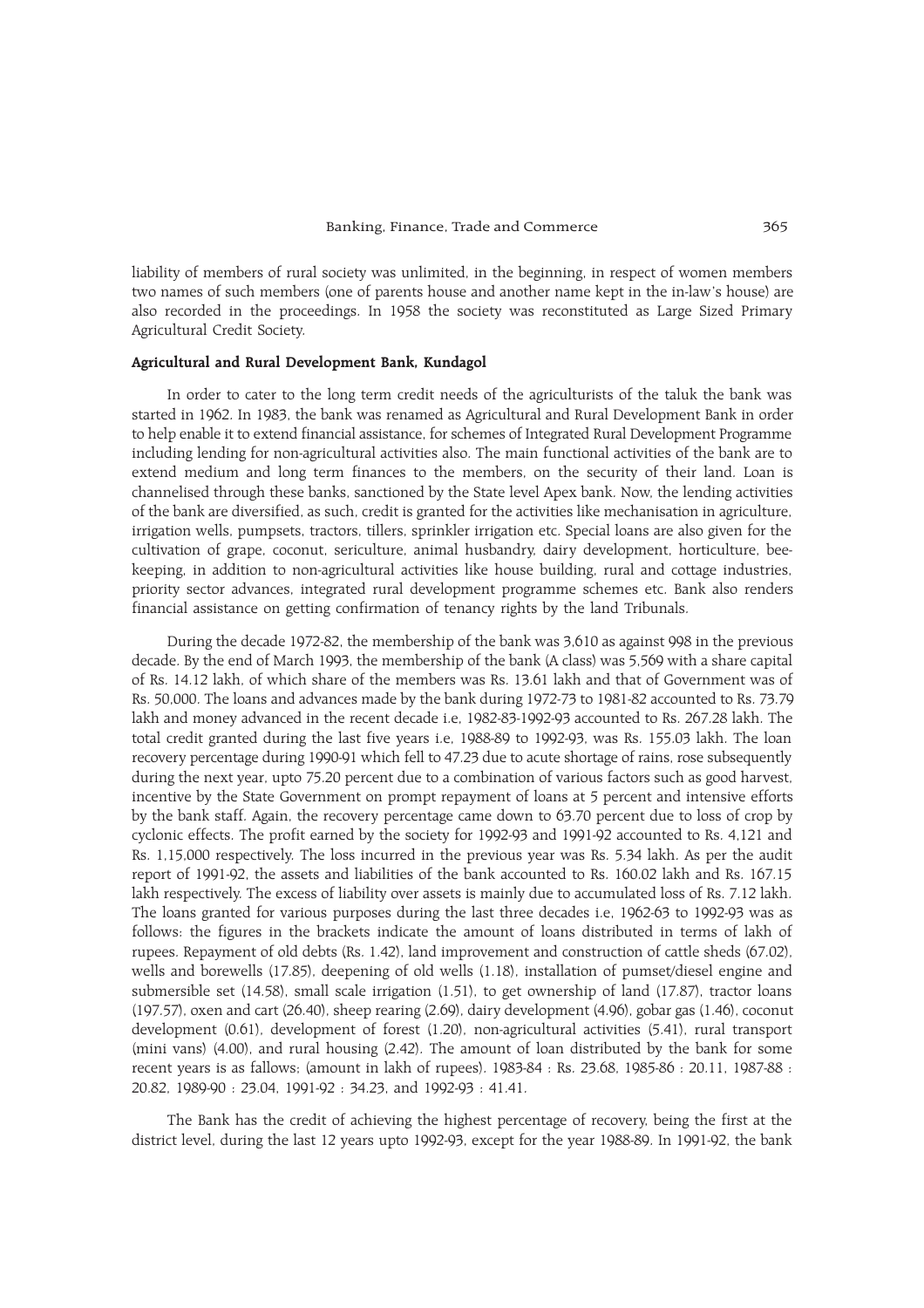held the sixth place at the state level in recovery of loans and also had achieved cent percent result in the distribution of loans.

# Co-perative Textile Mills

At present, the district has in all nine textile mills working in the co-operative sector. The oldest textile mill in the district was the Southern Maratha Spinning and Weaving Mill, founded in 1881, and later the name of the mill was changed as and when ownership went on changing, as Bharath Mill, Karnataka Co-operative Spinning Mill, Mahadeva Textile Mill etc. Now, it is under the control of the State Government. The other Co-operative textile mills of the district are : Gadag Co-operative Textile Mill, Hulkoti (1972), Farmers Co-operative Textile Mill, Hulkoti (1979), Tungabhadra Co-operative Textile Mill, Ranibennur, Kamdod (1981), and Someshwara Co-operative Textile Mill, Lakshmeshwar (1981). All these four mills are presently engaged in production. The mills which are already incorporated and yet to start production are Sri Venkateshwara Textile Mill, Annigeri (1981), Farmers Textile Mill, Ranibennur (1981), Sanjaya Textile Mill, Hubli (1982), and Farmers Textile Mill, Mulgund. By the end of March 1993, all these mills together, had a total membership of 16,814 with a share capital of Rs. 4,321.27 lakh from all sources, and of it ,the share of the Government was Rs. 3,953.08 lakh, and that of members was Rs. 177.55 lakh. The total volume of loans mobilised by these mills amounted to Rs. 4,525.26 lakh, the breakup being Rs. 1,184.49 lakh from Government, Rs. 549.89 lakh from financial institutions and Rs. 2790.88 lakh from other sources. The total working capital of all these mills was Rs. 10,971.32 lakh.

### Co-operative Textile Mill, Hulkoti

The black alluvial cotton soil found in Gadag and neighbouring taluks is most suited for the cultivation of cotton. This mill was established on 8.7.1973, with the objective of providing better prices to the agricultural produces, specially for cotton, by means of processing (i.e., making yarn) and also to provide employment opportunities in agro based industries. The area of operation of the mill is confined to the entire revenue district of Dharwad. The spindle capacity of the mill is 25,000 (since inception up till now). The cotton required for the mill is purchased from the hinter land co-operative sales centres like Gadag, Annigeri, Navalgund, Hirekerur and Soundatti. The mill has adopted special programme since its inception, known as 'Jobwork'. Accordingly the farmer who is a member of the mill will get the cotton purchased from him converted into yarn and sold on behalf of him, and the profit earned thereby will be given to the member-farmer. By this job work scheme, the member who gives cotton to the mill will get an additional benefit of Rs. 100 per quintal of cotton. Each farmer member can sell one quintal cotton per share held by him to society. The face value of a share is Rs. 100. The members who supply cotton to the mill are supplied quality seeds and fertilizers at concessional rates through the Gadag Cotton Sales Society.

The mill has the credit of having started production within nine months of its incorporation. In 1994, the total number of workers in the mill was 1,200. In 1973-74, the mill had a membership strength of 2,397 with a share capital of Rs. 120 lakh. The membership comprised of 2395 categorised as 'A' individuals and co-operative institutions, 'B' Karnataka Agro Industries Corporation and 'C' State Government. The share capital held by these three agencies accounted to Rs. 25 lakh, 15 lakh and 80 lakh respectively. During the next decade (1983-84), the membership increased to 2,526 and share capital Rs. 91.18 lakh. In the recent year i.e, 1993-94, the membership including 7 employees of the mill was 2,430, of this 2,421 were in category A. Of the total share capital of Rs. 204 lakh, Rs. 58.98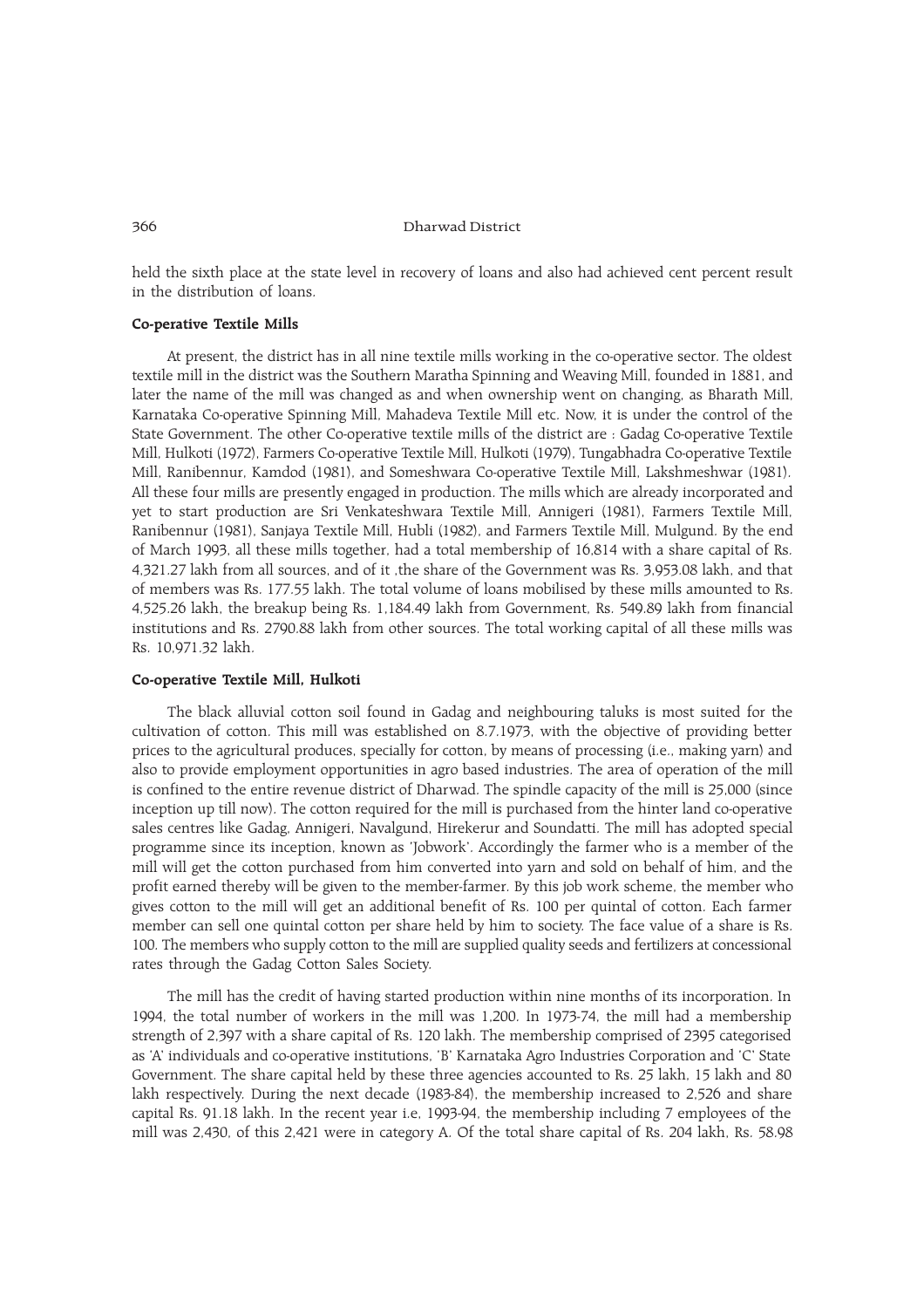lakh was from A group, Rs. 15 lakh from Agro Industries Corporation, and Rs. 130.18 lakh was the State Government's contribution. The mill was modernised in 1991-92 at a cost of Rs. 429 lakh in order to increase production and to improve the efficiency, with Rs. 193 lakh contributed from its own funds and Rs. 236 lakh raised as loans from financial institutions. The yarn produced by the mill included 10,14,20,,37,40,60 and 80 counts. Major portion of the yarn is supplied to State Handloom Development Corporation and the balance to Coimbatore (Tamilnadu), Sholapur, Malegaon (Maharashtra), Cotton textile mills. Earlier, the yarn manufactured here was exported to Bangladesh and other countries.

During 1993-94, the mill produced yarn weighing 29.64 lakh Kilogram valued at Rs. 1810.03 lakh and the profit earned during the year was Rs. 122.11 lakh. The assets like land, building, machinery and fixed assets held by the mill as at the end of March 1994, valued at Rs. 730.46 lakh. The mill also manages the Rural Medical Service Centre (K.H. Patil Hospital and Research Centre) which provides free medical services to the members of the mill. The mill also manages a P.U. College, Krishna Agriculture Centre, a residential school (Rajeshwari Vidyaniketana) and a Rural Technical Institute.

| Particulars                                   |             |           | Year        |             |           |
|-----------------------------------------------|-------------|-----------|-------------|-------------|-----------|
|                                               | 1974-75     | 1980-81   | 1984-85     | 1990-91     | 1992-93   |
| No.of working days                            | 306         | 353       | 353         | 356         | 354       |
| Spindle utilisation (percentage)              | 61.56       | 85.44     | 85.27       | 85.85       | 81.78     |
| Production of 40 counts yarn (gms)            | 61.73       | 72.20     | 76.46       | 81.34       | 85.81     |
| Total yarn production (Kg)                    | 855413      | 2384369   | 2401299     | 2505839     | 2755527   |
| Net profit $(+)\$ Loss $(\cdot)$ (Rs.in lakh) | $(-)$ 38.10 | (+) 11.85 | $(+)$ 26.44 | $(+)$ 99.12 | (+) 14.43 |

# Table 6.11 : The table given below indicates the progress of the spinning mill for some recent years

#### Malaprabha Co-operative Mill, Nargund

This oil mill was started with the multiple objectives like providing better and remunerative price to the commercial crops like cotton, sunflower grown in the areas of Malaprabha basin comprising of the taluks like Nargund, Navalgund and Ron of Dharwad district, Soundatti and Ramdurg of Belgaum district, and Badami of Bijapur district, starting of cotton ginning and pressing mills, undertake research and to encourage the production and processing of oil seeds and to provide employment opportunities in rural areas by promoting agro based industries etc. It was registered on 10.2.1987. As said earlier, the area of operation of the mill comprises the areas of three districts of the Malaprabha basin.

This major industry in co-operative sectore received financial assistance from the National Cooperative Development Corporation (NCDC) under the World Bank assistance scheme for agriculture and industries. The mill has a capacity to process about 120 metric tons of cotton seeds and about 100 metric tons of sunflower seeds daily. The revised estimated cost of this project (1993) was Rs. 1890 lakh, comprising of NCDC loans (through State Co-operative Apex Bank) of Rs. 1134 lakh (60 percent), State Government's contribution from plan fund Rs. 283.50 lakh and members contribution of Rs. 94.50 lakh. The members share in the capital structure is only five percent. Till the end of September 1992, the society spent about Rs. 1,740 lakh for primary works like purchase of land, civil works,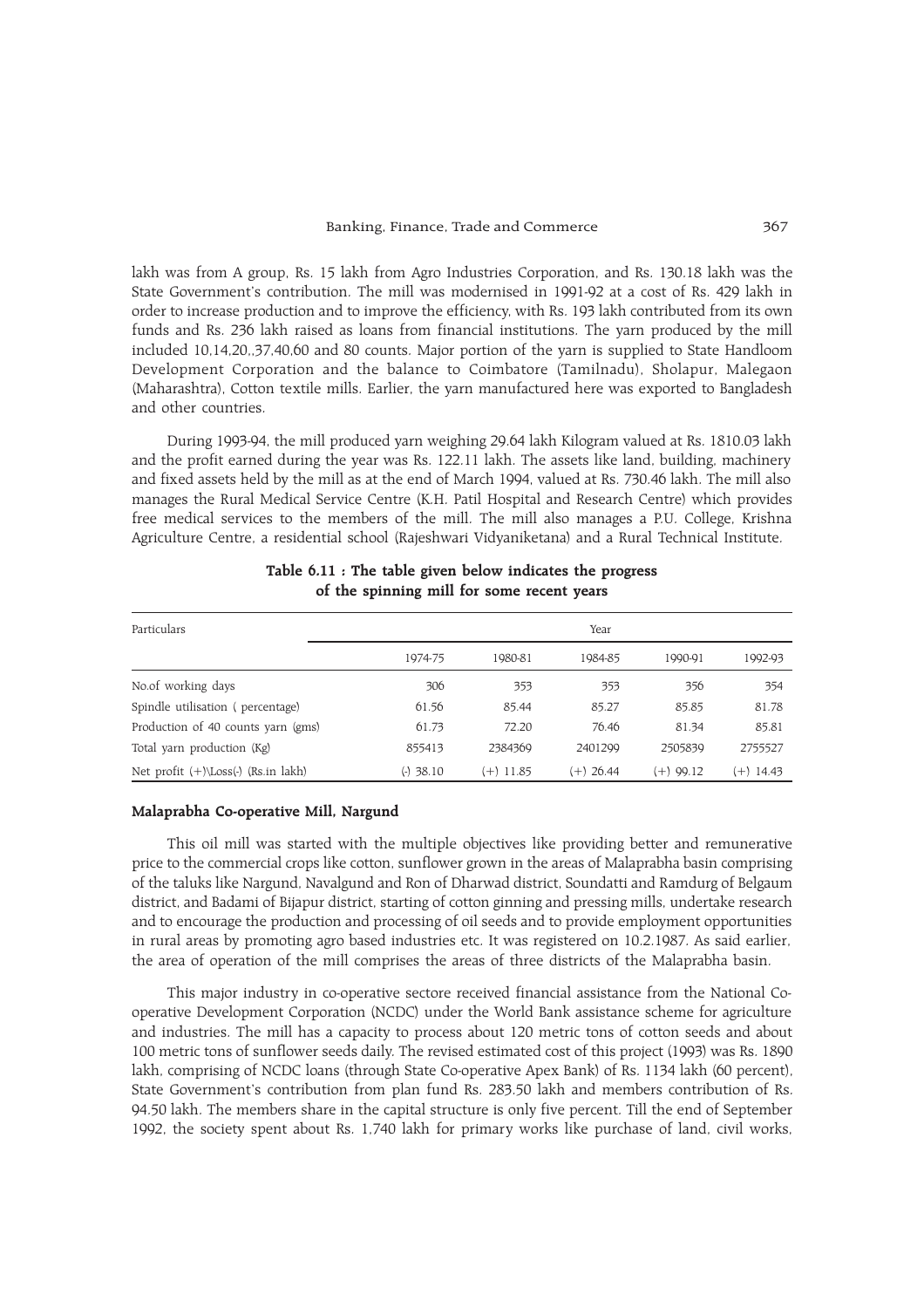purchase of machinery and installation, working capital etc. The society has installed most modern machineries and adopted latest technology in its production .The commercial production of the mill started in Feb. 1993. During 1993-94, the membership of the mill was 3,914 and the paid up share capital from the members was Rs. 66 lakh and the Government had released Rs. 661.50 lakh. During 1992-93, the business turnover was Rs. 335.26 lakh. The society employed 72 permanent staff and about 150 on daily wages. For the purpose of storage of oil, oil seeds and cake etc. it possesses godown with storage capacity of 20,000 metric tons. The State Government extended the concession of exemption of sales tax to this Society for a period of four years from the date of commencement of commercial production.

# Farmers Co-operative Oil Mill, Binkadakatti

The first oil mill in the co-operative sector in the district was started in 1959 at Gadag and the second mill to be started was the Farmers Co-operative Oilseeds Processing Society at Binkadakatti about five km. from Gadag in 1973. Later in 1987, the name of the mill was changed as Farmers Cooperative Oils Limited. The area of operation of the society extends to 39 selected villages of Gadag taluk only. The oil produced by this mill are famous by the brand name 'Adarsha' and 'Murali'.

|    | Particulars                   |                | Year                     |         |  |
|----|-------------------------------|----------------|--------------------------|---------|--|
|    |                               | 1973-74        | 1984-85                  | 1993-94 |  |
| 1. | No.of Members                 | 465            | 636                      | 631     |  |
| 2. | Share capital (Rs.lakh)       | 11.00          | 66.51                    | 71.62   |  |
| 3. | Working capital (Rs.lakh)     | 11.00          | 256.92                   | 598.46  |  |
| 4. | Loans and advances (Rs. lakh) | $\overline{a}$ | 98.65                    | 186.43  |  |
| 5. | Total Purchases (Rs. lakh)    | ٠              | 126.76                   | 1484.00 |  |
| 6. | Total sales (Rs. lakh)        | ٠              | 0.85                     | 22.96   |  |
| 7. | Net loss (Rs. lakh)           | 0.27           | $\overline{\phantom{a}}$ |         |  |

Table 6.12 : The following table indicates the progress achieved by the Oil Mill during the last two decades

# Karnataka Co-operative Sugar Factory

This is the first sugar factory to be registered under the Co-operative sector in the district of Dharwad at Sangoor near Haveri. The area of operation of the factory is very vast, covering the entire Dharwad district (except Dharwad taluk), Sorab taluk of Shimoga district and 19 sugar cane growing villages of eastern parts of Sirsi and Mundgod taluks of Uttar Kannada district, and part of Haliyal taluk, where sugar cane is grown. The area also includes 25 villages of Hadagali taluk and three villages of Harapanahalli taluk of Bellary district. The factory started production in 1983-84. The membership of the factory comprises of four categories, including that of the government. By the end of September 1992, the total membership was 8,540 and of them ,a majority (7,258) were sugar cane growers. The total share capital was Rs. 340.95 lakh including the government share of Rs. 243.20 lakh. It is reported that till the end of June 1992, the total loans availed from different sources for the establishment and functioning of the factory was Rs. 306.4 lakh, which is fully repaid. In 1992, the only loans due were to NCDC and State Government loan of a total of Rs. 218 lakh.In 1990-91, the factory had availed loan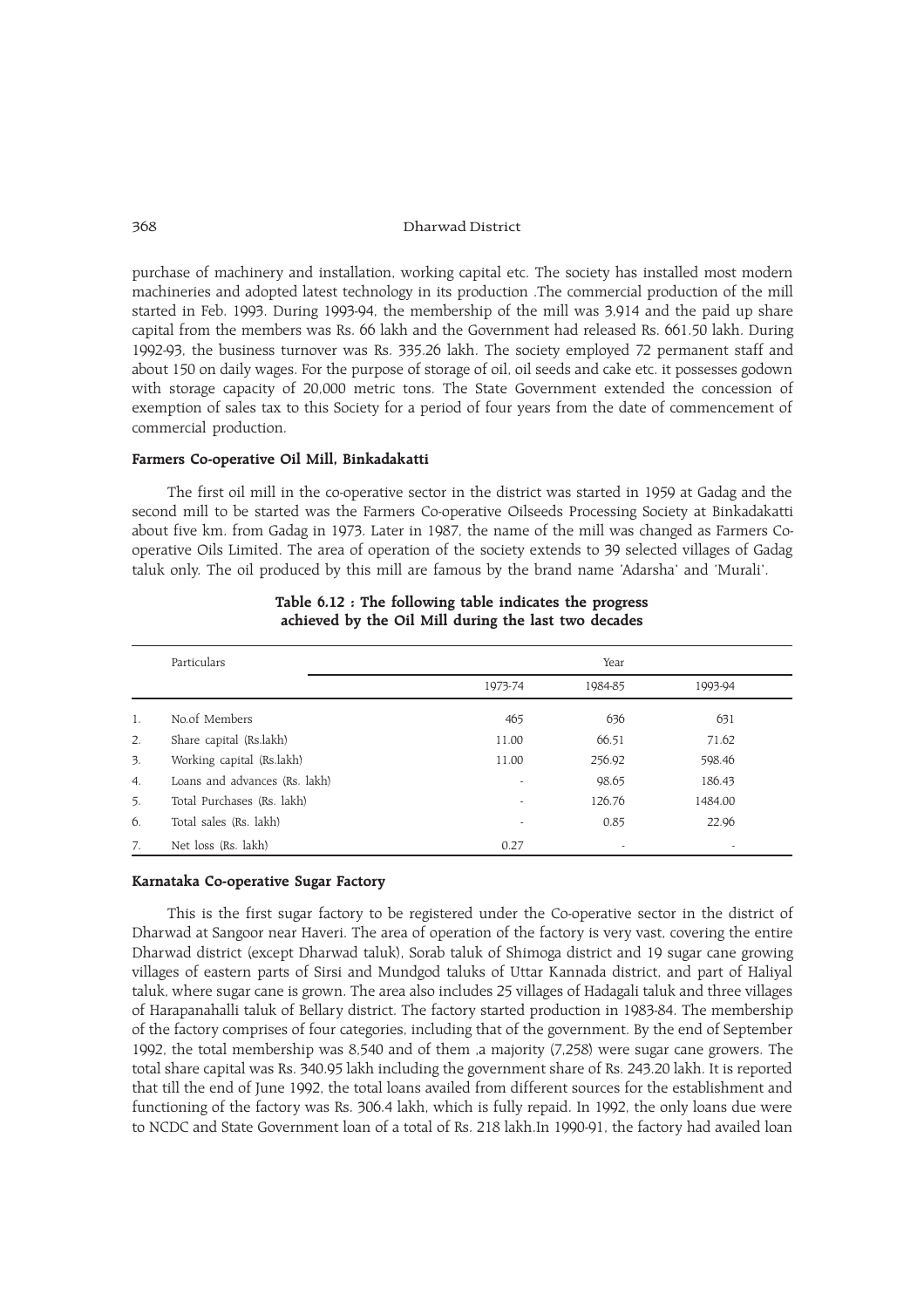of Rs. 350 lakh by the pledging of sugar. The loan availed from National Co-operative Development Corporation (NCDC) was utilised to enlarge the limited area under cultivation of sugar cane. In 1990- 91, the area under cultivation of sugar cane, within the area of operation of the factory was 10,500 acres. As per the estimation of the factory, on an average, at the rate of 25 metric tons of sugarcane yield per acre, the mill was expected to crush about two lakh metric tons of sugarcane during 1992- 93. During the decade 1983-84 to 91-92 the yield of sugar rose from what it was 8.31 percent (83-84) (minimum) to 10.82 percent (91-92) (maximum).

In 1992-93, the factory had extended crop loans to members amounting to Rs. 50 lakh at the rate of Rs. 2,500 per acre upto a maximum of three acres only. By the end of September 1992, the total loans due to the factory from members amounted to Rs. 34.89 lakh under different heads like cane seeds loan, fertilizer, small scale irrigation and short term loan. The major segment of loans were small scale irrigation and seed loans. The factory possesses a warehouse of 7,500 metric ton capacity for proper storage of sugar.

The daily crushing capacity of the mill is 1,250 metric tons, and 90 percent of the capacity was utilised in 1991-92. The total staff strength of the mill was 612 including 219 permanent staff. The total assets owned by the factory, as at the end of March 1992 were the following: immovable property Rs. 191.66, lakh, liquid assets Rs. 10.56 lakh and other assets of Rs. 71.88 lakh. Though the factory is earning profits from the last four years, the accumulated loss for previous years accounted to Rs. 449 lakh as reported.

| Year    | Sugarcane crushed<br>(M.Tons) | Sugar produced<br>(Ouintals) | Yield (percent) |
|---------|-------------------------------|------------------------------|-----------------|
| 1983-84 | 12019                         | 9513                         | 8.31            |
| 1985-86 | 36947                         | 39655                        | 10.73           |
| 1987-88 | 153028                        | 161376                       | 10.50           |
| 1989-90 | 75277                         | 81175                        | 10.80           |
| 1990-91 | 130927                        | 141057                       | 10.78           |
| 1991-92 | 196616                        | 212640                       | 10.82           |

Table 6.13 : The table given below indicates the quantity of sugarcane crushed and quantity of sugar produced by the factory during some recent years

#### Non-Agricultural Credit Societies:

The district has wide coverage of non - agricultural credit societies in order to finance nonagricultural activities and functionaries. There are, in all, 220 co-operatives in this category comprising of urban co-operative banks, and of organised employees credit societies, and other credit societies. In Karnataka, next only to Bangalore Urban and Belgaum districts, Dharwad tops in having a large number of urban co-operative banks. The non-agricultural co-operative credit sector of the district, includes 38 urban banks, 131 employees credit societies and 51 other credit societies. Like in other parts of the State, in this district also, many of these urban co-operatives in the beginning were promoted on the consideration of linguistic spirit, religious and communal affinity and also by the reputation of the personalities associated with these institutions. The competitive spirit which they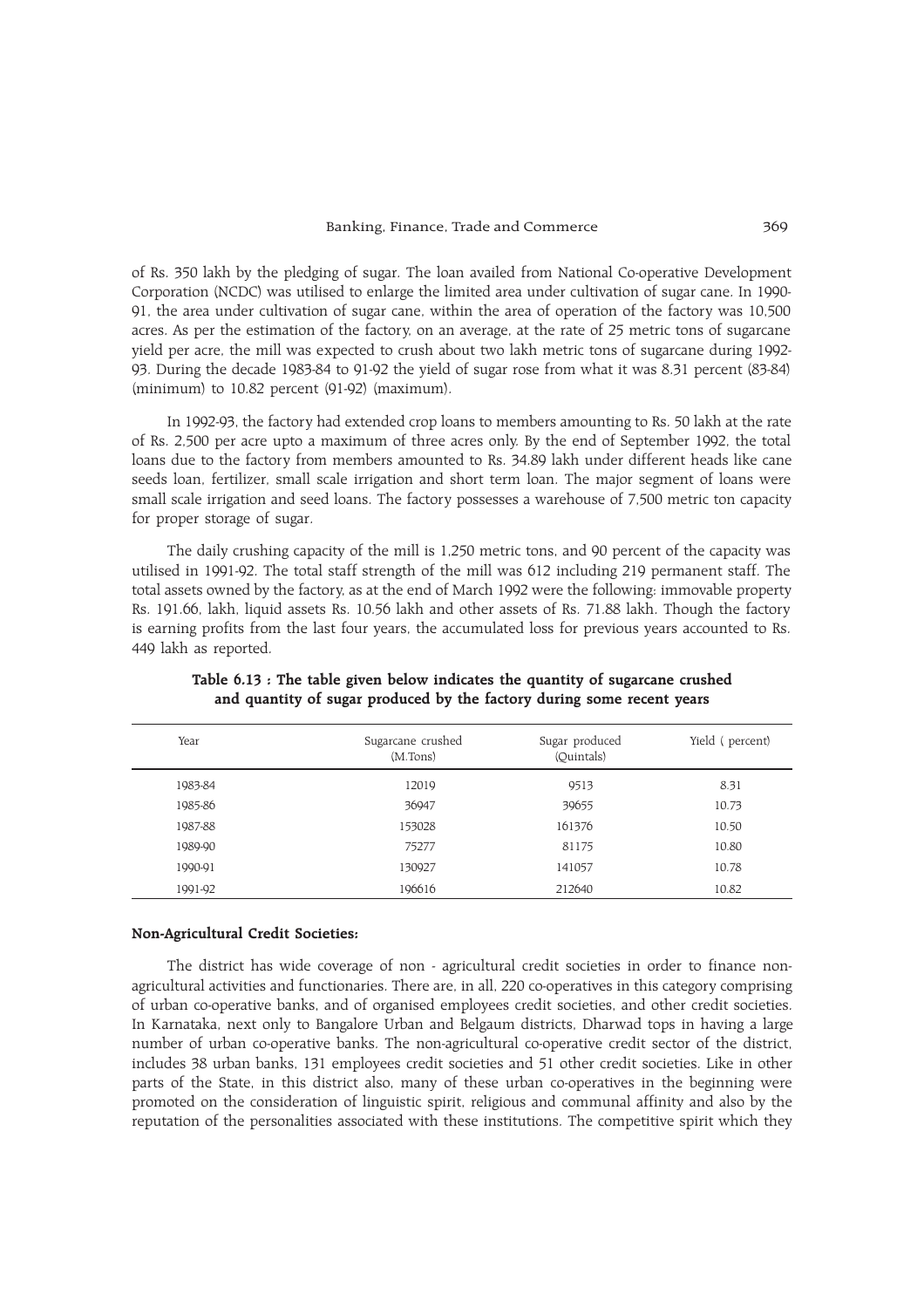had in the initial years, have made some of them to grow both vertically and horizontally. By the end of June 1993, the district had 34 urban co-operative banks, with 156 branches. They had a membership strength of 1.55 lakh and a share capital of Rs. 649 lakh. The total deposits mobilised and advances made by these banks accounted to Rs. 9,121.35 lakh and Rs. 7,046.89 lakh respectively. The profit earned by 31 banks together, was Rs. 305.07 lakh and their staff strength was 444. Among the Urban co-operative banks of the district, the Reddy Bank, Dharwad (1914), has the largest number of branches i.e, 22, and of them eight are in Dharwad district.

#### Sri Guru Siddeshwara Co-operative Bank, Hubli

It is one of the prominent urban co-operative banks in the district, which has attained remarkable progress within a short span of time. The spirit of inspiration behind the promotion of this bank is the pontiff(Swamyji) of local Mooru Savir Math. The bank started functioning on 25.10.1979, and during the last 15 years, it has attained remarkable growth. All commercial banking services are provided by the bank. It made its beginning with 774 members and Rs. 3.45 lakh as share capital, and now, (by the end of March 1994) it has 10,330 members and share capital of Rs. 84.17 lakh. The total deposits mobilised accounted to around Rs. 12 crore, while the advances made accounted to Rs. 1005.82 lakh, and of which Rs. 421.22 lakh was for development of business, Rs. 269.11 lakh for house building purposes. The percentage of priority sector advances to total advances was 88 percent (prescribed limit 60 percent). The net profit earned by the bank in 1993-94 was Rs. 68.30 lakh. The bank has also undertaken the services of distribution of pay of Hubli Taluka Primary School Teachers from the Government Treasury. The bank has a tradition of honouring retiring teachers every year.

The pigmy deposit scheme alone has enabled the bank to mobilise small savings of nearly Rs. 65 lakh every month. Since 1986, the bank is a member of Mutual Arrangement Scheme which has facilitated the local Public sector banks for remittance and collection of money through this bank. On an average, daily, payment of cheques valued at Rs. 25 lakh is made by this bank and Demand Drafts worth Rs. 20 lakh are issued on different banks. The bank has made it a point that every year, one percent of its net profit is to be utilised for charitable purposes like donations to educational institutions, blind association, registered temples, kalyana mantapas etc. In 1993, the bank donated Rs. 21,000 towards the Earthquake relief fund. It has a branch at Deshapandenagar, Hubli. The staff strength of the bank is 88. The table No.6.14 indicates the periodical progress of the bank during the last one and a half decades.

| Year    | Memb<br>ership<br>(No.) | Paidup<br>share<br>capital | Reserve<br>funds | Deposits | Working<br>Capital | Advances | Outstanding Netprofit<br>loans |        |
|---------|-------------------------|----------------------------|------------------|----------|--------------------|----------|--------------------------------|--------|
|         | 2                       | 3                          | $\overline{4}$   | 5        | 6                  |          | 8                              | 9      |
| 1979-80 | 774                     | 345250                     | 967              | 82970    | 429187             |          | ۰                              | 8204   |
| 1981-82 | 1706                    | 544550                     | 22223            | 5237566  | 5804339            | 3676596  | 111428                         | 105409 |
| 1983-84 | 3185                    | 1067500                    | 226174           | 17393082 | 23060525           | 12213412 | 955554                         | 300796 |
| 1985-86 | 6079                    | 2109298                    | 748303           | 35641279 | 41115460           | 27597039 | 3001384                        | 703534 |

Table 6.14 : Progress achieved by Shri Guru Sidheshwara Bank, Hubli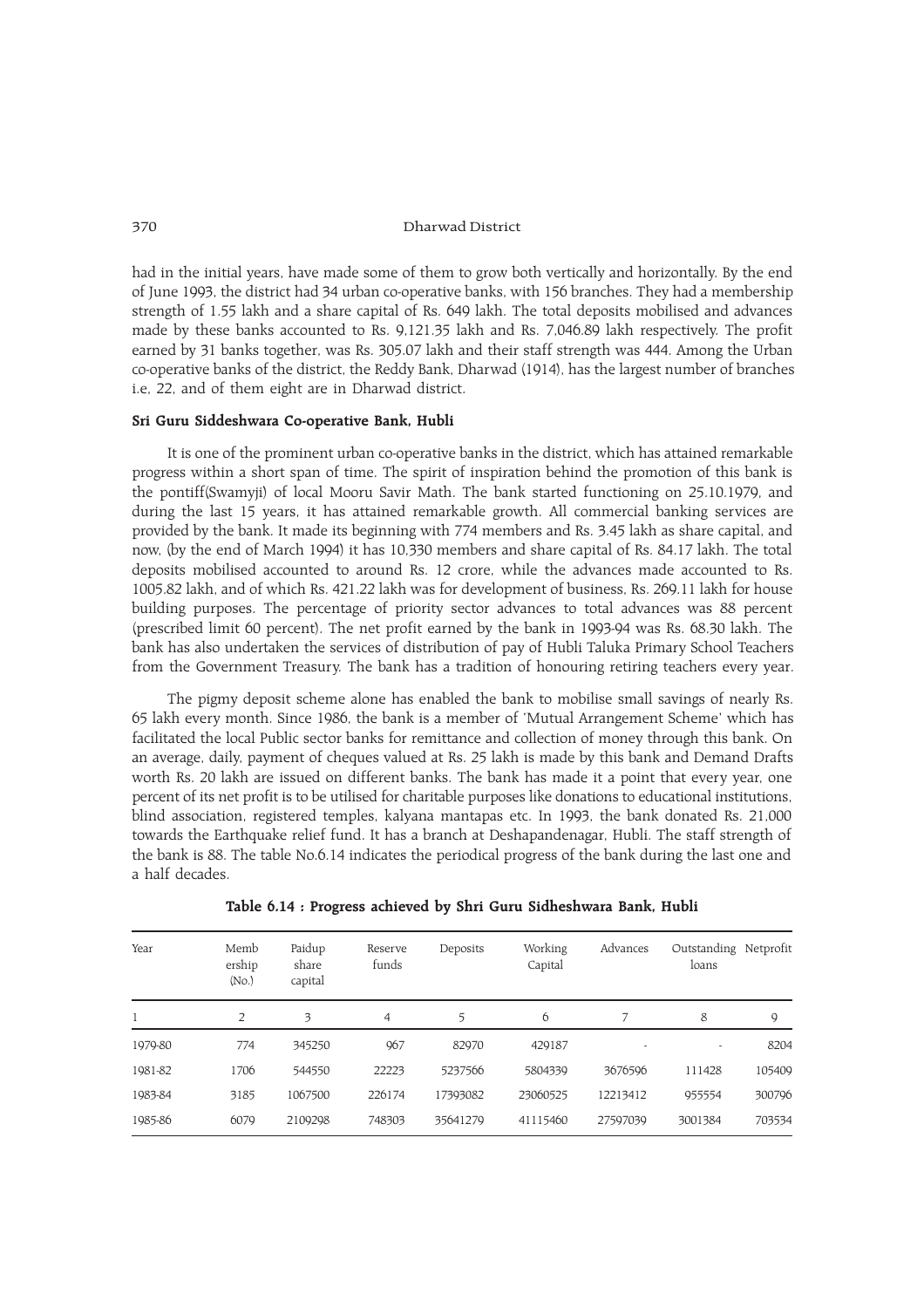#### Banking, Finance, Trade and Commerce 371

|         |      | 3       | 4        |          | $\sigma$  |          | 8        | Q       |
|---------|------|---------|----------|----------|-----------|----------|----------|---------|
| 1987-88 | 7610 | 4618325 | 1869557  | 69700000 | 81679441  | 56325000 | 4603723  | 2556205 |
| 1989-90 | 9704 | 7434925 | 4066338  | 89572569 | 109772593 | 76417375 | 13498601 | 2241758 |
| 1991-92 | 9086 | 7393725 | 6959750  | 86796226 | 121575992 | 68701803 | 17053224 | 2524348 |
| 1992-93 | 9291 | 7920075 | 10476622 | 95507744 | 129720131 | 82496784 | 19314327 | 5810460 |

# Co-Operative Industrial Estate, Gadag

Next to Hubli city, Gadag is a prominent commercial and trade centre of the district. In order to facilitate the growth of industries in general and agro based industries in particular in Gadag taluk, this estate under the co-operative fold was incorporated on 27.8.1990. This was the first co-operative venture of its kind in the district. The main functional activities of the estate include, providing sheds, basic infrastructure needed for the industry, and to render other assistance for the smooth and successful running of the industries located in the estate. Industrial sites or sheds are provided on lease for a period of 15-20 years in addition to arranging for financial assistance through financial institution and other facilities like water, electricity, civic amenities, telephone, computers, telex, telefax, banking and postal services etc. This estate has helped the local entrepreneurial talent to come up in a big way. The common facilities like labs, training centres, preparation of project reports, and market research etc. are provided to local industries on a common basis. The total estate area is about 35 acres and out of this 12 acres have been developed up till now. The society has distributed about 60 sites of different dimensions and 40 industries have started production. The nature of industries housed in the estate include general engineering, oil mills, pova mills (avalakki), electrical goods, spices, broom making, cotton *bardans*, tarpauls, stone polishing, furniture making etc.

The member of the society has to pay the share amount according to the size of the shed or site allotted. In 1993, there were 90 members with a share capital of Rs. 15.95 lakh including the government share of Rs.12 lakh and the rest being the share of individual members. At present, the society is under loss because the organisation being newly started, there is a delay in providing basic amenities like shed, electricity, etc. to the members and also as a result of mounting interest on borrowed money etc. By the end of March 1994, if the assets owned by the Estate accounted for Rs. 36.73 lakh, the liabilities amounted to Rs. 110.95 lakh. There are 13 employees in the organization.

The second phase of industrial development project undertaken by the society is at Narsapur, near Gadag, an industrial complex with 1000 mechanised power looms is put into operation. This is very helpful to the weavers of Gadag-Betageri area, where weaving is the prominent basic home industry. It has provided new dimension to the traditional weaving industry. In order to promote handloom export, efforts are being made to improve the quality. Towards the first phase of this project, up till now, Rs. 42 lakh have been spent for purposes like purchase of land, civil works, installation of machinery etc. In order to make this project a successful venture, the Karnataka State Industrial Investment and Development Corporation (K.S.I.I.D.C.) has rendered financial assistance to the tune of Rs. 248 lakh.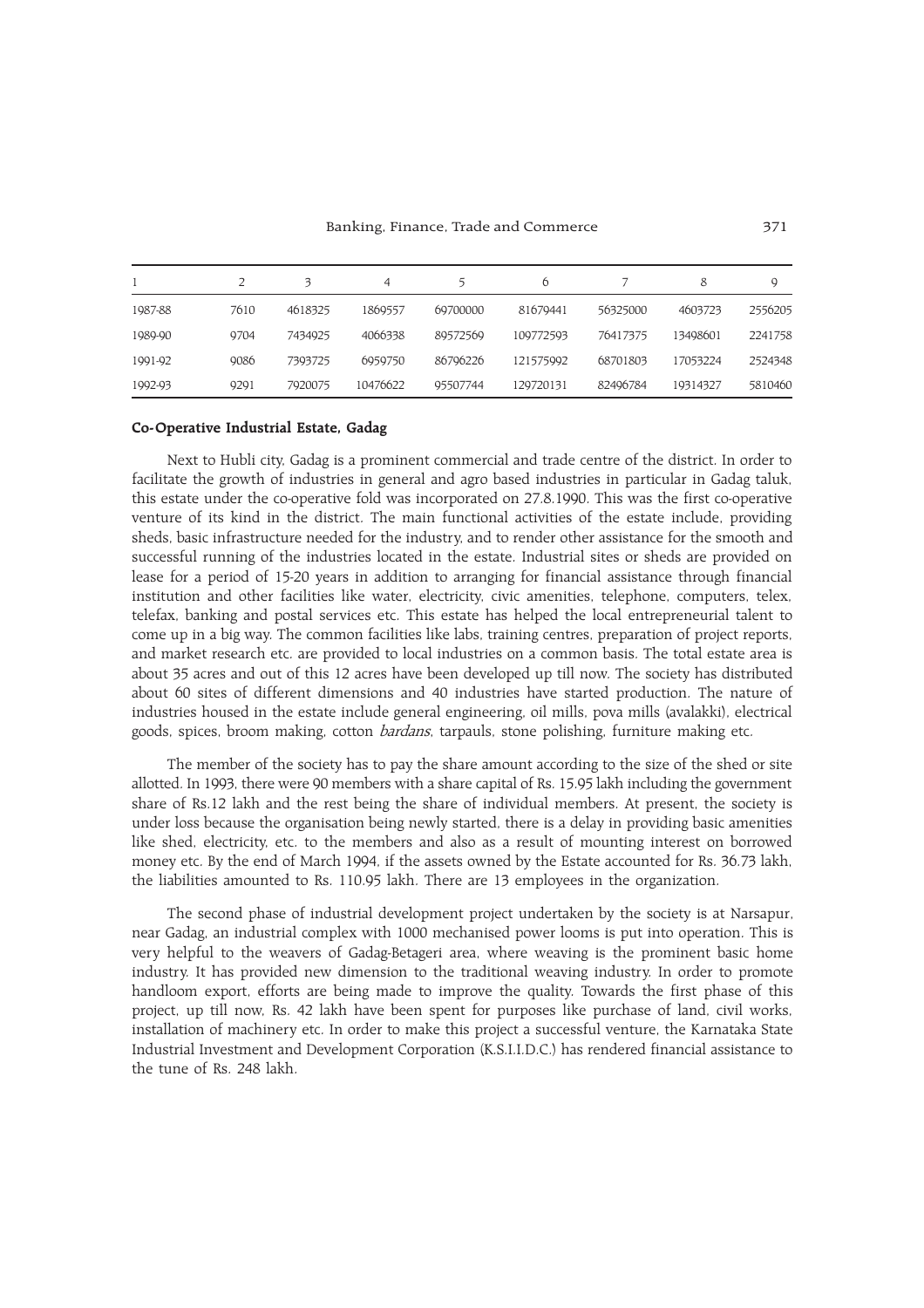## Dharwad District Co-Operative Marketing Federation, Hubli

The main objectives of this co-operative apex body at the district level, is to purchase the commercial commodities like cotton, sunflower, ground nut, and safflower etc, from the member institutions, at reasonable price and to market them to important commercial agencies after processing. Cotton being the main commercial crop of the district the federation acts as an apex institute at the district level in purchasing, processing and finally marketing of cotton.

This co-operative body of a federal nature, working as a specialised marketing organisation, was registered in 1959 by the merger of five co-operative organisations. The area of operation is limited to Dharwad district. In Karnataka, it is the first federal body engaged in the purchase and sale of cotton. The membership is restricted to only taluka level agricultural produce co-operative marketing societies (TAPCMS), the processing units of cotton and oil seeds etc. In the beginning (1959-60) it had a membership of five institutions with a share capital of Rs. 50,000. By 1971, the membership increased to six and the share capital to Rs. four lakh, the turnover of the federation was Rs. 152 lakh and the profit earned was Rs. 66,144. By 1992-93, it had a membership of 13 with a share capital of Rs. 46.70 lakh and had a turn over of Rs. 448.26 lakh. The profit for the year was Rs. 7.20 lakh.

During 1993-94, the federation purchased the following varieties of cotton grown in the district only from member institutions. The details of cotton purchased and its value are as follows: Jayadhar : 30,897 quintal (value of Rs. 402 lakh), D.C.H. 9,275 quintal ( Rs. 176 lakh), Jayadhar (ginned): 1832 quintal (Rs. 40.75 lakh), D.C.H. 32 (ginned) : 132 quintal (Rs. 7.83 lakh). Total quantity of cotton and ginned cotton purchased was 42,137 quintal valued at Rs. 626.74 lakh. The federation sells the cotton purchased by it to textile mills of Karnataka, and also to the mills at Bombay, Coimbatore, Ahmedabad, Tanjavoor etc. The organisation was awarded (all India level) the second prize in 1987-88 and 1988- 89, and the first prize in 1989-90 by the National Productivity Council, New Delhi. From 1968-69 to 1990-91, the organisation has worked on its own funds successfully and profitably without availing any financial assistance either from Government or from financial institutions. However, in order to help the farmers to make early payment for purchases of cotton from them, it has availed a loan of Rs. one crore from the District Central Co-operative Bank ,Dharwad during the years 1991-92 and 1992- 93. Since there was a tendency of sharp rise and fall in the prices of cotton in 1993-94 the organisation suffered much. It has 15 employees.

| Particulars            | 1987-88   | 1988-89   | 1989-90   | 1990-91   | 1991-92   | 1992-93   | 1993-94   |
|------------------------|-----------|-----------|-----------|-----------|-----------|-----------|-----------|
| Membership             | 11        | 11        | 11        | 11        | 11        | 13        | 13        |
| Paidup share capital   | 27.00.000 | 27.00.000 | 38,50,000 | 38,50,000 | 43.80.000 | 46.70.000 | 46,70,000 |
| Price fluctuation fund | 1,70,857  | 1,70,857  | 1,99,047  | 3.99.047  | 3.99.047  | 5,49,048  | 5,49,048  |
| Weak loan fund         | 7,88,075  | 7,88,075  | 9.18.107  | 11.18.107 | 11.18.107 | 12.18.107 | 12,18,107 |
| Capital repayment fund | 3,08,802  | 3,08,802  | 3,59,754  | 4,06,755  | 4,06,755  | 4,06,755  | 4,06,755  |
| Deposits               | 9.72.428  | 8,30,368  | 7,28,590  | 5,51,890  | 4.60.477  | 2.17.625  | 4,29,565  |
| Profit                 | 3.51.407  | 1.38.275  | 4.22.611  | 7.21.279  | 6.89.015  | 7.17.443  | 14.82.675 |

Table 6.15 : The table below indicates the progress achieved by the Dharwad District Co-operative Marketing Federation during some recent years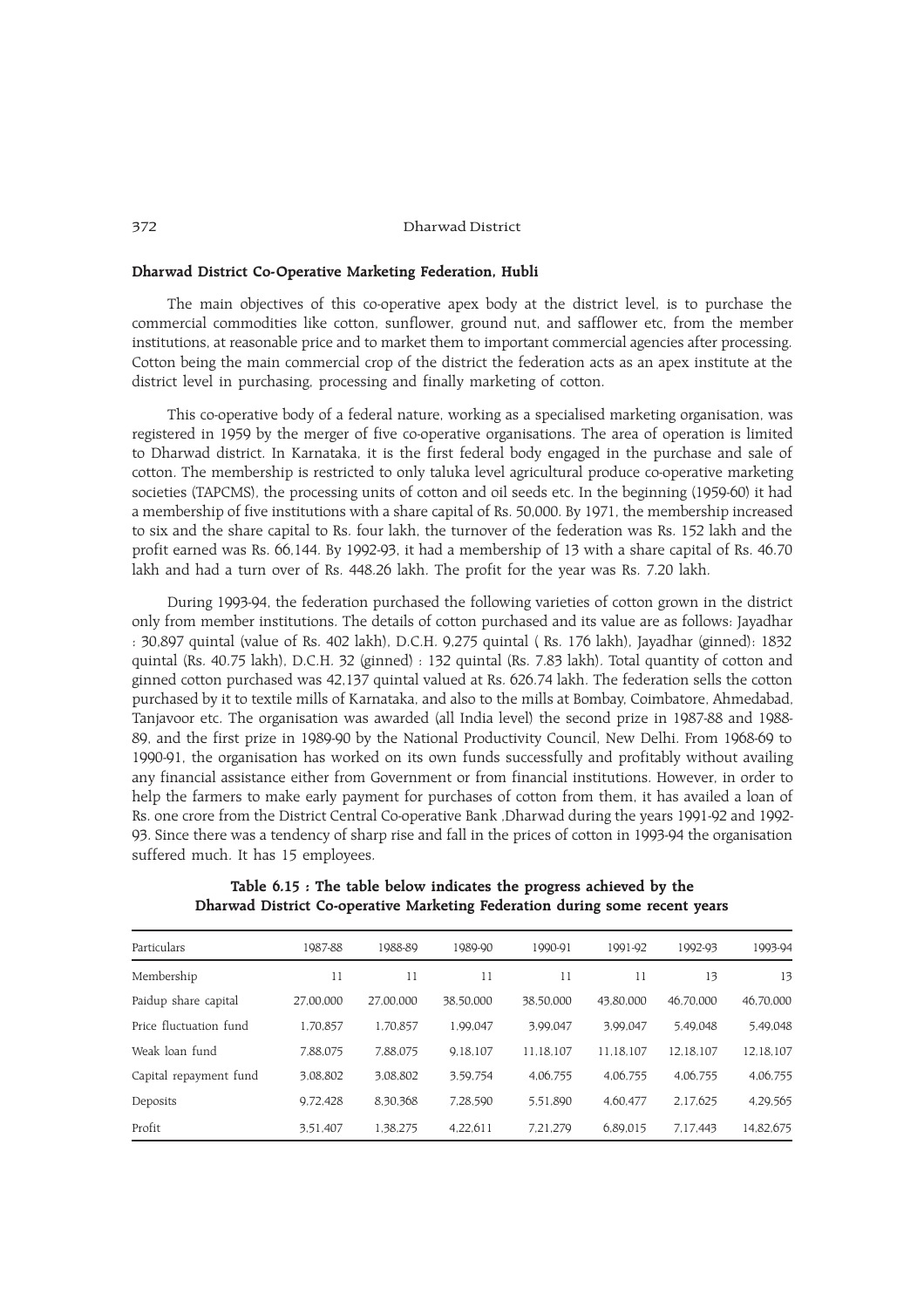## Government Employees House Building Co-operative Society, Hubli

This House building society with an area of operation of two taluks, Hubli and Dharwad including Hubli Dharwad twin cities, was registered on 5.11.1981. Among other things, the main objectives of the society are to provide house sites to members at a lower price, and to arrange for financial assistance for house building etc. The organisation has another sister concern i.e, State Government Employees Education Society (1984) which provides educational services. The education society manages Rural Polytechnic Institute (1986), a Primary School (1989) and a High School (1991). In addition to educational institutions the society also manages hostel for Scheduled Caste/Scheduled Tribe and Backward class students. There are about 125 students getting the facilities of free boarding and residence. All these educational institutions are located in Tarihal village, about 5 km away from Hubli. The educational complex is located in an area of about 16 acres. House building society is the mother institution for these educational institutions. Admission is open to these educational institutions on priority to the children of Government servants, and the children of dependents of Government servants without any donations.

The Housing Society has provided house sites to 2,833 members out of 4197 members. The cost price of developed site to members was Rs. 6,000 per gunta (33' x33') in 1981, which increased to Rs. 23,000 in 1991 and to Rs. 25,000 in 1993. It is considered as the biggest House Building society in Dharwad district. The society has formed layouts in Hubli at Unakal, Navanagar, Old Hubli, Krishnapura, Gamanagatti and in Dharwad at Kalageri, Tapovana, Hebballi Agase. The residents of the respective areas have formed their own Area Development Associations. The housing society made its beginning in 1981, with 61 members with a share capital of Rs. 6,100. By March 1993, it had 4,197 members with a share capital of Rs. 4.20 lakh. The business turnover which was Rs. 14,000 in the initial year, now (1993) has increased to Rs. 79.83 lakh (being the cost of house sites). The working capital of the society is Rs. 109.39 lakh.

## District Co-operative Board

In order to have qualitative improvement in the working of co-operatives and also for the widening of the orbit of the co-operative movement, there is a need felt for good training and guidance both to members as well as the office bearers of the societies. The District Co-operative Boards (Mandala) were therefore started for each of the districts. These boards worked under the control and guidance of Bombay Provincial Co-operative Association. Like the District Boards, there were also Divisional Boards.

The Administrative office of both the District and Divisional Boards were at Dharwad. Membership of the District Board was of two categories, viz., (1) ordinary, consisting of all co-operative societies in the district, and (2) associate, consisting of individuals. In addition to these categories of membership representatives of the Central Financing Agency, Assistant Registrar of Co-operative Societies of the district, and the Chief Executive of the Bombay Provincial Co-operative Association used to be the Exofficio members. There used to be a managing committee to administer the Board.

# District Co-operative Union

From the beginning, Co-operative Unions are playing an important role for the growth, guidance and spread of healthy co-operative movement. The main objectives of the union are the propagation of basic Co-operative ideals and the principles of co-operation, organisation, management, supervision,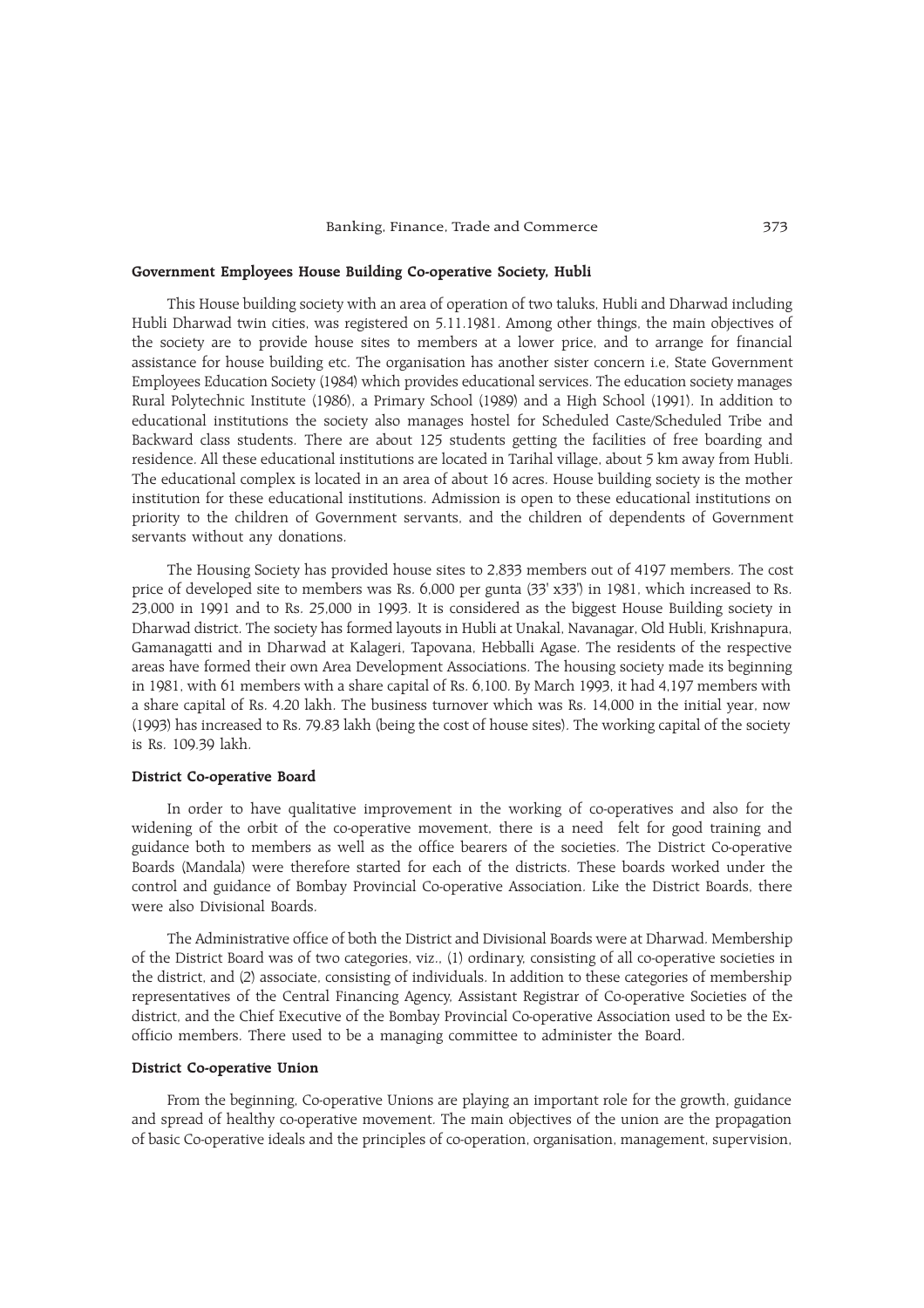co-ordination of societies and formulation of Co-operative policies and programmes, Co-operative education and training etc. After the reorganisation of the state a State Level Co-operative Union (Sahakara Mahamandala) was established in 1963-64 as a federal body. After the formation of cooperative union, the activities like member's education and training programme, organisation of seminars, conferences on co-operation etc .were given much importance. Now, the co-operative union has a unified strength and force to guide the co-operative movement in the right direction.

The Dharwad District Co-operative Union was started in 1937 as a branch of Bombay Provincial Co-operative Union. It was reorganised in 1957. The main sources of income are, membership subscription from societies, compulsory contribution of education fund from profit earned societies, Government grants etc. Generally, all co-operatives in the district were be the members of the District Union, which in turn, functions as unit of State level Co-operative Union (Mahamandala). As per the Co-operative Education and Development Programme, the District Union has one Chief Executive Officer, three Co-operative Education Instructors, one Woman Instructor and they are engaged in cooperative training and education programmes in the district. Much stress is given for imparting Cooperative education in rural areas and for women. In 1992-93, the Union had 375 members including 25 life members.

# Co-operative Training Centre, Dharwad

The growth of healthy co-operative movement needs many infrastructures and of them, cooperative education and training is the prominent. In order to fulfil it, in 1947, the then Bombay Provincial Government opened this centre. After the reorganisation, the centre was under the control of Karnataka State Government. Later, in 1963-64, the school was handed over to State Co-operative Union, Bangalore (Mahamandala since 1987). Among the renowned men in the field of Co-operation, who strove for the development of training centre in the initial years a mention can be made of the late Sri A.S. Patil, who was a prominent figure of the time.

The present training programmes of the centre includes imparting 'Diploma in Co-operation' (24 week course) to the employees of societies and junior officers of the Department of Co-operation. Training programme covers the comprehensive study of co-operative movement. The subject matter of study in Diploma course, includes Co-operative Act, Co-operative Accounts, Auditing, Management etc. The training is given as per National Co-operative Development Corporation (N.C.D.C.) training programme and guidelines. The training centre also arranges film shows in rural areas, through which importance of Co-operative movement is communicated. The training centre also undertakes adoption of weaker agricultural credit societies and arranges for their rejuvenation.

From 1988-89 to 91-92, under the N.C.D.C. Programme, the centre arranged for one month's training programme for the secretaries of Agricultural Credit Service Societies, having godown facilities. Special training programmes are also conducted for the benefit of Scheduled Caste and Scheduled Tribe members of the Co-operatives.

Training programmes are conducted twice in a year (January and July) with an intake capacity of one hundred students per each training course. Hostel facility is also provided for trainees at the training centre. During the year 1992-93 (Jan-Dec) the number trained in the centre was 192 and of them a majority (144) were deputed from co-operative institutions, 11 were deputed from State Government, and the remaining 37 were private candidates.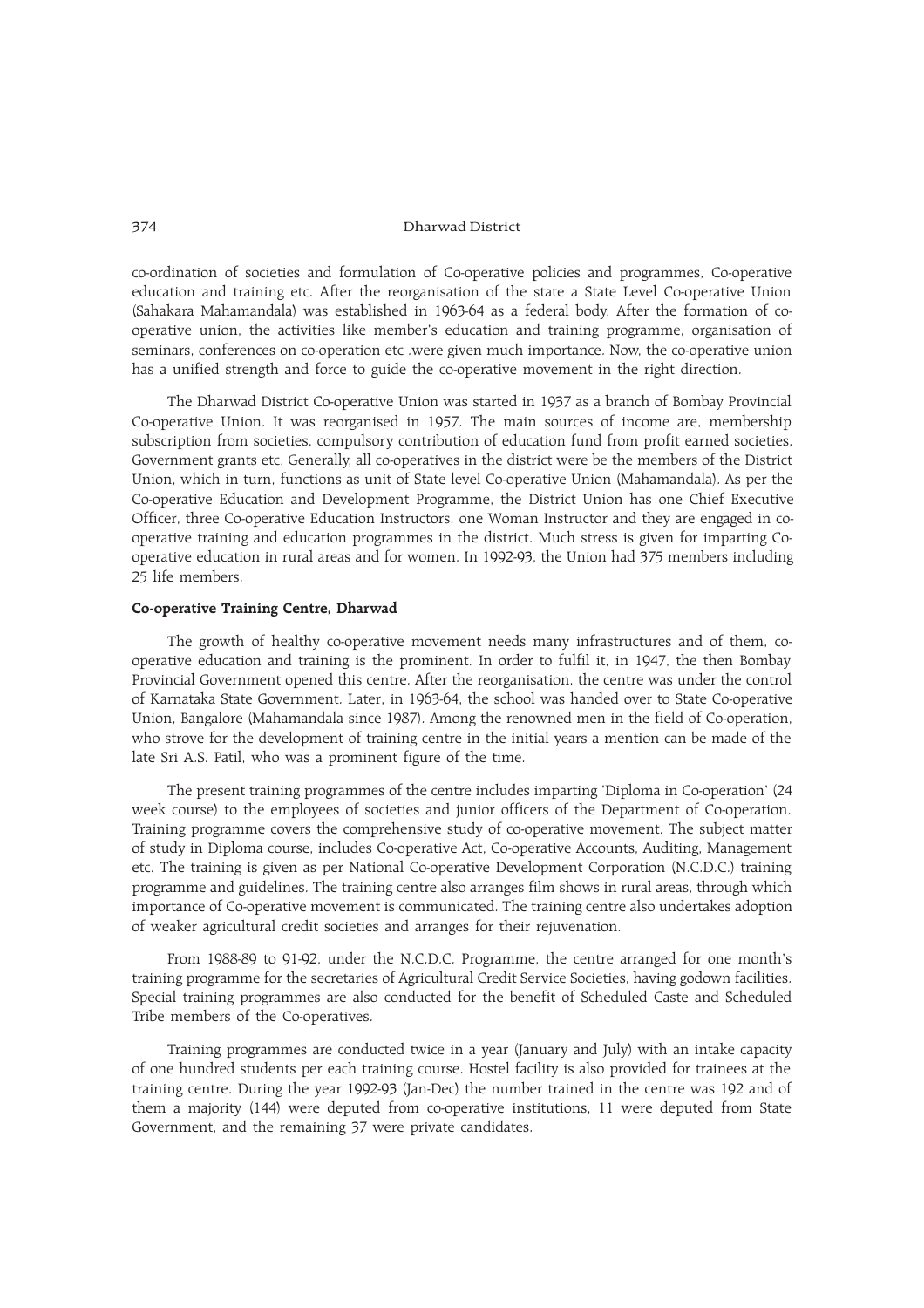## TRADE AND COMMERCE

For the development of trade and commerce of a particular region, infrastructural facilities like good means of transport and communication (all weather roads), markets, developed hinter lands, financial institutions, professionals, main agricultural and non-agricultural produces of the area, urbanisation and industrialisation, imports and exports, play an important role.

When we examine the availability or existence of these infrastructural facilities in the district at present, and also during the period of two-three centuries earlier, it is made known that this part of the area had good means of transport and communication facilities connecting this area with the rest of the country, specially the areas of Southern Maratha region. This district was much advanced in respect of trade and commerce in the Northern Karnataka, during the ancient and medieval period also when some of the present places of the district were important commercial and trade centres including active centres of mercantile and artisan guilds.

#### Ancient Period

Many of the inscriptional evidences found in the district endorse that the various type of traders mentioned in the inscription of ancient period in other parts of the State are also found here in this district. These inscriptions illustrate about different trading communities, their organisations, associations, the social and political status held by them and their contributions for social, cultural and religious aspects of life etc. The inscriptions of the district make a mention of professional traders like Shetty banajiga, Shetty gutta, Nakara, Mummaridanda, Vadda Vyavahari, Gavare, Gatriga, Shettikar etc. The inscriptions also make a mention of trade or professional associations like Ayyavole -500, Tumbaliga Sasirvaru, Nakara, Telligaru, Malegararu, etc. There were different varieties of traders according to their trade. Among the traders, many used to undertake both production and distribution. Often inscriptions mention the varieties of traders by number. Ex. 'Nalku Pattanada Pattanigaru' meaning traders of four towns (Dharwad inscription of 1215-16 KI-68, Dharwad). Eradu Savira Vartakaru (Mulgund inscription AD 903-904), the inscription of Sudi dated 1075 A.D. mentions Ainbaru Shettiyaru. In all the above cases, the number associated with trades mention the number of traders of a town or village. In addition to the above inscriptions, the other inscriptions found at Hanumanahal (Ron taluk), Saunsi (Kundgol taluk), and Huilgol (Gadag taluk) and Hangal dated 1099, 1144, 1166 and 1121 AD make a mention of number of traders. The traders mentioned in the inscriptions belonged to Vaidika, Jaina, Shaiva and others. An inscription found at Dambal makes a mention of Shettys practicing Buddism. The inscriptions of Lakkundi (1179 AD) and Sangur (1412 AD) make a mention of political powers entrusted to them i.e, merchants were entrusted with Achina Shreni (officer of mint), Bokkasa (Treasury), Malige (Stores) etc. The inscription of Sathenahalli (Hirekerur tq.) 1204 AD makes a mention about the heroic act of valour exhibited by one lady Vennala Settikavve who fought bravely while protecting the Bananju Samaya. An inscription of Nargund mentions about one Kuppata Aichishetty of Vysya community who was the officer of a Mint. An inscription of Devara Hubballi (Dharwad tq) of 1206 A.D. mentions that *Shettyguttaru* were having trade contacts with the Ayyavole - 500. In the medieval Karnataka, Shetty guttas were held in high esteem among the trading communities and they were following the ethical and religious values of business as mentioned in inscriptions.

One of the kinds of merchants known as *Nakaras* in the inscriptions who were in large number are identified as *Angadiya Shettaru*. Perhaps, they might be the merchants having permanent establishment of trade in places like Shandy (weekly market place) or towns etc. The inscriptions of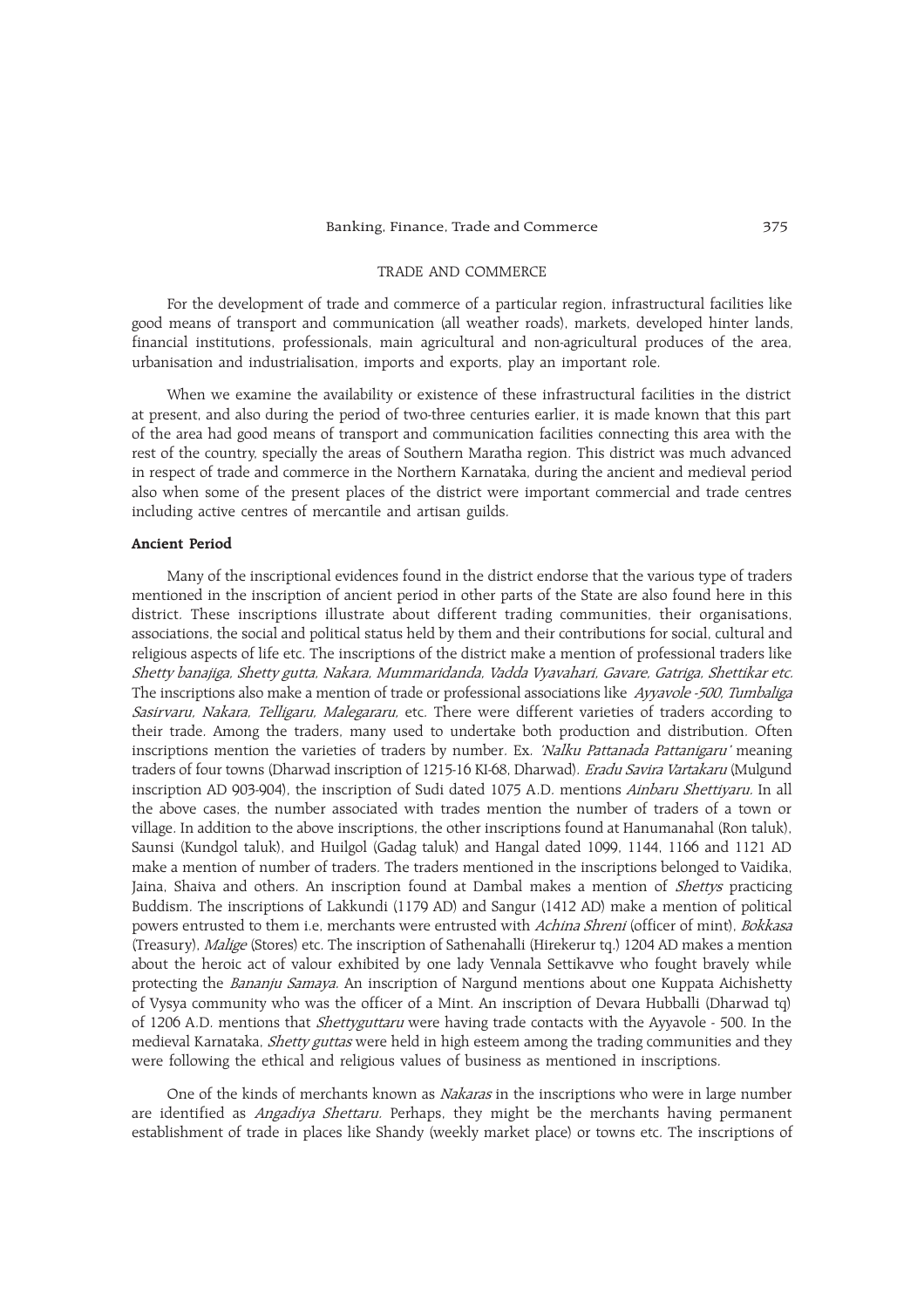Lakshmeshwar dated 725 and 1153 AD, Dambala (1124 AD), Haveri (1228 AD), Lakkundi (1179 AD), Elesirur (1109 AD), Agadi (1166 AD), Mulgund (925 AD), Bankapur (1062 AD) and Kaginele (1077 AD) make a mention of *Nakaras*. There were temples managed by them known as Nagreshwara in places like Naragund, Hubli and Bankapura.

The Mummaridandas:- The Mummaridandas were the merchants of the kind who used to carry goods from place to place and were doing trading. They used to buy article in one place and used to sell in another place. The inscriptions of the following places namely, Meundi of Dharwad taluk dated 1196 A.D. and other places like Devara hubballi, Huilgol, Mulgund, Rajur, Arekurahatti, Kaginele, Hangal, Kalkeri, Haveri, Devi hosur, Lakshmeshwar, Hulgur and Choudadanapura - make a mention about them. Since they were ardent followers of *Vyapara Dharma*, they are mentioned as *'Samaya* Mummaridandam' in the inscriptions (Harihar 1280 AD). In some of the inscriptions these merchants have called themselves as descendants of Ayyavole -500.

Among the traders the *Vadda Vyavaharis* were honoured or respected as elderly merchants or big merchants. Many of the merchants of this class used to be honoured, respected by the kings. According to inscriptions available, their number was limited during the period of Chalukyas of Kalyani. However they were in large numbers during the period of the Yadavas and the Hoysalas. Politically, they were highly influential. Among them, also there were Jains and Shaivas. The inscriptions found in the district dated 1054 AD to 1427 AD describe various aspects of life of this type of merchants. The inscriptions of Guttal 1162 A.D., Hirekonathi (Hirekerur taluk) -1271 AD, Haralahalli (Haveri taluk) inscription of the Yadava Singhana, the inscription of Rajur of Ron taluk (AD 1033), Hanumanahal (1099 AD), Saunsi (1144 AD), etc. make a mention of these Vadda Vyavaharis. An inscription of Naregal 1180 AD mentions about a local *Vadda Vyavahari*. One Keshavaiah as *"Maha Vadda Vyavahari"*. The Vaidika Vadda Vyavaharis have called themselves as `Sweta Kula Vyshya'. Whereas Shaivas have called themselves as Kubera *Vamshanvaya* descendants of Kubera and *Panchama Vamshadavaru*. The inscriptions found at Guttal 1162 AD and at Hirekerur 1271 AD make a mention about the Vadda Vyavaharis of the Jaina community.

Like the present days, during the ancient and medieval period also, the southern part of the district was noted for cultivation and sale of betel leaves and there were powerful trade guilds of those engaged in the cultivation of betel leaves. Among the merchants of betel leaves, there were different communities like Gavare, Gatriga, Tumbaligaru etc. The inscriptions found at Devarahubballi (1206 A.D.), Hanumanahal (1099 AD), Haveri (1109 AD), Saunsi (1144 AD), Kaginele (1072 AD), make a descriptive mention of traders of betel leaves. The pluckers of betel leaves had their organisation called Ugura Munnurvaru. The merchants like Nanadeshi and Ubhaya Nanadeshi used to carry goods from place to place and market them. They were doing the functions of both buying and selling. The inscription of the district do not mention much about them. Their details are found only in a limited number of inscriptions like Huilgol (1166 AD), Lakkundi (1179 AD), Satenahalli (1241 AD), Dharwad (1207 AD) and one inscription of Haveri, all of which make mention about them.

# Important Trade Centres

The inscriptions of the district make a mention of the trade centres of ancient period with many adjectives like Adibananjupattana, Anadibananjupattana, Veera bananjupattana. Maha Pattana, Pente dana, Heggade Mane, Malige Mane etc. In Dharwad district, places like Hubli, Huilgol, Sathenahalli, Hirekerur, Kalkeri, Annigeri, Mevundi, Hulgur, Mulgund etc were the important trade centres.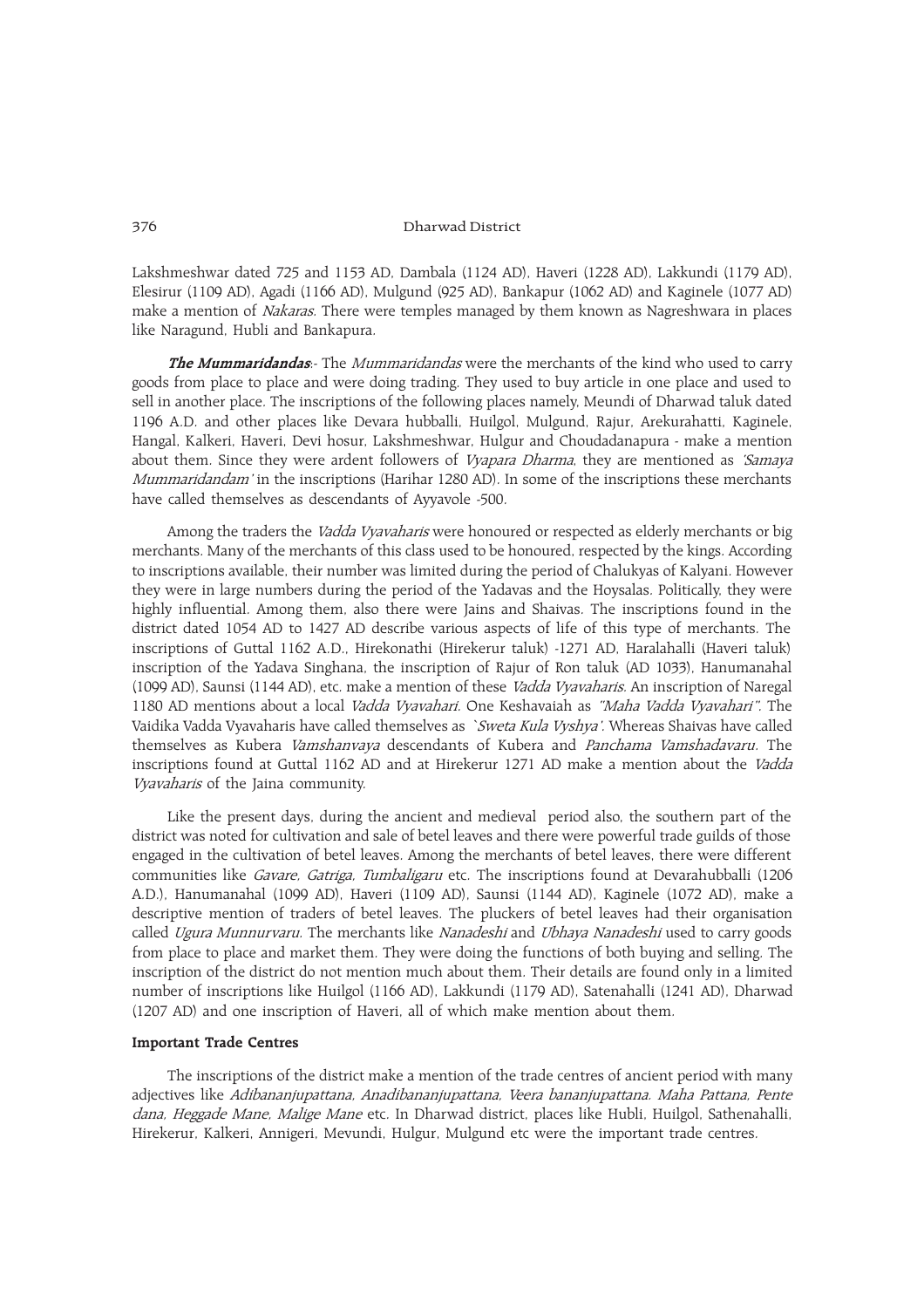The merchants used to hold important positions in social and political life including the local administration. The inscription of Huilgol dated 1166 A.D. mentions the local merchant as *'Pattana* Prabhu. The local Purapramukhas or chiefs used to receive the merchants coming to town/village for the purpose of trade by offering them betel leaves as a mark of respect and trust. An inscription of Dharmavolal (Dambal) pertaining to Chalukya Jagadekamalla II (1095-96 AD) mentions about honouring 16 shettys (merchants) by offering five fold royal honour (umbrella, palanquin, escort, throne and land). Generally, at the time when endowments were made or charity was given, there was a custom to obtain the consent of all sections of the society, officers and the organisation including the local merchants. The inscription of Dambal 1124 AD makes a mention that *Mahamandaleshwara* Hemmadi Ruler performed *pada pooja* to 16 shettys and Mahanakharas, purchased the land and donated to Ajjameshwar temple at Dambal. In cases of arbitration, for settling disputes regarding profession, property, etc. the presence of the local merchant along with others was very essential and unavoidable.

# Merchant Guilds

Like modern times, traders or merchants of those days also had formed their voluntary associations in order to protect their individual and common interest. There are a number of inscriptional evidences to support this. These associations have been mentioned as *Shreni, Kottali, Hittu, Samaya, Seni* etc. In inscriptions, mostly, the number used to denote the association or organisation. In Lakkundi inscription (1185 A.D.) it is mentioned as Kottali. In Lakshmeshwar inscription (725 A.D.) it is mentioned as *'Seni*' and in Managundi inscription (1221 AD) the number '8' is used as a substitute for Association or *Sangha*. There was no uniformity in these trade associations. The organisation of merchants with religious fervour used to involve themselves in the activities like construction of temples and other charities. Example: As per the inscription of Lakkundi 1179 A.D. one Aichi Shetty got constructed local Abhinava Prasanna Keshava temple. Likewise, Bammishetty got constructed Gavareshwara temple at Noolgeri (Hirekerur taluk) as per the inscription 1109 AD, the Kalashetty of Kaginele constructed local Brahmeshwara temple (inscription 1122 AD). The Harihara temple at Sathenahalli was constructed by one Vennala Settykavve (inscription 1204 AD). This district had all the above mentioned trade associations. A merchant community known as Tumbaliga Sasirvaru was the association of those selling betel leaves. These associations are mentioned as *Eleya Bhojangaru* as per Devara Hubballi inscription of 1206. The other inscriptions like Managundi (Dharwad tq.) 1215-17 AD, Saunsi inscription (Kundogol taluk) (1145 AD) make elaborate mention of good qualities of Tumbaliga Sasirvaru like Subuddhi, Dharmachara, Qudharya (Generous nature), Good character, Dharma Buddh, (helping nature), kindness, truthfulness etc. are attributed to them. As per the inscriptions of Hebbur (Shiggaon 911), Rajur, Hanumanahal, Balambeedu, Kaginele, Kodikoppa (Ron taluk), Saunsi, Harti, Managundi, Devar Hubballi, Kalakappanagudda (Ron taluk), Soratur, Shirol (Gadag taluk) were the important trade centres of Tumbaliga Sasirvaru. The Malegararu (Hoogararu) (Flower Sellers) too had formed their own associations. The Mulgund inscription of 1062 AD makes a mention of Totiga- rainoorvaru. Likewise inscriptions of Dharwad 1215 AD and Kaginele 1145 AD, make a mention of local Totigars (Gardners). Gale - 300 was the association of those who were plucking fruits from trees.

#### Ayyavole-500

This famous and popular merchants guild comprising of a large number of different varieties of mercantile community and artisans etc, with a network of branches scattered throughout south India was in its zenith during the time of the Chalukyas of Badami (535-757 AD). In course of time, gradually, the apex organisation lost its importance and existence. The special feature of this merchants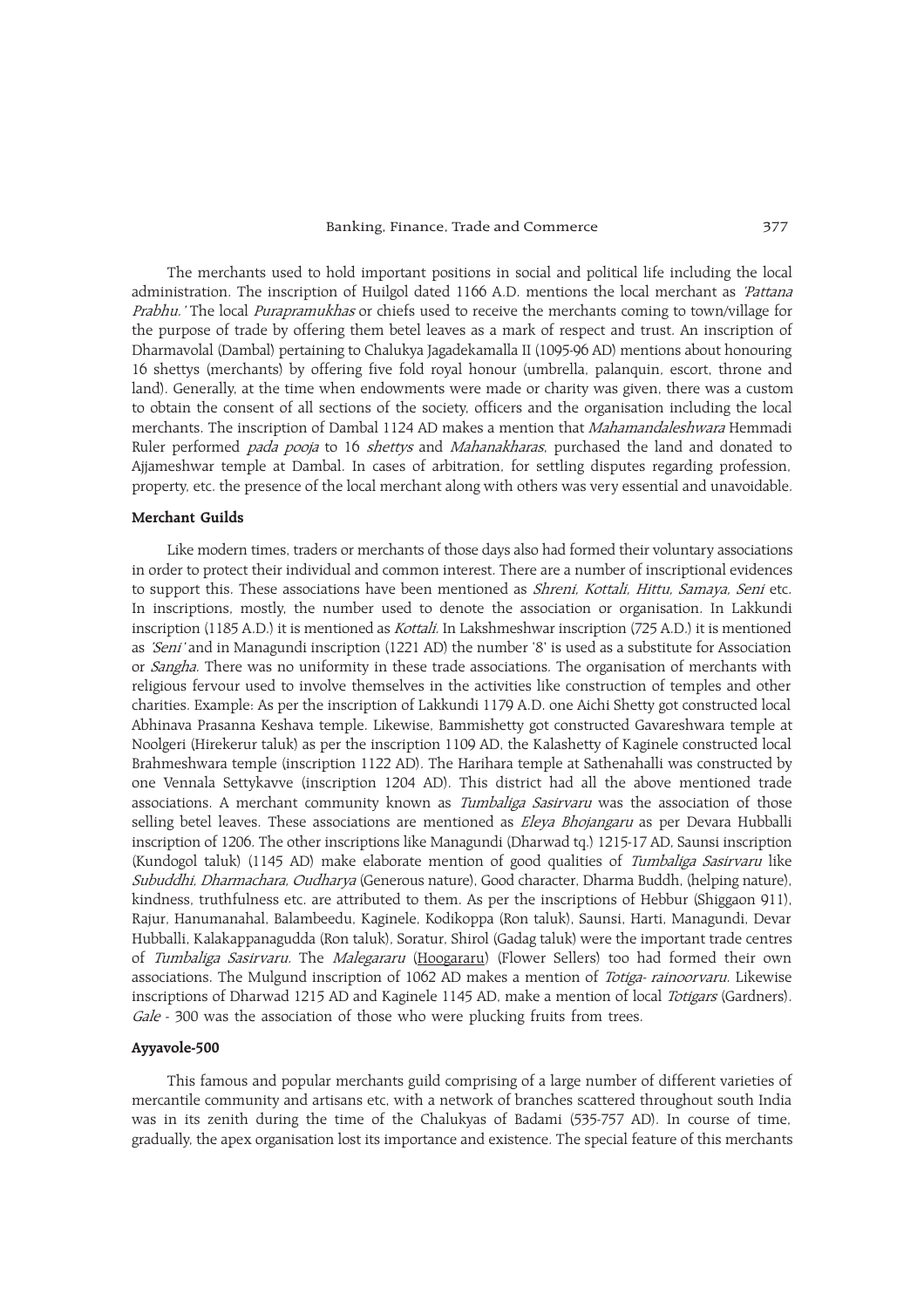organisation was that it was an association of different kinds of traders following different faiths and scattered over a vast area, have identified themselves as members or followers of this federal body. The following inscriptions of the district make a mention of this trade organisation. Hangal inscription of 1121 AD. Lakshmeshwar (1132 AD) and Rajur (1033 AD), Balambeedu (1165 AD) etc. Ayyahole merchants followed their own code of conduct (known as *Guddasastra Krama*) and had their own flags with *Gudda Dwaja, Garuda Dwaja* and *Chakra Dwaja.*

#### **Medieval Period**

In this period also, the commercial activities of the district continued to grow on their own accord, influenced by the changed socio economic conditions. During the Vijayanagar rule, the volume of foreign trade increased due to settlement of westerners (foreigners) in coastal areas. Rayara Hubballi (Old Hubli) became an important trade centre from where the brisk trading in potassium nitrate and iron were taking place as attested by the Portuguese records (1547). Production of cotton and hand loom industries were in much prosperity in the district. The English entered into trade agreement that they will establish a factory at Kadwad near modern Karwar and from here they will purchase cotton cloth produced from 50,000 hand looms. Hubli had a branch of Kadwad factory. During that period, the area was under the control of Adilshahis of Bijapur. 'The prosperity of Hubli made AnnajiDatto, chief of Shivaji's army, to plunder Hubli in 1673. During the period of Nawab of Savanur, a new merchants market was started at Annigeri. New Hubli (Hosa Hubballi) was established in 1727. In 1753, when Dharwad and Hubli went into the hands of the Peshwas, the commercial activities continued without any hindrance. New merchant's markets came into being at places like Dharwad, Haveri during the Peshwa rule. Haveri and Byadagi had trade links with Kumta Sea port. Sea trade was routed through Dharwad, Hubli, Kalghatagi, Misrikoti and Kadra on a foot road, and then they were crossing Kali river near Sadashivagad. There was an increased inflow of Marwadis, Gujarathis to the trade centres like Hubli-Dhawad and Gadag during the Peshwa rule. The records reveal that every year commodities like tobacco, cotton, rice, iron, weighing a quantity equalent to the quantity carried on about 12,000 load carrying animals were exported to Kumata Sea port from Rattihalli. The travel accounts of Buchanan (1800) reveal that the merchants of the district from places like Agadi, Dharwad, Hubli, Navalgund, Nargund etc. carried cotton, cotton textile, dothis, blanket, wheat, asafoetida, to Bangalore for trading even during the period of Hyder and Tipu.

During the British period also trade was mainly carried on through foot roads. Only after 1853, when all weather roads were constructed, and later, introduction of railways by the end of the 19th century, gave a good boost for trading and commercial activities in the district. During the Peshwa rule, weekly *Shandies* (weekly markets) at Dharwad town were held at places like Haveripete, Mangalwarpete, Shukravarpete, Sadashivapete (present Raviwarpete). The Peshwas had entered into an agreement with these merchants. For collection of Octroi, contractors were appointed. During their period, places like Savanur, Hamsabhavi, Tiluvalli, Chikkabasur, Kaginele, Tegur, Chikkerur, Karajgi, Devihosur, Kalkeri, Hulgoppa, Guttal, Annigeri, Ranibennur and Godag etc. were the prominent trade centres in the district. Kalghatagi had trade contacts with Goa. From Goa, commodities like salt, coconut oil, coconuts, cashew, were imported and from Kalghatagi chiefly rice and cotton cloth were exported through two hill passes namely, Diggi of 10 days duration and Talewadi of 16 days duration, mercantiles were carried on packed animals. The salt costing one anna per maund in Goa used to cost Rs. 1 1/4 here. It was mainly because of Octroi charged at various places. Every year, 5000 maund of salt used to enter the Kalgahatagi market from Goa. The merchants from Ramdurg and Jamkhandi used to visit Huligoppa weekly market for purchase of rice. By honouring the request made by the merchants of Dharwad,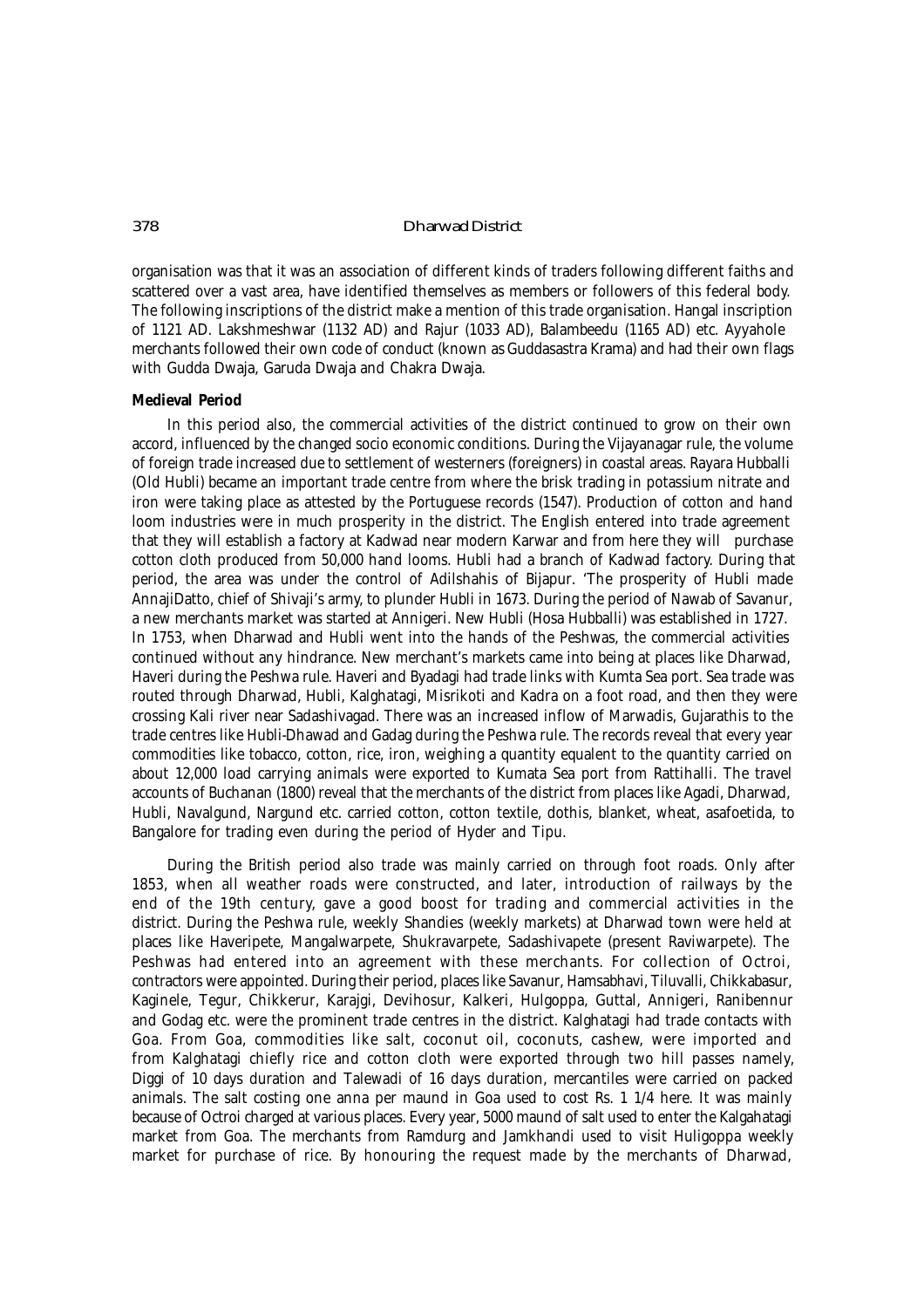the Peshwas granted land for the construction of Muragha Matha and also granted exemption from payment of tax. An Officer called 'Potdar' was appointed for the development of market. The Peshwas were also granting a term loan of Rs. 25,000 for the period of two years for the development of marketing activities to the merchants.

The Haveripete in Dharwad was the centre of rich Lingayat merchants and was described as `Dharwad pattanada khazane' (Treasure of Dharwad). The Peshwas had entered into trade agreements with princely states like Savanur, Bidanur, Sonde, Gajendra Ghad and Khilledars of Navalgund, Nargund, Hubli and Muddebihal. The agreements were mainly for a mutual concessions of Octroi to be imposed. The Octroi rate was equal to that of Savanur Nawabs state. The trade prosperity of this area under the control of Hyder and Tipu though increased, sharply declined during the end of the 18th century and there after, due to wars, revolts and expeditions to a certain extent.

During the Peshwas Mohatarfa (General Commercial Tax) was collected by the hereditary tax officers in a number of installments. It was collected by village officers like Patel Gowda or Kulkarni. But the tax collectors and their relatives were exempted from paying tax. Generally, the highest tax payers were rich merchants. In 1762, the Mohatarfa collected in Dharwad market was Rs. 2,819, collected from 375 members of different occupations.

### Modern Period

After the advent of the British Rule, the colonial policy adopted by them and improvements in transport and communication system, resulted in new changes in trade and commerce. Though there was a setback in the traditional home industries like weaving, iron making, hand paper making etc, there was no considerable hindrance to the growth of trade and commerce. The British gave much importance for cultivation of long stappled American cotton for their mills in England. The importance given for the growth of cotton made a way for establishment of cotton ginning, pressing and cotton seed processing industries by promoting joint stock companies. The government had taken several promotional measures to encourage cotton trade of this area, even from 1828. The experiment of growing American variety of cotton here, was successful by 1842. In 1847, Cotton Commission was appointed for the comprehensive study of cotton industry. During the decade 1873-83, every year, on an average, 9,500 tons of cotton (value Rs. 45 lakh) was exported to Bombay. Dharwad district used to export 68 percent of American cotton to Bombay market. In order to facilitate the cotton trading business, two branches of Bombay Presidency Bank were opened at Dharwad in 1863 and at Hubli in 1870. The American Civil War of 1862 which caused 'cotton boom' had brought in promising prospects among the cotton growers and traders (for details see Chapter-II). This cotton boom not only influenced commercial activities but also caused marked impact on socio-economic life of the district. The severe famines of 1876-78 and 1896-97 caused set back to the prospects of trade and commerce. In 1897, Hubli market suffered a serious set back mainly because of famine and plague which made the people to suffer. The industrial revolution in Europe in 18th century, and its effects on India, promotion of joint stock companies from 1860 onwards, under the provision of British Company Act., establishment of organised banking sector etc., attracted public savings and gradually helped for the growth of commerce in the district. For the first time, in the district, in 1867, a joint stock company by the name Dharwad Company was established at Dharwad with a capital of Rs. 40,000. Its business was import and export of textile. The branch of the same company was opened at Hubli in 1877. In the next year (1878) an independent Hubli Cloth Company, was opened at Hubli with a share capital of Rs. 22,000. This company was engaged in importing machine made yarn from Bombay and Europe and Sugar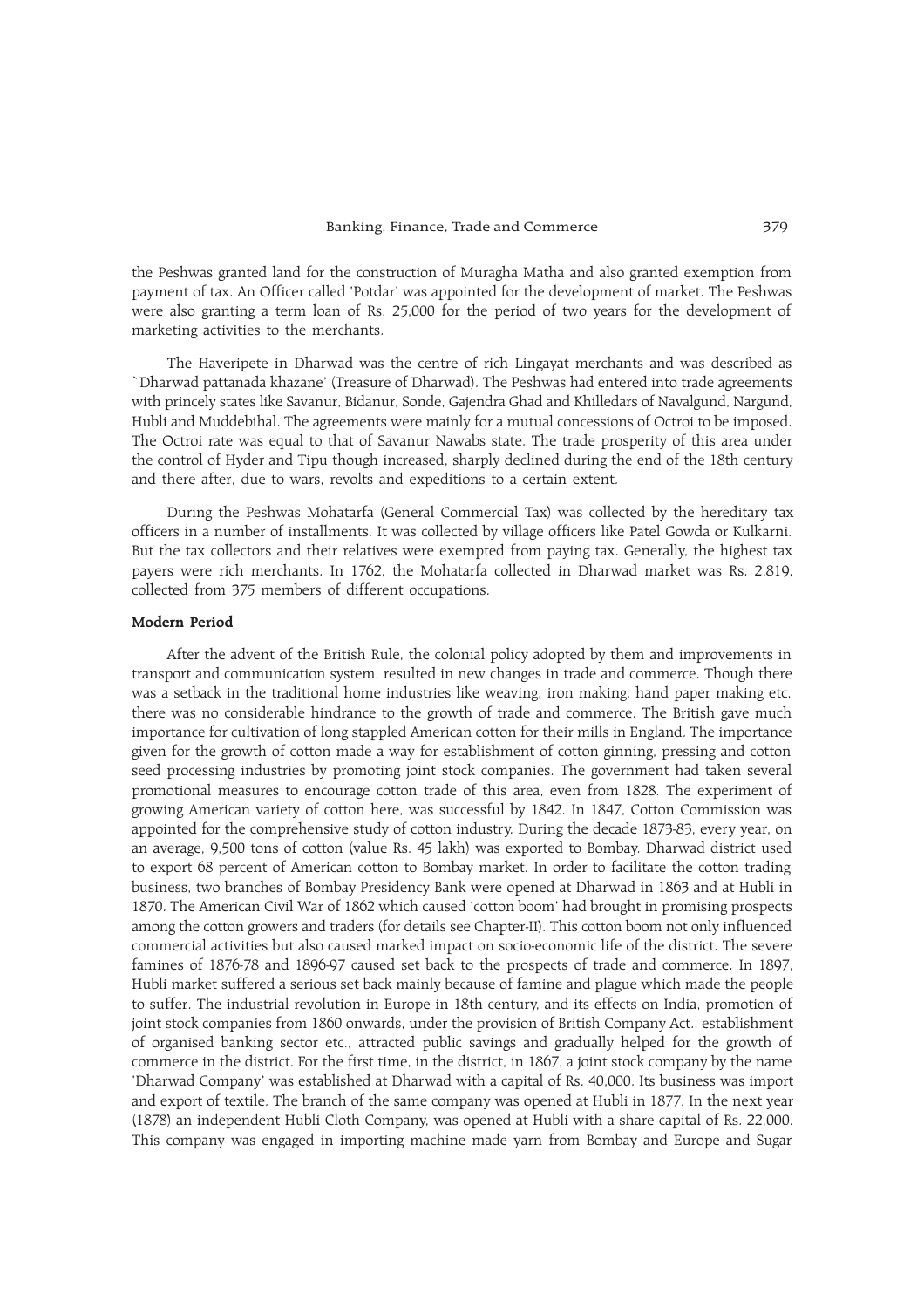from Bangalore. Later in 1881, at Hubli the Southern Maratha Spinning and Weaving Mill was opened with a capital of Rupees six lakh and spindle capacity of 18,000. In 1882-83, at Hubli Robertson Brothers and Company and at Gadag Crystal and Company which originated in Europe were functioning. They were very big trading companies.

According to Dharwad District Gazetteer of 1884, Hubli town had 700 traders and of them 300 had capital investment between Rs. 10,000 to one lakh. At Gadag a Gujarathi merchant by name Venkat das was dealing in Hundis upto Rs. 10,000. It is also mentioned that ten villages of the district were the important trade centres. Of them, Hubli, Dharwad, Navalgund, Gadag, Ranibennur had whole-sale and retail business. While the centres like Byadagi, Mundargi, Haveri, Dundasi and Nargund had only whole-sale business, "of these ten trade centres, Hubli and Gadag are prominent and good."

In the Bombay province of Karnataka area, next only to Belgaum, Hubli was a prominent trade centre. Hubli traders used to import from Bambay commodities like yarn, silk, kasturi, kesar, kerosene, turmeric, local and foreign made cloth, jeera, coconut, copra, ganja, sugar, jaggery, blankets, chillies, tobacco, arecanut. cardamum, pepper etc. while they used to export ginned cotton, safflower, saries and khanas, utensils of copper and brass, tamarind, onion and garlic etc. In 1883, the total trade accounted in Hubli was Rs. 41 lakh and of it, goods worth Rs. 32.36 lakh were brought from other places and goods worth Rs. 8.50 lakh were produced locally. Of the goods imported from outside, commodities worth Rs. 18.56 lakh were consumed locally and the rest were sent to other markets, as reported in the Gazetteer. This indicates the various aspects of volume of local trade in those days and prominence of Hubli market.

The introduction of Railways in this area, gave a new fillip for commercial activities. In 1884, Hubli used to export commodities like ginned cotton, grains, cloth, utensils, leather and horns of animals etc., and commodities imported, included Bombay cloth, European cloth, yarn, grains, indigo, jaggerry, coconut, areca from other markets. In 1874, the then Dharwad Collector Robertson got constructed Hubli market at a cost of Rs. 65,000. This market used to fetch an annual income of Rs. 2700 to the municipality. The places like Hubli, Gadag-Betageri and Lakshmeshwar were famous for costly sarees while places like Hubli, Annigeri, Lakkundi, Nargund, were noted for costly dhothis. Carpets were manufactured in Dharwad jail and at Navalgund and Hubli. The special type card board caps (Rattina toppige) and utensils of copper and brass were manufactured at Hubli, woollen blankets (kambali) were manufactured at Ranibennur, Shirahatti and Lakshmeshwar. Hangal was famous for jaggery. Grinding stones and stone vessels were manufactured in some parts of Kappatgudda (near Gadag). In Gadag, as early as in 1884, nine traders with a capital investment between Rs. 5,000 to 2,00,000 were importing foreign cloth, yarn, silk etc. and used to export ginned cotton and locally made cloths. The Byadagi market used to get commodites like rice, jowar, wheat, jaggery, sugar, chillies, areca, copra, coconut etc. from Mysore area and also from Uttarakannada district and used to export to other market in wholesale trade. Likewise, goods used to come to Mundargi market from Bellary and Naizam states and then used to be exported to other markets. Haveri had 25 merchants with capital investments of Rs. 1000 to 50,000, who used to buy commodities like cardamum, pepper and areca, from Uttar Kannada, Mysore areas and were selling to far off markets. It is recorded that Haveri used to have an annual areca business worth Rs. 1.2 lakh. There is also a mention of washing and processing of cardamum. In the Malnad parts of Dharwad district, Dundasi was a prominent trade centre. The place had 250 merchants with investment of Rs. 1000 to Rs. 50,000. They used to export to outside markets, goods like coconut, areca, copra, jaggery, sugar, pepper, salt, oil, tobacco etc.Nargund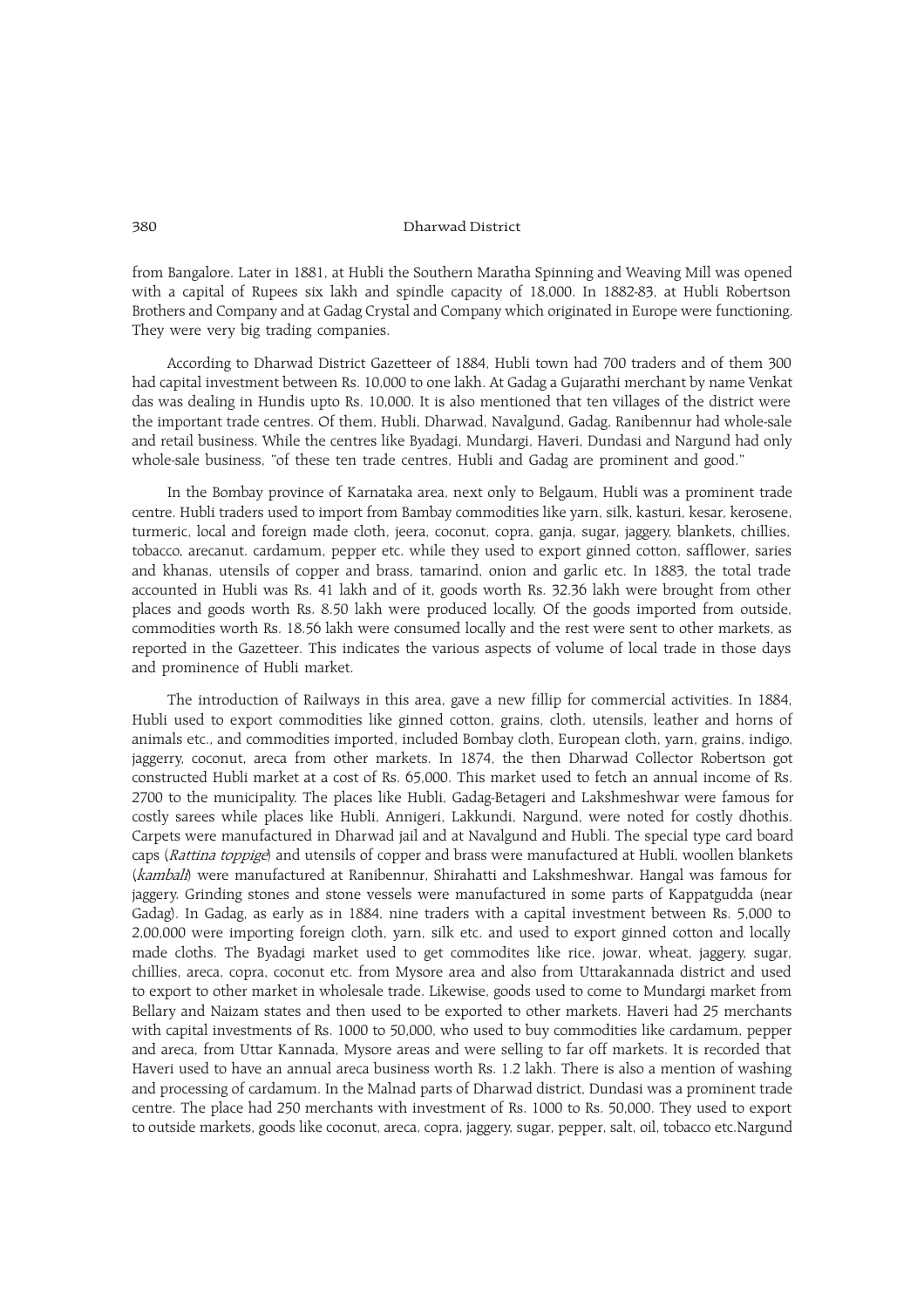was a prominent trade centre in the Belavola country. Till 1857 (Mutiny) revolt, it was grade one prominent trading centre, there after, the trade prosperity began to decline, as recorded in the 1884 Gazetteer.

### Present Day Imports and Exports

In the decades followed by independence, and specially after the reorganization of the state, considerable changes have taken place in respect of agricultural and industrial produces or products including trade and commerce. As a result of this, enormous changes have taken place in the list of items of exports and imports of the district. It is also because of such factors as the changed industrial policy of the government, liberalisation in trade and commerce, industrialisation, rapid urbanisation, liberalised financial assistance, good marketing facilities, keen competition etc. changes in the items of exports and imports were caused in course of time.

During the first and second world war periods, due to restriction on imports an increased demand to cater to the needs of the army, there was an all-round development of trade in the district. The inflationary tendency caused by war on the economy, and scarcity of essential commodities made the government to impose restrictions or ban on the inter-district movement of foodgrains. Rationing of essential commodities was introduced in 1940. It is mainly because of the existence of good transportation and communication facilities, the district had with seven neighbouring districts, the expansion of trade and commerce, have taken place in the district.

In 1951, the main imports to this district included building materials, household furniture, utensils, provisions, food grains, medicines, machineries, cloth, toys, fuel, cosmetics, etc. Among the building materials, timber and bamboo used to come from Uttarkannada and Belgaum districts, Iron from Bombay. The import of food grains was very much limited. Among the provisions coriander used to come from Hyderabad and Bellary, dal and green gram from Indore, Punjab, tordal from Bijapur and Sholapur, green gram from Bijapur, coconut from Arasikere, coconut oil from Cochin, jaggery from Belgaum and Kolhapur, kerosene oil from Bombay, areca from Sirsi, Sagar and Siddapura, black pepper from Sirsi and Karwar, sugar from Bijapur, Kolhapur and Hospet, onion from Bijapur, Bellary, Belgam, turmeric from Sangali, salt from Goa and Bombay, fish from Karwar, tobacco from Nippani, gold and silver from Bombay, sheets of iron, copper and brass from Bombay, handloom products like *dothi, sari* and khanas from Advani, Rabhakavi, Mahalingpura, Jamkhandi, Sholapur, power looms cotton and silk sarries from Ichalakaranji, Rumals (headscarf) from Palkol (Andhra), silk cloth from Mysore and Bangalore, Mill made gents cloths from Bombay and Sholapur, Dhotis of fine quality from Sholapur, Bombay and Ahmadabad, wollen blankets from Bombay, Bangalore, Khanapur, Dhariwal and Amritsar, medicines from Bombay, Baroda, Calcutta, Ahemednagar and Mysore; agricultural implements from Bombay and Poona, gold ornaments from Karwar and Kolhapur. silver ornaments from Karwar, Kolhapur, Bangalore and Madras; Hardware (iron) from Bombay and Bhadravati, glass wares and porcelain from Oglewadi (Satara), Mysore, readymade garments from Madras and Bangalore, toys from Bombay and Madras, fuel from Karwar.

# Exports

For centuries cotton is the main commercial crop of the district. During the decade 1940-1950, it was the main commercial crop of the district. During 1940-1950, on an average the cotton production of the district used to be 1.20 lakh bales (one bale equal to 400 pounds). The major portion (95 %) of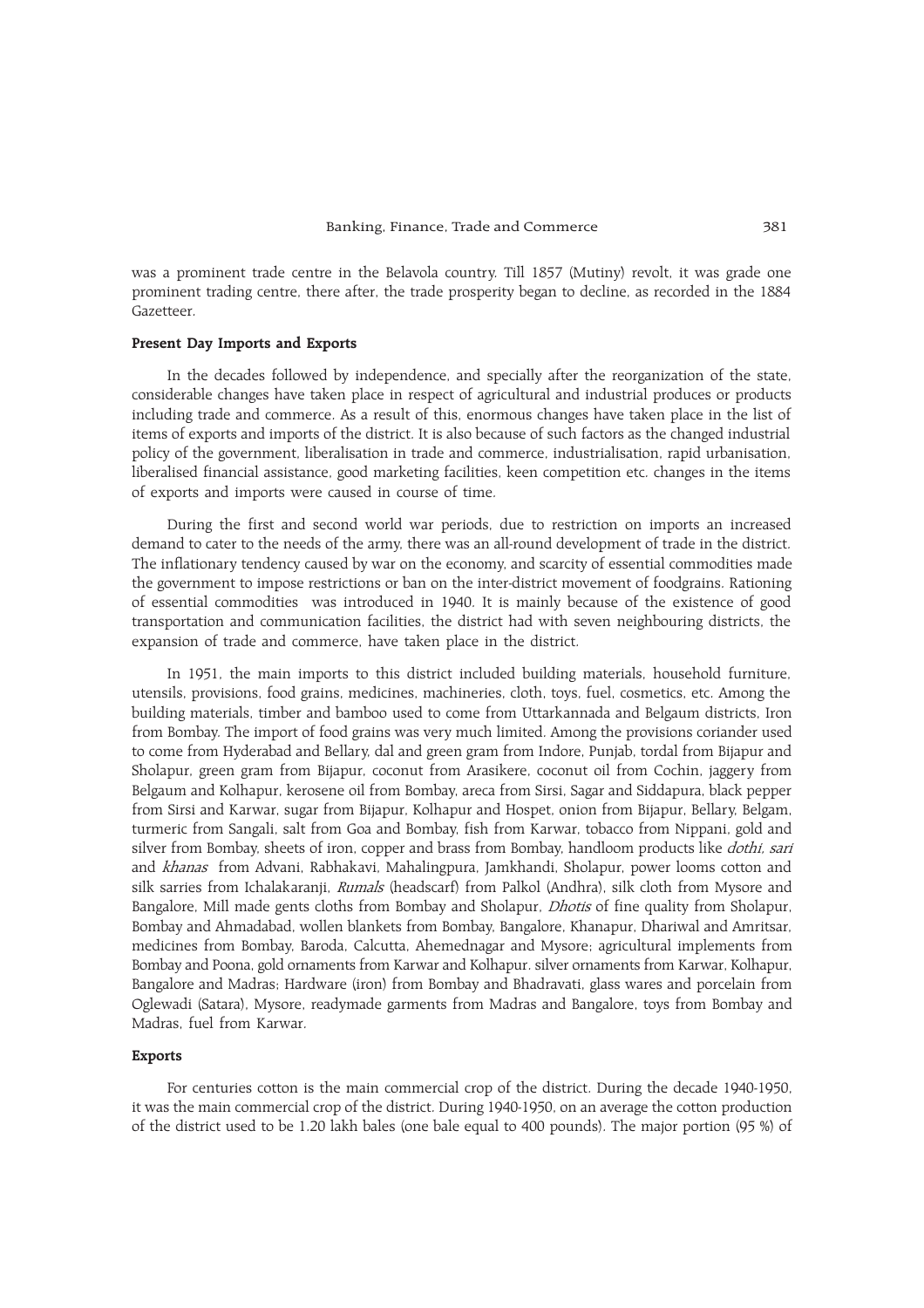the cotton produced in the district was exported and very small portion was used locally. The cotton produced in this area was exported chiefly to cotton mills of Bombay, Ahmedabad, Sholapur, Gokak, Madras, Coimbatore, Khanapur, Ujjain, Bangalore, Davanagere, Barasi, Sholapur etc. Half of the cotton produced in the district used to go to Bombay. Places like Hubli, Gadag, Dharwad, Ranibennur, Nargund and Annigeri were important cotton trading centres. They continue to be so, even now.

Before independence, and even later, cotton was transported to Bombay by three routes (1) By Railway via Poona or Hutagi (2) Half by Railway and half by sea route (via Londa and Goa), (3) Poona - Bangalore National Highway. Earlier it was sent to Bombay through Kumta harbour.

During 1940-1950, among the important exports of the district, cotton *sarees* and *khanas* were exported from Gadag, Betageri, Hubli, Ranibennur to other districts of Maharashtra and Karnataka. The cashew imported from Karwar used to be exported to North India through Belgaum, Miraj, Poona, Sangli, Kolhapur and Bombay. Areca from here to Bijapur and Belgaum, Chillies to Bijapur, Bombay, Cochin, Madras and Goa. Groudnut to Bombay, Sholapur, Advani, Wadi, Karnul, Davanagere and Akola (Vidharbha) etc. Sunflower seeds were exported to Poona, Bijapur and Satara, jowar was sent to Gujrath, Maharashtra, wheat to Belgaum, Satara, Poona, Thana and other places. Muster was exported to Bombay, Nasik, Belgaum (source : Gazetteer 1959).

Dharwad District is famous for the export of timber required for house building and for the making of furniture. Places like Hubli, Dharwad, Alnavar are famous for timber trade and export. The teak of the district and logs of Matti wood are exported to Sholapur, Sangli, Kolhapur, Miraj, Bijapur, Bagalkot, Guntakal and Bellary etc. Teak is sent to Bangalore and Davanagere. Rosewood (Karimara) is sent to Madras, Machalipattanam and Matti to Belgaum.

#### Important Commodity Markets

In 1950s, the prominent wholesale trade centres of the district included Hubli, Dharwad, Gadag, Byadagi, Haveri, Ranibennur, Annigeri, Yelavagi, Kundagol, Savanur, Holealur etc. Hubli was a famous market for commodities like cotton, groundnut, cotton seeds, timber, fuel, groundnut oil, copper utensils, handloom cloth for women, jaggery and areca etc. Dharwad was noted for cotton, cotton seeds, groundnut, sunflower. Gadag was famous for cotton, cotton seeds, groundnut and groundnut oil, handloom wear for ladies. Byadagi was famous for chillies and areca, Haveri was noted for groundnut and cardamom. Ranibennur for cotton, cotton seeds, groundnut, Nargund for cotton and groundnut, Annigeri for cotton, Yelavagi for coriander (dhaniya), Kundagol for cotton and groundnut seeds, Savanur and Hole Alur were famous markets for groundnut seeds.

The list of items of export and imports mentioned during 1950s have now changed. In place of many traditional items, new items of exports have been included. This change is mainly because of rapid industrialisation, outstanding development in agriculture specially after the reorganisation of the state. Now, more stress is laid on production of oil seeds. In recent years, more and more agro based processing industries have come up. New industries like machine tools, ceramics, general engineering, electrical equipments, clocks (time pieces), durable consumer goods, food processing, steel furniture (Siddeshwar), production of cotton yarn, sugar etc. have come up in the district. The development programmes of handlooms, Khadi and village industries, cottage industries, small scale industries etc. have increased export potentialities of the district.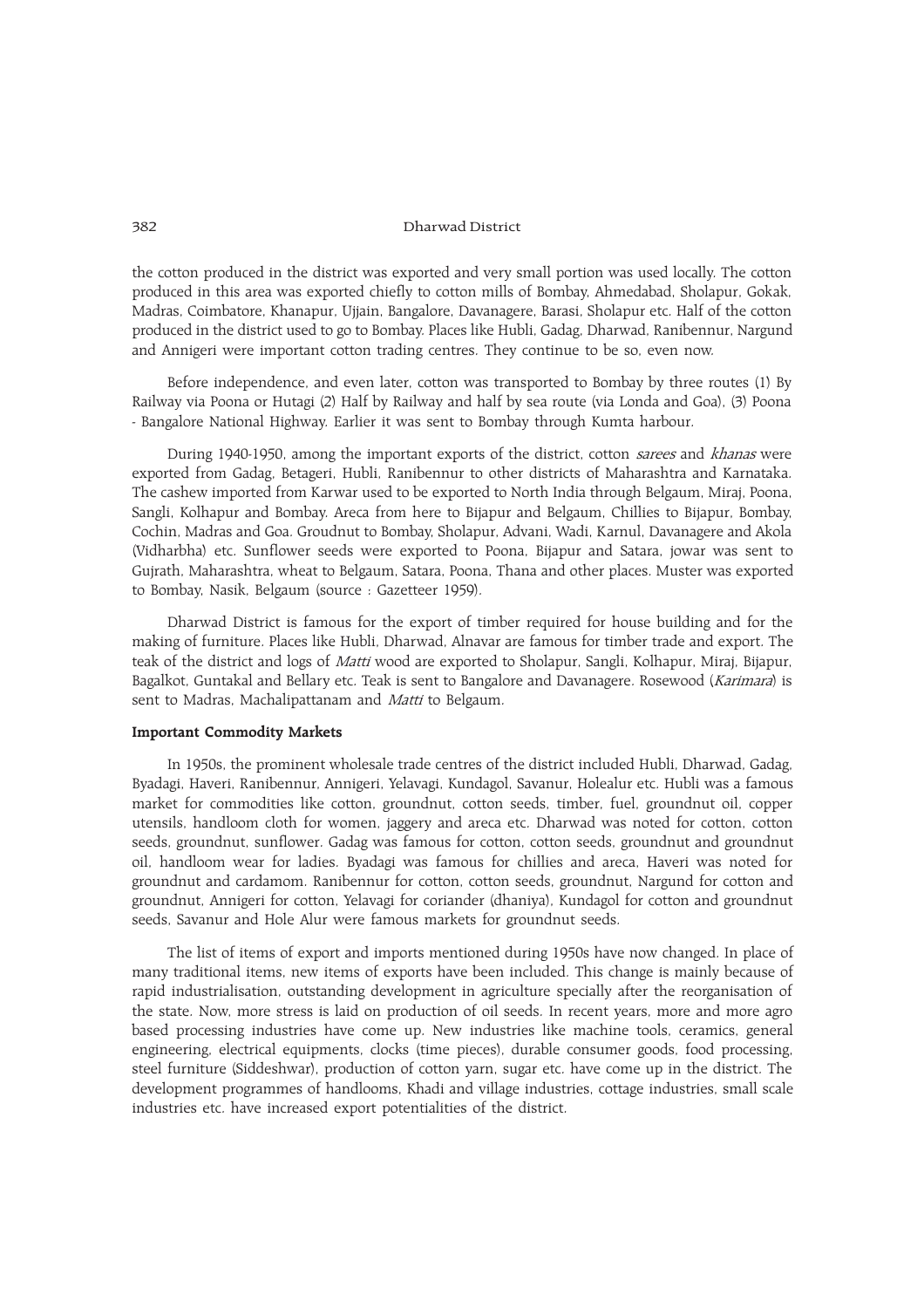#### Banking, Finance, Trade and Commerce 383

Hubli-Dharwad, twin cities are the hub of commercial and industrial activities of the district. In between Hubli-Dharwad 20 km. along the National Highway, many Industrial estates, Housing colonies and Government offices have come up. Hubli-Dharwad cities are the centres of entrepot trade, with direct trade links with Bombay, a prominent trade centre in the west. They also have direct trade links with prominent cities like Davanagere, Bellary, Bangalore, Bijapur. The internal trade centres of the district namely Gadag, Byadagi, Haveri and Ranibennur continue to be prominent centres. Even now, cotton being the main commercial and export crop of the district, places like Hubli, Dharwad, Gadag, Ranibennur, Nargund, Annigere are important wholesale cotton markets. The chief exports of agricultural produces of the district are groundnut, cotton seeds, chillies, areca and cardamom. To a certain extent timber is exported from Dharwad and Alnavar.

Among the manufactured products, the chief exports of the district include cotton cloths and handloom, iron and steel articles, engineering goods and beedis. The table 6.16 indicates three main items of imports and exports of prominent places in the district as in 1979 (source 1981 Census)

Increasing commercial activities of the district have made more and more people to get involved or engaged in trade and commercial activities. Many rural areas have come under the sway of urbanisation due to rapid urbanisation and industrialisation. The projects or schemes like conversion of 'uni gauge railways', establishment of Naval Base (Sea Bird) at Karwar, starting of Kaiga Atomic Power Reactor, commencement of long pending Hubli Karwar Railway lines, establishment of share market at Hubli on an experimental basis, operating of regular air services from Hubli to other important places, increase in publicity through press and other medias, growing hotel industry, increased educational and health services etc. have contributed more in enhancing the commercial prospects of the district.

# Employment in Commerce

The numerical data supports that in the district, from the beginning, a majority of the people have taken up commerce as their livelihood, directly or indirectly, next only to agriculture. The term commerce has wider meaning and scope. It is not merely the limited activities of buying and selling. It includes all those functions which are supplementary for buying and selling. It includes the activities like marketing, transportation, insurance, warehousing, banking etc. As a result of this, it is observed that in different Censuses, as per changed concepts, the number of people engaged in commerce has gone on changing from one Census to another.

In 1971 Census, the definition of the term commerce was considered in a limited sense, whereas in 1981, the people engaged in fishing, forestry, plantation, construction and those who are engaged in production outside the house and those employed in transport and other professions were also included under commerce and trade. Hence, there is a considerable increase in the number,

In 1881, out of 8.82 lakh population of the district, the number of people engaged in commerce was 3704. In the recent decades i.e, in 1951, next to agriculture, those who were engaged in commerce was 1.14 lakh (7 percent) of the total population (15.75 lakh). Of them, 30,960 were directly depended on trade. Out of this 26,627 were retail traders, 1,484 wholesale traders and the 2,849 were the other traders.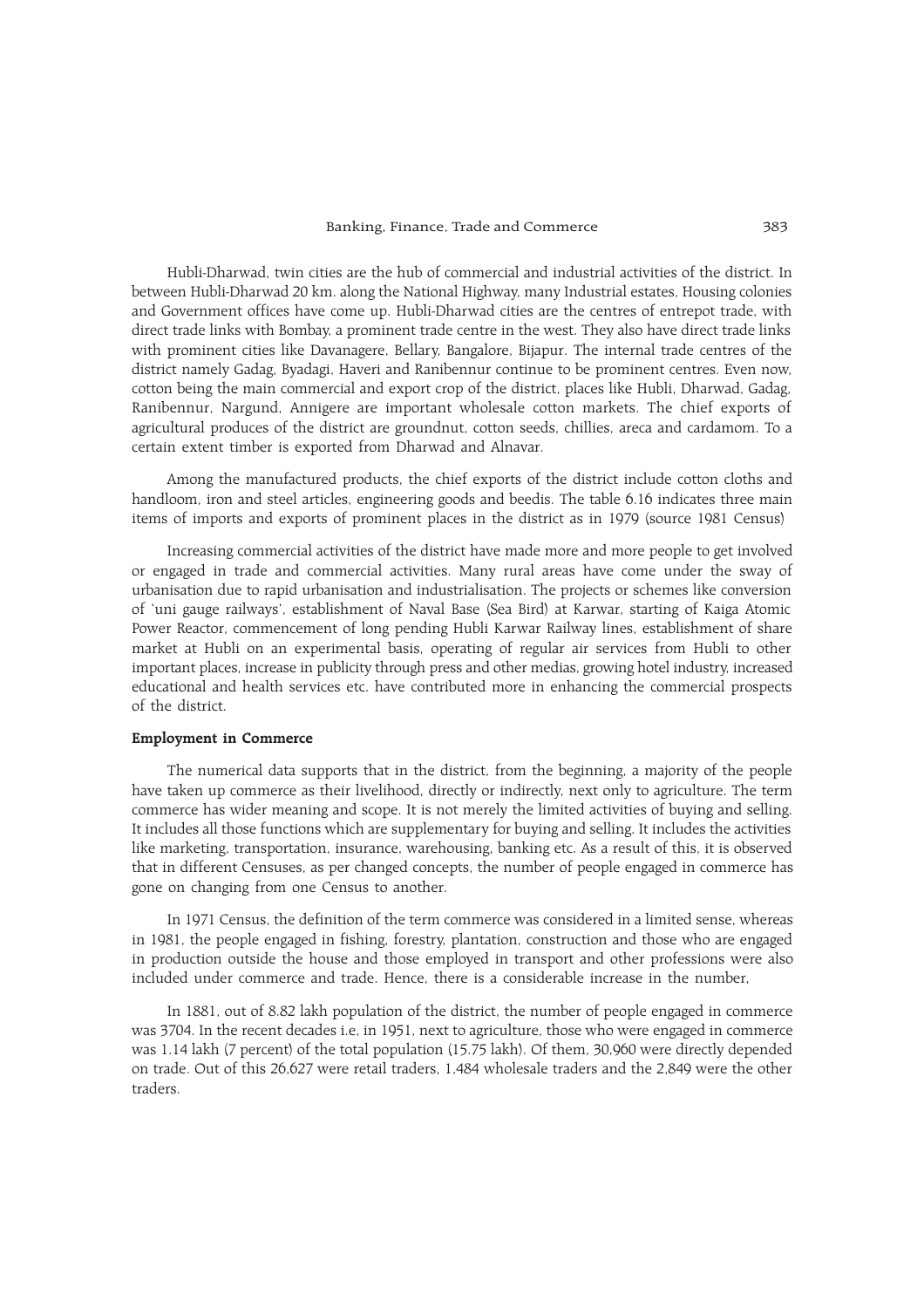| Towns<br>Sl.No.           |                                             | Name of three most important<br>commodities imported |                                |                             | Name of three most important<br>commodities exported |                                            |                                          | Name of three most important<br>commodities manufactured |                                            |
|---------------------------|---------------------------------------------|------------------------------------------------------|--------------------------------|-----------------------------|------------------------------------------------------|--------------------------------------------|------------------------------------------|----------------------------------------------------------|--------------------------------------------|
| 1 Alnawar                 | Cloth                                       | Iron and<br>Cement                                   |                                | Wood                        | Paddy                                                |                                            | furniture<br>Wooden                      | Avalakki<br>(Cheera)                                     |                                            |
| 2 Annigeri                | Rice                                        | Edible Oil                                           | Cloth                          | Cotton<br>$\frac{1}{2}$     | Wheat                                                | Groundnut                                  | Cotton<br>$(\text{int})$                 |                                                          |                                            |
| Byadgi<br>$\omega$        | lgrains<br>Food                             | Edible Oil                                           | Cloth                          | of timber<br>Cutsizes       | <b>Beedies</b>                                       | (puffed rice)<br>Mandakki                  | <b>Beedies</b>                           | (puffed rice)<br>Mandakki                                | Cotton (lint)                              |
| 4 Gadag-Betgeri           | dot                                         | Oilseeds                                             | leaves and<br>tobacco<br>Beedi | doth                        | and oil cakes<br>Edible oils                         | (atta, soji,<br>products<br>Wheat<br>etc.) | and oil cakes<br>Edible Oils             | Cotton sarees                                            | (Atta, soji,<br>products<br>Wheat<br>etc.) |
| Gajendragad<br>$\sqrt{2}$ | Cloth                                       | Stationery<br>articles                               | Metals                         | Cotton<br>$_{\text{limit}}$ | (decorticated)<br>Groundnut                          | Jowar                                      | Handloom<br>sarees                       | Oil cake<br>Oil and                                      |                                            |
| Hangal<br>$\circ$         | Paddy                                       |                                                      |                                | Rice                        | (atta, soji<br>products<br>Wheat<br>etc.)            |                                            | (atta, soji<br>products<br>Wheat<br>etc) |                                                          |                                            |
| 7 Haveri                  | Groundnut                                   | Cardamom<br>$\text{(raw)}$                           | Cotton                         | Cardamom<br>(processed)     | Hallow cement Edible oils<br>bricks                  |                                            | Cotton<br>$(\text{line})$                | Groundnut<br>$\overline{d}$                              | cement<br>Hallow<br>bricks                 |
| Hirekerur<br>$\infty$     | Cloth                                       | Foodgrains                                           |                                | Cotton<br>$_{\text{limit}}$ | Chillies                                             |                                            |                                          |                                                          |                                            |
| 9 Hubli-Dharwad           | Cloth                                       | Drugs and<br>ceuticals<br>Pharma-                    | Cotton                         | Cotton<br>$_{\text{limit}}$ | Utensils                                             | Machineries                                | Lathe                                    | Electric<br>Motors                                       | types of<br>Special<br>pumps               |
| 10 Kalghatgi              | jungle<br>Soft wood<br>$_{\rm wood}$<br>and | Sugar                                                | Ground-<br>nut oil             | matches<br>safety           | Plywood                                              | Avalakki<br>(Cheera)                       | Safety<br>wood                           | Plywood and<br>Matches                                   |                                            |

Table 6.16 : Imports and Exports of prominent places (as in 1979) Table 6.16 : Imports and Exports of prominent places (as in 1979)

 $\overline{\phantom{a}}$ 

# 384 Dharwad District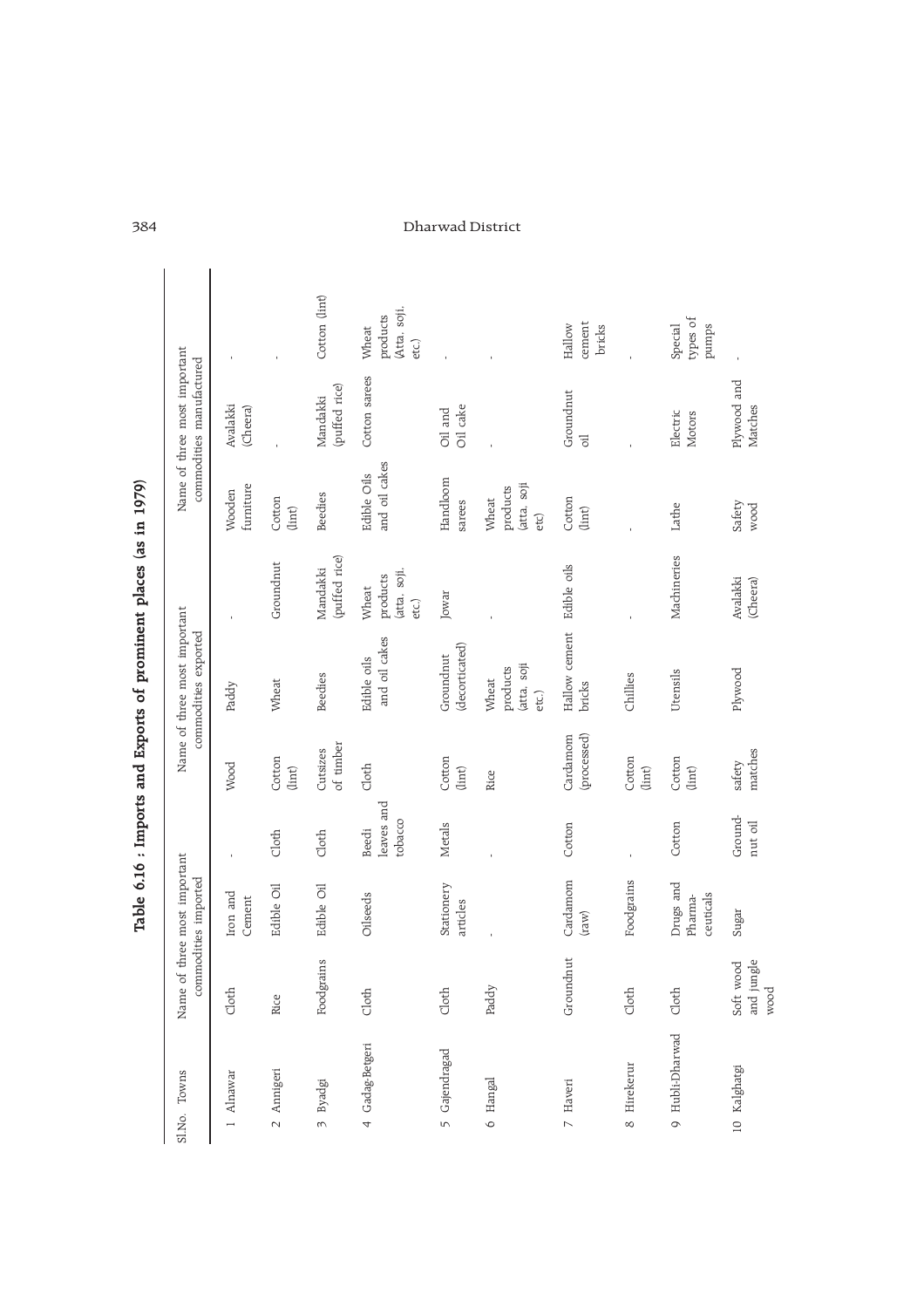|                 | Sl.No. Towns |                            | Name of three most important<br>commodities imported |            |                                        | Name of three most important<br>commodities exported |                                           |                             | Name of three most important<br>commodities manufactured |                        |
|-----------------|--------------|----------------------------|------------------------------------------------------|------------|----------------------------------------|------------------------------------------------------|-------------------------------------------|-----------------------------|----------------------------------------------------------|------------------------|
|                 | 11 Kundgol   | Rice                       | Jowar                                                | Edible oil | Chillies                               | Cotton (lint)                                        | (decorticated)<br>Groundnut               | Cotton<br>(lint)            | Pottery                                                  | Confectionery<br>goods |
| $\overline{2}$  | Lakshmeshwar | Rice                       | Jowar                                                | Jaggery    | Sesamum                                | Groundnut                                            | Dry chillies                              |                             |                                                          |                        |
| $\vec{z}$       | Mulgund      | Cement                     | Sugar                                                | Cloth      | Cotton (lint)                          | Groundnut                                            | Chillies                                  | Groundnut<br>$\overline{d}$ | Pottery                                                  | Cotton (lint)          |
|                 | 14 Mundargi  | Rice                       | Kerosene<br>oil                                      | Sugar      | Groundnut<br>$\overline{\mathbf{d}}$   | Cotton (lint)                                        | Raw silk                                  | Khadi cloth                 | Groundnut<br>oil                                         | Cotton (lint)          |
| $15 \,$         | Naregal      | Cotton                     | Groundnut                                            | Rice       | Groundnut<br>$\overline{d}$            | Cotton (lint)                                        |                                           | Groundnut<br>oil            | Cotton (lint)                                            |                        |
|                 | 16 Nargund   | implements<br>Agricultural | Drugs and<br>ceuticals<br>pharma-                    | Groceries  | Cotton yarn                            | (atta, soji<br>products<br>Wheat<br>etc.)            | Edible oils                               | Cotton yam                  | Wheat pro-<br>ducts (atta,<br>soji, etc.)                | Edible oils            |
| $\overline{17}$ | Navalgund    | Wheat                      | Cotton                                               |            | (atta, soji, etc)<br>products<br>Wheat | Cotton (lint)                                        |                                           | Cotton (lint)               | Wheat pro-<br>ducts (atta,<br>soji, etc.)                |                        |
| $\frac{8}{2}$   | Ranibennur   | Jowar                      | Jaggery                                              | Rice       | Handloom<br>sarees                     | Groundnut oil                                        | blankets<br>(Kambli)<br>woollen<br>Coarse | Handloom<br>sarees          | blankets<br>(Kambli)<br>woollen<br>Coarse                | Groundnut oil          |
| $\overline{0}$  | Ron          | Foodgrains                 | Groundnut                                            | Cloth      | Groundnut<br>$\overline{d}$            |                                                      |                                           | Groundnut<br>oil            |                                                          |                        |
| $\Omega$        | Savanur      | Sugar                      | Kerosene<br>$\overline{d}$                           | Rice       | <b>Beedies</b>                         | Betal leaf                                           | Cotton (lint)                             | <b>Beedies</b>              | Washing soap<br>powder                                   | Cotton (lint)          |
| $\overline{21}$ | Shiggoan     | Tobacco                    | Sugar                                                | Cotton     | Betal leaf                             | Jowar                                                | Cotton (lint)                             | <b>Beedies</b>              |                                                          |                        |
| $\overline{2}$  | Shirahatti   | Rice                       | Groundnut                                            | Cloth      | Jowar                                  | Groundnut oil                                        | Chillies                                  | Groundnut<br>$\overline{d}$ | and flax bags<br>Gunny bags                              |                        |

# Banking, Finance, Trade and Commerce 385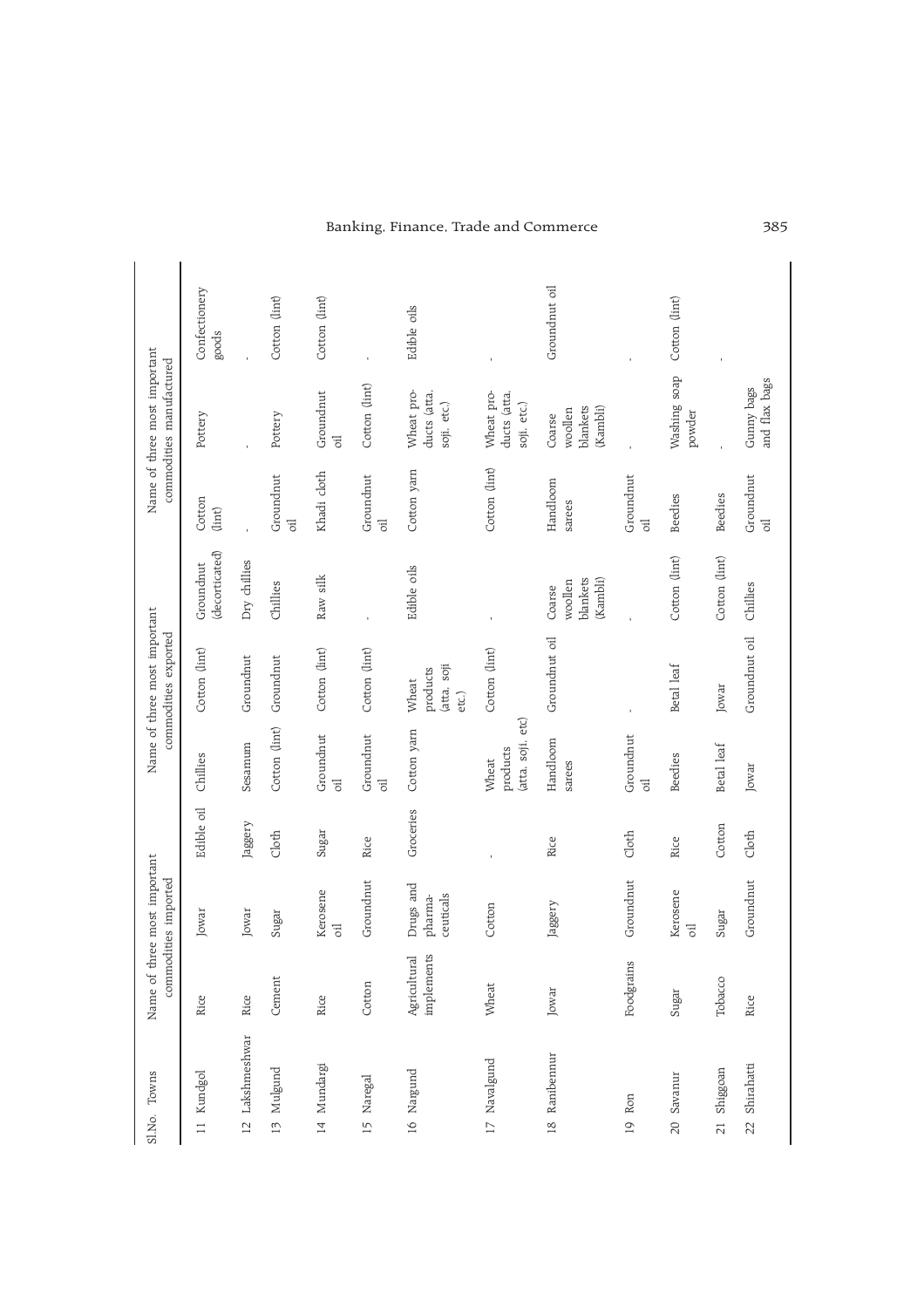In 1971, out of the total population of the district (23.42 lakh) 60,968 were engaged in trade. The breakup figure for urban and rural were 40,726 and 20,242 respectively. The number of men engaged in trade was 55,781 and women was 5187.

Next to Gadag, the number of men engaged in trade in other taluks of the district in the descending order were as follows: Ranibennur (4,153), Haveri (3,563), Ron (3,150), Hirekerur (2,501), Shirahatti (2,427), Hanagal (2,218). In these taluks also, as usual, as in urban areas, more persons were engaged in trade as per the 1971 Census.

In 1981, of the total population of the district of 29.45 lakh, the number engaged in commerce was 2,93,359 and of them 2,60,269 were men and 33,090 were women. The distribution in urban and rural was 2,07,270 and 86, 089 respectively. The number of persons engaged in commerce in Hubli-Dharwad Corporation limits was 1,20,271 which was more than half the number engaged in commerce in all the remaining urban areas of the district. Next to Hubli, the taluks which had the most number of people engaged in commerce were the following : Gadag (35,698), Ranibennur (23,235), Haveri (14,656), Ron (11,529), Shirahatti (9,138), Dharwad (9,023), Navalgund (8,236), and Hirekerur (8,184). From among the municipal towns, next to Hubli-Dharwad were Ranibennur (12,340), Gadag (8,429), Haveri (7,392), Nargund (3,869), Byadagi (3,719), Lakshmeshwar (3,340) and Savanur (3,083).

# Registered Traders

As per the provisions of Bombay Commercial Tax Act 1946, those traders who were engaged in import business and production of goods and whose annual turnover exceeded Rs. 10,000, were to be registered. Likewise, other traders whose annual turnover exceeded Rs. 30,000 had to be registered. In 1951, most of the traders in the district did not come under the purview of this Act, as reported in the Gazetteer. In March 1951, excluding Hubli-Dharwad and Gadag cities, the number of traders registered in the district was 432 and their total annual turnover was Rs. 210 lakh. Of these business establishments, a majority 239 (55 percent) were food grain merchants with an annual turnover of Rs. 141 lakh (66 percent of the total turnover). Those who were engaged in the trade of cloth and other consumer goods were 104 (24 percent) and their annual turnover was Rs. 19.65 lakh (9.4 percent). Those who were engaged in the trade of other article was 65 with an annual turnover of Rs. 43.80 lakh (20 percent). The registered traders who were selling building materials were found in Dharwad and Ron taluks and Haveri town. The traders who were engaged in selling industrial goods were at Dharwad, Mundargi, Haveri and Shirahatti.

# Retail Traders

In addition to the above mentioned wholesale traders, there were several thousands of retail traders without any registration. By the end of March 1952, as per the provisions of Bombay Shops and Establishments Act 1948, within the municipal limits of Hubli, Gadag-Betageri and Dharwad there were 3935, 1478 and 992 shops respectively licenced by the concerned municipalities engaged in selling variety of goods. In these shops at Hubli, 8000 people (men and women together) at Gadag-Betageri 3,200 persons, in Dharwad 1512 people were working, as recorded in the District Gazetteer. Among the retail shops of Hubli a majority of 663 were pan beeda and cigar shops, 617 provision (kirani) shops, 218 cloth shops, in addition to sweet meat shops (125), jewellary shops (223), stationery (134) and there were 617 shops where other goods were sold. In Dharwad municipal limits, the distribution was as follows: The majority of shops were kirani (221), pan-beeda (198), timber and fuel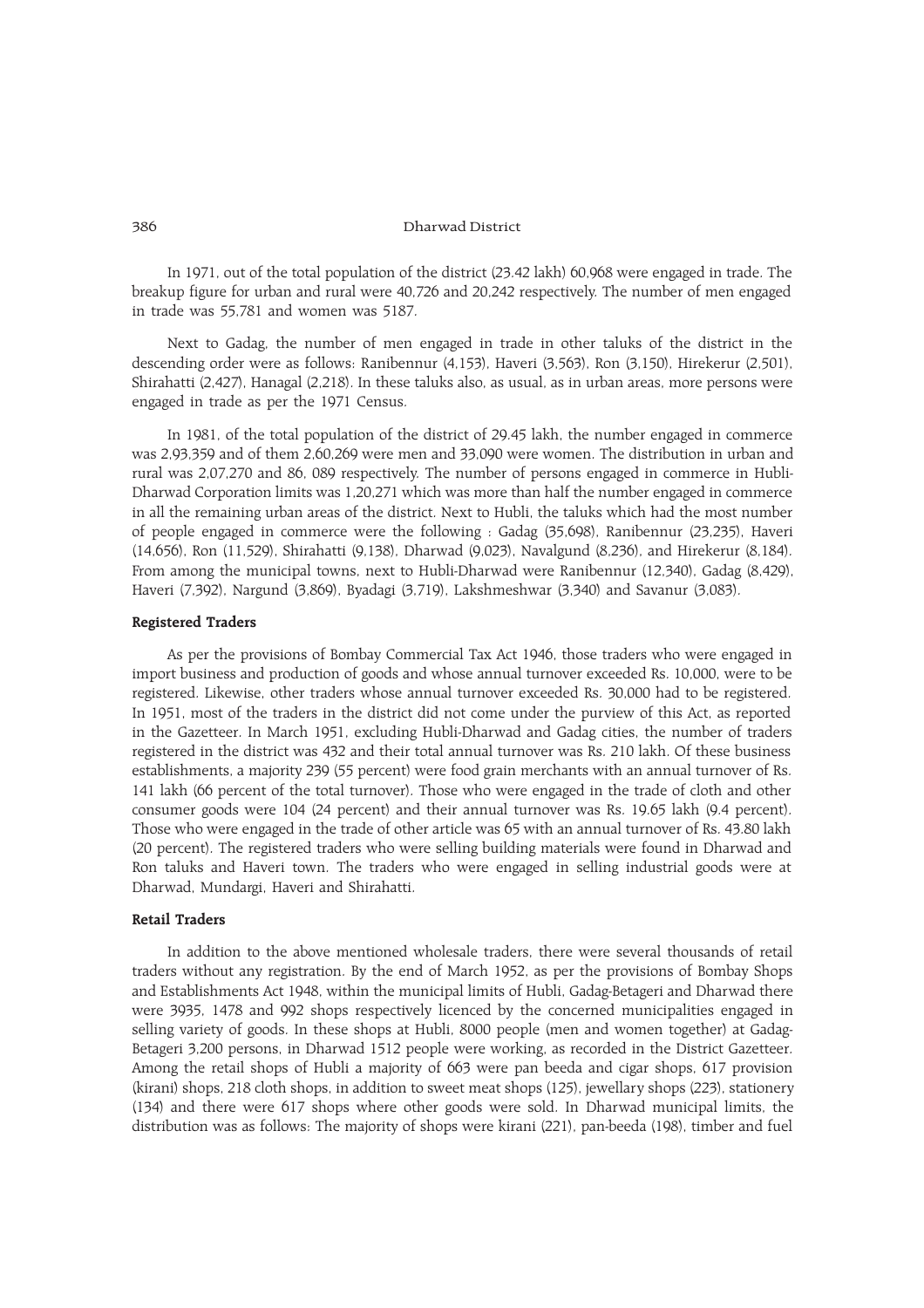(75), cloths (63), saraffs (35), leather goods and footwear (33), sweet meat shops (33). It is learnt that no ladies were employed in any of these shops at Dharwad. Among the shops in Gadag-Betageri municipal limits a majority were kirani shops (431), followed by pan beeda (347), cloth and hosiery (352), ready made garments (150), chappals and leather goods (94), stationery (78), booksellers and publishers (27) in addition to 436 other shops.

As per 1971 Census, the total number of retail traders in the district was 17,577 and of them 14,637 were in rural areas, which was the largest in the state. Regarding nine wholesale trade centres of the state, Hubli-Dharwad together had 493 wholesale business units which was the second largest, next to Bangalore (i.e, 2,312). In recent years, the number of traders registered in the district under KST and CST have increased. Their details are as follows: The figures in the brackets indicate number registered under CST. 1988-89 : 12,928 (6,145), 1989-90 : 15,106 (7,396), 1990-91 : 16,711 (4,726), 1991- 92 : 15,375 (7,956), and 1992-93 : 15,858 (7,907).

The table 6.17 indicates the number of traders registered under KST and CST during the last five years in important commercial centres of the district like Hubli, Dharwad, Gadag, Haveri and Ranibennur as per the information furnished by the Commercial Tax Department.

| Place      | 1988-89    |            | 1989-90    |            | 1990-91    |            | 1991-92    |            |            | 1992-93    |
|------------|------------|------------|------------|------------|------------|------------|------------|------------|------------|------------|
|            | <b>KST</b> | <b>CST</b> | <b>KST</b> | <b>CST</b> | <b>KST</b> | <b>CST</b> | <b>KST</b> | <b>CST</b> | <b>KST</b> | <b>CST</b> |
| Hubli      | 4997       | 3295       | 6583       | 3989       | 6621       | 3532       | 6207       | 3792       | 7040       | 4306       |
| Dharwad    | 1812       | 764        | 2142       | 942        | 2616       | 1348       | 2406       | 1164       | 2300       | 1094       |
| Gadag      | 2530       | 855        | 3061       | 1147       | 3094       | 1572       | 3019       | 1218       | 2996       | 1254       |
| Haveri     | 1615       | 561        | 1652       | 504        | 1534       | 456        | 1522       | 456        | 1405       | 482        |
| Ranibennur | 1580       | 665        | 1642       | 734        | 1750       | 730        | 1577       | 817        | 1611       | 707        |

Table 6.17

## REGULATED MARKETS

Among other things, which are supplementary for the development of agriculture, the existence of organised marketing for agricultural products play an important role. Before the introduction of regulated marketing system for agricultural produces most of the agricultural produces and other produces were sold in the local weekly shandy or markets through the merchants or directly. This system of marketing had inherited several defects and was not a perfect marketing. It had several middlemen and was subjected to exploitation of both the growers and consumers. The marketing of major commercial crop of the district i.e. cotton, was regulated in 1927 (as per Bombay Cotton Market Act, 1927). Accordingly, in Gadag and Hubli, marketing of cotton was regulated in 1938. During the next year (1939), Bombay Agricultural produce Marketing Act was passed. Accordingly except millets, marketing of all other important agricultural produces were regulated. During the war period (1939- 45), since the government imposed restrictions on the sale of millets and introduced controlling system, the above Act was not implemented effectively and most of the markets were not economically viable. The old markets like Hubli and Gadag were brought under the purview of new act i.e, the Act of 1939, in the year 1942. The Marketing Regulation Act was extended to the markets like Nargund, Annigeri, Dharwad and Byadagi in 1947-48. According to the provisions of 1939 Act, the market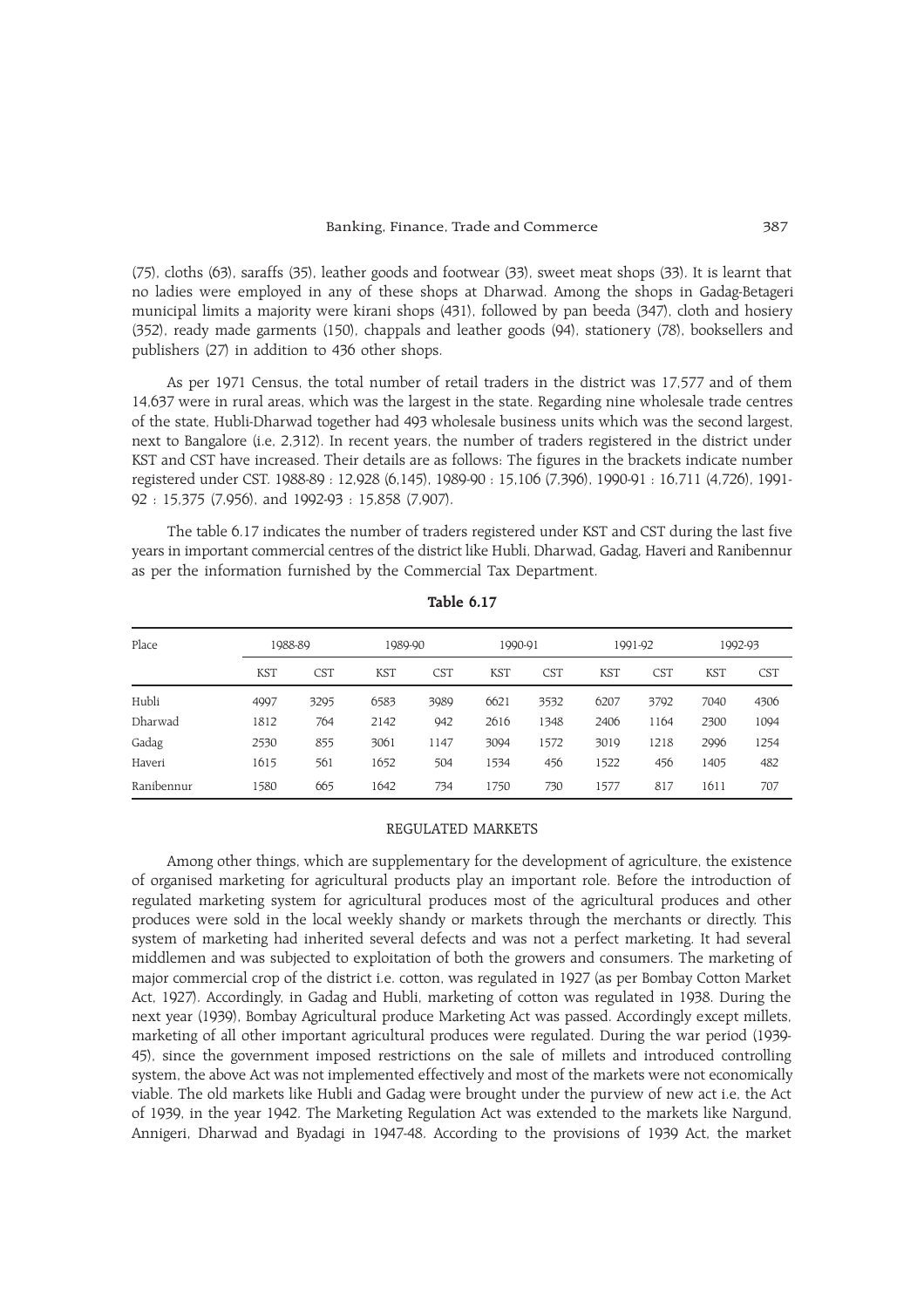committee used to consist of 15 members, and of them, six were to be elected from among the agriculturists or organisations associated with agriculture, five were the representatives of licenced merchants of market area, two from local municipality , and the remaining two were to be the nominees of the Government.

Before the reorganisation of the state, the Registrar of Co-operative Societies used to be the Director of Agricultural Produce Markets. The District Collector was the enforcing authority of the provisions of 1939 Act. The constitution of market committee and control over it were also entrusted to the District Collector. The District Marketing Inspector used to head the department at the district level, who used to work under the control of Assistant Marketing Officer at the divisional level. The divisional office was at Dharwad.

#### Agricultural Produce Marketing (Regulation) Act 1966

A decade after the reorganisation of the State i.e, in 1966, a comprehensive and uniform Agricultural Produce Marketing (Regulation) Act 1966, applicable to the entire state was enacted. An office of the Assistant Director of Agricultural Marketing was opened at Dharwad to supervise the functioning of the A.P.M.Cs. in the district. The department administers the Karnataka Agricultural Produce Marketing Regulation Act, 1966, and the Karnataka Ware House Act 1961, and Agricultural Produce (Grading and Marketing) Act 1937 (Central Act) etc. Dharwad district has the highest number of regulated markets in the State. The Act has made a provision for the constitution of market committee for each marketing area consisting of producers, merchants, commission agents, municipalities, co-operative institutions and Government representatives. The main sources of income of the market committees are market fee and licence fee. Since 1978, the maximum market fee payable by the buyer is one rupee for goods valued Rs. 100. There is a provision for establishing a 'market fund' and all expenses of the committee are met out of this fund only.

#### Regulated Commodities

In view of the comprehensive definition of the term agricultural produce, the word, now includes the produces like cattle,chicken, all processed or unprocessed agricultural produces, horticulture, dairy, fishery, forest products and such other commodities, notified by the government from time to time. Generally after conducting the survey of those agricultural produces grown or assembled in the market area, these are notified for regulation.

In Dharwad district, there are 16 markets and 36 sub-markets. The details about them i.e, area of operation, year of starting, income and expenditure, market functionaries, main imports and exports, etc. are given in the following tables.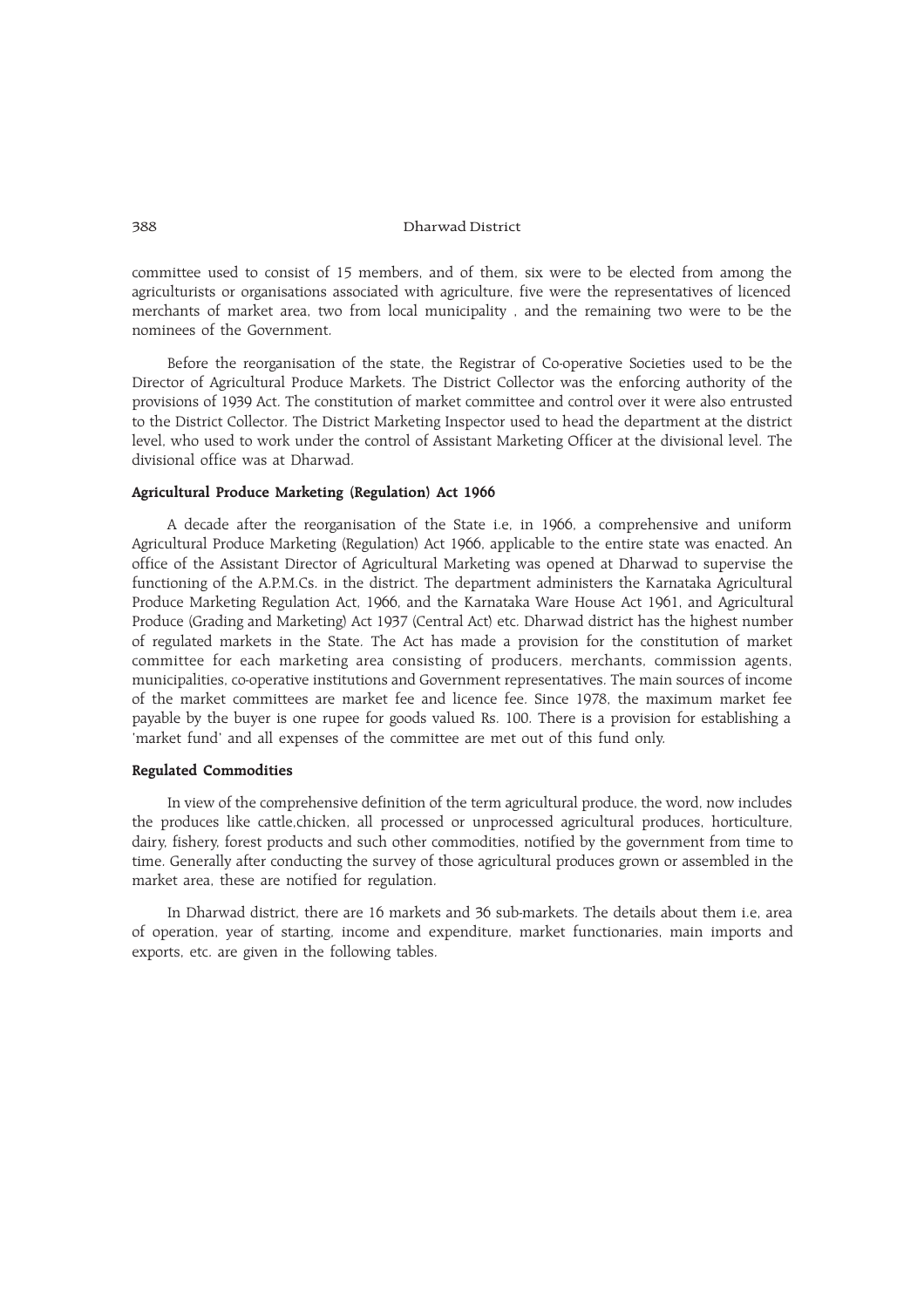| Sl.No.                   | Main market  | Jurisdiction                                       | Date of establishment |      |                   | Sub-Market                                                                        |
|--------------------------|--------------|----------------------------------------------------|-----------------------|------|-------------------|-----------------------------------------------------------------------------------|
|                          |              |                                                    | of main market        |      | Place             | Date of Establishment                                                             |
|                          | 1 Dharwad    | Dharwad taluk<br>$1 - 8 - 93$<br>since 1<br>Entire | 5-2-1947              | -i N | Alnawar<br>Moraba | market jurisdiction since 11.8.93)<br>3-12-1986 (Came under Annigeri<br>19-4-1975 |
| $\overline{C}$           | Haveri       | Haveri taluk<br>Entire                             | 1-11-1955             |      | Guttala           | 3-11-1960                                                                         |
|                          |              |                                                    |                       |      | Karjagi           | 7-1-1987                                                                          |
| w.                       | Savanur      | Entire Savanur taluk                               | 15-5-1956             |      | Yalavagi          | 20-6-1992                                                                         |
| 4.                       | Byadgi       | Byadgi Taluk<br>Entire                             | 15-12-1947            |      | Chikbasur         | 1-3-1984                                                                          |
|                          |              |                                                    |                       |      | Motebennur        | 12-2-1987                                                                         |
| 5.                       | Ranibennur   | Ranibennur taluk<br>Entire                         | 27-5-1953             |      | Halgeri           | $6 - 12 - 1968$                                                                   |
| $\circ$                  | Hangal       | Hangal taluk<br>Entire                             | 26-3-1976             |      | Akki Alur         | 26-3-1976                                                                         |
| $\overline{\mathcal{L}}$ | Lakshmeshwar | Shirahatti taluk<br>Entire                         | 26-5-1992             |      | Shirahatti        | 23-6-1955                                                                         |
|                          |              |                                                    |                       |      | Bellatti          | 23-6-1955                                                                         |
|                          |              |                                                    |                       |      | Shigli            | 23-6-1955                                                                         |
| &.                       | Kundgol      | Kundgol taluk<br>Entire                            | 9-2-1961              |      | Saunshi           | 8-7-1972                                                                          |
|                          |              |                                                    |                       |      | Gudgeri           | 17-4-1977                                                                         |
|                          | 9. Gadag     | Entire Gadag taluk                                 | $1 - 3 - 1943$        |      | Mulgund           | 1-6-1948                                                                          |
|                          |              |                                                    |                       |      | Hulkoti           | 8-3-1960                                                                          |
|                          |              |                                                    |                       |      | Kurtakoti         | 2-10-1987                                                                         |
|                          |              |                                                    |                       |      | Hombala           | 143-1988                                                                          |
|                          |              |                                                    |                       |      | Kotumachgi        | 14-3-1988                                                                         |
|                          |              |                                                    |                       |      | Soratur           | 30-6-1988                                                                         |
|                          | 10. Mundargi | Mundargi taluk<br>Entire                           | 28-5-1959             |      | Dambla            | 30-11-1961                                                                        |
| $\equiv$                 | Hole Alur    | Ron taluk<br>Entire                                | 28-5-1954             |      | Ron               | 13-5-1969                                                                         |
|                          |              |                                                    |                       |      | Gajendragad       | 13-5-1969                                                                         |
|                          |              |                                                    |                       |      | Naregal           | 13-5-1969                                                                         |
|                          |              |                                                    |                       | 4.   | Sudi              | 13-5-1969                                                                         |

Table 6.18 : The following table indicates the distribution of Main and sub-Markets,<br>their date of establishment and area of operation Table 6.18 : The following table indicates the distribution of Main and sub-Markets, their date of establishment and area of operation

# Banking, Finance, Trade and Commerce 389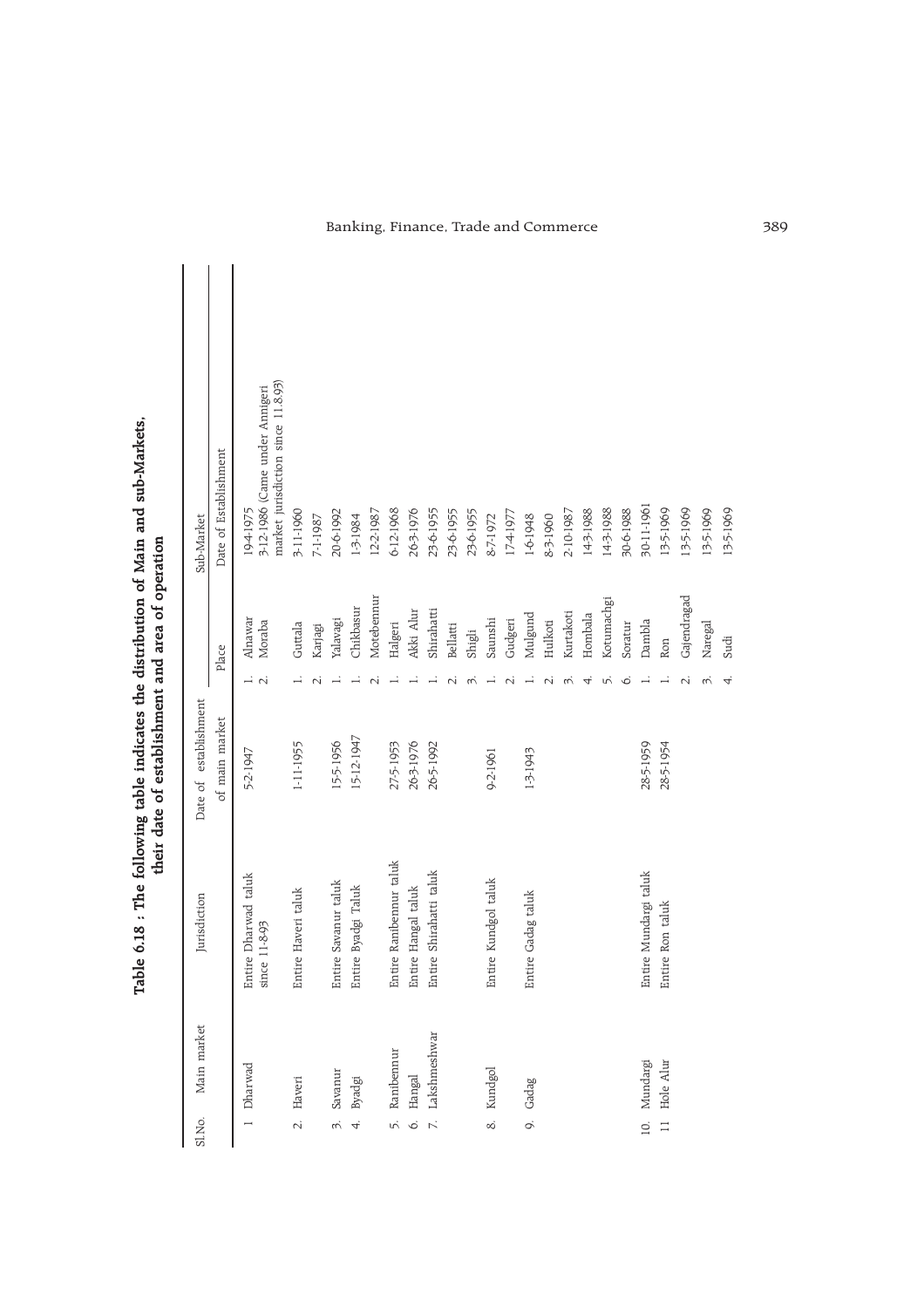| Sl.No. | Main market   | Jurisdiction                                                              | Date of establishment |   |                                  | Sub-Market                                                                                                                                                                             |
|--------|---------------|---------------------------------------------------------------------------|-----------------------|---|----------------------------------|----------------------------------------------------------------------------------------------------------------------------------------------------------------------------------------|
|        |               |                                                                           | of main market        |   | Place                            | Date of Establishment                                                                                                                                                                  |
|        | 12. Hirekerur | Entire Hirekerur taluk                                                    | 24-1-1962             | N | Rattihalli<br>Masur              | 5-8-1965<br>5-8-1965                                                                                                                                                                   |
|        |               |                                                                           |                       |   | Hamsabhavi                       | 5-8-1965                                                                                                                                                                               |
|        | 13 Hubli      | Entire Hubli taluk<br>20-6-1992<br>since                                  | 46-1943               |   | No submarket                     |                                                                                                                                                                                        |
|        | 14 Nargund    | Entire Nargund taluk                                                      | 25-5-1947             |   | Shirol                           | 14-3-1985                                                                                                                                                                              |
|        |               | 11-8-1993<br>since                                                        |                       |   | Konnur                           | 18-10-1985                                                                                                                                                                             |
|        |               |                                                                           |                       |   | Chiknargund                      | 8-5-1989                                                                                                                                                                               |
|        |               |                                                                           |                       | ⊖ | Alagawadi<br>Shalawadi<br>Hebbal | were attached to Annigeri<br>market since 11-8-1993<br>These 3 sub-markets<br>23-5-1986<br>16-10-1986<br>21-1-1988                                                                     |
|        | 15 Annigeri   | Entire Navalgund taluk<br>11-8-1993<br>since                              | 5-2-1948              |   | 1. Navalgund                     | Dharwad Market and sub-markets of<br>16-4-1969 The Moraba sub-market of<br>Alagawadi, Hebbal and Shalawadi of<br>Nargund Market were transferred to<br>Annigeri market since 11-8-1993 |
|        | 16 Shiggaon   | Entire Shiggaon taluk<br>and entire Kalghatgi<br>since 20-6-1992<br>taluk | 20-6-1992             |   | 1. Kalghatgi                     | 20-6-1992 Bifurcated from Hubli main<br>independent main market.<br>market and declared as                                                                                             |
|        |               |                                                                           |                       |   |                                  |                                                                                                                                                                                        |

Source : District Marketing Office, Dharwad

# 390 Dharwad District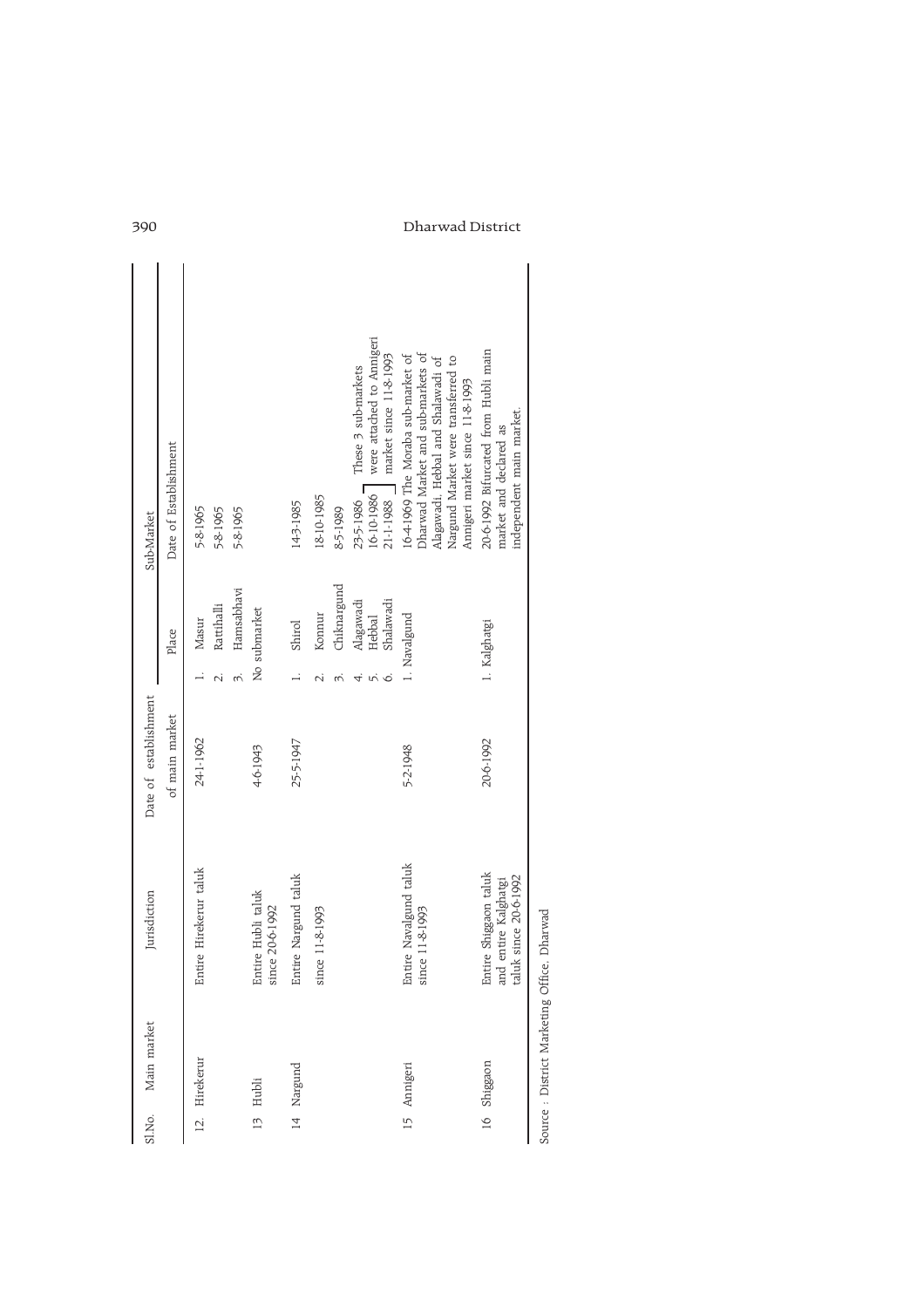# Table 6.19 : The table given below shows the income and expenditure figures of Agricultural Produce Marketing Committees of Dharwad District

Rs.in lakh

| A.P.M.C.s    |             | 1987-88          | 1991-92     |                  |  |
|--------------|-------------|------------------|-------------|------------------|--|
|              | Income (Rs) | Expenditure (Rs) | Income (Rs) | Expenditure (Rs) |  |
| Dharwad      | 27.52       | 15.92            | 37.58       | 14.11            |  |
| Haveri       | 19.51       | 10.50            | 26.37       | 11.93            |  |
| Ranibennur   | 37.61       | 20.66            | 71.28       | 22.52            |  |
| Hangal       | 2.44        | 1.99             | 3.09        | 3.50             |  |
| Savanur      | 3.84        | 2.29             | 8.01        | 2.63             |  |
| Byadgi       | 16.30       | 8.18             | 44.47       | 21.17            |  |
| Lakshmeshwar | 6.48        | 4.17             | 7.69        | 3.71             |  |
| Kundgol      | 3.24        | 1.19             | 2.65        | 1.50             |  |
| Gadag        | 49.76       | 27.03            | 77.49       | 37.07            |  |
| Mundargi     | 3.58        | 3.18             | 3.00        | 1.06             |  |
| Hole Alur    | 3.94        | 3.02             | 5.85        | 3.48             |  |
| Nargund      | 18.01       | 11.95            | 37.47       | 11.46            |  |
| Annigeri     | 4.69        | 4.27             | 10.42       | 4.22             |  |
| Hirekerur    | 3.27        | 2.32             | 4.50        | 2.60             |  |
| Hubli        | 65.92       | 39.59            | 92.09       | 52.81            |  |

Source : Agricultural Marketing Department, Dharwad.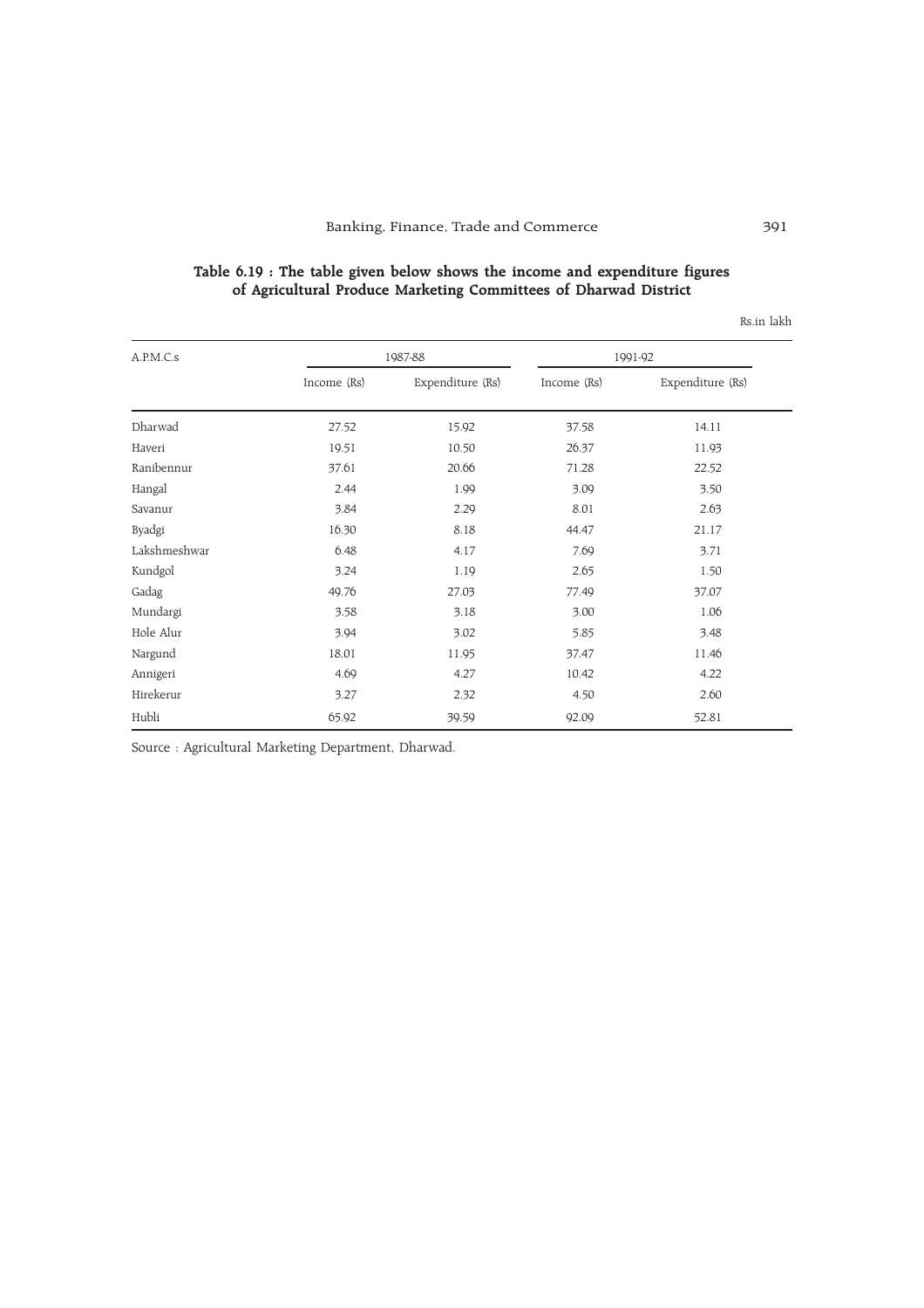|                  | Table           |                 |                   |          |                |               | 6.20: The various licencee Mmarket Functionaries operating in the Regulated<br>Markets of the district as in 1991-92 were as follows |                    |                 |                   |                |
|------------------|-----------------|-----------------|-------------------|----------|----------------|---------------|--------------------------------------------------------------------------------------------------------------------------------------|--------------------|-----------------|-------------------|----------------|
| Regulated market | Dalals          | Traders         | traders<br>Retail | Weighmen | Hamals         | Exporters     | Importers                                                                                                                            | carriers<br>Public | Cartmen         | Warehouse-<br>men | Processers     |
| Dharwad          | 101             | 202             | 202               |          | 94             | 83            | 132                                                                                                                                  | $\frac{8}{2}$      | $\overline{16}$ | ∘                 | $\Omega$       |
| Haveri           | 95              | 69              | 385               | 4        | $\overline{5}$ | 66            | $\infty$                                                                                                                             |                    |                 | 80                | $\Box$         |
| Ranibennur       | 368             | 152             | $\infty$          | 26       | 572            | 134           | 85                                                                                                                                   |                    | σ               |                   | $\overline{4}$ |
| Savanur          | 29              | 27              | 204               |          | 47             | 23            | $\overline{c}$                                                                                                                       |                    | ∝               | 22                | w              |
| Byadgi           | 142             | 187             | 333               |          | 156            | 134           | $\Xi$                                                                                                                                |                    | ⊴               |                   |                |
| Hangal           |                 | 57              | 179               |          |                | $\frac{4}{6}$ | 32                                                                                                                                   |                    |                 | 50                | 38             |
| Lakshmeshwar     | 26              | 62              | 448               | $\infty$ | 103            | 52            | 83                                                                                                                                   | $\overline{10}$    |                 | 46                | $\overline{0}$ |
| Kundgol          | $\infty$        | 52              | 723               |          | $\overline{4}$ | $\approx$     | 15                                                                                                                                   |                    |                 | 15                |                |
| Gadag            | 178             | 331             | 563               | 57       | 206            | 189           | 190                                                                                                                                  | $\overline{4}$     |                 | 249               | $\overline{7}$ |
| Mundargi         | $\overline{17}$ | $\overline{16}$ | 155               |          | 50             | 15            | IJ                                                                                                                                   | $\infty$           |                 | 26                | O              |
| Hole-Alur        | \$              | 73              | 946               |          | K              | 46            | 35                                                                                                                                   |                    |                 | 64                | $\overline{0}$ |
| Annigeri         | $\varphi$       | $\overline{7}$  | $\frac{8}{2}$     |          | 33             | 90            | 90                                                                                                                                   | 23                 |                 | 24                | m              |
| Nargund          | $\approx$       | 79              | 215               |          | 55             | 57            | \$                                                                                                                                   |                    |                 | 53                | 53             |
| Hirekerur        | $\vec{c}$       | $\approx$       | <b>380</b>        |          | ∞              | $\circ$       |                                                                                                                                      |                    |                 | ∘                 | $\overline{C}$ |
| Hubli            | 267             | 567             | 1093              | $\infty$ | 245            | 211           | 291                                                                                                                                  | $\overline{C}$     |                 | $\overline{C}$    | 87             |
|                  |                 |                 |                   |          |                |               |                                                                                                                                      |                    |                 |                   |                |

Source : District Marketing Office, Dharwad. Source : District Marketing Office, Dharwad.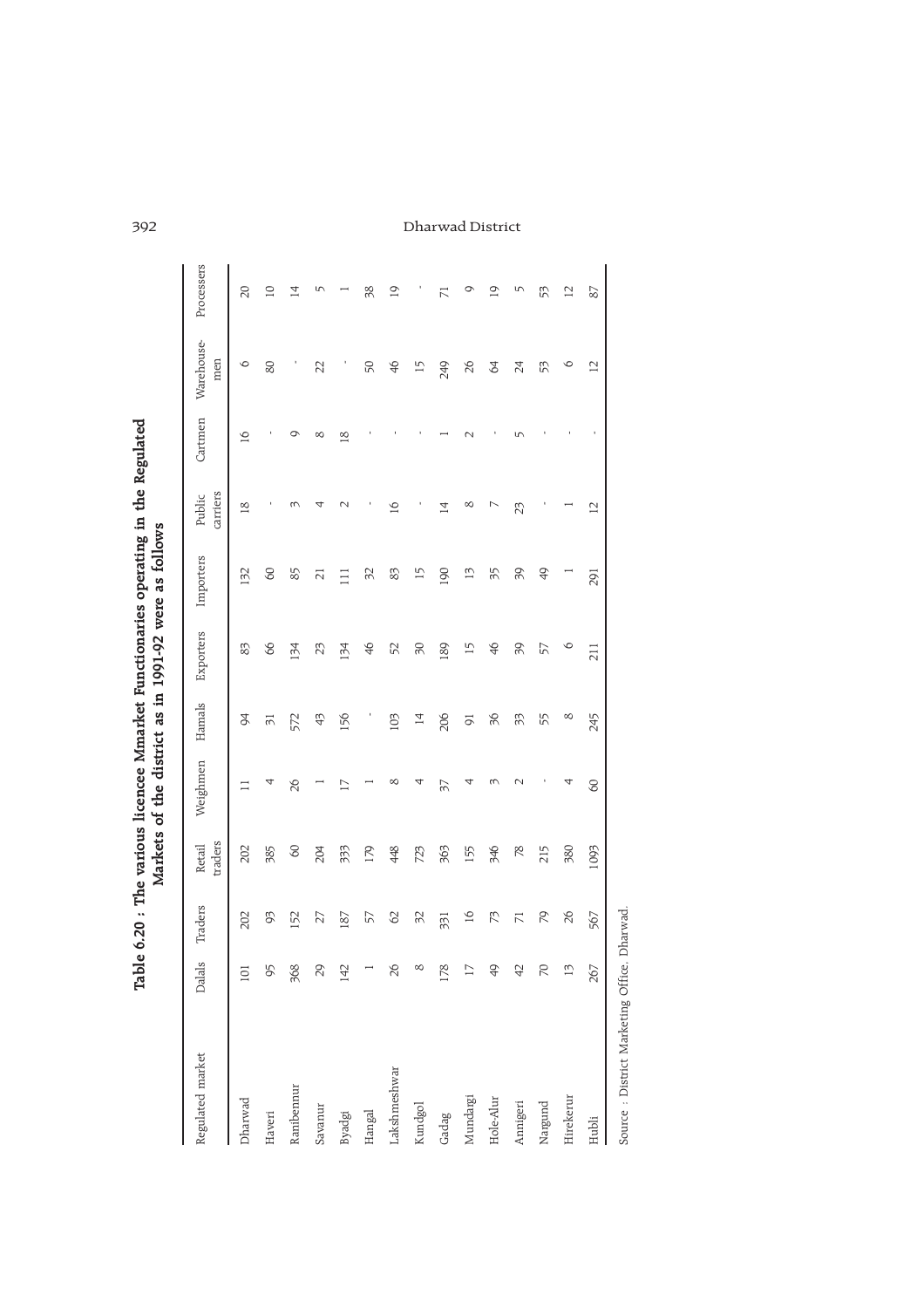Banking, Finance, Trade and Commerce 393

|              | Sl.No. Regulated Market | Imports                                                                                                                                           | Exports                                                                                                                                     |
|--------------|-------------------------|---------------------------------------------------------------------------------------------------------------------------------------------------|---------------------------------------------------------------------------------------------------------------------------------------------|
| $\mathbf{1}$ | Dharwad                 | Jaggery, Rice, Timber and                                                                                                                         | Cotton, Wheat, Jowar, Groundnut,                                                                                                            |
|              |                         | wood products, Betel leaves                                                                                                                       | Green gram, Bengalgram, Tur                                                                                                                 |
| 2            | Haveri                  | Jowar, Pulses                                                                                                                                     | Oilseeds, Dry Chillies, Cotton, Pulses                                                                                                      |
| 3            | Savanur                 | Cotton. Groundnut. Betel leaves                                                                                                                   | Cotton, Groundnut, Betel leaves                                                                                                             |
| 4.           | Byadgi                  | Dry Chillies                                                                                                                                      | Dry chillies                                                                                                                                |
| 5.           | Ranibennur              | Cotton, Groundnut, Maize, Food grains                                                                                                             | Cotton, Groundnut, Maize, Food grains                                                                                                       |
| 6.           | Hangal                  | Paddy, Rice, Cotton                                                                                                                               | Paddy, Rice, Cotton                                                                                                                         |
| 7.           | Lakshmeshwar            | Rice, Jaggery                                                                                                                                     | Dry chillies, Sesamum, Cotton                                                                                                               |
| 8.           | Kundgol                 | Rice                                                                                                                                              | Dry chillies, Cotton, Lint                                                                                                                  |
| 9.           | Mundargi                | Groundnut, Jowar                                                                                                                                  | Sesamum. Maize                                                                                                                              |
| 10.          | Nargund                 | Cotton, Maize                                                                                                                                     | Cotton, Maize                                                                                                                               |
| 11.          | Annigeri                | Wheat                                                                                                                                             | Cotton, Cotton (lint)                                                                                                                       |
| 12.          | Shiggaon                | Groundnut. Cotton                                                                                                                                 | Groundnut, Cotton                                                                                                                           |
| 13.          | Hole Alur               | Greengram, Maize, Jowar, Sesamum,                                                                                                                 | Greengram, Maize, Jowar, Sesamum,                                                                                                           |
|              |                         | Groundnut, Sunflower, Bengalgram                                                                                                                  | Groundnut, Sunflower, Bengalgram                                                                                                            |
| 14.          | Gadag                   | Greengram, Jowar, Maize, Tur,<br>Bengalgram, Wheat, Horsegram,<br>Alasundi, Madki, Groundnut, Kusbi<br>Sunflower, Cotton, Dry chillies,<br>Haveej | Jowar, Maize, Wheat, Horsegram, Tur<br>Greengram, Bengalgram, Alasundi<br>Madki, Cotton, Drychillies, Groundnut<br>Kusbi, Sunflower, Haveej |
| 15.          | Hirekerur               | Cotton, Paddy, Rice, Ragi, Jowar<br>Jaggery, Dry chillies                                                                                         | Cotton, paddy, Rice, ragi, Jowar, Jaggery<br>Dry chillies                                                                                   |
| 16.          | Hubli                   | Cotton, Groundnut, Drychillies<br>Onion, Potatoes, Jowar, Rice<br>Wheat. Pulses                                                                   | Cotton, Groundnut, Dyrchillies, Rice<br>Onion, Jowar, Potatoes, Wheat, Pulses                                                               |

# Table 6.21 : The following table indicates market-wise imports and exports of principal commodities

Source : Marketing Department.

# Grading

The grading facilities of agricultural produces are provided in the Regulated Markets of Dharwad, Hubli, Gadag, Ranibennur, Lakshmeshwar, Kundagol, Haveri, Nargund, Annigeri and Byadagi. The commodities graded are groundnut, cotton and dry chillies.

# Agricultural Produce Market Committee, Hubli

Among the important regulated markets of the state, next to Bangalore, Hubli is the second largest market. From the point of income, it is a Grade I market. It was started in 1943, as per the provisions of Bombay Agricultural Produce Market (Regulation) Act, 1939. In the beginning, marketing of cotton alone was regulated. In 1942, groundnut, safflower, sesamum were brought under the regulation.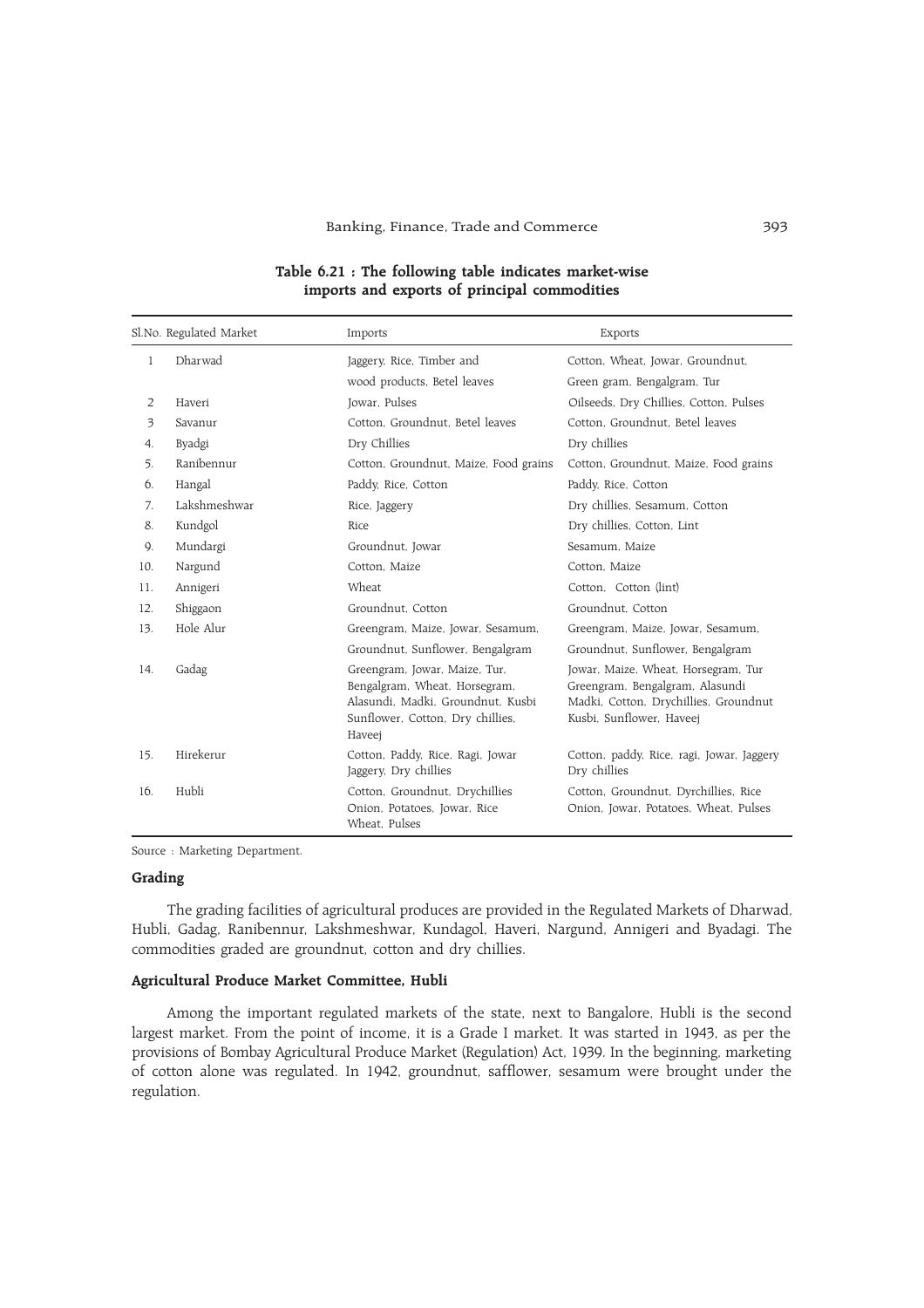In 1951-52, the income and expenditure of the market committee were Rs. 47,584 and Rs. 44, 986 respectively. In the market there were 399 buyers, 73 commission agents, 111 weighers and 88 hamals. The annual turnover of the market was Rs. 166 lakh. After the reorganisation of the state, with effect from 1968, it has started to function according to the provisions of the Karnataka Agricultural Produce Marketing (Regulation) Act 1966. Since June 1992, it is administered by the Government nominated body. In the beginning, the area of operation of the market covered the taluks of Hubli, Kalaghatagi, Shiggaon and 14 villages of Savanur taluk. In 1943, Sub markets were opened for Kalaghatagi, Shiggaon and Yelavagi functioning under the control of Hubli main market. Later in 1992, submarkets became independent markets. In 1953-54, the villages of Kundagol taluka which were added to Hubli market earlier were transferred to Kundagol market in 1961. At present, market area covers Hubli taluk including Hubli city. In this market as many as 52 agricultural produces are notified and regulated. The prominent among them are cotton, ginned cotton, chillies, groundnut, foodgrains, millets, jaggery, onion, potato etc. According to one estimation in a season, every year, about 2 lakh andice (docra) of cotton is brought here for marketing, out of which 'DCH' cotton will be about one lakh docras and the rest will be Jayadhar cotton. From 1954, millets, ragi, onion and potato, from 1961 dry chillies, from 1982 jaggery, and from 1998 fruits and vegetables were brought under the regulation.

The method of sale adopted for chief commodities like cotton, ginned cotton, groundnut and dry chillies is by tender (since 1962-63) and by open auction for onion, potato, betel leaves. Cattle are sold by mutual agreement. The chief commodities like cotton, groundnut are graded by general method. The market provides the facilities like free grading, transportation at concessional rates, protection from fire, market information and lodging facilities to farmers. In order to reduce the cost of marketing of farmers, free weighing facilities were provided from 1967 to 1987. Since this new market comprising of about 56 acres was found to be inadequate to meet the needs of this ever growing city, the marketing activities have been shifted to new market yard (Basaveshwara market) w.e.f. 10.10.1994, near Amargol in between Hubli and Dharwad. The new yard covering about 435 acres is said to be the biggest in Asia. For the new market, the land was purchased in 1978, the construction work of first phase started in 1984, were completed in 1986 covering about 118 acres. For the new market, till 1993, the total development expenditure made was Rs. 492.28 lakh including Rs. 144.39 lakh for purchase of lands. In order to complete the work, the market committee has raised a loan of Rs. 250 lakh from prominent market committees in the state and Rs. 190 lakh from the Karnataka Agricultural Market Board (NABARD Scheme). In the first phase, 180 godowns were constructed for the benefit of the merchants trading in cotton and other agricultural produces and these are distributed on ownership basis. The total arrivals of agricultural produces and their value for the last five years were as follows, the arrivals are in terms of quintals in lakh and value is in crores of Rs. 1988-89 : arrivals 18.49 (65.21) 1989-90 : 18.65 (56.89), 1990-91:18.53 (75.68), 1991-92 : 16.86 (73.10) and 1992-93 : 19.40 (82.84).

The income and expenditure of the committee (in terms of lakh of rupees) during the last four years were as follows: The figures in bracket indicate the expenditure. 1988-89 : 79.02 (53.25), 1989- 90 :72.68 (47.53), 1990-91 : 101.70 (60.64) and 1991-92 : 92.08 (52.81). During the year 1992-93 and 1989-90 the following were chief functionaries. The figures in bracket indicate the information for the year 1989-90. Commission Agents 292 (253), Wholesale buyers 527 (548), Retail buyers 501 (1,301), Others 1,020 (930).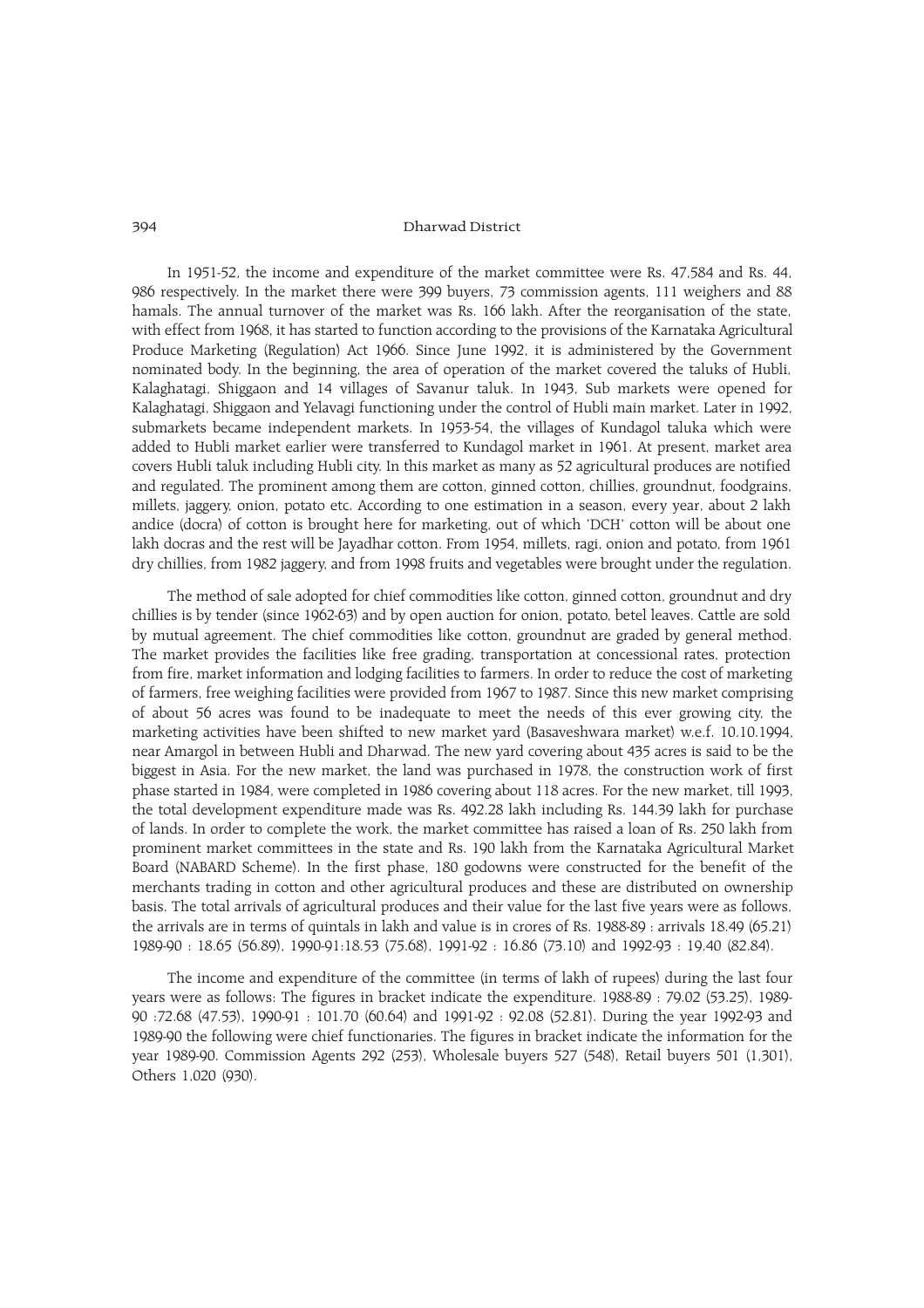# Agricultural Marketing Training College, Hubli

This is the first of its kind in the country which is engaged in imparting training for those who are involved in marketing of agricultural produces. It provides training facilities for employees of Agricultural produce market committees, marketing boards, employees of the department of marketing and to those who are associated with marketing functions. It also educates the farmers and panchayat members on profitability aspects of marketing .

It was first started in 1964 at Hubli by the Advisory Board of Regulated Markets of Karnataka, and later merged with the Karnataka State Agricultural Marketing Board, Bangalore, in 1978, and now works under its control as a training institute. Since 1972, the institute is providing training to the staff of the regulated markets for grading of different agricultural produces, and training to the farmers regarding profitable sale of agricultural produces and renders Radio lessons to farmers known as Banulipata (1982) said to be first of its kind in India. Postal tuition is also arranged to farmers in addition to study tours and many other useful programmes to farmers. During 1990-92, the institute had imparted grading training for 65 members, farmers training to 1,254. Radio lesson training programme for 14,830, and training to 837 farmers in agricultural schools etc. The college has a staff strength of 12 including the principal. The centre has facilities like good library, labs and guest house etc. It has brought out many useful publications relating to agricultural marketing.

# **SHANDIES**

Shandies or weekly bazars are in existence from the beginning as one of the commercial activities. During the ancient and medieval period, shandy was an important place for trading activities. It had an important role to play for social and economic progress of the area. When a village used to grow as town the Government used to organise a shandy there to cater to the needs of general public and an officer 'pattannashetty' was to be appointed to supervise the functioning of shandy. When the village used to attain the status of a town, the shandy of the place was arranged by the Gounda, Mahaprabhu and merchants of the place together. The inscriptions of the district make a mention about the description of shandy, various concessions given to merchants for arranging shandy etc. The inscription of Sudi dated 1075 AD mentions shandy day as Sunday (now changed). In addition to regular shandies there used to be special 'Dharmasante' (Religious markets). In some of the shandies, tax on shandy (*sante sunka*), sales tax etc. were exempted. There was a practice of collecting some money or commodities being sold by the merchants on the day of shandy voluntarily known as pasige' which was to be used for meeting the boarding expenses of students studying in local *mathas*. This practice was still in vogue in the district. Generally, in shandies, a separate toll was collected for head load and cart load which was called by names like Santeya sunka, Santeya aaya, Santeya aadaya etc.

The Peshwas gave some incentives for the local merchants for organizing shandies. Generally, shandies are to be held on the day said to be auspicious for the local *Grama devata* or deity of importance. These shandies serve as primary market in rural areas than in urban, for the local produces or manufactured goods. In a local market, the large number of growers, producers and small merchants, retail traders, display their goods for sale. Big traders and commission agents make use of these shandies for assembling or collecting of their requirements, specially foodgrains. In these weekly markets, small traders, hawkers, pavement sellers, pedlers, foot path sellers and itinerant traders etc. display cheap articles for the sale to the poor and middle income groups of customers.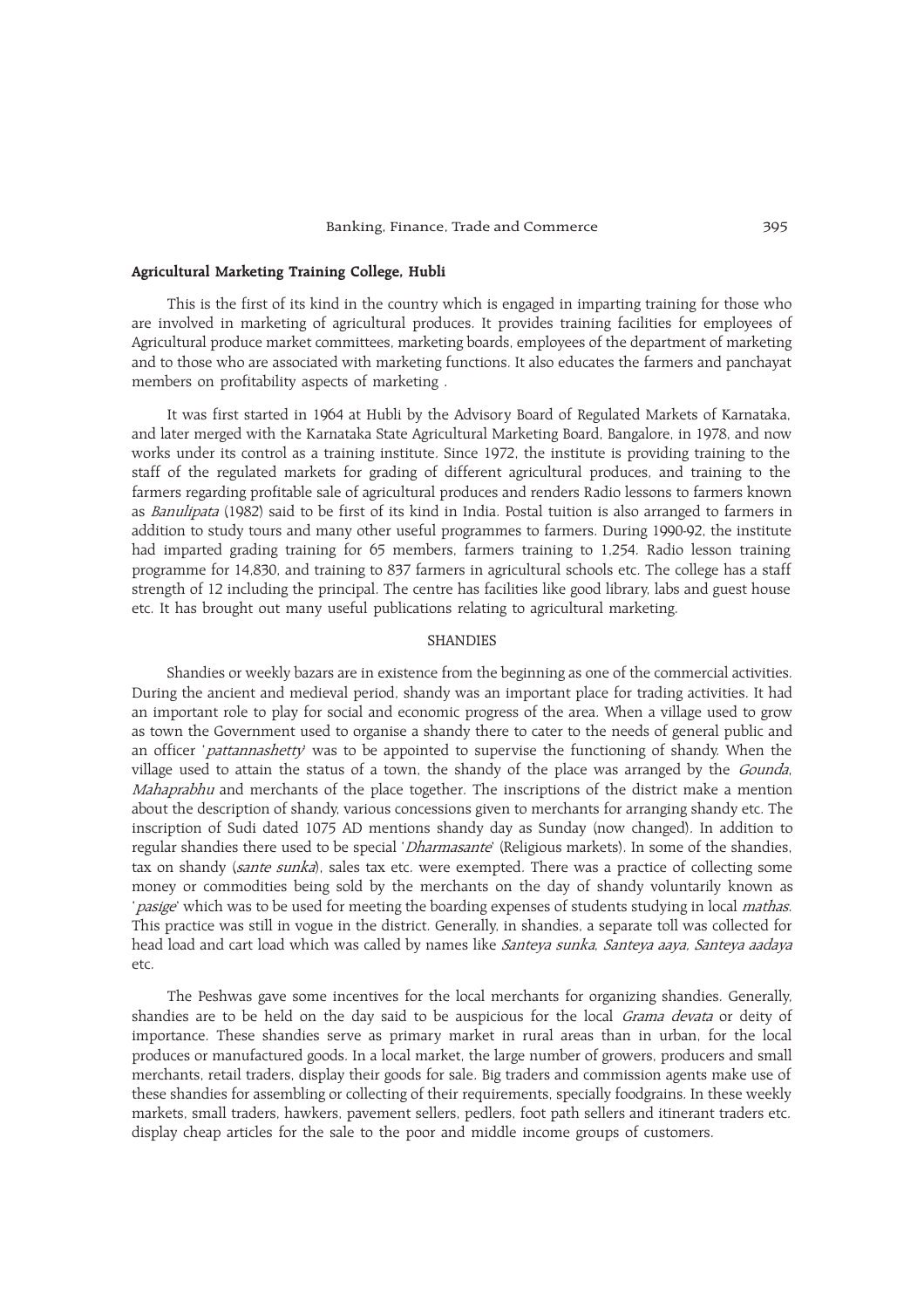In addition to shandies, brisk trading of special items take place in some of the important jatras (fairs) of the district. The special goods, sold in the jatras include ready made garments, utensils of copper, brass, steel and aluminum etc, and the goods useful to farmers for agricultural operations, articles of domestic use, cosmetic and ornaments for the use of ladies, toys and pooja articles etc.

In the Yamanur jatra of Navalgund taluk, marketing of well designed, artistically carved door frames of teak wood take place. Now a days, shandies are organised by the local government institutions and they are also a source of income. The shandies are organised on large scale in the maidan areas of the district. As recorded in the previous Gazetteer, in 1950-51, nearly in about 129 places in the district shandies were held and in majority of these shandies, the attendance of the people used to be less than 1000. Out of 129 shandies held in the district, 29 shandies were held in important places. Generally *shandies* were held in a central place of the town known as *Santekatte*, between 8 am and 5 pm. Now, separate convenient places are provided for shandies by the local self government institutions. As reported by the District Agricultural Marketing Office, following are the important shandies held in the district at present.

| Names of market<br>committee | Place of shandy     | Day of Shandy | Main commodities<br>traded at shandy      |
|------------------------------|---------------------|---------------|-------------------------------------------|
| $\mathbf{1}$                 | 2                   | 3             | $\overline{4}$                            |
| 1. Dharwad                   | 1. Dharwad          | Tuesday       | Food grains                               |
|                              | 2. Alnavar          | Tuesday       | 'n,                                       |
|                              | 3. Amminabhavi      | Friday        | $\cdots$                                  |
|                              | 4. Uppinbetgeri     | Saturday      | $\cdots$                                  |
|                              | 5. Garaga           | Thursday      | $\cdots$                                  |
|                              | 6. Hebballi         | Wednesday     | $\cdots$                                  |
|                              | 7. Thadakod         | Sunday        | $\ddot{\phantom{1}}$                      |
|                              | 8. Mugada           | Thursday      | $\cdots$                                  |
|                              | 9. Morab            | Wednesday     | $, \,$                                    |
|                              | 10. Lokur           | Friday        | ,,                                        |
| 2. Hangal                    | 1. Hangal           | Friday        | $\cdots$                                  |
|                              | 2. Akki Alur        | Tuesday       | $\cdots$                                  |
|                              | 3. Thilavalli       | Thursday      | $\cdots$                                  |
|                              | 4. Chikkoumsi hosur | Monday        | $\cdots$                                  |
|                              | 5. Belagalapeth     | Monday        | $\cdots$                                  |
|                              | 6. Adur             | Saturday      | $\cdots$                                  |
|                              | 7. Bommanahalli     | Saturday      | $\cdots$                                  |
|                              | 8. Kusnur           | Sunday        | ,,                                        |
| 3. Haveri                    | 1. Haveri           | Thursday      | Food grains,<br>Vegetables and provisions |
|                              | 2. Belavagi         | Wednesday     | $\ddot{\phantom{0}}$                      |
|                              | 3. Guttala          | Monday        | $\ddot{\phantom{0}}$                      |

|  | Table 6.22 : The following list indicates the places of shandies in the district, |  |  |  |  |
|--|-----------------------------------------------------------------------------------|--|--|--|--|
|  | the days on which they are held and the main commodities traded                   |  |  |  |  |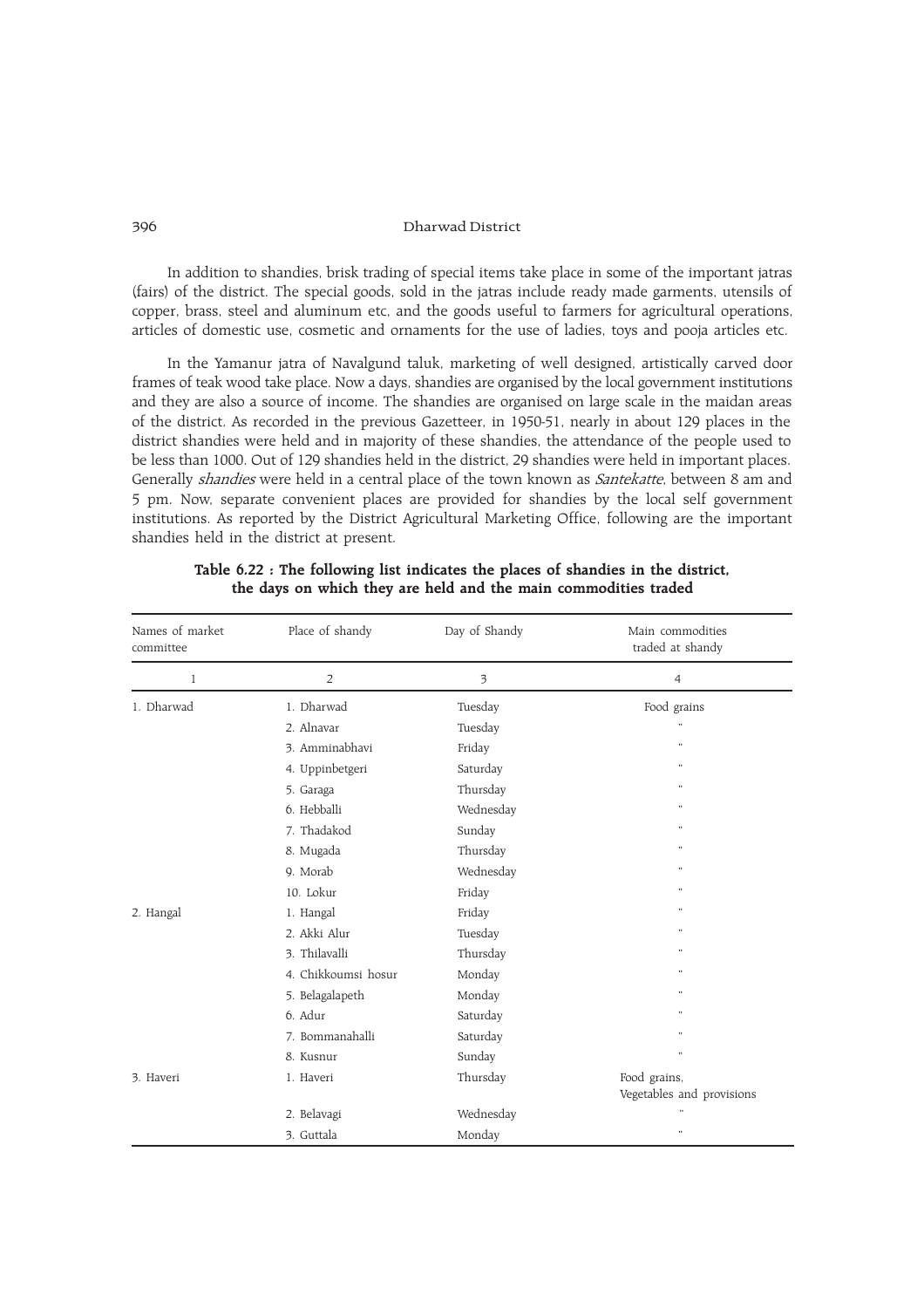# Banking, Finance, Trade and Commerce 397

| $\mathbf{1}$                       | 2                | 3         | 4                                                          |
|------------------------------------|------------------|-----------|------------------------------------------------------------|
|                                    | 4. Karajgi       | Tuesday   | $\ddot{\phantom{0}}$                                       |
|                                    | 5. Devagiri      | Monday    | $\ddot{\phantom{1}}$                                       |
|                                    | 6. Havanur       | Friday    |                                                            |
|                                    | 7. Devihosur     | Sunday    |                                                            |
|                                    | 8. Hosaritti     | Saturday  | Food grains, Vegetables,<br>provisions and dry chillies    |
|                                    | 9. Negalur       | Sunday    | Food grains, Vegetables,<br>provisions and dry chillies    |
|                                    | 10. Sangoor      | Monday    |                                                            |
|                                    | 11. Agadi        | Wednesday |                                                            |
|                                    | 12. Kabbur       | Friday    |                                                            |
| 4. Savanur                         | 1. Savanur       | Friday    | Foodgrains, Vegetables, etc.                               |
|                                    | 2. Karadgi       | Monday    |                                                            |
|                                    | 3. Hattimattur   | Wednesday |                                                            |
|                                    | 4. Kadkol        | Monday    |                                                            |
| 5. Byadgi                          | 1. Byadgi        | Saturday  | Jowar, Rice, Ragi, Vegetables                              |
|                                    | 2. Chikkabasur   | Saturday  | Jowar, Rice, Jaggery,<br>Vegetables, etc.                  |
|                                    | 3. Motebennur    | Monday    | Ragi, Jowar, Rice, Jaggery,<br>Vegetables, etc.            |
| 6. Ranibennur                      | 1. Ranibennur    | Sunday    | Jaggery, Rice, Vegetables,<br>Onion, Garlic, Foodgrains    |
|                                    | 2. Thumminakatti | Wednesday | Foodgrains, Tomato,<br>Brinjal and other vegetables        |
|                                    | 3. Medleri       | Monday    |                                                            |
|                                    | 4. Honnatti      | Tuesday   |                                                            |
|                                    | 5. Halageri      | Thursday  | Garlic, Onion, Green chillies,<br>other vegetables         |
| 7. Lakshmeshwar<br>(Shirhatti Tq.) | 1. Lakshmeshwar  | Friday    | Cotton, Groundnut,<br>Jowar, Drychillies                   |
|                                    | 2. Shirhatti     | Sunday    | ,,                                                         |
|                                    | 3. Bellatti      | Monday    |                                                            |
|                                    | 4. Shigli        | Saturday  | $\ddot{\phantom{1}}$                                       |
| 8. Kundgol                         | 1. Kundgol       | Monday    | Jowar, Rice, Drychillies                                   |
|                                    | 2. Gudgeri       | Thursday  | Jowar, Rice, Drychillies                                   |
|                                    | 3. Saunsi        | Saturday  | Jowar, Rice, Drychillies                                   |
| 9. Annigeri<br>(Navalgund tq.)     | 1. Annigeri      | Friday    | Vegetables and Onion (retail<br>business)                  |
|                                    | 2. Navalgund     | Tuesday   | ,,                                                         |
| 10. Gadag                          | 1. Gadag         | Saturday  | Horsegram, Vegetables, Onion,<br>Groundnut,. Jowar, Wheat, |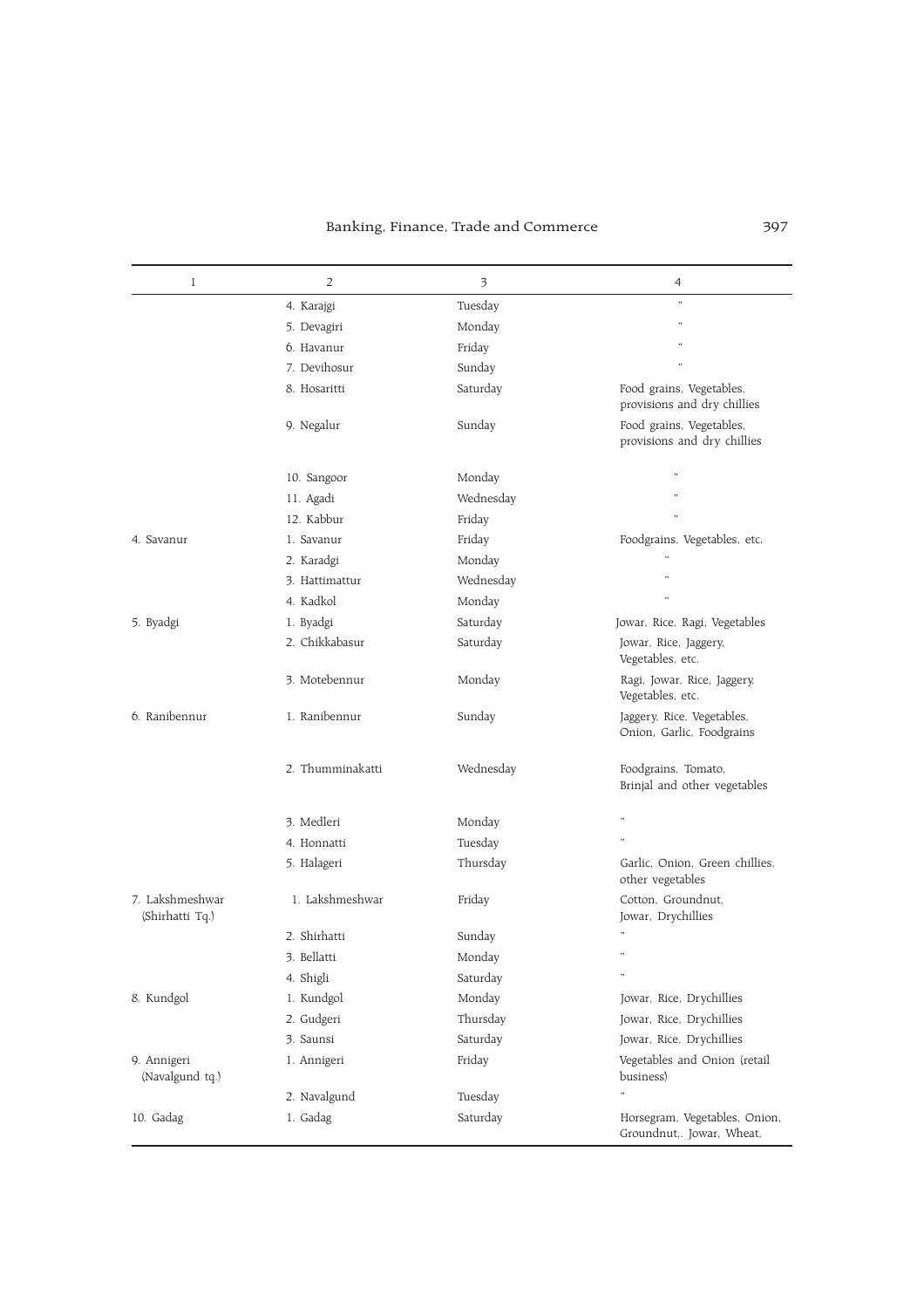| Names of market<br>committee | Place of shandy  | Day of Shandy | Main commodities<br>traded at shandy                                                              |
|------------------------------|------------------|---------------|---------------------------------------------------------------------------------------------------|
|                              |                  |               | Bengalgram, Greengram,<br>Tur, Madki                                                              |
|                              | 2. Sortur        | Monday        |                                                                                                   |
|                              | 3. Hombal        | Friday        | ,,,,                                                                                              |
|                              | 4. Balaganur     | Thursday      |                                                                                                   |
|                              | 5. Lakkundi      | Tuesday       | Horsegram, Vegetables, Onion,<br>Groundnut, Jowar, Wheat,<br>Bengalgram, Greengram,<br>Tur. Madki |
|                              | 6. Kotumachagi   | Sunday        |                                                                                                   |
|                              | 7. Kurtkoti      | Thursday      |                                                                                                   |
|                              | 8. Mulgund       | Wednesday     |                                                                                                   |
| 11. Mundargi                 | 1. Mundargi      | Monday        | Jowar                                                                                             |
|                              | 2. Dambal        | Thursday      | Jowar                                                                                             |
|                              | 3. Bagewadi      | Wednesday     | Jowar, Sunflower                                                                                  |
|                              | 4. Kalkeri       | Friday        | Jowar, Vegetables                                                                                 |
|                              | 5. Hammigi       | Thursday      |                                                                                                   |
|                              | 6. Doni          | Sunday        |                                                                                                   |
|                              | 7. Hirewaddatti  | Tuesday       |                                                                                                   |
|                              | 8. Peta Alur     | Tuesday       |                                                                                                   |
| 12. Hole Alur (Ron tq.)      | 1. HoleAlur      | Friday        | Groundnut, Greengram,<br>Jowar, Gram, Wheat, Onion,<br>Green chillies                             |
|                              | 2. Ron           | Thursday      |                                                                                                   |
|                              | 3. Naregal       | Monday        |                                                                                                   |
|                              | 4. Gajendragad   | Tuesday       |                                                                                                   |
|                              | 5. Abbigeri      | Monday        | Foodgrains, Vegetables                                                                            |
|                              | 6. Mushigeri     | Sunday        |                                                                                                   |
|                              | 7. Nidagundi     | Wednesday     |                                                                                                   |
|                              | 8. Mallapur      | Wednesday     |                                                                                                   |
|                              | 9. Belavaniki    | Thursday      |                                                                                                   |
|                              | 10. Sudi         | Friday        |                                                                                                   |
|                              | 11. Jakkali      | Wednesday     | $\cdots$                                                                                          |
| 13. Nargund                  | 1. Nargund       | Wednesday     | Vegetables (Retail business)                                                                      |
|                              | 2. Chikkanargund | Monday        |                                                                                                   |
|                              | 3. Konnur        | Thursday      | ,,                                                                                                |
|                              | 4. Hadali        | Monday        |                                                                                                   |
|                              | 5. Shirol        | Sunday        |                                                                                                   |
| 14. Hirekerur                | 1. Hirekerur     | Monday        | Rice, Jowar, Paddy, Cotton,<br>Ragi, Jaggery                                                      |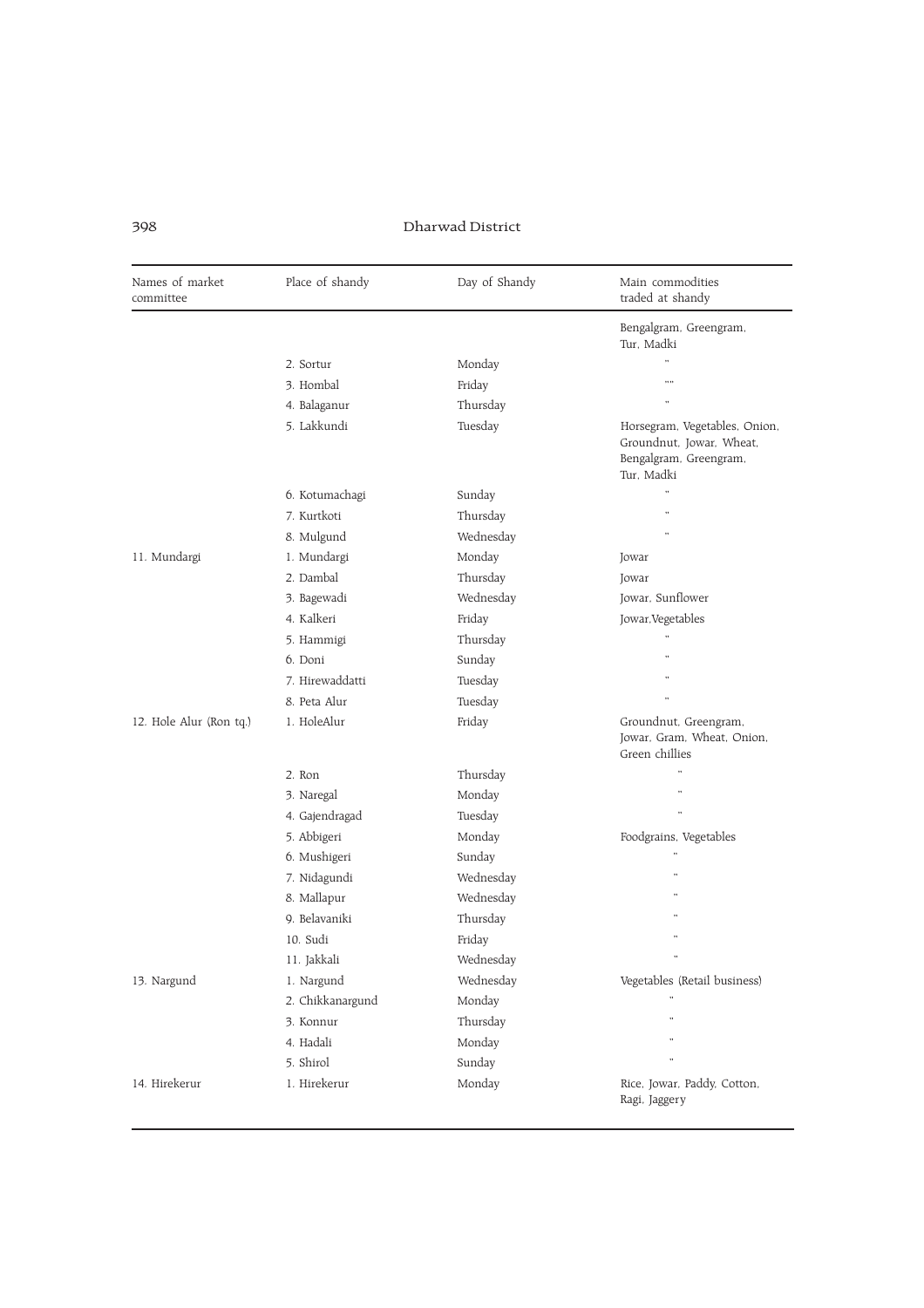#### Banking, Finance, Trade and Commerce 399

| Names of market<br>committee | Place of shandy | Day of Shandy | Main commodities<br>traded at shandy                         |
|------------------------------|-----------------|---------------|--------------------------------------------------------------|
|                              | 2. Masur        | Sunday        | Rice, Jowar, Paddy, Cotton,<br>Ragi, Jaggery, sheep, goat    |
|                              | 3. Rattihalli   | Friday        | Rice, Jowar, Cotton                                          |
|                              | 4. Hamsabavi    | Friday        | Rice, Jowar, Cotton, livestock                               |
|                              | 5. Chikkerur    | Wednesday     | Rice, Jowar, Paddy,<br>Ragi, Jaggery, Cotton, sheep,<br>goat |
| 15. Shiggaon                 | 1. Shiggaon     | Wednesday     | Paddy, Rice, Jowar, Provisions                               |
|                              | 2. Bankapur     | Tuesday       |                                                              |
|                              | 3. Hulgur       | Sunday        | 'n,                                                          |
|                              | 4. Dhundshi     | Thursday      | 'n,                                                          |
|                              | 5. Tadas        | Monday        |                                                              |
|                              | 6. Bendigeri    | Saturday      |                                                              |
|                              | 7. Kunnur       | Friday        | ٠,                                                           |
| 16. Kalghatgi                | 1. Kalghatgi    | Tuesday       | ٠,                                                           |
|                              | 2. Bammigatti   | Wednesday     | ٠,                                                           |
|                              | 3. Mishrikoti   | Friday        |                                                              |
|                              | 4. Dhummayada   | Sunday        | ٠,                                                           |
| 17. Hubli                    | 1. Hubli        | Saturday      | Foodgrains, cotton,<br>groundnut, vegetables.                |
|                              | 2. Unakal       | Saturday      | Foodgrains, vegetables, etc.                                 |
|                              | 3. Aralikatti   | Tuesday       | ,,                                                           |
|                              | 4. Hebasur      | Thursday      | $\ddot{\phantom{1}}$                                         |
|                              | 5. Koliwada     | Saturday      | ,,                                                           |
|                              | 6. Byahatti     | Saturday      | $\cdots$                                                     |

Cattle Markets : Agriculture being the main occupation of the district, equal importance is given for marketing of cattle as is given in case of agricultural produces. Generally, cattle marketing takes place, for a day or two, on the day of shandy or the next day followed by shandy day. Each cattle market is known for specified cattles. Marketing of cattle is arranged by the local Regulated Market Committee, and market fees of Rs. five per cattle is charged. In addition to regular weekly cattle markets, special cattle markets are held on special occasions like Basavajayanti, Makar Sankranti, Dasara etc. associated with local *jatras* of important deities. These cattle markets are held for about 15 to 30 days, wherein, cattle exhibition is also held and prizes are awarded for best variety of cattles. In these *jatras*, in addition to exhibition on agriculture, demonstration on scientific farming also takes place. These jatras are generally held after harvest but before the commencement of mansoon. Among the special cattle markets held at the time of jatra, the *jatras* of Yamanur (Urus), Devargudda (Mailar jatra), Hukkerimath jatra at Haveri and Tontadharaya jatra at Gadag are very important. The jatra at Gadag takes place for about one week during *Chaitra Hunnime*. In this jatra festival, exhibition as well as sale of cattle of mixed breed varieties drawn from Raichur, Bellary, Bijapur and Belgaum takes place. It is organised jointly by the *Jatra samithi* of the Mutt, Regulated market and Insurance company. At Dambal in the *Jatra* festival of local Tontadharyamutt held in *Magha*, exhibition and sale of cattle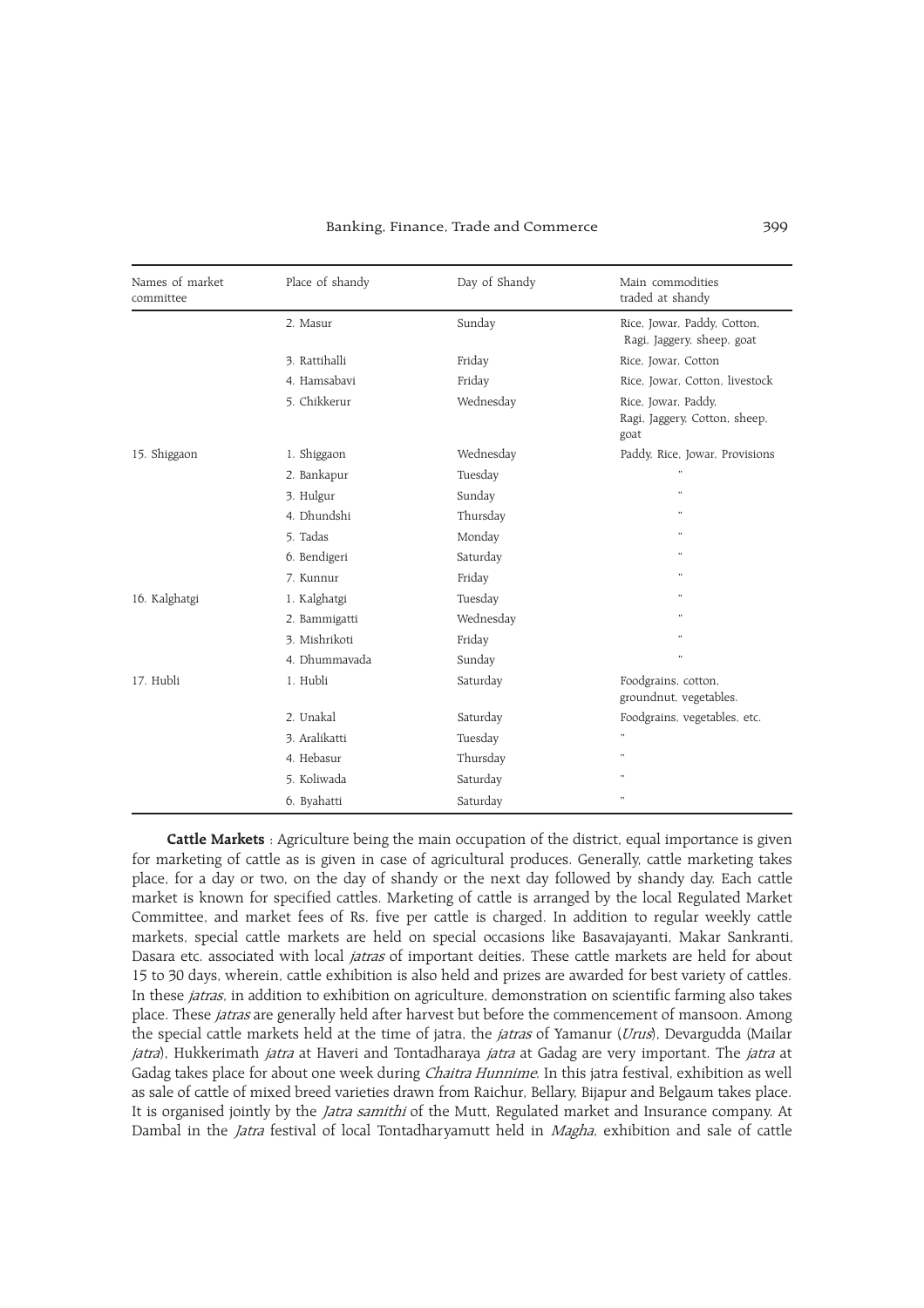takes place, in addition to organising competition in various physical work talents, like bunding work, weaving of blankets (*Kambali*), basket making etc. The progressive farmers are also honoured. Following are the places where weekly cattle markets are held. Dharwad, Alnavar, Haveri, Savanur (Sheep, Goats only), Ranibennur, Akki-Alur, Lakshmeshwar, Gadag, Mundargi, Hole-Alur, Naregal, Gajendraghad, Ron, Nargund, Navalgund, Hamsabhavi, Masur, Shiggaon, Hulgur, Kunnur, Kalghatagi and Hubli.

### **Trade Associations**

The district with a large number of professionals and merchants engaged in various branches of commerce have formulated their own associations which are powerful and highly influential. These associations have taken active interest in drawing the attention of the government on various issues of public interest, and have contributed much for educational and economic advancement of the district. These associations had taken active part in the unification movement of Karnataka. These mercantile guilds, in addition to safeguarding their own interest also protect the common interest of those engaged in a particular line or type of business. They also render guidance pertaining to the problems like sales tax, octroi and entry tax, legal aspects and other related matters etc. Most of these associations of merchants function without any registration. In recent decades, both the number and variety of these associations have increased. Though they are scattered all over the district, most of them are located in important commercial centres of the district like Hubli, Dharwad, Gadag, Ranibennur, Haveri, Nargund, Hole Alur and Byadagi. The associations formed of cotton traders, cloth merchants, kirani merchants, jewellers are economically sound and possess huge property. Most of these associations are the associate members of Karnataka Chamber of Commerce, Hubli, which acts as the mother institution and guides the activities of its members. The District Gazetteer of 1959, has made a mention of some of the old merchant associations of the district, the list is as given below.

**At Hubli** : Karnataka Chamber of Commerce, Cotton Merchants Association, Machinery Traders Association, Jewellers Association, Hotel Owners Association and Kirani Merchants Association. **Dharwad**: Commission Agents Association, Hotel Owners Association. **Gadag**: Food Grains and Oil Seeds Merchants Association, Cotton Traders Association, Merchants Association etc. **Ranibennur**: Merchants Association, **Naragund** : Merchants Association, Hole Alur, Merchants Association, Haveri, Cardamom Merchants Association, Haveri, Byadagi Agricultural Produce and Chillies Merchants Association etc.

The following is the list of Merchants Associations (centrewise) in the district as in 1993-1994.

**Hubli**: Karnataka Chamber of Commerce and Industries, Jawali and Clothes Merchants Association, Petroleum Dealers Association, Fair Price Shop Owners and Sugar Distributors Association, Foodgrains and Pulses Wholesale Merchants Association, Avalakki (beaten rice) Producers Sangha, Hirepete Merchants Association, Bread, Biscuit Manufacturers Sangha, Bhagwan Dalal's Sangha, Hotel owners Association, etc.

**Gadag:** Chamber of Commerce and Industries, Sugar Merchants Association, Samyuktha Merchants Association, Merchants Association, Printing Press Owners' Association, Javali Producers Association, Saraffs Association, Lorry Owners Association, Readymade Garment Merchants Association, Hotel Owners Association, Stationery Merchants Association, Wholesale Kirani Merchants Association, Cinema Owners Association, Food Grains Wholesale Merchants Association, Cloth Merchants Association, Oil Mill Owners Association, Vegetable Merchants (Bhagawan) Association, Fuel Wood Merchants Association, Vegetable Merchants Association etc.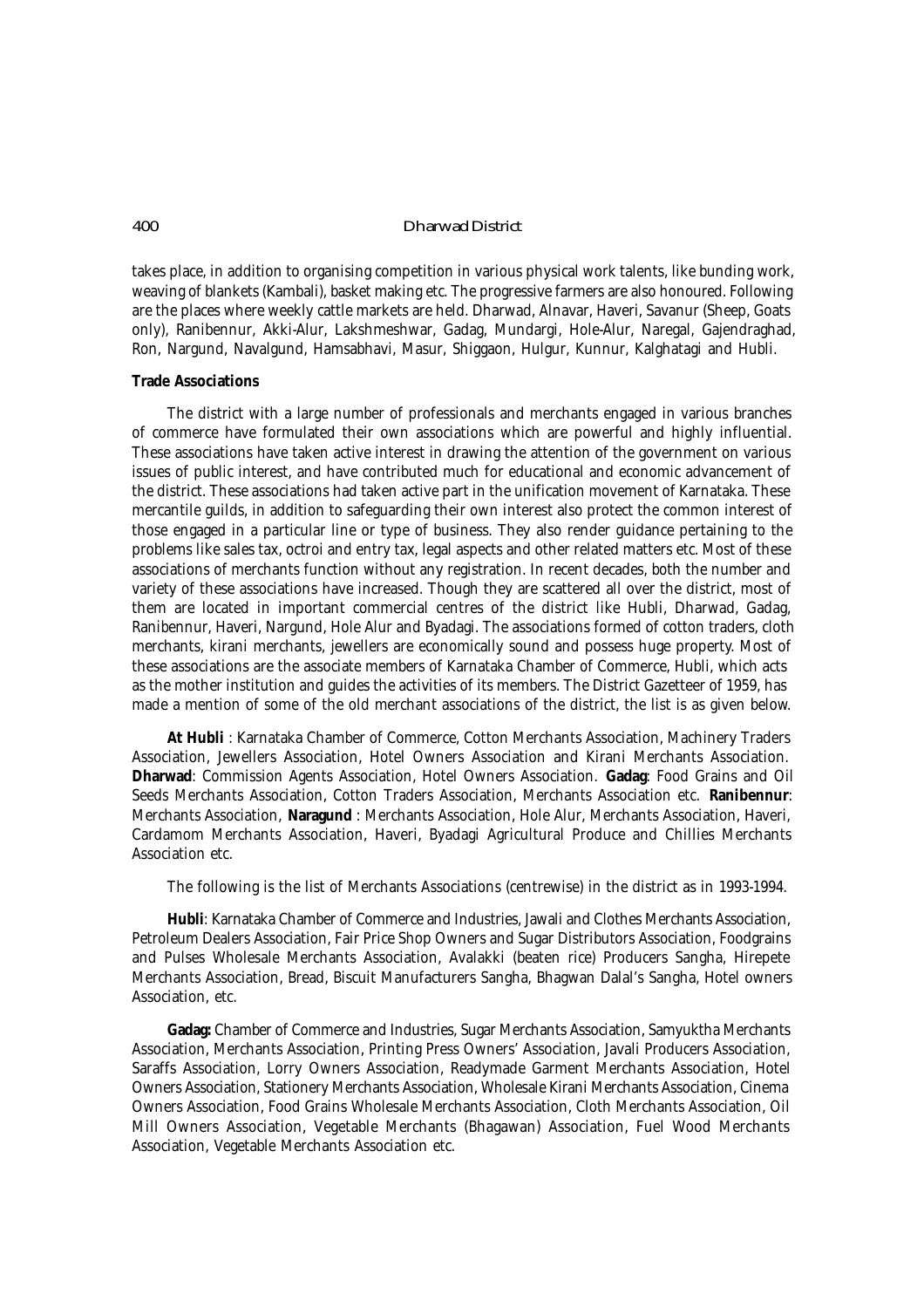### Banking, Finance, Trade and Commerce 401

Ranibennur: Merchants Association, Commission Agents Association, Cotton Merchants Association, Cloth Merchants Association, City Kerosene Hand Cart Merchants Association etc.

Hangal: Rice Mill Owners Association, Merchants' Association etc.

Mundargi : Mundargi Taluk merchants Association.

Gajendraghad : Dalals Association, Cloth Merchants Association.

Byadagi : Merchants Association, Kirani Merchants Association.

### Karnataka Chamber of Commerce and Industries, Hubli

Many decades earlier to independence in order to organise various traders and those engaged in commerce in Bombay Karnataka area, for the first time, this organisation was started at Bagalkot in 1928. The founder member of this organisation was Murigayya Jangin, a merchant. It appears that Murigayya was influenced by the working of the Maharashtra Chamber of Commerce in promoting this organisation. In 1938, the Association was shifted to Gadag. the area of operation of the Association in the beginning included the areas of four districts of Bombay Karnataka and Kannada speaking areas of old Mysore, Coorg, Hyderabad and Madras states.

After the adoption of the Articles of Association for the Chamber in 1935, it was recognised by the then Bombay Government in 1938, and the Government recommended the Chamber, as an authorised representative on various statutory bodies involved in trade and commerce. The administrative office of the chamber was shifted to Hubli, an important commercial centre of North Karnataka, in 1946. The Chamber was recognised by the Government of India in 1949. The Chamber is a registered organisation incorporated under the provisions of Indian Companies Act 1956 and is affiliated to the Indian Chambers of Commerce and Industries, New Delhi and All India Manufacturers Organisation, Bombay. The contribution of this mercantile body for the unification movement of Karnataka is unique and significant. It has played an important role for the promotion of higher education in North Karnataka, by making a strong urge for establishment of a separate university for Bombay-Karnataka area and separate college of Agriculture, Engineering and Medicine. The Chamber has helped for development of several infrastructural facilities in the region by mobilising strong public opinion for the promotion of trade and commerce like Hospet Steel plant, Construction of Railway line from Hubli to Karwar, proper utilisation of electricity generated by Sharavati (Jog) power station, development of Railway stations, opening of new post offices, air services to Hubli from other places, establishment of electronic city and technology park in Hubli, Dharwad, including the establishment of High Court Bench etc. The association has also rendered financial assistance to the tune of Rs. 1.20 lakh for starting of Commerce College in Hubli (J.C. College of Commerce), being the first college of commerce in the area.

The Chamber has organised many industrial conferences and seminars in addition to conducting industrial and economic surveys in North Karnataka. The guild has played an important role in the expansion of Hubli railway workshop, establishment and expansion of industrial estates, establishment of air port etc. The members of the organisation consist of public companies, banks and other trade associations. The membership of the organissation which was 50 in the beginning, has now reached 1,850. The income of the organisation was Rs. 6.38 lakh in 1989-90, increased to Rs. 8.90 lakh in 1991-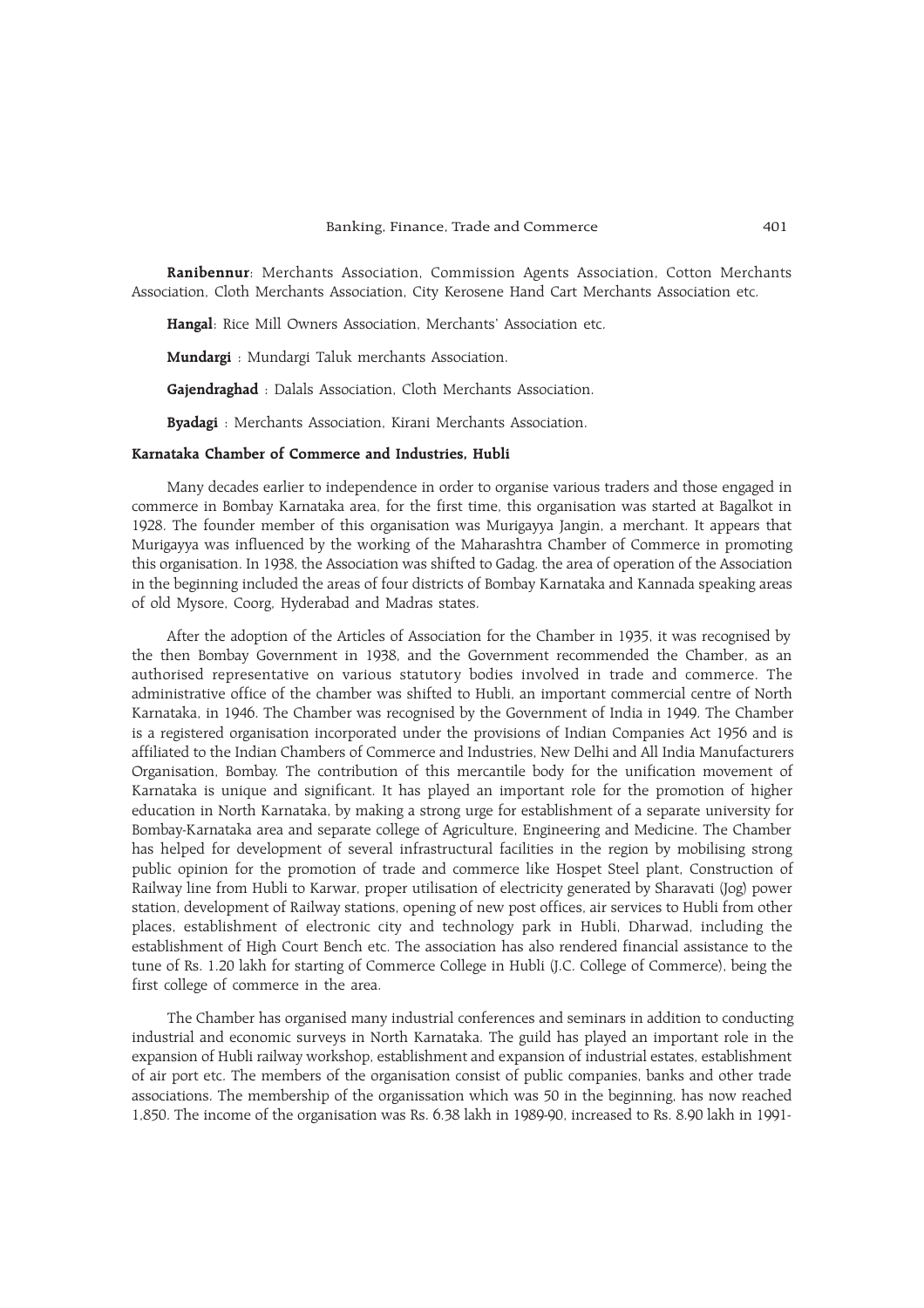92. It has a monthly publication by name 'Karnataka Vanijya'. The association celebrated its golden Jubilee in 1979 and Diamond Jubilee in 1991.

# Hubli Stock Exchange

It is observed that during the recent decade (1980-1990) there is an increased inclination or optimistic tendency specially in the middle class and employees of banks and other organised sectors to make investment in shares and debentures in the primary markets. The growing company business has facilitated the investment opportunities. According to one estimate, it is reported that in Hubli and Dharwad city together there are between 75,000 to 1,00,000 people who are interested in investment in stocks and shares. If the investors of other industrial towns of the district are added, the number may still increase. Considering this promising business prospects, Karnataka Chamber of Hubli has promoted Hubli Dharwad Stock Trading Organisation in its premises. It is expected that in future, this organisation may grow into a well organised stock exchange of North Karnataka region. The centre is functioning since October 1992, with 192 members and a daily turnover amounting to Rs. 4 lakh. It functions two days in a week (Thursday and Monday).

## Chamber of Commerce, Gadag

Gadag is the second prominent commercial centre of the district. the Chamber of Commerce established here in 1975 covers Gadag, Mundargi, Shirahatti, Ron, Savanur, Shiggaon and Navalgund taluks of Dharwad district, in addition to Yelaburgi, Kustagi, Koppal taluks of Raichur district and Badami taluk of Bijapur district. Among other things, the main objectives of the Chamber are to promote the business interest of traders, specially of Gadag region and to educate them according to their profession, to help the youths in getting job opportunities and to train them in order to improve their efficiency etc. There are four categories of members. This organisation is affiliated to the district and state federation working at Hubli, Bangalore and National federation at New Delhi. The Chamber also arranges for dissemination of information for the benefit of members by inviting officers and experts from the departments like Income Tax, Commercial Tax, Weights and Measures etc. It also helps and guides the new entrepreneurs by providing the necessary information needed and for getting licence, its renewal etc. The Chamber also actively responds to the problems of public interest and development of town by drawing the attention of concerned officers from time to time. The `Gadag Chamber News' is a monthly publication.

In order to promote sports activities in Gadag-Betageri, the Chamber contributed a major share by raising funds from merchants for the construction of a stadium at Gadag. The Chamber played a very active and effective role in making the state government to accept the implementation of schemes or projects like of, gold mines at Kappatgudda and Windmill project in the same place, supply of the Tungabhadra water to Gadag city and development of tourism covering places in and around of Gadag. Equally important role was played by the Chamber in the formation of the new district of Gadag by furnishing the supplementary information, data, etc and presenting the case effectively before all the three commissions on District Re-organisation. The membership strength of the Chamber in 1994 was 625, and of them 212 were life members. The income of the organisation in 1993-94 was Rs. 3.41 lakh as against Rs. 3.74 and 2.38 lakh in the previous two years respectively. The expenditure was equal to income as reported.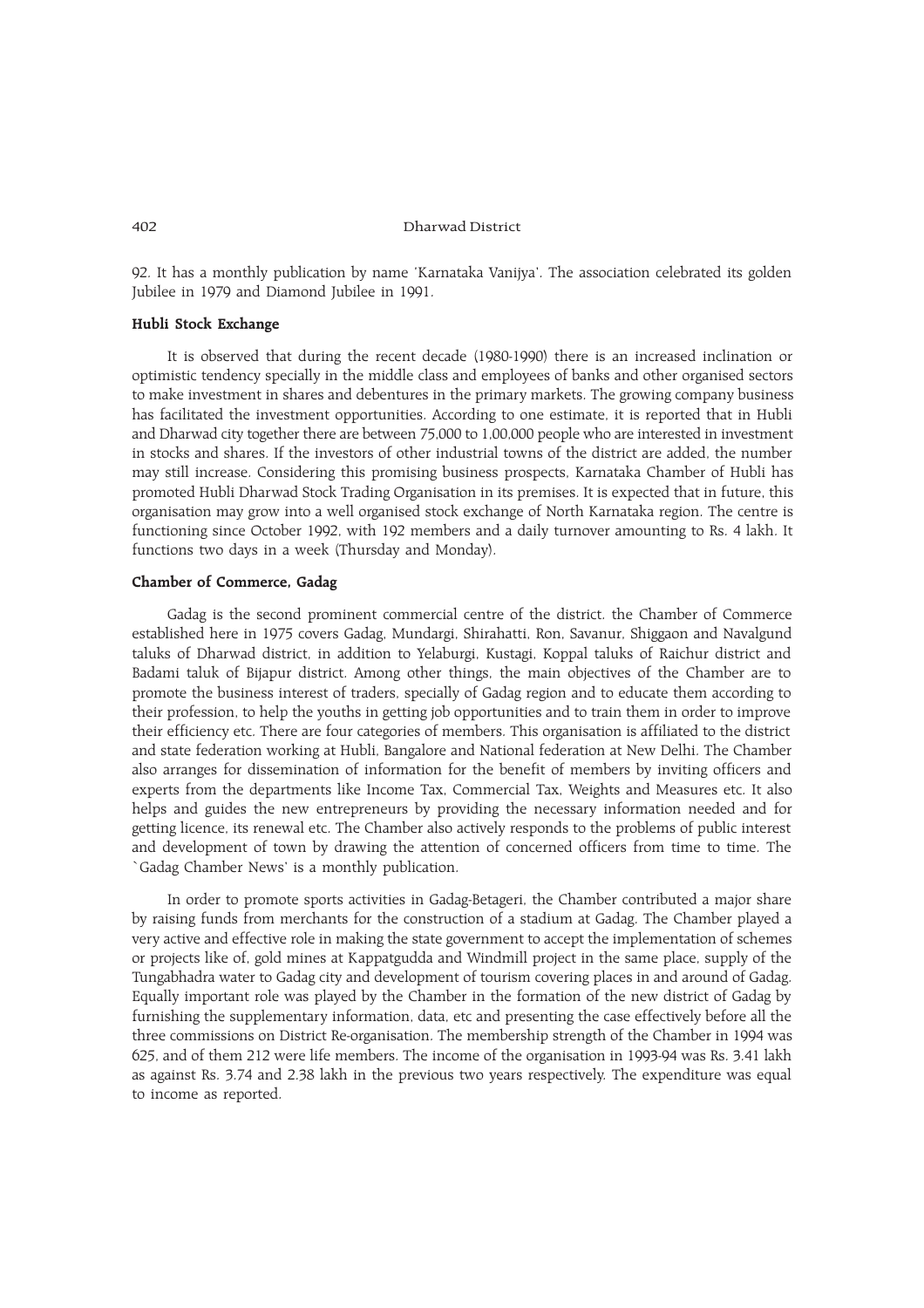### Javali and Cloth Merchants' Association, Hubli

From the beginning, Hubli is noted for cotton trade. Similarly, it is equally noted for varieties of javali and cloths business. This organisation was started mainly to promote and protect the interest of those traders engaged in javali and cloth business. It was started in 1979 restricting its areas of operation to Hubli city. The main objectives are to bring all those who are engaged in this particular kind of business on one platform and try to solve their problems specially relating to sales tax, entry tax and the problems of weights and measures. It is also affiliated to Hubli Chamber of Commerce. The organisation has its own building worth Rs. 3.39 lakh. The total income of the organisation in 1992 was Rs. 3.74 lakh from sources like membership fees, advertisement and donations etc.

### Merchants Association, Haveri

The Association, though, started functioning from 1944, was registered only in 1974. The area of operation is confined to Haveri Taluk only. Inter-alia, the main objectives of the organisation are to help those merchants and others engaged in trade and commerce, in this area, in solving their problems pertaining commerce and to render guidance and legal advice etc., and to undertake social services for the benefit of the society. Most of the members of the organisation are professionals like oil mill owners, ginning and pressing mills, provision stores, commission agents, and traders engaged in selling medicines, electrical goods, javali and hotel owners. It is affiliated to state level and central organisations. Regular financial assistance and other assistance are given by this organisation for family planning and free eye testing camps etc.

# WEIGHTS AND MEASURES

Among other things, the existence and use of standard weights and measures are considered essential parts of good system of commerce. Like other areas, here also, wide variation were found in the system. The old records attest that compared to other districts in Bombay Karnataka area, Dharwad district had very wide variations or changes in the system of "legal metrology". "In Dharwad district weights and measures were called by similar names, as such, there was much scope for cheating retail traders" (1884 Gazetteer). According to the Gazetteer, the weights in vogue in the district for weighing gold and silver were as follows: 8 gunji =1 masi, 12 masi = 1 tola. Including Dharwad this table was in practice in all other areas. Government rupee weighed 180 grains and was considered equal to 91 gunjis.

The goods which were sold in shops were weighed in the unit of seer which was equal to the weight of 20 imperial rupees (It was 24 rupees in Uttar kannada). As a custom, in Bombay Karnatak areas, 12 seer was equal to 1 dadhe, 4 dadhe equal to a maund, 20 maund equal to one Khandaga, but in Dharwad district the weight of *dadhe* varied according to the commodity which was to be weighed. Example copper and brass 14 seer, iron and steel 12 seer, cotton, tobacco and ghee 13 seer, jaggery, sugar and food items 12 1/2 seer, cotton seeds and cake 10 seer. In this way there used to be utter confusion, caused by these kinds of variations. The measuring instrument used to measure grains was also called *seer*. In the region south of the Krishna including Dharwad, the *seer* measure was formed by mixing equal quantities of navadhanyas equal to the weight of Rs. 80 put into a vessel that exactly contained it when heaped. But when this weight of seer was compared to weight of water, it was four rupees less to that of *seer* equal to 80 rupees weight. In Dharwad district the weight of a seer varied from taluk to taluk ranging between the minimum of Rs. 136 and the maximum of Rs.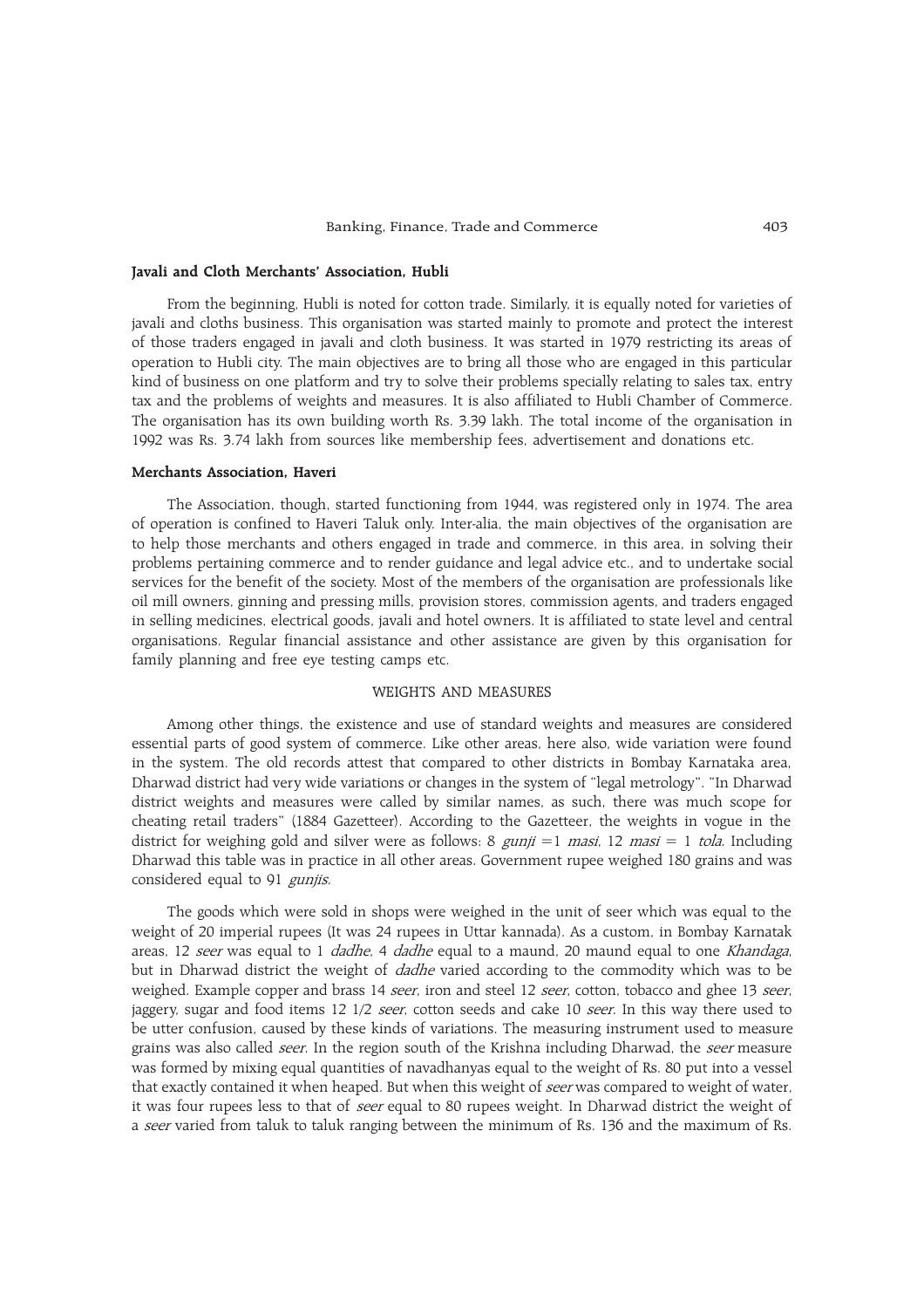160. The existence of two types of *seers* in a single market was not uncommon. The table for measuring grains was as follows. 4 *seers* equal to 1 *solige* or *payali* or *chitti*, 16 *solige* = one *maund*, andige or okkala, 20 maunds or 10 heru = one khandaga. This was prevalent in Bombay Karnataka but in Dharwad district 20 *heru* was equal to one *khandaga*. The *khandaga* measure of Dharwad district was four times more than that of Belgaum.

During the Peshwa rule, in 18th century, the table measuring grains was as follow. One khandi  $=$  20 maunds, 1 maund  $=$  12 payali, one payali  $=$  4 seer, 1 seer  $=$  16 chataku, 1 chataku  $=$  6 taka. The commodities like rice, wheat, jower, pulses and salt were weighed as per above table. The table for weighing was as follows:- One *khandi* = 20 *maunds*, 1 *maund* = 40 *seer*, 1 *seer* = 72 *taka*. There were two types of seers i.e, Pacca seer and kachcha seer. Pacca seer weighed three times more than kachcha seer which was equal to 24 taka. The commodities like copra, turmeric, oil and areca etc, were weighed in these weights. Some of the Peshwa record make a mention *adeseer* (2 1/2 seer) and attechalis seer (48). Adeseer was measuring instrument and Attechalis was weighing instrument. The commodities like garlic, onion, termeric, pepper, tobacco and leather etc. were measured in *attechalis* measures.

The liquids like milk, oil etc. were measured in vessels of brass and *magis* (mudpot). The seer measuring milk was equal to weight of Rs. 80, for oil *seer* measure was equal to Rs. 20. One magi used to measure 5 to 6 seer of oil and one maund oil was equal to 8 magis. Honey, ghee and molasses were sold by weight.

In land measure also, there was wide variations, according to local customs. The inscriptions of ancient and medieval period mention that, the land was measured in terms of *nivartana*, mattar, khanduga, kuriga and Imbu etc. (See Chapter 9).

The old Gazetteer makes a mention that on two wooden pillars of Kalmeshwra temple in Amminabhavi near Dharwad, has a record of the Vittalpanti land measure. This land measure was in vogue during the Muslim period. Now, there are no traces of such script. It is said that one Vittalpanti maaru was equal to 32 acres. During the Vijayanagar rule, there was another measure called Raya rekha maaru, which was equal to about 16 acres. During the Peshwas rule, the bigha land measure which was very popular in Bengal came into practice. Accordingly, the area of 4" x 4" square was equal to one *musti*, 3 *musti* equal to one *genu*, 2 *genu* = one *mola*, 5 *mola* = one *katige*, 20 *katige* = 1 poundu, 20 poundu = 1 bigha, 120 bigha = one chaheru, one bigha = 1 1/2 acre to 1 3/4 acre (approximate).

In 1840, during the British rule, when land survey was introduced and measures like Aane, Gunte, Acre, Kurige were introduced, one acre was equal to 40 guntas. Generally, the extent of land which the farmers can sow seeds in a day with the help of one *kurige* (sowing implement) was called kurige. While measuring land in Belavola region of the district, four acres were equal to one kurige.

# Length Measure

For measuring length of roads, or distance from place to place and length of cloth, timber or logs etc, the British System is followed as per Length Measure Act 1889. (Before this, Gavuda, Kosa, Haradari were in use). Accordingly, inch, foot, yard, furlong, mile, hardari measures were introduced. To measure small length, locally, *chootu, genu, mola, maaru* etc. came into being in practice. Generally mola was equal to half yard, and two yard was equal to *maaru*, one mile was equal to 8 furlong and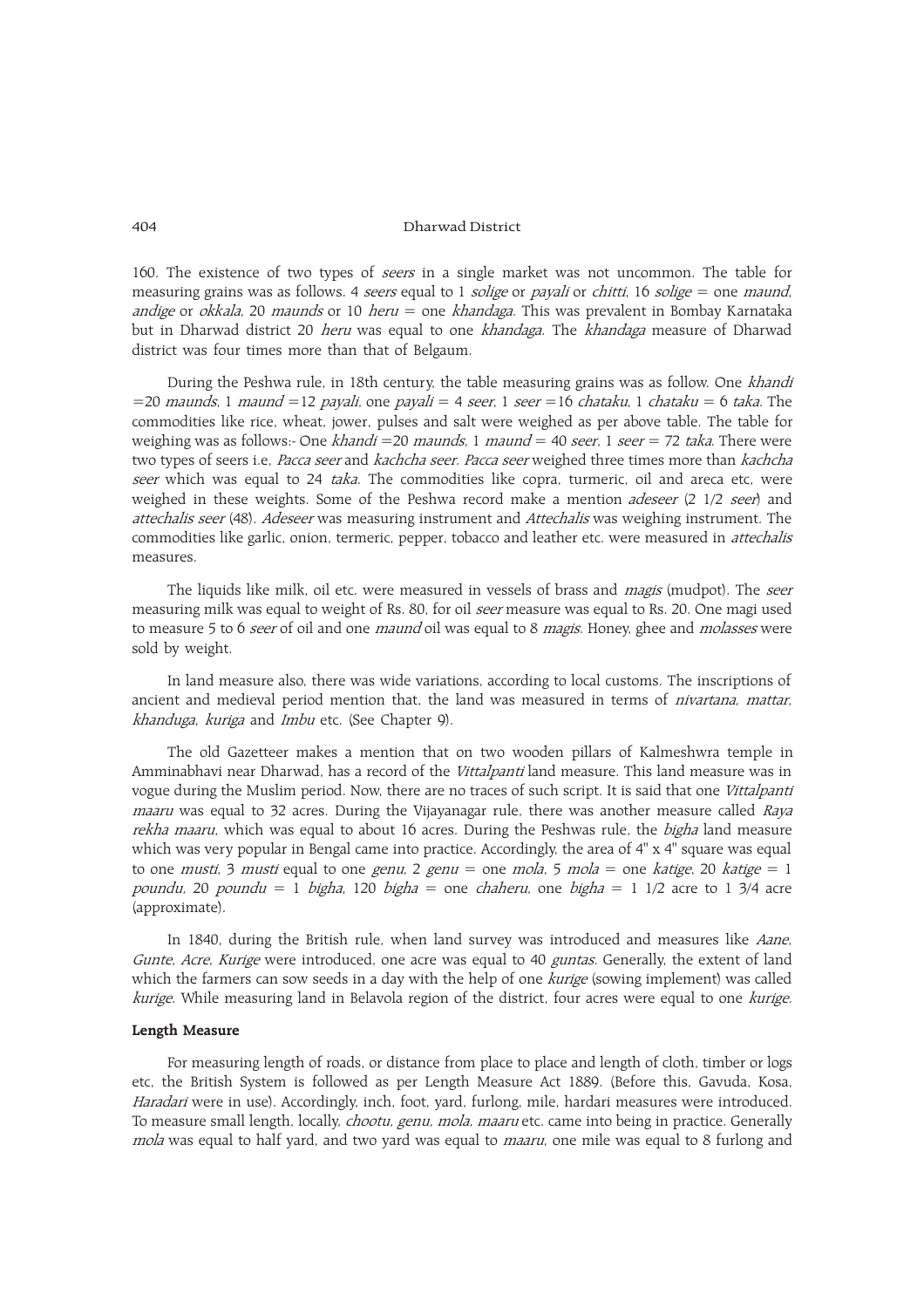one *haradari* was equal to four miles. Before the reorganisation of the state, the Department of Weights and Measures functioned according to Bombay Weights and Measures Act 1932, and this department was a part of Industries Department. At the district level the Assistant Director of Industries used to manage the business pertaining to weights and measures.

A few years before the introduction of metric system of weights and measures (in 1958) the chief commercial crop of the district i.e, cotton was filled in a lose gunny bag (Bhatara) locally known as andige (docra). The processed (ginned) andige used to weigh 6 quarter and that of unprocessed weighed 12 quarter. Food grains and other commodities were weighed in terms of Bombay maund. Generally one bag of groundnut with husk used to weigh one Bombay maund, one chillies andige used to weigh 2 Bombay *maunds*. One *maund* was equal to 40 seer. One seer was equal to 80 tolas. The measure of five seer was called panchseer (or vise), 2 1/2 seer was called dadhe. cotton was weighed in terms of khandi, one khandi weighed 748 pounds. In smaller transactions food grains were measured in terms of *chataku, pavu, padi, chitti, solige, gidna* etc. Chataku was 1/8 of *seer, pavu* was 1/4 of *seer*, 4 seer = 1 padi, 8 seer equals one chitti, two chitti =one solige (16 seer). Generally one bag of food grain used to contain 28 seers or 16 chittis.

# Metric System

Based on the Standards of Weights and Measures Act 1956 (Central Act), the Karnataka Weights and Measures (enforcement) Act was brought into effect in the district in 1958. The main functions of the department include the annual verification and stamping of weighing and measuring instruments used in trade and commerce. Under the provisions of Standards of Weights and Measures (Packaged Commodities) Rules 1977, which mainly contemplates to protect the interest of consumers, insists that every manufacturer or packer of commodities have to print legibly, boldly and conspicuously contain mandatory declarations like name and address of the manufacturer or packer, net contents, maximum sale price, date of packing etc., on every package from where it is sold or delivered to consumers.

The office of the Assistant Controller of Weights and Measures was opened at Dharwad to administer the functioning of the department in the district. Since 1990, the nomenclature of the office was changed as Assistant Controller of Legal Metrology. For administrative convenience, the district is divided into two circles i.e, Hubli and Gadag. The Gadag circle started in 1975, comprises 12 taluks, and the Hubli office started in 1956 exercises control over five taluks (i.e, Hubli, Dharwad, Kalaghatagi, Kundagol and Navalgund). Assistant Controllers of Weights and Measures are working in these circle offices. In 1984, the office of the flying squad was opened at Hubli in order to ensure rapid action of the department for violation of rules and regulations. The jurisdiction of this office covers eight districts of North Karnataka including Dharwad. Flying squad works under the direct control of the Head of the Department operating from Bangalore.

In recent years, the number of autorikshaws and taxis have increased in Hubli-Dharwad. In order to regulate the working of the meters of these vehicles, the post of Inspector was sanctioned in 1992. As reported by the department, in 1993, the number of autos in Hubli was 3,784 and in the district in 1993-94, there were 977 industrial enterprises, 185 petrol pumps, 25,965 traders, 26 Government organisations (Hubli circle) come under the control of the department. In the district, 2,14,191 weights (weighing unit of all denominations), 76,218 measuring instruments, 55,493 weighing balances were brought for annual verification of the department. During 1993-94, the stamping fee collected by the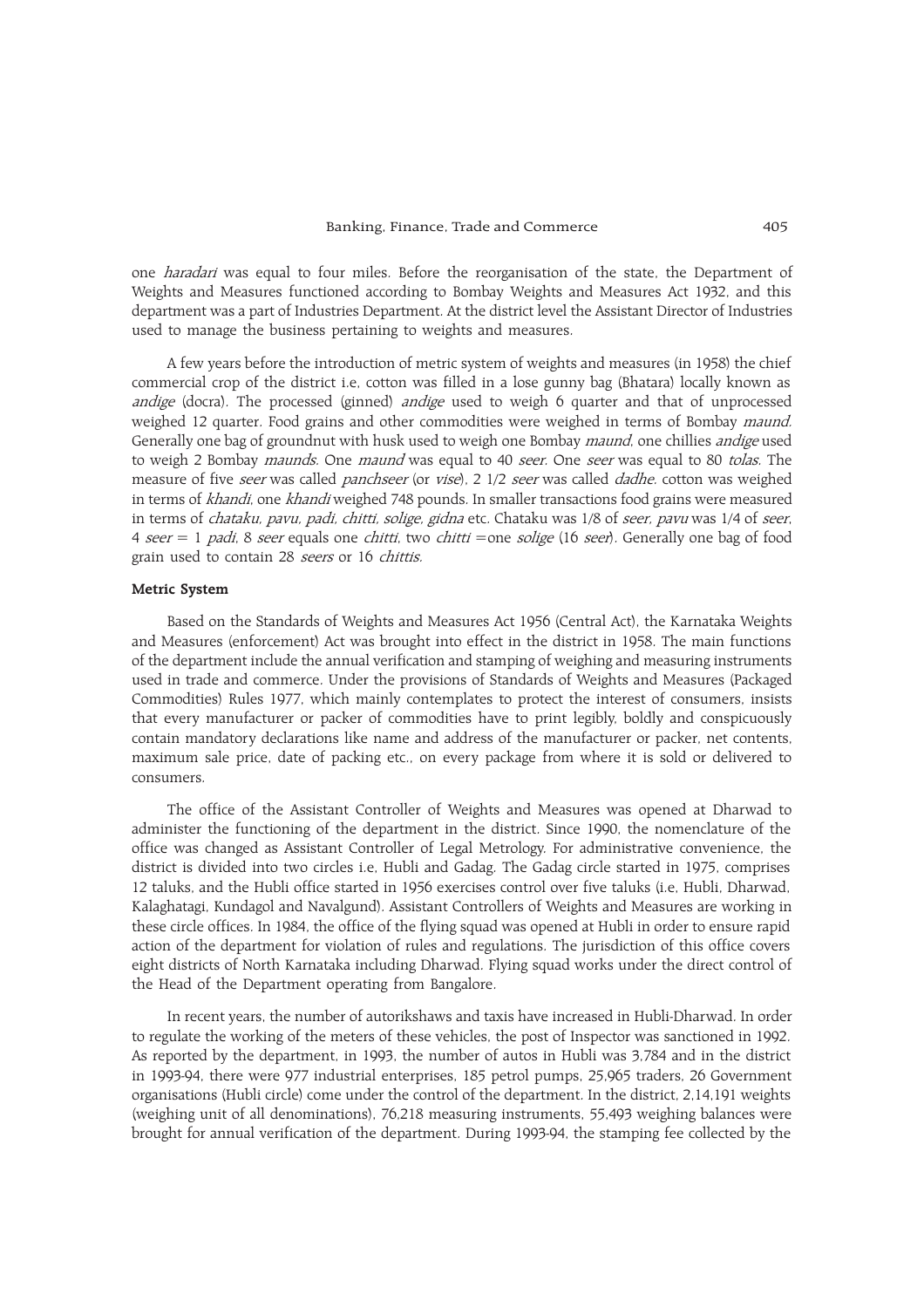department accounted to Rs. 16.82 lakh. The number of cases detected by the department for contravening the provisions of the Act were 2,421 (Gadag circle 1,428, Hubli circle 993) and fine collected at the departmental level was Rs. 4.76 lakh, of this, the share collected by the Gadag circle was Rs. 2.26 lakh. The number of cases from Hubli circle decided by the Court was 63 and fine imposed by Court was Rs. 26,675.

# FOOD AND CIVIL SUPPLIES

Considering the demand and supply position of food grains and essential commodities, the Government have introduced several regulatory measures in the distribution of essential commodities. The regulations, specially in the distribution of food grains during the war period and even after the war continued. During the Second World War period (1939-1945) due to scarcity conditions and rising prices, the Government imposed regulations for the distribution of essential commodities like food grains, cloth, sugar and kerosene. After 1954, the restriction on foodgrains was completely removed. The Deputy Commissioner and Tahsildars were entrusted with the work of regulation, supply and distribution of essential commodities.

During the decades followed by independence, both the State and Central governments have enacted several legislative measures for the regulation, supply and distribution of essential commodities. In the present administrative setup, at the district level, there are as many as 28 regulatory legal measures in existence under the provisions of Essential Commodities Act, 1965.

Now-a-days, the functional activities of the Department of Food and Civil Supplies have increased. Among other things the main functions of the department are to ensure proper distribution of essential commodities and to implement several regulatory measures in order to maintain stability in the prices of essential commodities and implementation of public distribution system etc.

### Public Distribution

In Dharwad district during the Second World War (1939-45), there was an acute shortage of essential commodities. In order to improve the situation, the Government introduced rationing for the distribution of essential commodities like food grains, cloth, kerosene and sugar. Some of the cooperative organisations undertook this distribution work as a non-banking activity. The rationing system continued even after the war in respect of certain essential commodities, but rationing of food grains was removed after 1954. In the beginning, the Land-Revenue Department was entrusted with this work. Later, separate staff was appointed for the purpose and rationing was administered by the Deputy Commissioner.

After the reorganisation of the State, in 1965, informal (statutory) rationing system was introduced in the state in a few cities like Bangalore and K.G.F. and later extended to Hubli-Dharwad in 1968 and subsequently covered other big cities in the State. In 1978, it was extended to all cities and towns with more than 40,000 population. In Dharwad district, Hubli-Dharwad (1968), Gadag-Betageri (1974), Ranibennur (1977) and Haveri (1992) came under informal rationing system. By the end of 1992, in Dharwad district, there were 1,235 ration depots and of them 337 were in the areas of informal rationing system (i.e, Hubli, Dharwad, Gadag, Ranibennur), 96 in other towns of the district, and the rest 802 were in rural areas. In 1990 the number of fair price shops were 1,323 and of them 341 were in the informal areas, 99 in other towns and 883 in rural areas. The commodities like food grains, sugar, kerosene, palmoil etc. are distributed through fair price shops.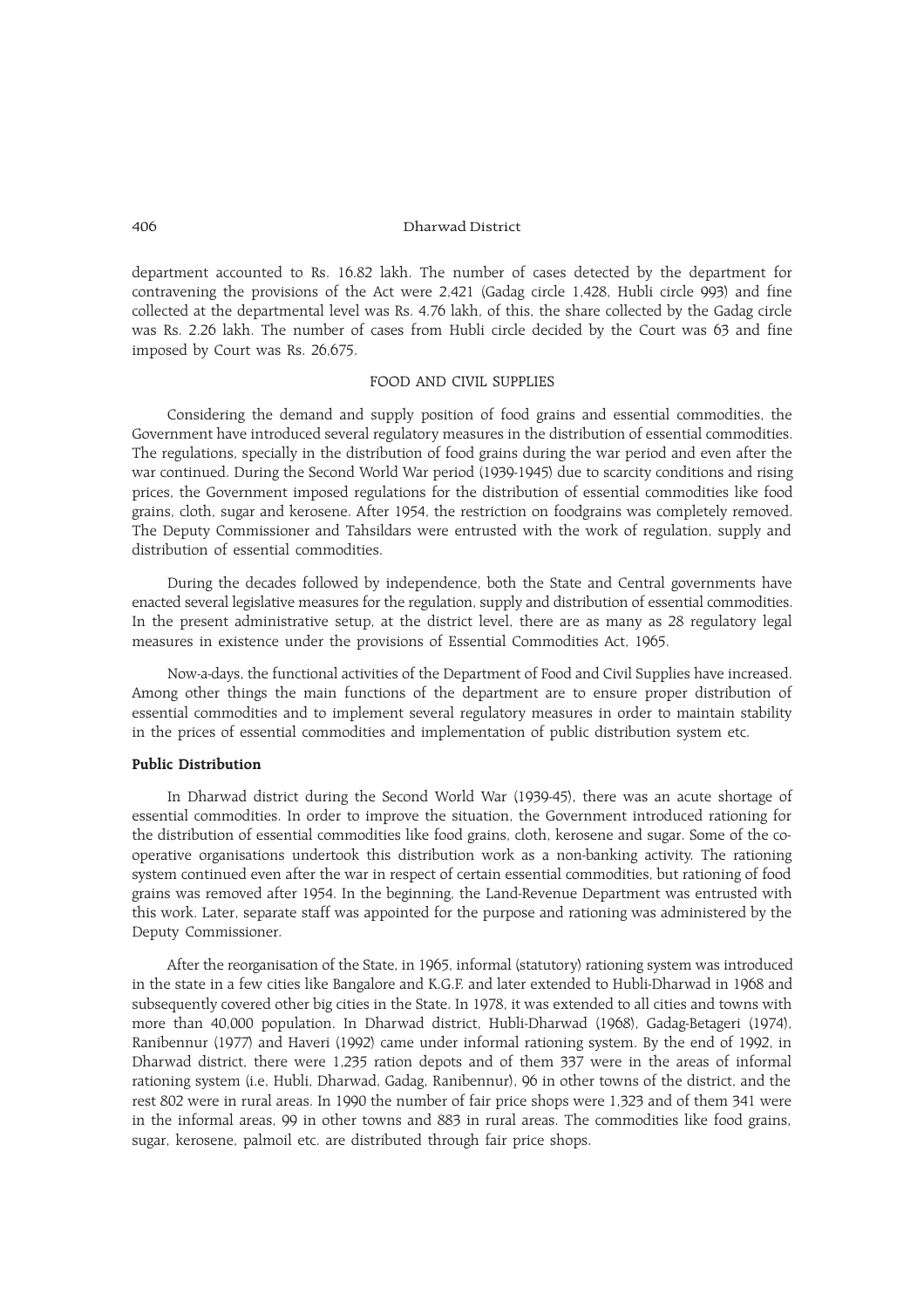### Green Cards

Under this scheme, the families in rural areas with an annual income less than Rs. 3,500 and the families in urban areas with not more than 20,000 population, with an annual income not more than Rs. 3,500 are entitled for the supply of jowar, wheat and rice etc. upto a specified quantity at subsidised rates. Till the end of March 1992, the number of Green cards distributed in the district was 2,56,648.

### Procurement (Levy)

In accordance with the provisions of Karnataka Levy of Food Grains Act, 1966, the Government procures food grains through levy system at the specified rates. Till 1973, Food Corporation of India, was entrusted with this work, later it was entrusted to newly formed Karnataka State Food and Civil Supplies Corporation (1973), Bangalore. At the taluka level, Taluk Agricultural Produce Co-operative Marketing Societies (TAPCMS) were working as agents for procurement. Since 1981-82 levy paddy was collected at 50 percent from Rice mills and traders. Now, levy paddy is collected by Food Corporation of India only. In Dharwad district, during 1989-90 -1991-92, the target and achievements of levy was as follows: (the figures in bracket mention achievement in metric ton) 1989-90 : 3,000 (2,277), 1990- 91 : 2,000 (2,340) 1991-92 : 2,000 (2427)

## WARE HOUSING

To suit the prevailing local conditions and the climate, different methods are being adopted for the proper preservation of food grains and other commodities by the agriculturist, till the next season, and also by merchants. In ancient period, when the barter system of exchange was in practice, temples were also used as public warehouses or godowns. When the system of collection of land revenue in terms of crops was introduced, and also to meet the requirements of army, the Government felt the need for establishment of public warehouses at different places.

Even today, in Dharwad district in maidan areas (Belavola) farmers make use of what is known as *Hagevu* (underground pits or cellars). In malnad areas, paddy is protected in a wooden box known as Kanaja (cylindrical bins). Beginning with the Royal Commission on Agriculture (1928), upto All India Rural Credit Survey Report (1954), etc, have stressed the importance and the need for establishment of warehouses and marketing facilities in rural areas and the availment of credit facilities from banks on the basis of warehouse receipts. But, the public warehousing system came into being only after 1950s. The Agricultural Produce (Development and Warehousing) Act, 1956, and Warehousing Act, 1962 etc, made a provision for establishment of warehouses both by the Central and State Government agencies. The producers and merchants, instead of selling their products in distress at non remunerative prices, can avail hypothecation loans and advances from banks on the strength of the warehouse receipts. Recently(1994), some of the selected Regulated Markets in the state are extending financial assistance to the producers upto Rs. 10,000 for a period of three months. The warehouses accept nearly 200 varieties of commodities for storage. The chief among them being food grains, pulses, edible oil, oil seeds and fertilizers etc.

#### Central Warehousing Corporation (New Delhi)

This facility is available only in Gadag city with a storage capacity of 26,823 metric ton. In 1993- 94, the utilised capacity was 9,647 metric ton. The warehouse was opened by the end of 1957. The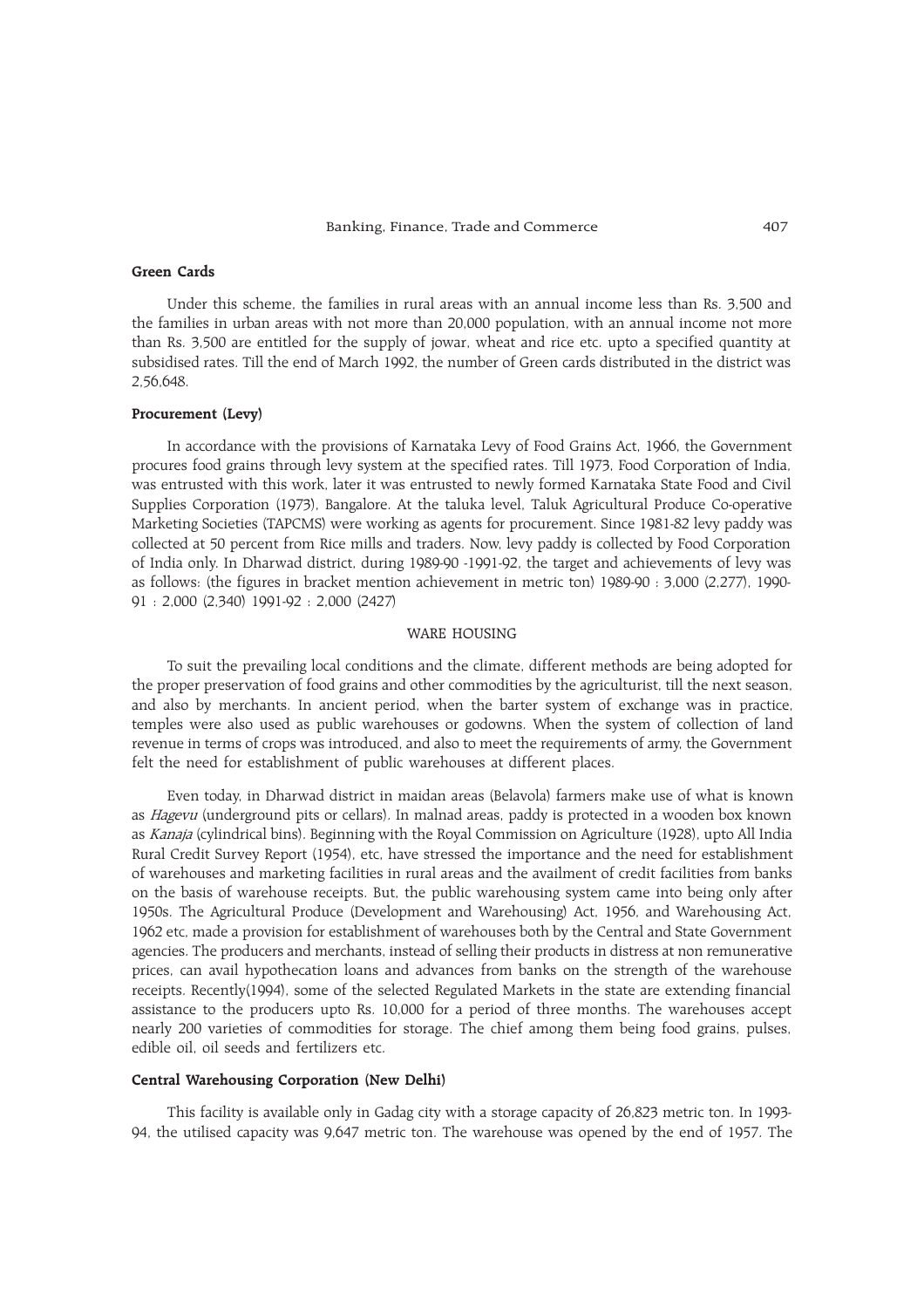house has a facility for scientific storage of specially food grains and fertilizers. The corporation has established eight weigh bridges of 30 metric ton capacity in the district at different places. The income and expenditure of the warehouse, Gadag branch, during 1993-94 accounted to Rs. 34.10 and Rs. 24.57 lakh respectively. The corresponding figures for 1991-92 were of Rs. 19.25 and Rs. 15.83 lakh respectively.

# Karnataka State Warehousing Corporation (1957)

The State Warehousing Corporation has opened 16 godowns of different storage capacities in the following places of the district. Hubli (1958), Haveri (1961), Lakshmeshwar (1962), Ranibennur (1968), Nargund (1978), Dharwad and Hangal (1979), Annigeri and Akki Alur (1984), Navalgund, Ron, Hirekerur, Byadagi (all in 1985), Hole Alur (1986), Savanur (1987) and Amargol (1989). Out of these 16 godowns, the godowns at Dharwad and Hole Alur are hired ones. From the point of storage capacity, the godowns of Hubli (8,698), Amargol (8670), Haveri (6300), Nargund (4367), Ranibennur (3000) and Lakshmeshwar (3000) are important. The figures in the bracket indicate storage capacity in metric ton.

### CONSUMER PROTECTION FORUM

In the present status of commercial activities being more of a complex nature, though the consumer is praised as of being most important, but in reality, inspite of his awareness he is subjected to much exploitation in different forms, by such agencies like merchants, traders, manufacturers including the Government, Semi-Government, public utility services organisations etc.

In order to protect the interest of all types of consumers and also to provide material relief for those customers who have suffered loss or deficiency of service etc, the Central Government enacted Consumer Protection Act 1986. Accordingly, in 1991, for every district, the Consumer Dispute Redressal forums have been established. In the beginning (1989), forums were founded one each for a revenue division. According to the above Act, the District Forum for Dharwad district was established on 16.12.1991. Since inception of the forum, upto the end of June 1993, the number of cases admitted before the Consumer Court was 699 and of them, 537 cases were settled and of the settled cases, 198 were settled in favour of consumers, 85 against. The number of cases decided against the Government and local Government institutions were 29 as reported. Among 11 varieties of cases registered before the forum, the majority of complaints related to public service organisations like Post and Telegraph and Telephone Department, Karnataka Electricity Board, Private Finance Corporations etc. The nature of the complaints were regarding deficiency of service from railway, air, cooking gas etc, and deficiency of services after sales, charging higher prices than the printed one etc. The amount of relief extended by the forum to the consumers accounted to Rs. 12.58 lakh from April 1992 to June 1993.

### Citizens Forums

These forums play an important role in educating the consumers and creating awareness, and also make the merchant community to realise their responsibilities. In addition to Consumer Protection Forums and voluntary organisations like the citizens forum guide the consumers and help create the growth of consumer culture. The voluntary organisations which are engaged in this service in the district are Citizens Forum (Hubli), Nagarika Vedike (Dharwad), Citizens Forum (Hosa Yellapur, Dharwad), Nagarika Hita Rakshana Sangha (Haveri), Nagarika Hita Rakshana Sangha (Ranibennur) and Consumer Forum (Gajendra Ghad).